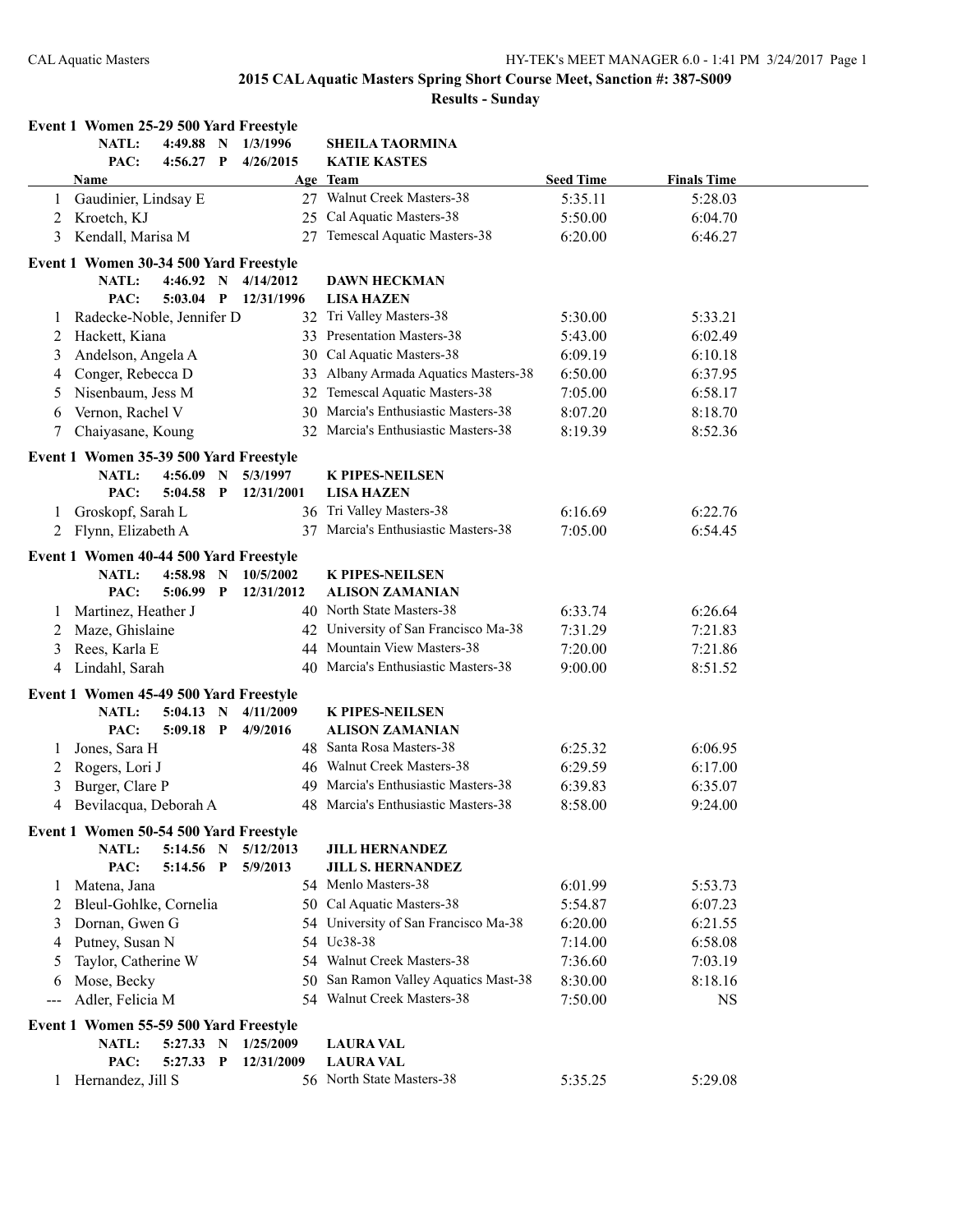#### **2015 CAL Aquatic Masters Spring Short Course Meet, Sanction #: 387-S009 Results - Sunday**

|                            | (Event 1 Women 55-59 500 Yard Freestyle) |             |             |                     |                                      |          |           |
|----------------------------|------------------------------------------|-------------|-------------|---------------------|--------------------------------------|----------|-----------|
|                            | Terhorst, Hermine M                      |             |             |                     | 58 Uc38-38                           | 6:40.99  | 6:37.48   |
| 3                          | Haufler, Susan L                         |             |             |                     | 59 Marcia's Enthusiastic Masters-38  | 7:10.00  | 7:02.85   |
|                            | 4 Mahoney, Lisa M                        |             |             |                     | 59 Oakland Barracuda Masters-38      | 7:30.00  | 7:22.06   |
|                            | Event 1 Women 60-64 500 Yard Freestyle   |             |             |                     |                                      |          |           |
|                            | NATL:                                    | 5:39.00     | N           | 1/26/2014           | <b>LAURA VAL</b>                     |          |           |
|                            | PAC:                                     | 5:39.00     | P           | 1/26/2014           | <b>LAURA VAL</b>                     |          |           |
| 1                          | Helmrich, Susan P                        |             |             |                     | 61 Streamliners-38                   | 6:32.60  | 6:25.72   |
| 2                          | Eisenman, Judy A                         |             |             |                     | 63 Tamalpais Aquatic Masters-38      | 6:55.00  | 6:49.63   |
|                            | Event 1 Women 70-74 500 Yard Freestyle   |             |             |                     |                                      |          |           |
|                            | <b>NATL:</b>                             | $6:46.78$ N |             | 4/25/2004           | <b>LAVELLE STOINOFF</b>              |          |           |
|                            | PAC:                                     | $7:13.15$ P |             | 12/31/2000          | <b>GAIL ROPER</b>                    |          |           |
| 1                          | Williams, Linda L                        |             |             |                     | 70 Cal Aquatic Masters-38            | 10:08.00 | 9:19.36   |
|                            | Event 1 Men 25-29 500 Yard Freestyle     |             |             |                     |                                      |          |           |
|                            | <b>NATL:</b>                             | 4:20.82 N   |             | 4/17/2010           | <b>ANDY GRANT</b>                    |          |           |
|                            | PAC:                                     | $4:20.82$ P |             | 4/18/2010           | <b>ANDY GRANT</b>                    |          |           |
| 1                          | Byers, Kevin                             |             |             |                     | 26 Albany Armada Aquatics Masters-38 | 5:15.00  | 5:16.43   |
| 2                          | Cunningham, Andrew J                     |             |             |                     | 28 San Francisco Tsunami Masters-38  | 5:08.23  | 5:22.29   |
|                            | --- LaBriola, Joseph                     |             |             |                     | 26 District Of Columbia Aquatics-10  | 5:09.99  | <b>NS</b> |
|                            | Event 1 Men 30-34 500 Yard Freestyle     |             |             |                     |                                      |          |           |
|                            | <b>NATL:</b>                             | 4:29.49     | N           | 2/25/1996           | <b>MATTHEW CETLINSKI</b>             |          |           |
|                            | PAC:                                     | 4:37.04     | P           | 12/31/1997          | <b>FRANZ MORTENSEN</b>               |          |           |
| 1                          | Solomon, Alex C                          |             |             |                     | 31 San Francisco Tsunami Masters-38  | 5:29.22  | 5:29.44   |
| 2                          | Law, David                               |             |             |                     | 31 Rocklin Aquatics Masters-38       | 5:58.86  | 5:49.17   |
| 3                          | Revelli, Reid                            |             |             |                     | 31 Uc38-38                           | 5:30.00  | 6:21.35   |
|                            | Event 1 Men 35-39 500 Yard Freestyle     |             |             |                     |                                      |          |           |
|                            | <b>NATL:</b>                             | $4:33.97$ N |             | 5/17/2002           | <b>RONALD KARNAUGH</b>               |          |           |
|                            | PAC:                                     | 4:36.80     | P           | 12/31/1999          | <b>FRANZ MORTENSEN</b>               |          |           |
| 1                          | Kerekjarto, Tamas                        |             |             |                     | 37 Club Hot Tub-38                   | 4:50.20  | 4:42.52   |
| 2                          | Lemke, Zebron J                          |             |             |                     | 36 Alameda Aquatic Masters-38        | 5:12.00  | 5:16.91   |
| 3                          | Bentley, Orin                            |             |             |                     | 39 Temescal Aquatic Masters-38       | 6:20.00  | 6:12.58   |
| 4                          | Tofanelli, Chris J                       |             |             |                     | 35 Club Hot Tub-38                   | 6:30.00  | 6:20.09   |
| $--$                       | Salomaa, Jari                            |             |             |                     | 39 San Francisco Tsunami Masters-38  | 5:27.64  | <b>NS</b> |
|                            | Event 1 Men 40-44 500 Yard Freestyle     |             |             |                     |                                      |          |           |
|                            | <b>NATL:</b>                             |             |             | 4:33.36 N 4/25/2015 | <b>JOSH DAVIS</b>                    |          |           |
|                            | PAC:                                     | 4:39.86 P   |             | 12/31/2010          | <b>ALEX KOSTICH</b>                  |          |           |
| 1                          | Sabatini, Greg                           |             |             |                     | 41 Richmond Plunge Masters-38        | 6:10.00  | 6:04.33   |
| 2                          | Hertzer, Keith                           |             |             |                     | 43 Marcia's Enthusiastic Masters-38  | 6:05.00  | 6:06.98   |
| 3                          | Kneubuhler, Yann A                       |             |             |                     | 44 Richmond Plunge Masters-38        | 6:00.00  | 6:16.34   |
| 4                          | Wehmann, Todd                            |             |             |                     | 44 Marcia's Enthusiastic Masters-38  | 6:30.00  | 6:27.69   |
| 5                          | Lehnert, Ahren E                         |             |             |                     | 43 Marcia's Enthusiastic Masters-38  | 7:26.61  | 7:01.36   |
|                            | Event 1 Men 45-49 500 Yard Freestyle     |             |             |                     |                                      |          |           |
|                            | <b>NATL:</b>                             | 4:39.10     | $\mathbf N$ | 5/20/2007           | <b>DENNIS BAKER</b>                  |          |           |
|                            | PAC:                                     | 4:54.53     | $\mathbf P$ | 5/4/2014            | <b>CHIP HOBSON</b>                   |          |           |
| 1                          | Dooley, Paul                             |             |             |                     | 48 Marcia's Enthusiastic Masters-38  | 7:00.00  | 6:22.15   |
| $\qquad \qquad - \qquad -$ | Carter, Paul A                           |             |             |                     | 48 Walnut Creek Masters-38           | 6:50.00  | <b>NS</b> |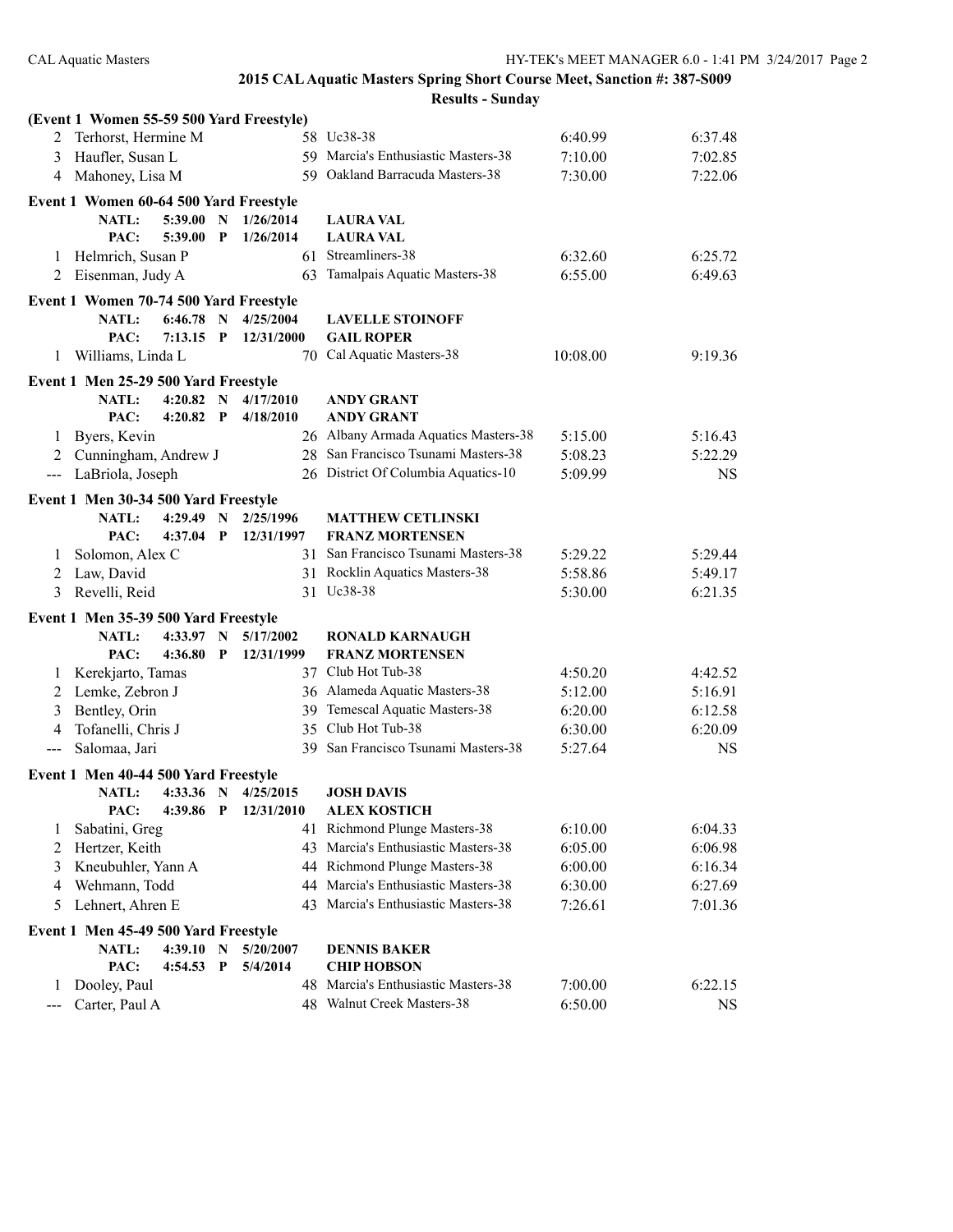|         | Event 1 Men 50-54 500 Yard Freestyle   |             |              |                     |                                                  |                              |                            |
|---------|----------------------------------------|-------------|--------------|---------------------|--------------------------------------------------|------------------------------|----------------------------|
|         | <b>NATL:</b>                           | 4:47.57 N   |              | 5/20/2001           | <b>JIM MCCONICA</b>                              |                              |                            |
|         | PAC:                                   | 4:57.96     | P            | 5/4/2014            | <b>DARREN PHELAN</b>                             |                              |                            |
| 1       | Phelan, Darren D                       |             |              | 53                  | <b>Stanford Masters Swimming-38</b>              | 5:08.12                      | 5:07.76                    |
| 2       | Holtzman, Steven C                     |             |              | 53                  | Streamliners-38                                  | 6:20.00                      | 6:07.05                    |
| 3       | Foster, Jeffrey M                      |             |              |                     | 50 Marcia's Enthusiastic Masters-38              | 6:46.46                      | 6:52.37                    |
| 4       | Devlin, Patrick A                      |             |              |                     | 50 The Olympic Club-38                           | 10:00.00                     | 7:46.97                    |
| ---     | Love, Bill                             |             |              |                     | 53 North Bay Aquatics-38                         | 8:00.00                      | <b>NS</b>                  |
|         | Event 1 Men 55-59 500 Yard Freestyle   |             |              |                     |                                                  |                              |                            |
|         | NATL:                                  | 4:56.82 N   |              | 4/11/2010           | <b>MICHAEL MANN</b>                              |                              |                            |
|         | PAC:                                   | 5:09.48     | $\mathbf{P}$ | 12/31/2005          | <b>JIM CLEMMONS</b>                              |                              |                            |
| $\perp$ | Morales, John R                        |             |              |                     | 59 Santa Rosa Masters-38                         | 5:32.88                      | 5:31.14                    |
| 2       | Cutting, Steve                         |             |              |                     | 59 Tri Valley Masters-38                         | 5:38.30                      | 5:35.67                    |
| 3       | Washburn, Stephen T                    |             |              | 58                  | Cal Aquatic Masters-38                           | 6:15.00                      | 6:02.03                    |
| 4       | Gustavson, Jeff A                      |             |              | 55                  | Burlingame Aquatic Club-38                       | 6:24.32                      | 6:32.23                    |
| 5       | Hess, Bart R                           |             |              |                     | 56 Manatee Aquatic Masters Inc-38                | 7:35.60                      | 7:49.43                    |
|         | Event 1 Men 60-64 500 Yard Freestyle   |             |              |                     |                                                  |                              |                            |
|         | <b>NATL:</b>                           | $5:11.17$ N |              | 4/29/2012           | <b>JIM MC CONICA</b>                             |                              |                            |
|         | PAC:                                   | 5:13.68 P   |              | 12/31/2010          | <b>JIM CLEMMONS</b>                              |                              |                            |
| 1       | Nelson, John P                         |             |              | 63                  | Jellies Aquatic Masters of Mon-38                | 5:42.33                      | 5:45.10                    |
| 2       | Ryder, Mike J                          |             |              |                     | 62 Sierra Nevada Masters-38                      | 5:43.00                      | 5:52.07                    |
| 3       | Pease, Bill                            |             |              | 63                  | Cal Aquatic Masters-38                           | 5:57.68                      | 6:03.10                    |
| 4       | Lindsay, William A                     |             |              | 61                  | Oakwood Athletic Club Masters-38                 | 6:15.00                      | 6:14.81                    |
| 5       | Foreaker, Don                          |             |              |                     | 64 Santa Rosa Masters-38                         | 6:30.00                      | 6:20.68                    |
| 6       | Small, Stephen A                       |             |              |                     | 64 Marcia's Enthusiastic Masters-38              | 6:30.45                      | 6:27.71                    |
| 7       | Citron, Jeffrey M                      |             |              | 61                  | Yuba City Masters Swimming-38                    | 6:34.36                      | 6:30.25                    |
| 8       | Bennett, Mike                          |             |              |                     | 60 Movy Masters-28                               | 8:53.00                      | 7:36.36                    |
| $---$   | Bauer, David L                         |             |              |                     | 61 Marcia's Enthusiastic Masters-38              | 8:00.00                      | <b>NS</b>                  |
|         | Event 1 Men 65-69 500 Yard Freestyle   |             |              |                     |                                                  |                              |                            |
|         | <b>NATL:</b>                           | 5:29.10 N   |              | 4/29/2016           | <b>JIM MC CONICA</b>                             |                              |                            |
|         | PAC:                                   | 5:36.76 P   |              | 4/23/2015           | <b>JIM CLEMMONS</b>                              |                              |                            |
| 1       | Cort, Randal A                         |             |              |                     | 69 San Ramon Valley Aquatics Mast-38             | 8:45.00                      | 8:47.01                    |
| 2       | Maxwell, Irving E                      |             |              | 67                  | Marcia's Enthusiastic Masters-38                 | 11:05.75                     | 12:29.53                   |
|         | Event 1 Men 70-74 500 Yard Freestyle   |             |              |                     |                                                  |                              |                            |
|         | <b>NATL:</b>                           | 5:48.21 N   |              | 5/9/2015            | <b>DAVID QUIGGIN</b>                             |                              |                            |
|         | PAC:                                   |             |              | 6:07.03 P 1/26/2014 | <b>RICHARD BURNS</b>                             |                              |                            |
|         | Sanchez, David W                       |             |              |                     | 73 Clovis Swim Club Masters-38                   | 9:39.27                      | 9:34.66                    |
|         | Event 3 Women 18+200 Yard Medley Relay |             |              |                     |                                                  |                              |                            |
|         | NATL:                                  | $1:45.34$ N |              | 4/24/2015           | THE OLYMPIC CLU                                  |                              |                            |
|         |                                        |             |              |                     | A SENKO, K MCGRAW, K KASTES, K MURPHY            |                              |                            |
|         | PAC:                                   | $1:48.25$ P |              | 5/9/2013            | <b>TOC</b>                                       |                              |                            |
|         |                                        |             |              |                     | N Watanabe, K Houston, K Raatz, F O'Donnell-McCa |                              |                            |
| 1       | Cal Maritime Academy Masters-3         |             |              |                     | A                                                | NT                           | 2:20.91                    |
|         | 1) Jensen, Karen W49                   |             |              |                     | 2) Woodward, Kaitlyn F W31                       | 3) Van der Schoot, Flora W18 | 4) Nichelman, Sherri A W56 |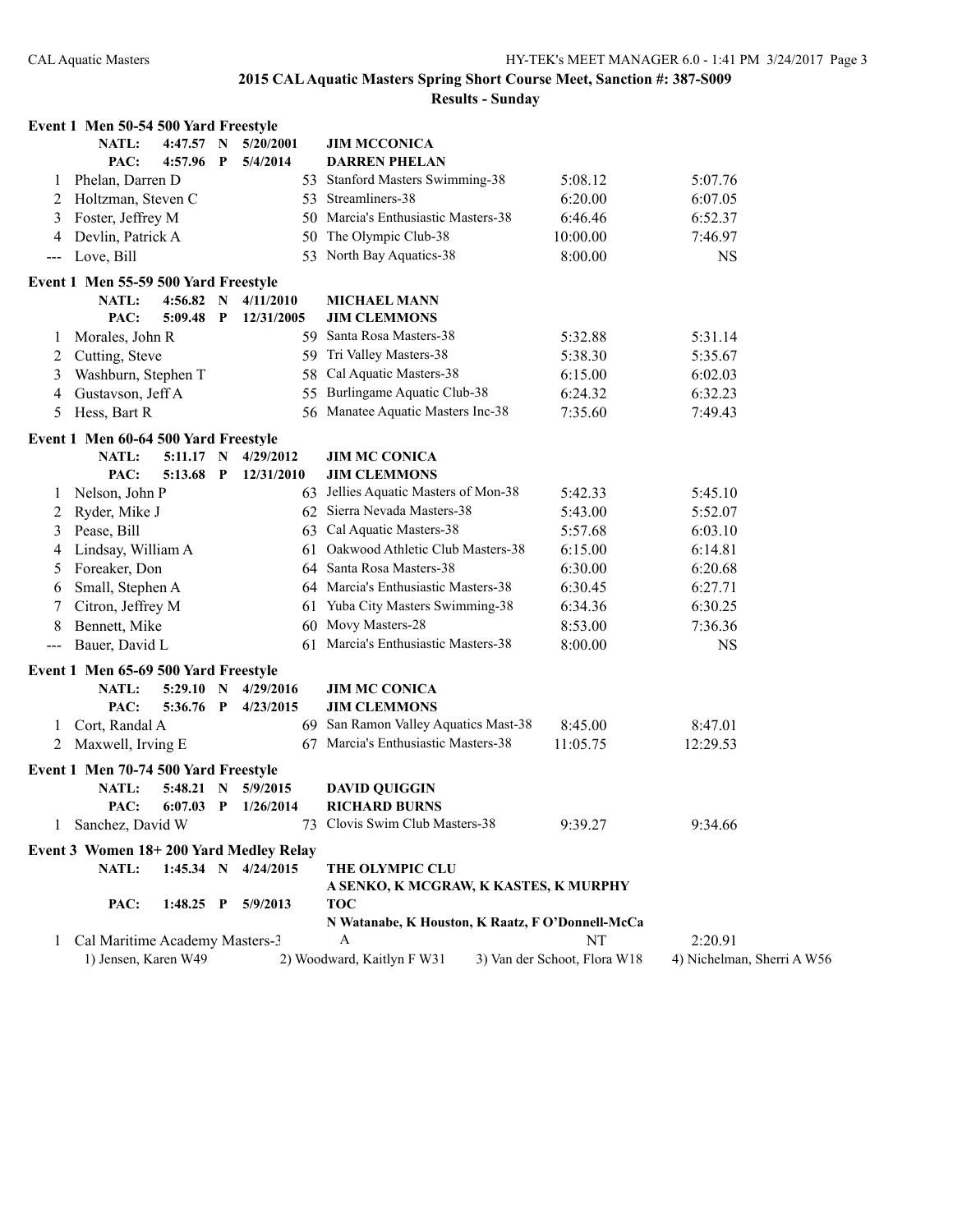| 1:45.01 N 5/4/2008<br><b>NATL:</b><br><b>SOUTHERN METHOD</b><br>L OBERSTAR-BROWN, K MCCLELLAND, L HOLT, D DIEZI<br>PAC:<br><b>WCM</b><br>$1:46.15$ P<br>12/31/2009<br>S Marshall, K Beckman, K Price, K Arneson<br>A<br>2:01.99<br>Cal Aquatic Masters-38<br>NT<br>1<br>1) Kroetch, KJ W25<br>2) Au Brinkmeyer, Lauren W32<br>3) Grue, Katie W27<br>4) Kohler, Kara M W26<br>2 Cal Aquatic Masters-38<br>NT<br>B<br>2:10.68<br>1) Kory, Deborah L W43<br>2) Bleul-Gohlke, Cornelia W50<br>3) Riley, Catherine W30<br>4) Andelson, Angela A W30<br>Temescal Aquatic Masters-38<br>$\mathbf{A}$<br>NT<br>2:17.14<br>1) Prezzano, Calley J W34<br>2) Kendall, Marisa M W27<br>3) Li, Rebecca D W27<br>4) Nisenbaum, Jess M W32<br>A<br>Marcia's Enthusiastic Masters-38<br>NT<br>3:19.60<br>4<br>1) Bevilacqua, Deborah A W48<br>2) Vernon, Rachel V W30<br>3) Chaiyasane, Koung W32<br>4) Cavalli, Christina W48<br>Event 3 Women 35+200 Yard Medley Relay<br>1:48.55 N 5/14/2006<br>NATL:<br><b>COLORADO MASTER</b><br>S HART, S VON DER LIPPE, E CAMPBELL, K GARNIER<br><b>WCM</b><br>PAC:<br>$1:52.67$ P<br>12/31/2009<br>J Fusari, D Santos, L Ward, A Zamanian<br>NT<br>Marcia's Enthusiastic Masters-38<br>A<br>2:33.09<br>1) Clarke, Sunne A W42<br>2) Flynn, Elizabeth A W37<br>3) Haufler, Susan L W59<br>4) Lindahl, Sarah W40<br>Streamliners-38<br>NT<br>2:54.55<br>A<br>2<br>2) Hauser, Sarah W39<br>3) Helmrich, Susan P W61<br>1) Whalen, Katharine W68<br>4) Hagstrom, Lisa W46<br>Event 3 Women 45+200 Yard Medley Relay<br>NATL:<br>$1:52.93$ N $5/1/2011$<br><b>COLORADO MASTER</b><br>C SAPPEY, K CROUCH, S VON DER LIPPE, A SCOTT-KUBE<br><b>WCM</b><br>PAC:<br>1:58.18 P 12/31/2009<br>P Roemer, S Sotelo-Osborne, S Heim-Bowen, M Curran<br>Davis Aquatic Masters-38<br>NT<br>2:23.34<br>A<br>1<br>2) Sprouse, Cecily W60<br>1) Russell, Jane E W53<br>3) Loomis, Caroline W53<br>4) Phalen, Jennifer R W52<br><b>Walnut Creek Masters-38</b><br>NT<br>A<br>2:46.14<br>2<br>1) Newacheck, Pamela K W61<br>2) Kelly Smethurst, Andrea E W493) Asta, Lisa W51<br>4) Taylor, Catherine W W54<br>Event 3 Women 55+200 Yard Medley Relay<br><b>NATL:</b><br>$2:04.50$ N $4/24/2015$<br><b>PUGET SOUND MAS</b><br>Z COURTNEY, L CHAPMAN, C DAVIS, M LIPPOLD<br>PAC:<br>$2:24.50$ P<br>12/31/2009<br><b>WCM</b><br>Brittingham, Harms, Alexander, Karen Tukua<br>Cal Aquatic Masters-38<br>A<br>NT<br>2:38.98<br>$\mathbf{1}$<br>1) Wong, Kathy W62<br>2) Martin, Joan W56<br>3) Williams, Linda L W70<br>4) Yamashita, Lynn W60<br>Event 4 Men 18+200 Yard Medley Relay<br>NATL:<br>$1:26.71$ N $5/2/2014$<br>THE OLYMPIC CLU<br>A SAETA, N KOON, N ADRIAN, A ERVIN<br><b>TOC</b><br>PAC:<br>12/31/1996<br>$1:33.46$ P<br>Larson, Patrick, Budney, Herrmann<br>A<br>San Francisco Tsunami Masters-3<br>NT<br>1:48.36<br>1<br>1) Singh, Jason J M28<br>2) Colorado, Raul M24<br>3) Solomon, Alex C M31<br>4) Cunningham, Andrew J M28<br>San Ramon Valley Aquatics Mast<br>NT<br>2:08.78<br>A<br>1) Kelly, Tom M53<br>2) Cort, Randal A M69<br>3) Kent, Derek C M43<br>4) Lundeen, Erik D M21<br>Cal Maritime Academy Masters-3<br>A<br>NT<br>2:15.53<br>3<br>1) Kennedy, James B M65<br>2) Antonellis, Gaetano M20 | Event 3 Women 25+200 Yard Medley Relay |  |  |                     |                         |
|-----------------------------------------------------------------------------------------------------------------------------------------------------------------------------------------------------------------------------------------------------------------------------------------------------------------------------------------------------------------------------------------------------------------------------------------------------------------------------------------------------------------------------------------------------------------------------------------------------------------------------------------------------------------------------------------------------------------------------------------------------------------------------------------------------------------------------------------------------------------------------------------------------------------------------------------------------------------------------------------------------------------------------------------------------------------------------------------------------------------------------------------------------------------------------------------------------------------------------------------------------------------------------------------------------------------------------------------------------------------------------------------------------------------------------------------------------------------------------------------------------------------------------------------------------------------------------------------------------------------------------------------------------------------------------------------------------------------------------------------------------------------------------------------------------------------------------------------------------------------------------------------------------------------------------------------------------------------------------------------------------------------------------------------------------------------------------------------------------------------------------------------------------------------------------------------------------------------------------------------------------------------------------------------------------------------------------------------------------------------------------------------------------------------------------------------------------------------------------------------------------------------------------------------------------------------------------------------------------------------------------------------------------------------------------------------------------------------------------------------------------------------------------------------------------------------------------------------------------------------------------------------------------------------------------------------------------------------------------------------------------------------------------------------------------------------------------------------------------------------------------------------------------------------------------------------------------------------------------------|----------------------------------------|--|--|---------------------|-------------------------|
|                                                                                                                                                                                                                                                                                                                                                                                                                                                                                                                                                                                                                                                                                                                                                                                                                                                                                                                                                                                                                                                                                                                                                                                                                                                                                                                                                                                                                                                                                                                                                                                                                                                                                                                                                                                                                                                                                                                                                                                                                                                                                                                                                                                                                                                                                                                                                                                                                                                                                                                                                                                                                                                                                                                                                                                                                                                                                                                                                                                                                                                                                                                                                                                                                                   |                                        |  |  |                     |                         |
|                                                                                                                                                                                                                                                                                                                                                                                                                                                                                                                                                                                                                                                                                                                                                                                                                                                                                                                                                                                                                                                                                                                                                                                                                                                                                                                                                                                                                                                                                                                                                                                                                                                                                                                                                                                                                                                                                                                                                                                                                                                                                                                                                                                                                                                                                                                                                                                                                                                                                                                                                                                                                                                                                                                                                                                                                                                                                                                                                                                                                                                                                                                                                                                                                                   |                                        |  |  |                     |                         |
|                                                                                                                                                                                                                                                                                                                                                                                                                                                                                                                                                                                                                                                                                                                                                                                                                                                                                                                                                                                                                                                                                                                                                                                                                                                                                                                                                                                                                                                                                                                                                                                                                                                                                                                                                                                                                                                                                                                                                                                                                                                                                                                                                                                                                                                                                                                                                                                                                                                                                                                                                                                                                                                                                                                                                                                                                                                                                                                                                                                                                                                                                                                                                                                                                                   |                                        |  |  |                     |                         |
|                                                                                                                                                                                                                                                                                                                                                                                                                                                                                                                                                                                                                                                                                                                                                                                                                                                                                                                                                                                                                                                                                                                                                                                                                                                                                                                                                                                                                                                                                                                                                                                                                                                                                                                                                                                                                                                                                                                                                                                                                                                                                                                                                                                                                                                                                                                                                                                                                                                                                                                                                                                                                                                                                                                                                                                                                                                                                                                                                                                                                                                                                                                                                                                                                                   |                                        |  |  |                     |                         |
|                                                                                                                                                                                                                                                                                                                                                                                                                                                                                                                                                                                                                                                                                                                                                                                                                                                                                                                                                                                                                                                                                                                                                                                                                                                                                                                                                                                                                                                                                                                                                                                                                                                                                                                                                                                                                                                                                                                                                                                                                                                                                                                                                                                                                                                                                                                                                                                                                                                                                                                                                                                                                                                                                                                                                                                                                                                                                                                                                                                                                                                                                                                                                                                                                                   |                                        |  |  |                     |                         |
|                                                                                                                                                                                                                                                                                                                                                                                                                                                                                                                                                                                                                                                                                                                                                                                                                                                                                                                                                                                                                                                                                                                                                                                                                                                                                                                                                                                                                                                                                                                                                                                                                                                                                                                                                                                                                                                                                                                                                                                                                                                                                                                                                                                                                                                                                                                                                                                                                                                                                                                                                                                                                                                                                                                                                                                                                                                                                                                                                                                                                                                                                                                                                                                                                                   |                                        |  |  |                     |                         |
|                                                                                                                                                                                                                                                                                                                                                                                                                                                                                                                                                                                                                                                                                                                                                                                                                                                                                                                                                                                                                                                                                                                                                                                                                                                                                                                                                                                                                                                                                                                                                                                                                                                                                                                                                                                                                                                                                                                                                                                                                                                                                                                                                                                                                                                                                                                                                                                                                                                                                                                                                                                                                                                                                                                                                                                                                                                                                                                                                                                                                                                                                                                                                                                                                                   |                                        |  |  |                     |                         |
|                                                                                                                                                                                                                                                                                                                                                                                                                                                                                                                                                                                                                                                                                                                                                                                                                                                                                                                                                                                                                                                                                                                                                                                                                                                                                                                                                                                                                                                                                                                                                                                                                                                                                                                                                                                                                                                                                                                                                                                                                                                                                                                                                                                                                                                                                                                                                                                                                                                                                                                                                                                                                                                                                                                                                                                                                                                                                                                                                                                                                                                                                                                                                                                                                                   |                                        |  |  |                     |                         |
|                                                                                                                                                                                                                                                                                                                                                                                                                                                                                                                                                                                                                                                                                                                                                                                                                                                                                                                                                                                                                                                                                                                                                                                                                                                                                                                                                                                                                                                                                                                                                                                                                                                                                                                                                                                                                                                                                                                                                                                                                                                                                                                                                                                                                                                                                                                                                                                                                                                                                                                                                                                                                                                                                                                                                                                                                                                                                                                                                                                                                                                                                                                                                                                                                                   |                                        |  |  |                     |                         |
|                                                                                                                                                                                                                                                                                                                                                                                                                                                                                                                                                                                                                                                                                                                                                                                                                                                                                                                                                                                                                                                                                                                                                                                                                                                                                                                                                                                                                                                                                                                                                                                                                                                                                                                                                                                                                                                                                                                                                                                                                                                                                                                                                                                                                                                                                                                                                                                                                                                                                                                                                                                                                                                                                                                                                                                                                                                                                                                                                                                                                                                                                                                                                                                                                                   |                                        |  |  |                     |                         |
|                                                                                                                                                                                                                                                                                                                                                                                                                                                                                                                                                                                                                                                                                                                                                                                                                                                                                                                                                                                                                                                                                                                                                                                                                                                                                                                                                                                                                                                                                                                                                                                                                                                                                                                                                                                                                                                                                                                                                                                                                                                                                                                                                                                                                                                                                                                                                                                                                                                                                                                                                                                                                                                                                                                                                                                                                                                                                                                                                                                                                                                                                                                                                                                                                                   |                                        |  |  |                     |                         |
|                                                                                                                                                                                                                                                                                                                                                                                                                                                                                                                                                                                                                                                                                                                                                                                                                                                                                                                                                                                                                                                                                                                                                                                                                                                                                                                                                                                                                                                                                                                                                                                                                                                                                                                                                                                                                                                                                                                                                                                                                                                                                                                                                                                                                                                                                                                                                                                                                                                                                                                                                                                                                                                                                                                                                                                                                                                                                                                                                                                                                                                                                                                                                                                                                                   |                                        |  |  |                     |                         |
|                                                                                                                                                                                                                                                                                                                                                                                                                                                                                                                                                                                                                                                                                                                                                                                                                                                                                                                                                                                                                                                                                                                                                                                                                                                                                                                                                                                                                                                                                                                                                                                                                                                                                                                                                                                                                                                                                                                                                                                                                                                                                                                                                                                                                                                                                                                                                                                                                                                                                                                                                                                                                                                                                                                                                                                                                                                                                                                                                                                                                                                                                                                                                                                                                                   |                                        |  |  |                     |                         |
|                                                                                                                                                                                                                                                                                                                                                                                                                                                                                                                                                                                                                                                                                                                                                                                                                                                                                                                                                                                                                                                                                                                                                                                                                                                                                                                                                                                                                                                                                                                                                                                                                                                                                                                                                                                                                                                                                                                                                                                                                                                                                                                                                                                                                                                                                                                                                                                                                                                                                                                                                                                                                                                                                                                                                                                                                                                                                                                                                                                                                                                                                                                                                                                                                                   |                                        |  |  |                     |                         |
|                                                                                                                                                                                                                                                                                                                                                                                                                                                                                                                                                                                                                                                                                                                                                                                                                                                                                                                                                                                                                                                                                                                                                                                                                                                                                                                                                                                                                                                                                                                                                                                                                                                                                                                                                                                                                                                                                                                                                                                                                                                                                                                                                                                                                                                                                                                                                                                                                                                                                                                                                                                                                                                                                                                                                                                                                                                                                                                                                                                                                                                                                                                                                                                                                                   |                                        |  |  |                     |                         |
|                                                                                                                                                                                                                                                                                                                                                                                                                                                                                                                                                                                                                                                                                                                                                                                                                                                                                                                                                                                                                                                                                                                                                                                                                                                                                                                                                                                                                                                                                                                                                                                                                                                                                                                                                                                                                                                                                                                                                                                                                                                                                                                                                                                                                                                                                                                                                                                                                                                                                                                                                                                                                                                                                                                                                                                                                                                                                                                                                                                                                                                                                                                                                                                                                                   |                                        |  |  |                     |                         |
|                                                                                                                                                                                                                                                                                                                                                                                                                                                                                                                                                                                                                                                                                                                                                                                                                                                                                                                                                                                                                                                                                                                                                                                                                                                                                                                                                                                                                                                                                                                                                                                                                                                                                                                                                                                                                                                                                                                                                                                                                                                                                                                                                                                                                                                                                                                                                                                                                                                                                                                                                                                                                                                                                                                                                                                                                                                                                                                                                                                                                                                                                                                                                                                                                                   |                                        |  |  |                     |                         |
|                                                                                                                                                                                                                                                                                                                                                                                                                                                                                                                                                                                                                                                                                                                                                                                                                                                                                                                                                                                                                                                                                                                                                                                                                                                                                                                                                                                                                                                                                                                                                                                                                                                                                                                                                                                                                                                                                                                                                                                                                                                                                                                                                                                                                                                                                                                                                                                                                                                                                                                                                                                                                                                                                                                                                                                                                                                                                                                                                                                                                                                                                                                                                                                                                                   |                                        |  |  |                     |                         |
|                                                                                                                                                                                                                                                                                                                                                                                                                                                                                                                                                                                                                                                                                                                                                                                                                                                                                                                                                                                                                                                                                                                                                                                                                                                                                                                                                                                                                                                                                                                                                                                                                                                                                                                                                                                                                                                                                                                                                                                                                                                                                                                                                                                                                                                                                                                                                                                                                                                                                                                                                                                                                                                                                                                                                                                                                                                                                                                                                                                                                                                                                                                                                                                                                                   |                                        |  |  |                     |                         |
|                                                                                                                                                                                                                                                                                                                                                                                                                                                                                                                                                                                                                                                                                                                                                                                                                                                                                                                                                                                                                                                                                                                                                                                                                                                                                                                                                                                                                                                                                                                                                                                                                                                                                                                                                                                                                                                                                                                                                                                                                                                                                                                                                                                                                                                                                                                                                                                                                                                                                                                                                                                                                                                                                                                                                                                                                                                                                                                                                                                                                                                                                                                                                                                                                                   |                                        |  |  |                     |                         |
|                                                                                                                                                                                                                                                                                                                                                                                                                                                                                                                                                                                                                                                                                                                                                                                                                                                                                                                                                                                                                                                                                                                                                                                                                                                                                                                                                                                                                                                                                                                                                                                                                                                                                                                                                                                                                                                                                                                                                                                                                                                                                                                                                                                                                                                                                                                                                                                                                                                                                                                                                                                                                                                                                                                                                                                                                                                                                                                                                                                                                                                                                                                                                                                                                                   |                                        |  |  |                     |                         |
|                                                                                                                                                                                                                                                                                                                                                                                                                                                                                                                                                                                                                                                                                                                                                                                                                                                                                                                                                                                                                                                                                                                                                                                                                                                                                                                                                                                                                                                                                                                                                                                                                                                                                                                                                                                                                                                                                                                                                                                                                                                                                                                                                                                                                                                                                                                                                                                                                                                                                                                                                                                                                                                                                                                                                                                                                                                                                                                                                                                                                                                                                                                                                                                                                                   |                                        |  |  |                     |                         |
|                                                                                                                                                                                                                                                                                                                                                                                                                                                                                                                                                                                                                                                                                                                                                                                                                                                                                                                                                                                                                                                                                                                                                                                                                                                                                                                                                                                                                                                                                                                                                                                                                                                                                                                                                                                                                                                                                                                                                                                                                                                                                                                                                                                                                                                                                                                                                                                                                                                                                                                                                                                                                                                                                                                                                                                                                                                                                                                                                                                                                                                                                                                                                                                                                                   |                                        |  |  |                     |                         |
|                                                                                                                                                                                                                                                                                                                                                                                                                                                                                                                                                                                                                                                                                                                                                                                                                                                                                                                                                                                                                                                                                                                                                                                                                                                                                                                                                                                                                                                                                                                                                                                                                                                                                                                                                                                                                                                                                                                                                                                                                                                                                                                                                                                                                                                                                                                                                                                                                                                                                                                                                                                                                                                                                                                                                                                                                                                                                                                                                                                                                                                                                                                                                                                                                                   |                                        |  |  |                     |                         |
|                                                                                                                                                                                                                                                                                                                                                                                                                                                                                                                                                                                                                                                                                                                                                                                                                                                                                                                                                                                                                                                                                                                                                                                                                                                                                                                                                                                                                                                                                                                                                                                                                                                                                                                                                                                                                                                                                                                                                                                                                                                                                                                                                                                                                                                                                                                                                                                                                                                                                                                                                                                                                                                                                                                                                                                                                                                                                                                                                                                                                                                                                                                                                                                                                                   |                                        |  |  |                     |                         |
|                                                                                                                                                                                                                                                                                                                                                                                                                                                                                                                                                                                                                                                                                                                                                                                                                                                                                                                                                                                                                                                                                                                                                                                                                                                                                                                                                                                                                                                                                                                                                                                                                                                                                                                                                                                                                                                                                                                                                                                                                                                                                                                                                                                                                                                                                                                                                                                                                                                                                                                                                                                                                                                                                                                                                                                                                                                                                                                                                                                                                                                                                                                                                                                                                                   |                                        |  |  |                     |                         |
|                                                                                                                                                                                                                                                                                                                                                                                                                                                                                                                                                                                                                                                                                                                                                                                                                                                                                                                                                                                                                                                                                                                                                                                                                                                                                                                                                                                                                                                                                                                                                                                                                                                                                                                                                                                                                                                                                                                                                                                                                                                                                                                                                                                                                                                                                                                                                                                                                                                                                                                                                                                                                                                                                                                                                                                                                                                                                                                                                                                                                                                                                                                                                                                                                                   |                                        |  |  |                     |                         |
|                                                                                                                                                                                                                                                                                                                                                                                                                                                                                                                                                                                                                                                                                                                                                                                                                                                                                                                                                                                                                                                                                                                                                                                                                                                                                                                                                                                                                                                                                                                                                                                                                                                                                                                                                                                                                                                                                                                                                                                                                                                                                                                                                                                                                                                                                                                                                                                                                                                                                                                                                                                                                                                                                                                                                                                                                                                                                                                                                                                                                                                                                                                                                                                                                                   |                                        |  |  |                     |                         |
|                                                                                                                                                                                                                                                                                                                                                                                                                                                                                                                                                                                                                                                                                                                                                                                                                                                                                                                                                                                                                                                                                                                                                                                                                                                                                                                                                                                                                                                                                                                                                                                                                                                                                                                                                                                                                                                                                                                                                                                                                                                                                                                                                                                                                                                                                                                                                                                                                                                                                                                                                                                                                                                                                                                                                                                                                                                                                                                                                                                                                                                                                                                                                                                                                                   |                                        |  |  |                     |                         |
|                                                                                                                                                                                                                                                                                                                                                                                                                                                                                                                                                                                                                                                                                                                                                                                                                                                                                                                                                                                                                                                                                                                                                                                                                                                                                                                                                                                                                                                                                                                                                                                                                                                                                                                                                                                                                                                                                                                                                                                                                                                                                                                                                                                                                                                                                                                                                                                                                                                                                                                                                                                                                                                                                                                                                                                                                                                                                                                                                                                                                                                                                                                                                                                                                                   |                                        |  |  |                     |                         |
|                                                                                                                                                                                                                                                                                                                                                                                                                                                                                                                                                                                                                                                                                                                                                                                                                                                                                                                                                                                                                                                                                                                                                                                                                                                                                                                                                                                                                                                                                                                                                                                                                                                                                                                                                                                                                                                                                                                                                                                                                                                                                                                                                                                                                                                                                                                                                                                                                                                                                                                                                                                                                                                                                                                                                                                                                                                                                                                                                                                                                                                                                                                                                                                                                                   |                                        |  |  |                     |                         |
|                                                                                                                                                                                                                                                                                                                                                                                                                                                                                                                                                                                                                                                                                                                                                                                                                                                                                                                                                                                                                                                                                                                                                                                                                                                                                                                                                                                                                                                                                                                                                                                                                                                                                                                                                                                                                                                                                                                                                                                                                                                                                                                                                                                                                                                                                                                                                                                                                                                                                                                                                                                                                                                                                                                                                                                                                                                                                                                                                                                                                                                                                                                                                                                                                                   |                                        |  |  |                     |                         |
|                                                                                                                                                                                                                                                                                                                                                                                                                                                                                                                                                                                                                                                                                                                                                                                                                                                                                                                                                                                                                                                                                                                                                                                                                                                                                                                                                                                                                                                                                                                                                                                                                                                                                                                                                                                                                                                                                                                                                                                                                                                                                                                                                                                                                                                                                                                                                                                                                                                                                                                                                                                                                                                                                                                                                                                                                                                                                                                                                                                                                                                                                                                                                                                                                                   |                                        |  |  |                     |                         |
|                                                                                                                                                                                                                                                                                                                                                                                                                                                                                                                                                                                                                                                                                                                                                                                                                                                                                                                                                                                                                                                                                                                                                                                                                                                                                                                                                                                                                                                                                                                                                                                                                                                                                                                                                                                                                                                                                                                                                                                                                                                                                                                                                                                                                                                                                                                                                                                                                                                                                                                                                                                                                                                                                                                                                                                                                                                                                                                                                                                                                                                                                                                                                                                                                                   |                                        |  |  |                     |                         |
|                                                                                                                                                                                                                                                                                                                                                                                                                                                                                                                                                                                                                                                                                                                                                                                                                                                                                                                                                                                                                                                                                                                                                                                                                                                                                                                                                                                                                                                                                                                                                                                                                                                                                                                                                                                                                                                                                                                                                                                                                                                                                                                                                                                                                                                                                                                                                                                                                                                                                                                                                                                                                                                                                                                                                                                                                                                                                                                                                                                                                                                                                                                                                                                                                                   |                                        |  |  |                     |                         |
|                                                                                                                                                                                                                                                                                                                                                                                                                                                                                                                                                                                                                                                                                                                                                                                                                                                                                                                                                                                                                                                                                                                                                                                                                                                                                                                                                                                                                                                                                                                                                                                                                                                                                                                                                                                                                                                                                                                                                                                                                                                                                                                                                                                                                                                                                                                                                                                                                                                                                                                                                                                                                                                                                                                                                                                                                                                                                                                                                                                                                                                                                                                                                                                                                                   |                                        |  |  |                     |                         |
|                                                                                                                                                                                                                                                                                                                                                                                                                                                                                                                                                                                                                                                                                                                                                                                                                                                                                                                                                                                                                                                                                                                                                                                                                                                                                                                                                                                                                                                                                                                                                                                                                                                                                                                                                                                                                                                                                                                                                                                                                                                                                                                                                                                                                                                                                                                                                                                                                                                                                                                                                                                                                                                                                                                                                                                                                                                                                                                                                                                                                                                                                                                                                                                                                                   |                                        |  |  |                     |                         |
|                                                                                                                                                                                                                                                                                                                                                                                                                                                                                                                                                                                                                                                                                                                                                                                                                                                                                                                                                                                                                                                                                                                                                                                                                                                                                                                                                                                                                                                                                                                                                                                                                                                                                                                                                                                                                                                                                                                                                                                                                                                                                                                                                                                                                                                                                                                                                                                                                                                                                                                                                                                                                                                                                                                                                                                                                                                                                                                                                                                                                                                                                                                                                                                                                                   |                                        |  |  |                     |                         |
|                                                                                                                                                                                                                                                                                                                                                                                                                                                                                                                                                                                                                                                                                                                                                                                                                                                                                                                                                                                                                                                                                                                                                                                                                                                                                                                                                                                                                                                                                                                                                                                                                                                                                                                                                                                                                                                                                                                                                                                                                                                                                                                                                                                                                                                                                                                                                                                                                                                                                                                                                                                                                                                                                                                                                                                                                                                                                                                                                                                                                                                                                                                                                                                                                                   |                                        |  |  |                     |                         |
|                                                                                                                                                                                                                                                                                                                                                                                                                                                                                                                                                                                                                                                                                                                                                                                                                                                                                                                                                                                                                                                                                                                                                                                                                                                                                                                                                                                                                                                                                                                                                                                                                                                                                                                                                                                                                                                                                                                                                                                                                                                                                                                                                                                                                                                                                                                                                                                                                                                                                                                                                                                                                                                                                                                                                                                                                                                                                                                                                                                                                                                                                                                                                                                                                                   |                                        |  |  |                     |                         |
|                                                                                                                                                                                                                                                                                                                                                                                                                                                                                                                                                                                                                                                                                                                                                                                                                                                                                                                                                                                                                                                                                                                                                                                                                                                                                                                                                                                                                                                                                                                                                                                                                                                                                                                                                                                                                                                                                                                                                                                                                                                                                                                                                                                                                                                                                                                                                                                                                                                                                                                                                                                                                                                                                                                                                                                                                                                                                                                                                                                                                                                                                                                                                                                                                                   |                                        |  |  |                     |                         |
|                                                                                                                                                                                                                                                                                                                                                                                                                                                                                                                                                                                                                                                                                                                                                                                                                                                                                                                                                                                                                                                                                                                                                                                                                                                                                                                                                                                                                                                                                                                                                                                                                                                                                                                                                                                                                                                                                                                                                                                                                                                                                                                                                                                                                                                                                                                                                                                                                                                                                                                                                                                                                                                                                                                                                                                                                                                                                                                                                                                                                                                                                                                                                                                                                                   |                                        |  |  |                     |                         |
|                                                                                                                                                                                                                                                                                                                                                                                                                                                                                                                                                                                                                                                                                                                                                                                                                                                                                                                                                                                                                                                                                                                                                                                                                                                                                                                                                                                                                                                                                                                                                                                                                                                                                                                                                                                                                                                                                                                                                                                                                                                                                                                                                                                                                                                                                                                                                                                                                                                                                                                                                                                                                                                                                                                                                                                                                                                                                                                                                                                                                                                                                                                                                                                                                                   |                                        |  |  |                     |                         |
|                                                                                                                                                                                                                                                                                                                                                                                                                                                                                                                                                                                                                                                                                                                                                                                                                                                                                                                                                                                                                                                                                                                                                                                                                                                                                                                                                                                                                                                                                                                                                                                                                                                                                                                                                                                                                                                                                                                                                                                                                                                                                                                                                                                                                                                                                                                                                                                                                                                                                                                                                                                                                                                                                                                                                                                                                                                                                                                                                                                                                                                                                                                                                                                                                                   |                                        |  |  |                     |                         |
|                                                                                                                                                                                                                                                                                                                                                                                                                                                                                                                                                                                                                                                                                                                                                                                                                                                                                                                                                                                                                                                                                                                                                                                                                                                                                                                                                                                                                                                                                                                                                                                                                                                                                                                                                                                                                                                                                                                                                                                                                                                                                                                                                                                                                                                                                                                                                                                                                                                                                                                                                                                                                                                                                                                                                                                                                                                                                                                                                                                                                                                                                                                                                                                                                                   |                                        |  |  |                     |                         |
|                                                                                                                                                                                                                                                                                                                                                                                                                                                                                                                                                                                                                                                                                                                                                                                                                                                                                                                                                                                                                                                                                                                                                                                                                                                                                                                                                                                                                                                                                                                                                                                                                                                                                                                                                                                                                                                                                                                                                                                                                                                                                                                                                                                                                                                                                                                                                                                                                                                                                                                                                                                                                                                                                                                                                                                                                                                                                                                                                                                                                                                                                                                                                                                                                                   |                                        |  |  |                     |                         |
|                                                                                                                                                                                                                                                                                                                                                                                                                                                                                                                                                                                                                                                                                                                                                                                                                                                                                                                                                                                                                                                                                                                                                                                                                                                                                                                                                                                                                                                                                                                                                                                                                                                                                                                                                                                                                                                                                                                                                                                                                                                                                                                                                                                                                                                                                                                                                                                                                                                                                                                                                                                                                                                                                                                                                                                                                                                                                                                                                                                                                                                                                                                                                                                                                                   |                                        |  |  |                     |                         |
|                                                                                                                                                                                                                                                                                                                                                                                                                                                                                                                                                                                                                                                                                                                                                                                                                                                                                                                                                                                                                                                                                                                                                                                                                                                                                                                                                                                                                                                                                                                                                                                                                                                                                                                                                                                                                                                                                                                                                                                                                                                                                                                                                                                                                                                                                                                                                                                                                                                                                                                                                                                                                                                                                                                                                                                                                                                                                                                                                                                                                                                                                                                                                                                                                                   |                                        |  |  |                     |                         |
|                                                                                                                                                                                                                                                                                                                                                                                                                                                                                                                                                                                                                                                                                                                                                                                                                                                                                                                                                                                                                                                                                                                                                                                                                                                                                                                                                                                                                                                                                                                                                                                                                                                                                                                                                                                                                                                                                                                                                                                                                                                                                                                                                                                                                                                                                                                                                                                                                                                                                                                                                                                                                                                                                                                                                                                                                                                                                                                                                                                                                                                                                                                                                                                                                                   |                                        |  |  | 3) Cort, Doug A M67 | 4) Deltorchio, Fred M60 |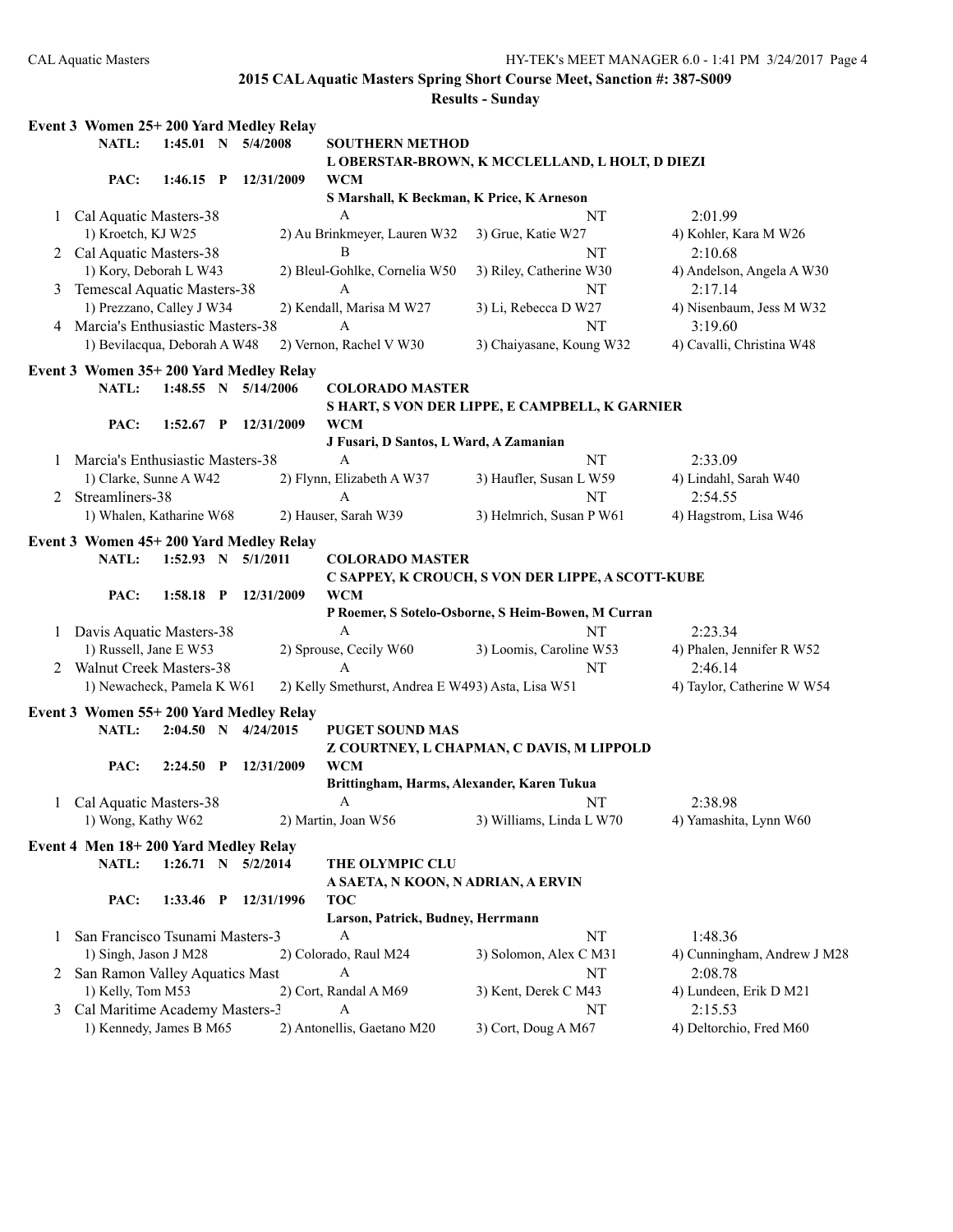**Results - Sunday Event 4 Men 25+ 200 Yard Medley Relay NATL: 1:28.48 N 5/1/2016 THE OLYMPIC CLU A SAETA, J LEOPOLD, J DUNFORD, K FERGUSON PAC: 1:32.93 P 12/31/2007 TOC Lee Wanie, Gary Marshall, Holsman, Scott Greenwood** 1 Cal Aquatic Masters-38 A NT 1:46.06 1) Aldrich, Seth E M35 2) Jovic, Vedran M29 3) Sundrup, Tim M27 4) Bartz, Joerg M29 2 Cal Aquatic Masters-38 B B NT 1:55.74 1) Monaghan, Ryan P M32 3) Chun, Benjamin M38 4) Ward, Matt M39 3 Marcia's Enthusiastic Masters-38 A NT 1:58.98 1) Wehmann, Todd M44 2) Song, James C M33 3) Hallman, Eric R M25 4) Hertzer, Keith M43 4 San Francisco Tsunami Masters-3 A NT 2:02.04 1) Thomas, Ryan G M37 2) Ortiz, Enrique M27 3) Bardales, Christopher A M26 4) Azori, Antonio J M25 --- Temescal Aquatic Masters-38 A NT DQ 1) Steele, Bryan A M25 2) Kellenback, Michael M41 3) Treacy, Jamie N M36 4) Bentley, Orin M39 --- Streamliners-38 A NT NS 1) McCarthy, John W M51 2) Rosenberg, Jon M68 3) Holtzman, Steven C M53 4) Chee, Bradley L M25 **Event 4 Men 35+ 200 Yard Medley Relay NATL: 1:34.16 N 5/10/2009 LONGHORN AQUATI T BLESSING, T BARTEE, B BAILEY, M VAROZZA PAC: 1:38.89 P 12/31/2009 WCM R Santos, P Vanhoven, S Stahl, M Chen** 1 Temescal Aquatic Masters-38 A NT 1:51.30 1) Milton, Trevis B M38 2) Nisenbaum, Adam M39 3) Ignatov, Alex M35 4) Barta, Chris M50 **Event 4 Men 45+ 200 Yard Medley Relay NATL: 1:36.56 N 5/23/2010 GEORGIA MASTERS E ERICSON, C WEISSMAN, B BUGG, M ELLISON PAC: 1:41.19 P 5/7/2010 WAMS A Jaegers, S Trimble, T Harvill, M Volzing** 1 Marcia's Enthusiastic Masters-38 A NT 3:11.72 1) Chew, Thomas C M59 2) Foster, Jeffrey M M50 3) Maxwell, Irving E M67 4) Mariscal, Richard M54 **Event 4 Men 55+ 200 Yard Medley Relay NATL: 1:45.32 N 4/11/2009 OREGON MASTERS W EDWARDS, A STARK, L PHILBRICK, M TENNANT PAC: 1:47.32 P 12/31/2001 TOC T Birnie, R Strand, J Elder, S Clark** 1 Davis Aquatic Masters-38 A NT 2:00.95 1) Kahn, Stuart L M63 2) Swenor, Gary D M62 3) McPherson, Andrew M M69 4) Smith, N. Douglas M55 2 Marcia's Enthusiastic Masters-38 A NT 2:22.09 1) Bauer, David L M61 2) Small, Stephen A M64 3) Tsugawa, Peter M59 4) Coombs, Craig J M56 3 Cal Aquatic Masters-38 A NT 2:29.82 1) Jimenez, Jerry R M60 2) Stockenius, Kai M63 3) Horowitz, Roberto M61 4) Washburn, Stephen T M58 **Event 5 Women 18-24 200 Yard IM NATL: 1:54.20 N 12/4/2014 KATIE MEILI PAC: 2:02.48 P 12/31/2010 DANA VOLLMER** 1 Senko, Anna K 24 The Olympic Club-38 2:10.55 2:10.75 2 Krovetz, Hannah 23 Davis Aquatic Masters-38 2:25.30 2:26.44 3 Yamamoto, Margaret 23 Walnut Creek Masters-38 2:32.00 2:33.05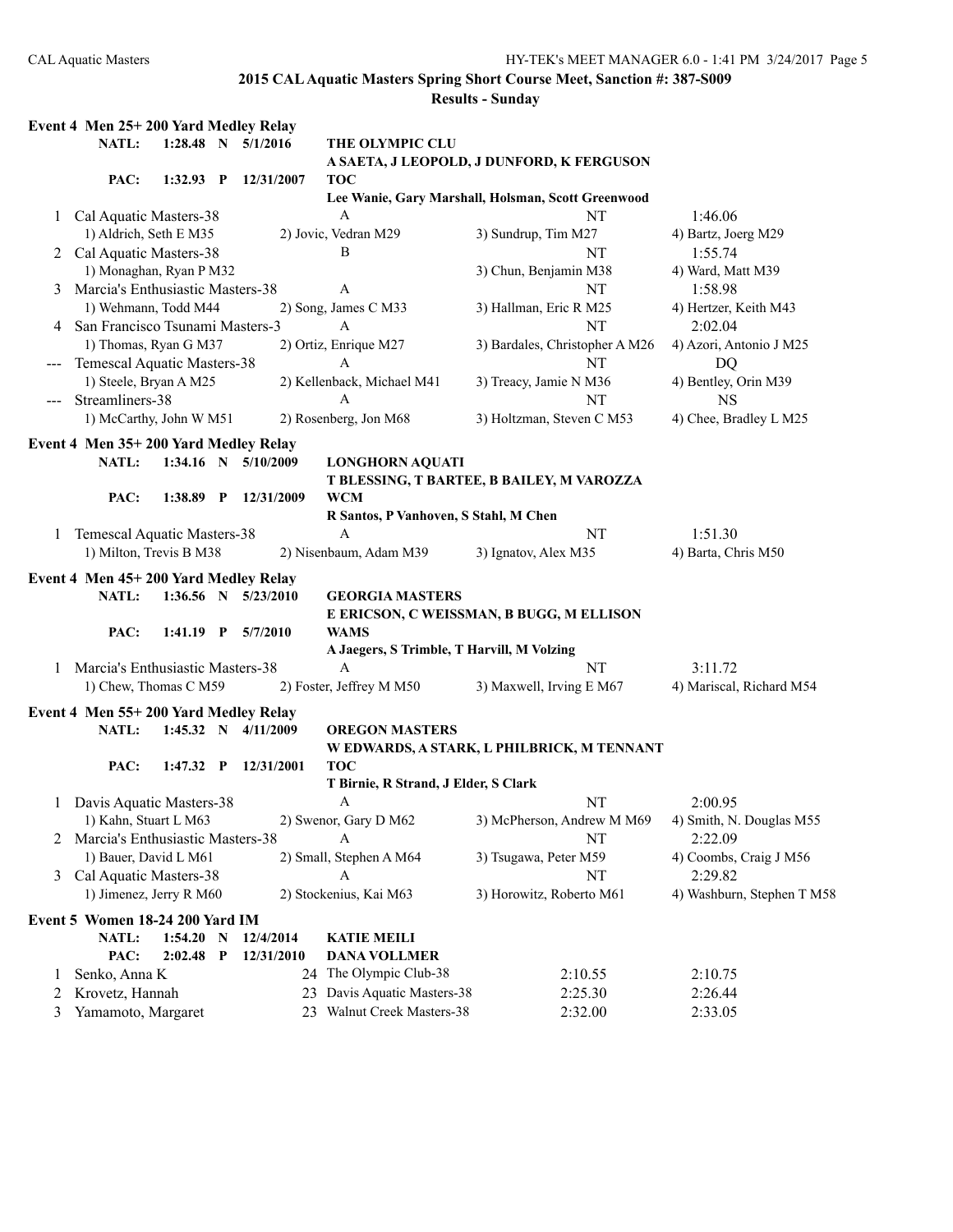|              | Event 5 Women 25-29 200 Yard IM          |             |              |            |                                               |         |                     |
|--------------|------------------------------------------|-------------|--------------|------------|-----------------------------------------------|---------|---------------------|
|              | <b>NATL:</b>                             | $1:57.56$ N |              | 12/5/2013  | <b>JUSTINE MUELLER</b>                        |         |                     |
|              | PAC:                                     | $2:03.94$ P |              | 12/31/2006 | <b>ALISON WAGNER</b>                          |         |                     |
| 1            | Yamauchi, Penelope R                     |             |              | 26         | Marcia's Enthusiastic Masters-38              | 2:09.07 | 2:07.36             |
| 2            | Hughes, Christine V                      |             |              | 26         | The Olympic Club-38                           | 2:18.36 | 2:14.70             |
| 3            | Houston, Katy                            |             |              | 29         | The Olympic Club-38                           | 2:18.00 | 2:15.92             |
| 4            | Gaudinier, Lindsay E                     |             |              | 27         | Walnut Creek Masters-38                       | 2:23.68 | 2:20.66             |
| 5            | Kohler, Kara M                           |             |              |            | 26 Cal Aquatic Masters-38                     | 2:20.11 | 2:27.15             |
|              | Event 5 Women 30-34 200 Yard IM          |             |              |            |                                               |         |                     |
|              | NATL:                                    | 1:58.80     | $\mathbf N$  | 3/11/2009  | <b>ERIKA ERNDL</b>                            |         |                     |
|              | PAC:                                     | $2:04.85$ P |              | 12/31/2009 | <b>SARABETH METZGER</b>                       |         |                     |
| $\mathbf{I}$ | Radecke-Noble, Jennifer D                |             |              |            | 32 Tri Valley Masters-38                      | 2:22.00 | 2:22.60             |
| 2            | Worthington, Anne                        |             |              |            | 34 Davis Athletic Club-38                     | 2:27.37 | 2:25.40             |
| 3            | Condon, Laura M                          |             |              | 31         | Marcia's Enthusiastic Masters-38              | 2:23.00 | 2:28.55             |
| 4            | Rogers, Rebecca C                        |             |              | 31         | Walnut Creek Masters-38                       | 2:20.99 | 2:32.53             |
| 5            | Sroka, Nicole                            |             |              | 33         | Marcia's Enthusiastic Masters-38              | 3:30.00 | 2:50.83             |
|              | Event 5 Women 35-39 200 Yard IM          |             |              |            |                                               |         |                     |
|              | <b>NATL:</b>                             | $2:05.24$ N |              | 3/14/1998  | <b>K PIPES-NEILSEN</b>                        |         |                     |
|              | PAC:                                     | 2:09.51     | $\mathbf{P}$ | 12/31/2000 | <b>JILL HERNANDEZ</b>                         |         |                     |
| 1            | Hardin, Meghan S                         |             |              |            | 35 North Bay Aquatics-38                      | 2:25.30 | 2:25.21             |
| 2            | Lawrence, Laura A                        |             |              |            | 37 Walnut Creek Masters-38                    | 2:30.37 | 2:30.10             |
| 3            | Groskopf, Sarah L                        |             |              | 36         | Tri Valley Masters-38                         | 2:38.68 | 2:43.85             |
|              | Event 5 Women 40-44 200 Yard IM          |             |              |            |                                               |         |                     |
|              | <b>NATL:</b>                             | $2:04.85$ N |              | 5/4/2008   | <b>S VON DER LIPPE</b>                        |         |                     |
|              | PAC:                                     | 2:10.62     | $\mathbf P$  | 12/31/2003 | <b>JILL HERNANDEZ</b>                         |         |                     |
| 1            | Kory, Deborah L                          |             |              |            | 43 Cal Aquatic Masters-38                     | 2:34.20 | 2:32.47             |
| 2            | Martinez, Heather J                      |             |              |            | 40 North State Masters-38                     | 2:45.07 | 2:43.79             |
| 3            | Crowley, Kelly R                         |             |              | 40         | Menlo Masters-38                              | 3:28.99 | 2:50.54             |
| 4            | Rees, Karla E                            |             |              | 44         | Mountain View Masters-38                      | 3:02.51 | 3:02.00             |
| 5            | Maze, Ghislaine                          |             |              | 42         | University of San Francisco Ma-38             | 3:10.11 | 3:03.13             |
|              | Event 5 Women 45-49 200 Yard IM          |             |              |            |                                               |         |                     |
|              | NATL:                                    | $2:07.26$ N |              | 12/16/2007 | <b>K PIPES-NEILSEN</b>                        |         |                     |
|              | PAC:                                     | $2:15.42$ P |              | 12/31/2010 | <b>LISA WARD</b>                              |         |                     |
| 1            | Jones, Sara H                            |             |              | 48         | Santa Rosa Masters-38                         | 2:40.24 | 2:37.75             |
| 2            | Field, Lessly W                          |             |              | 48.        | Albany Armada Aquatics Masters-38             | 3:03.10 | 3:01.74             |
|              | Event 5 Women 50-54 200 Yard IM          |             |              |            |                                               |         |                     |
|              | <b>NATL:</b>                             | 2:13.16     | $\mathbf N$  | 5/10/2015  | <b>ELLEN REYNOLDS</b>                         |         |                     |
|              | PAC:                                     | 2:14.40     | $\mathbf{P}$ | 5/9/2013   | <b>JILL S HERNANDEZ</b>                       |         |                     |
| $\perp$      | Welting, Laureen K                       |             |              | 51         | The Olympic Club-38                           | 2:38.35 | 2:27.49             |
| 2            | Russell, Jane E                          |             |              |            | 53 Davis Aquatic Masters-38                   | 2:45.91 | 2:41.83             |
| 3            | Perry, Rebecca R                         |             |              | 52         | Manatee Aquatic Masters Inc-38                | 2:43.00 | 2:45.57             |
| 4            | Phalen, Jennifer R                       |             |              | 52         | Davis Aquatic Masters-38                      | 3:02.87 | 2:56.41             |
| 5            | Kavalauskas, Alita                       |             |              | 54         | Jellies Aquatic Masters of Mon-38             | 3:00.00 | 2:57.90             |
| 6            | Taylor, Catherine W                      |             |              |            | 54 Walnut Creek Masters-38                    | 3:04.91 | 2:58.70             |
|              |                                          |             |              |            |                                               |         |                     |
|              | Event 5 Women 55-59 200 Yard IM          |             |              |            |                                               |         |                     |
|              | NATL:                                    | 2:21.91     | $\mathbf N$  | 5/22/2010  | <b>LAURA VAL</b>                              |         |                     |
|              | PAC:                                     | 2:21.91     | $\mathbf{P}$ | 12/31/2010 | <b>LAURA VAL</b><br>56 North State Masters-38 |         |                     |
| 1<br>2       | Hernandez, Jill S<br>Focha, Teresa Marie |             |              |            | 56 Modesto Area Aquatic Club-38               | 2:29.34 | 2:20.76N<br>3:42.69 |
|              |                                          |             |              |            |                                               | 5:47.32 |                     |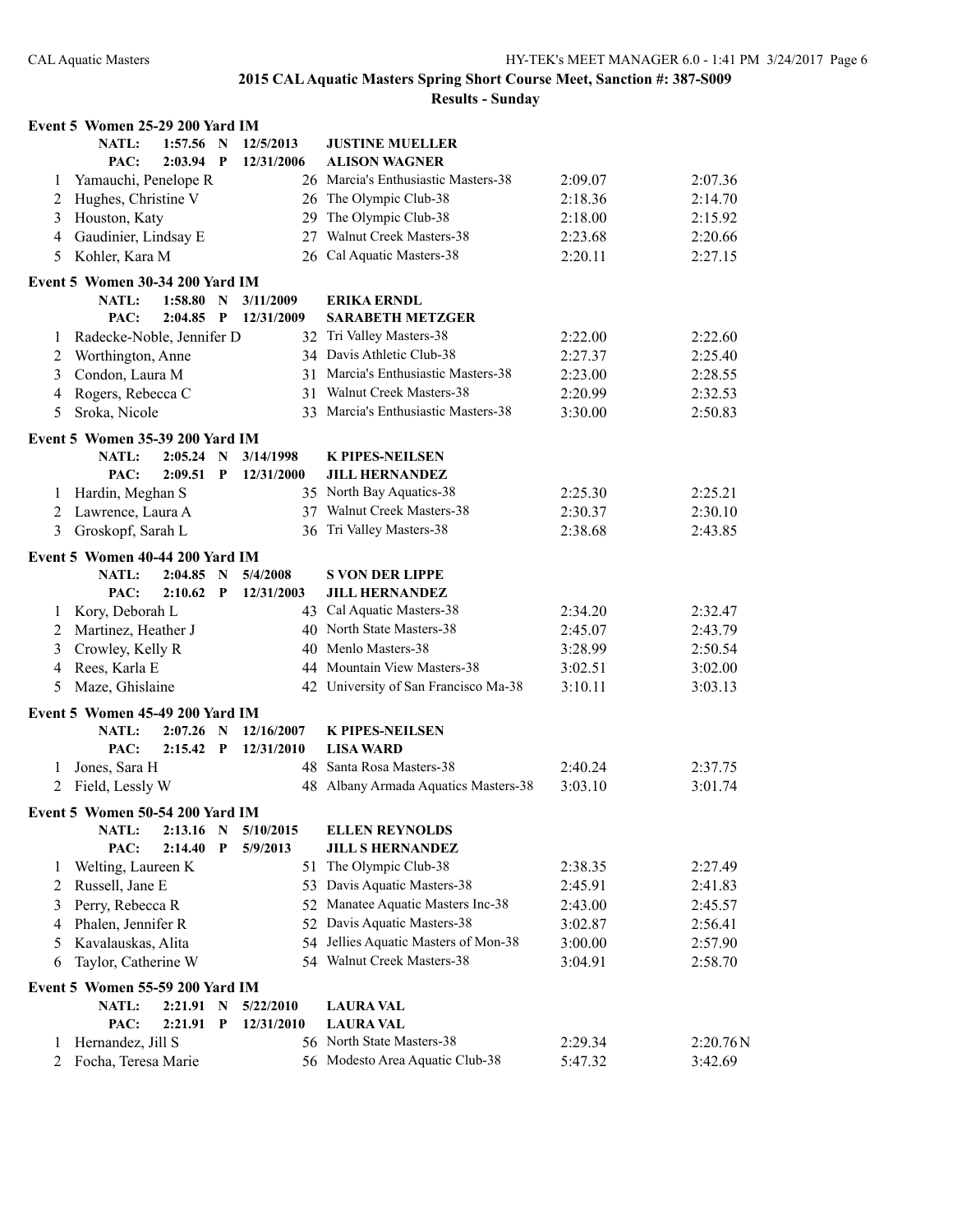|                                                                                                                                                                                                                                                                                                                                                                                              | Event 5 Women 60-64 200 Yard IM                      |             |             |                        |                                              |         |         |
|----------------------------------------------------------------------------------------------------------------------------------------------------------------------------------------------------------------------------------------------------------------------------------------------------------------------------------------------------------------------------------------------|------------------------------------------------------|-------------|-------------|------------------------|----------------------------------------------|---------|---------|
|                                                                                                                                                                                                                                                                                                                                                                                              | <b>NATL:</b>                                         | 2:25.40     | N           | 3/4/2012               | <b>LAURA VAL</b>                             |         |         |
|                                                                                                                                                                                                                                                                                                                                                                                              | PAC:                                                 | 2:25.40     | P           | 12/31/2012             | <b>LAURA VAL</b>                             |         |         |
| 1                                                                                                                                                                                                                                                                                                                                                                                            | O'Brien, Charlene A                                  |             |             |                        | 60 Walnut Creek Masters-38                   | 2:35.00 | 2:38.73 |
| $\frac{1}{2} \frac{1}{2} \frac{1}{2} \frac{1}{2} \frac{1}{2} \frac{1}{2} \frac{1}{2} \frac{1}{2} \frac{1}{2} \frac{1}{2} \frac{1}{2} \frac{1}{2} \frac{1}{2} \frac{1}{2} \frac{1}{2} \frac{1}{2} \frac{1}{2} \frac{1}{2} \frac{1}{2} \frac{1}{2} \frac{1}{2} \frac{1}{2} \frac{1}{2} \frac{1}{2} \frac{1}{2} \frac{1}{2} \frac{1}{2} \frac{1}{2} \frac{1}{2} \frac{1}{2} \frac{1}{2} \frac{$ | Wheeler, Barbara C                                   |             |             |                        | 60 Tamalpais Aquatic Masters-38              | 3:05.00 | DQ      |
|                                                                                                                                                                                                                                                                                                                                                                                              | Event 5 Women 65-69 200 Yard IM                      |             |             |                        |                                              |         |         |
|                                                                                                                                                                                                                                                                                                                                                                                              | <b>NATL:</b>                                         | 2:35.18     | $\mathbf N$ | 4/30/2016              | <b>CHARLOTTE DAVIS</b>                       |         |         |
|                                                                                                                                                                                                                                                                                                                                                                                              | PAC:                                                 | 2:48.88     | $\mathbf P$ | 4/26/2015              | <b>CELESTE MILLER</b>                        |         |         |
| 1                                                                                                                                                                                                                                                                                                                                                                                            | Taub, Pamela A                                       |             |             |                        | 66 Walnut Creek Masters-38                   | 5:05.00 | 5:04.90 |
|                                                                                                                                                                                                                                                                                                                                                                                              | Event 5 Women 70-74 200 Yard IM                      |             |             |                        |                                              |         |         |
|                                                                                                                                                                                                                                                                                                                                                                                              | <b>NATL:</b>                                         | 2:58.42 N   |             | 10/30/2016             | <b>MARGOT PETTIJOHN</b>                      |         |         |
|                                                                                                                                                                                                                                                                                                                                                                                              | PAC:                                                 | 3:06.16     | $\mathbf P$ | 5/18/2014              | <b>DANIELA BARNEA</b>                        |         |         |
| 1                                                                                                                                                                                                                                                                                                                                                                                            | Hill, Marcia M                                       |             |             |                        | 72 Walnut Creek Masters-38                   | 3:55.00 | 4:07.61 |
|                                                                                                                                                                                                                                                                                                                                                                                              |                                                      |             |             |                        |                                              |         |         |
|                                                                                                                                                                                                                                                                                                                                                                                              | <b>Event 6 Men 18-24 200 Yard IM</b><br><b>NATL:</b> | 1:49.30     | N           |                        |                                              |         |         |
|                                                                                                                                                                                                                                                                                                                                                                                              | PAC:                                                 | 1:49.30     | P           | 4/26/2015<br>4/26/2015 | <b>COLIN BABCOCK</b><br><b>COLIN BABCOCK</b> |         |         |
| 1                                                                                                                                                                                                                                                                                                                                                                                            | Babcock, Colin B                                     |             |             |                        | 24 The Olympic Club-38                       | 1:58.00 | 1:56.73 |
|                                                                                                                                                                                                                                                                                                                                                                                              |                                                      |             |             |                        | 24 San Francisco Tsunami Masters-38          | 2:07.58 |         |
| 2                                                                                                                                                                                                                                                                                                                                                                                            | Colorado, Raul                                       |             |             |                        |                                              |         | 2:08.24 |
| 3                                                                                                                                                                                                                                                                                                                                                                                            | Tang, Jordan G                                       |             |             | 22                     | San Mateo Masters-38                         | 2:15.00 | 2:13.68 |
| 4                                                                                                                                                                                                                                                                                                                                                                                            | Chen, Christopher                                    |             |             | 21                     | Cal Aquatic Masters-38                       | 3:00.00 | 2:34.24 |
|                                                                                                                                                                                                                                                                                                                                                                                              | Event 6 Men 25-29 200 Yard IM                        |             |             |                        |                                              |         |         |
|                                                                                                                                                                                                                                                                                                                                                                                              | <b>NATL:</b>                                         | 1:41.79     | N           | 12/21/2013             | <b>DARIAN TOWNSEND</b>                       |         |         |
|                                                                                                                                                                                                                                                                                                                                                                                              | PAC:                                                 | 1:47.71     | $\mathbf P$ | 12/20/2014             | <b>SEAN MAHONEY</b>                          |         |         |
| 1                                                                                                                                                                                                                                                                                                                                                                                            | Talmadge, Matthew S                                  |             |             |                        | 27 The Olympic Club-38                       | 2:10.55 | 2:04.85 |
| 2                                                                                                                                                                                                                                                                                                                                                                                            | Jope, Adric A                                        |             |             |                        | 25 Arden Hills Masters Swimming-38           | 2:12.99 | 2:11.15 |
| 3                                                                                                                                                                                                                                                                                                                                                                                            | Singh, Jason J                                       |             |             |                        | 28 San Francisco Tsunami Masters-38          | 2:10.00 | 2:12.67 |
| 4                                                                                                                                                                                                                                                                                                                                                                                            | Corrigan, Bryan P                                    |             |             |                        | 25 University of San Francisco Ma-38         | 2:18.00 | 2:13.87 |
| 5                                                                                                                                                                                                                                                                                                                                                                                            | Sundrup, Tim                                         |             |             | 27                     | Cal Aquatic Masters-38                       | 2:20.00 | 2:21.28 |
| 6                                                                                                                                                                                                                                                                                                                                                                                            | Docken, Steffen S                                    |             |             | 28                     | Davis Aquatic Masters-38                     | 2:28.33 | 2:25.59 |
|                                                                                                                                                                                                                                                                                                                                                                                              | Event 6 Men 30-34 200 Yard IM                        |             |             |                        |                                              |         |         |
|                                                                                                                                                                                                                                                                                                                                                                                              | <b>NATL:</b>                                         | $1:42.03$ N |             | 12/20/2014             | <b>DARIAN TOWNSEND</b>                       |         |         |
|                                                                                                                                                                                                                                                                                                                                                                                              | PAC:                                                 | 1:48.48     | $\mathbf P$ | 12/31/2009             | <b>ERIK SCALISE</b>                          |         |         |
| 1                                                                                                                                                                                                                                                                                                                                                                                            | Rothway, Travis M                                    |             |             |                        | 34 Walnut Creek Masters-38                   | 2:14.00 | 2:12.97 |
| 2                                                                                                                                                                                                                                                                                                                                                                                            | Barter, Robert                                       |             |             |                        | 33 Davis Aquatic Masters-38                  | 2:19.00 | 2:24.86 |
|                                                                                                                                                                                                                                                                                                                                                                                              |                                                      |             |             |                        |                                              |         |         |
|                                                                                                                                                                                                                                                                                                                                                                                              | <b>Event 6 Men 35-39 200 Yard IM</b>                 |             |             |                        |                                              |         |         |
|                                                                                                                                                                                                                                                                                                                                                                                              | NATL:                                                | 1:48.74     | N           | 12/22/2002             | <b>RONALD KARNAUGH</b>                       |         |         |
|                                                                                                                                                                                                                                                                                                                                                                                              | PAC:                                                 | 1:56.47     | P           | 12/31/1999             | <b>CAMERON REID</b>                          |         |         |
| 1                                                                                                                                                                                                                                                                                                                                                                                            | Ignatov, Alex                                        |             |             |                        | 35 Temescal Aquatic Masters-38               | 2:10.00 | 2:08.39 |
| 2                                                                                                                                                                                                                                                                                                                                                                                            | Dingeldein, Douglas S                                |             |             |                        | 38 Merced Skimmers Masters Aquati-38         | 2:12.00 | 2:12.80 |
| 3                                                                                                                                                                                                                                                                                                                                                                                            | Lemke, Zebron J                                      |             |             |                        | 36 Alameda Aquatic Masters-38                | 2:15.00 | 2:18.06 |
| 4                                                                                                                                                                                                                                                                                                                                                                                            | Treacy, Jamie N                                      |             |             |                        | 36 Temescal Aquatic Masters-38               | 2:30.00 | 2:27.26 |
| 5                                                                                                                                                                                                                                                                                                                                                                                            | Waterson, Kevin                                      |             |             |                        | 37 Davis Aquatic Masters-38                  | 2:37.27 | 2:35.59 |
|                                                                                                                                                                                                                                                                                                                                                                                              | Event 6 Men 40-44 200 Yard IM                        |             |             |                        |                                              |         |         |
|                                                                                                                                                                                                                                                                                                                                                                                              | <b>NATL:</b>                                         | 1:51.85     | $\mathbf N$ | 4/26/2009              | <b>MICHAEL ROSS</b>                          |         |         |
|                                                                                                                                                                                                                                                                                                                                                                                              | PAC:                                                 | 1:53.59     | P           | 12/31/2009             | <b>ROQUE SANTOS</b>                          |         |         |
| 1                                                                                                                                                                                                                                                                                                                                                                                            | Williams, Adam                                       |             |             |                        | 42 Uc38-38                                   | 2:15.00 | 2:12.23 |
| 2                                                                                                                                                                                                                                                                                                                                                                                            | Seeley, Victor A                                     |             |             |                        | 43 Swim Fremont Glenmoor Gardens-38          | 2:34.17 | 2:25.68 |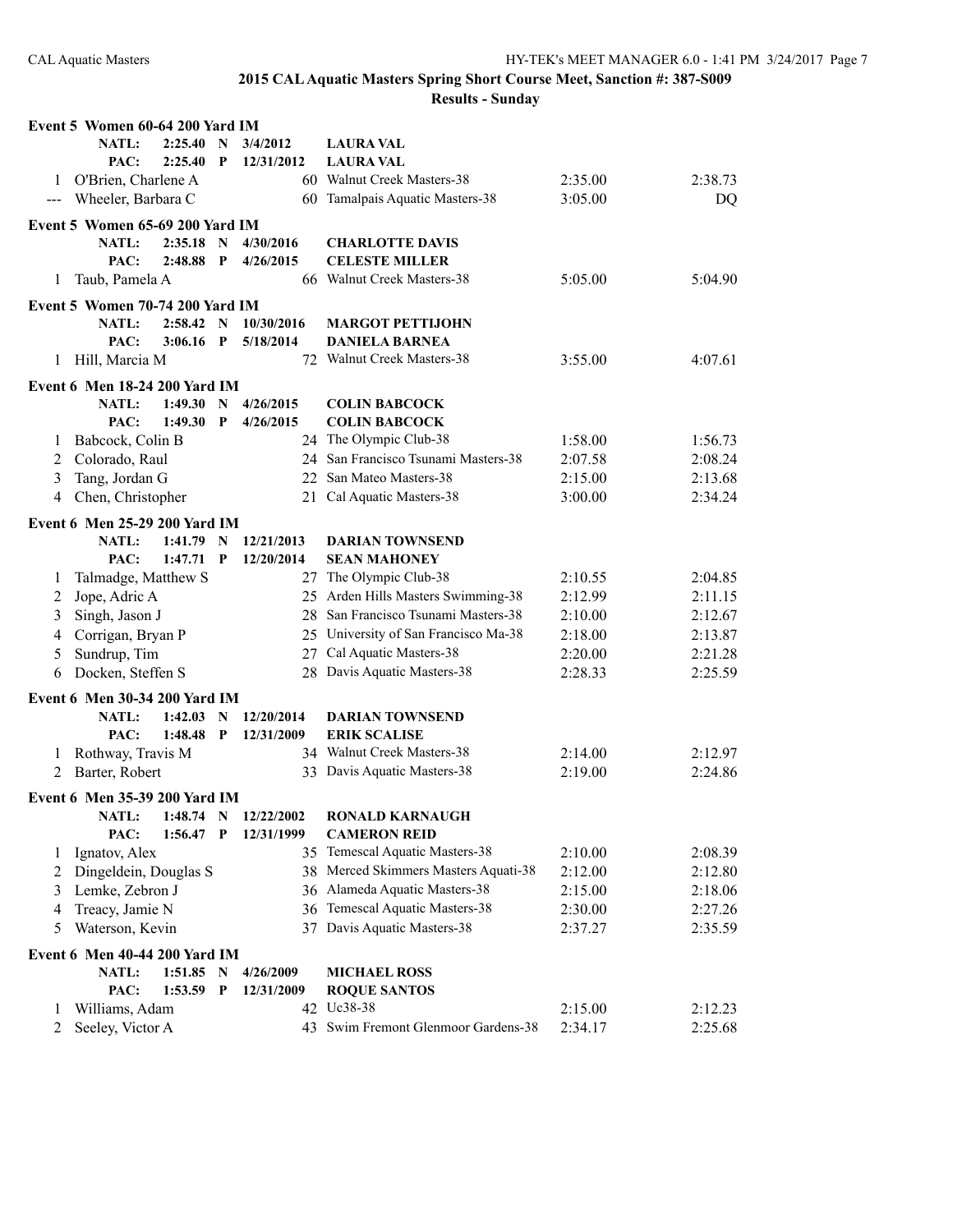|              | <b>Event 6 Men 45-49 200 Yard IM</b> |             |              |            |    |                                      |           |           |
|--------------|--------------------------------------|-------------|--------------|------------|----|--------------------------------------|-----------|-----------|
|              | <b>NATL:</b>                         | 1:51.44     | N            | 4/26/2015  |    | <b>NICOLAS GRANGER</b>               |           |           |
|              | PAC:                                 | 1:58.59     | P            | 5/4/2014   |    | <b>SERGEY MARINIUK</b>               |           |           |
| 1            | Hamilton, Rick M                     |             |              |            |    | 49 Manatee Aquatic Masters Inc-38    | 2:13.90   | 2:07.97   |
| 2            | Mc Bride, Patrick F                  |             |              |            |    | 47 University of San Francisco Ma-38 | 2:26.30   | 2:29.45   |
|              | <b>Event 6 Men 50-54 200 Yard IM</b> |             |              |            |    |                                      |           |           |
|              | NATL:                                | 1:59.99     | N            | 5/4/2014   |    | <b>DAVID SIMS</b>                    |           |           |
|              | PAC:                                 | 2:00.66     | P            | 5/4/2014   |    | <b>DARREN PHELAN</b>                 |           |           |
| 1            | Phelan, Darren D                     |             |              |            |    | 53 Stanford Masters Swimming-38      | 2:06.55   | 2:06.11   |
| 2            | Kelly, Tom                           |             |              |            |    | 53 San Ramon Valley Aquatics Mast-38 | 2:25.00   | 2:18.03   |
| 3            | McCarthy, John W                     |             |              |            |    | 51 Streamliners-38                   | 2:30.00   | 2:29.07   |
| 4            | Lopez, David                         |             |              |            |    | 51 Marcia's Enthusiastic Masters-38  | 2:46.32   | 2:47.73   |
|              | Event 6 Men 55-59 200 Yard IM        |             |              |            |    |                                      |           |           |
|              | NATL:                                | 2:04.09     | N            | 5/4/2008   |    | <b>TIMOTHY SHEAD</b>                 |           |           |
|              | PAC:                                 | 2:09.00     | P            | 5/9/2013   |    | <b>PAUL V. CARTER</b>                |           |           |
| 1            | Keighley, Tim D                      |             |              |            |    | 55 Quick Silver Swimming-38          | 2:25.00   | 2:19.96   |
| 2            | Cutting, Steve                       |             |              |            |    | 59 Tri Valley Masters-38             | 2:21.55   | 2:20.40   |
| 3            | Yuen, Matt                           |             |              |            | 57 | Quick Silver Swimming-38             | 2:35.88   | 2:37.57   |
| 4            | Pinto, Harlan A                      |             |              |            |    | 59 Menlo Masters-38                  | 3:00.09   | 2:46.90   |
| 5            | Coombs, Craig J                      |             |              |            | 56 | Marcia's Enthusiastic Masters-38     | 2:46.10   | 2:47.02   |
| 6            | Campbell, Chris                      |             |              |            |    | 56 Mountain View Masters-38          | 2:53.00   | 2:54.69   |
|              | Event 6 Men 60-64 200 Yard IM        |             |              |            |    |                                      |           |           |
|              | <b>NATL:</b>                         | 2:03.26     | N            | 5/4/2014   |    | <b>RICK COLELLA</b>                  |           |           |
|              | PAC:                                 | 2:10.85     | P            | 5/1/2011   |    | <b>TIM BRODERICK</b>                 |           |           |
| 1            | Spellberg, Geoff                     |             |              |            |    | 61 North Bay Aquatics-38             | 2:38.00   | 2:39.45   |
| $*_{2}$      | Small, Stephen A                     |             |              |            |    | 64 Marcia's Enthusiastic Masters-38  | 2:49.73   | 2:39.73   |
| $*2$         | Anderson, Robert L                   |             |              |            |    | 61 Peninsula Community Center Mas-38 | <b>NT</b> | 2:48.23   |
| 3            | Citron, Jeffrey M                    |             |              |            | 61 | Yuba City Masters Swimming-38        | 2:49.14   | 2:53.99   |
| 4            | Sterne, Erik A                       |             |              |            |    | 64 Rose Bowl Masters-33              | 2:58.11   | 2:58.30   |
| $---$        | Dalton, Michael J                    |             |              |            |    | 62 Temescal Aquatic Masters-38       | 3:03.10   | <b>NS</b> |
|              | <b>Event 6 Men 65-69 200 Yard IM</b> |             |              |            |    |                                      |           |           |
|              | <b>NATL:</b>                         | 2:16.17     | N            | 4/30/2016  |    | <b>LAWRENCE DAY</b>                  |           |           |
|              | PAC:                                 | 2:17.03     | P            | 4/9/2016   |    | <b>TIM BRODERICK</b>                 |           |           |
| 1            | Williams, Michael J                  |             |              |            |    | 67 Walnut Creek Masters-38           | 2:34.39   | 2:40.18   |
| 3            | Kennedy, James B                     |             |              |            |    | 65 Cal Maritime Academy Masters-38   | 2:54.26   | 2:53.94   |
| 4            | Fogarty, Peter L                     |             |              |            |    | 66 Tuolumne County Aquatic Master-38 | 2:55.00   | 3:03.61   |
| 5.           | Levinson, Alan                       |             |              |            |    | 65 Manatee Aquatic Masters Inc-38    | 3:15.00   | 3:08.10   |
|              | Event 6 Men 70-74 200 Yard IM        |             |              |            |    |                                      |           |           |
|              | <b>NATL:</b>                         | 2:26.42 N   |              | 4/30/2016  |    | <b>ROBERT STRAND</b>                 |           |           |
|              | PAC:                                 | 2:30.22     | $\mathbf{P}$ | 5/18/2014  |    | <b>RICHARD BURNS</b>                 |           |           |
| $\mathbf{I}$ | Dennis, D Craig                      |             |              |            |    | 70 Walnut Creek Masters-38           | 2:52.00   | 2:51.18   |
| 2            | Meyerhoff, Rick                      |             |              |            |    | 70 Tamalpais Aquatic Masters-38      | 2:55.00   | 2:57.02   |
| 3            | Daniels, Larry N                     |             |              |            |    | 71 Modesto Area Aquatic Club-38      | 3:15.00   | 3:01.48   |
|              | Event 6 Men 75-79 200 Yard IM        |             |              |            |    |                                      |           |           |
|              | NATL:                                | 2:35.67     | N            | 4/30/2016  |    | <b>MIKE FRESHLEY</b>                 |           |           |
|              | PAC:                                 | $2:54.67$ P |              | 12/31/1995 |    | <b>RAY TAFT</b>                      |           |           |
|              | Fairfield, David M                   |             |              |            | 77 | Tuolumne County Aquatic Master-38    | 4:20.04   | DQ        |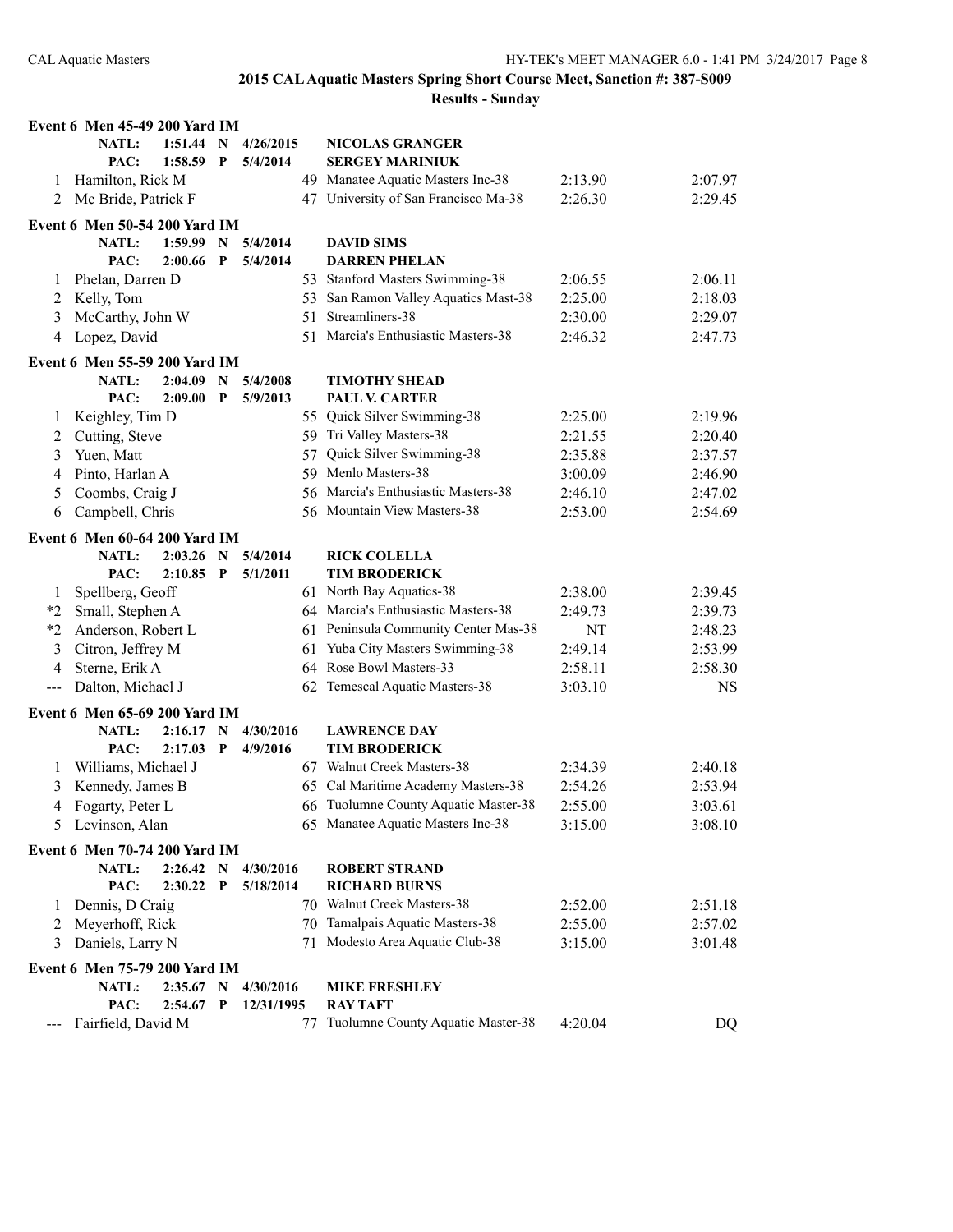|               | <b>Event 7 Women 18-24 50 Yard Butterfly</b>   |         |              |            |                                      |       |           |
|---------------|------------------------------------------------|---------|--------------|------------|--------------------------------------|-------|-----------|
|               | <b>NATL:</b>                                   | 24.54 N |              | 11/8/2009  | <b>DANA VOLLMER</b>                  |       |           |
|               | PAC:                                           | 24.54 P |              | 12/31/2010 | <b>DANA VOLLMER</b>                  |       |           |
| 1             | Senko, Anna K                                  |         |              |            | 24 The Olympic Club-38               | 27.50 | 27.01     |
| 2             | Pedote, Elyssa                                 |         |              |            | 24 The Olympic Club-38               | 30.00 | 28.54     |
| 3             | Visser, Avery G                                |         |              |            | 24 The Olympic Club-38               | 28.50 | 28.77     |
| 4             | Lal, Mallika                                   |         |              |            | 22 Richmond Plunge Masters-38        | 37.00 | 37.06     |
| $\sim$ $\sim$ | Leishman, Morgan B                             |         |              |            | 19 Mills College Masters-38          | 31.58 | <b>NS</b> |
|               | Event 7 Women 25-29 50 Yard Butterfly          |         |              |            |                                      |       |           |
|               | NATL:                                          | 24.41 N |              | 5/22/2010  | <b>TANICA JAMISON</b>                |       |           |
|               | PAC:                                           | 24.68 P |              | 4/26/2015  | <b>AMANDA SIMS</b>                   |       |           |
| 1             | Yamauchi, Penelope R                           |         |              |            | 26 Marcia's Enthusiastic Masters-38  | 26.18 | 26.04     |
| 2             | Kastes, Katie C                                |         |              |            | 27 The Olympic Club-38               | 27.33 | 27.23     |
| 3             | Choy, Tammy H                                  |         |              |            | 27 Marcia's Enthusiastic Masters-38  | 30.60 | 27.55     |
| 4             | Hughes, Christine V                            |         |              |            | 26 The Olympic Club-38               | 27.32 | 28.32     |
| 5             | Petrakis, Kristina                             |         |              |            | 27 University of San Francisco Ma-38 | 29.00 | 28.60     |
| 6             | Houston, Katy                                  |         |              | 29         | The Olympic Club-38                  | 28.50 | 28.99     |
|               |                                                |         |              |            | 25 Walnut Creek Masters-38           | 30.50 |           |
| 7             | Hwang, Jenn                                    |         |              |            |                                      |       | 31.00     |
| 8             | Mandac, Carmen A                               |         |              |            | 29 Stanford Masters Swimming-38      | 38.00 | 31.44     |
|               | Event 7 Women 30-34 50 Yard Butterfly          |         |              |            |                                      |       |           |
|               | <b>NATL:</b>                                   | 24.18   | N            | 4/15/2000  | <b>ANGEL MARTINO</b>                 |       |           |
|               | PAC:                                           | 25.78   | $\mathbf P$  | 4/26/2015  | <b>SARAH HERNANDEZ</b>               |       |           |
| 1             | Ballenger, Marie A                             |         |              |            | 30 The Olympic Club-38               | 26.00 | 26.38     |
| 2             | Hernandez, Sarah M                             |         |              |            | 32 Davis Aquatic Masters-38          | 27.00 | 27.03     |
| 3             | McGraw, Kathleen E                             |         |              |            | 30 The Olympic Club-38               | 27.99 | 28.41     |
| 4             | Watanabe, Naoko                                |         |              |            | 34 The Olympic Club-38               | 30.00 | 28.55     |
| 5             | Riley, Catherine                               |         |              |            | 30 Cal Aquatic Masters-38            | 32.00 | 28.72     |
| 6             | Hackett, Kiana                                 |         |              |            | 33 Presentation Masters-38           | 29.80 | 28.77     |
| 7             | Radecke-Noble, Jennifer D                      |         |              |            | 32 Tri Valley Masters-38             | 31.00 | 28.89     |
| 8             | Shipp, Rachel                                  |         |              | 33         | The Olympic Club-38                  | 35.00 | 31.79     |
| 9             | Russell, Holly                                 |         |              |            | 32 Menlo Masters-38                  | 36.13 | 35.08     |
| 10            | West, Meredith A                               |         |              |            | 32 San Mateo Masters-38              | 37.77 | 37.49     |
|               |                                                |         |              |            |                                      |       |           |
|               | Event 7 Women 35-39 50 Yard Butterfly<br>NATL: | 25.05   | $\mathbf N$  | 4/26/2015  | <b>NORIKO INADA</b>                  |       |           |
|               | PAC:                                           | 26.07   | $\mathbf P$  | 4/13/2015  | <b>ERICKA RICHARDS</b>               |       |           |
|               | Richards, Ericka L                             |         |              |            | 39 Walnut Creek Masters-38           | NT    | 27.35     |
|               | 2 Buskirk, Emily K                             |         |              |            | 36 North Bay Aquatics-38             | 29.50 | 30.74     |
|               |                                                |         |              |            | 37 Marcia's Enthusiastic Masters-38  |       |           |
| 3             | Flynn, Elizabeth A                             |         |              |            |                                      | 38.00 | 38.95     |
|               | Event 7 Women 40-44 50 Yard Butterfly          |         |              |            |                                      |       |           |
|               | <b>NATL:</b>                                   | 25.14 N |              | 5/10/2009  | <b>S VON DER LIPPE</b>               |       |           |
|               | PAC:                                           | 26.46   | $\mathbf{P}$ | 12/31/1994 | <b>LAURA VAL</b>                     |       |           |
| 1             | Martinez, Heather J                            |         |              |            | 40 North State Masters-38            | 32.58 | 32.26     |
| 2             | Crowley, Kelly R                               |         |              |            | 40 Menlo Masters-38                  | 39.99 | 35.21     |
| 3             | Lindahl, Sarah                                 |         |              |            | 40 Marcia's Enthusiastic Masters-38  | 46.45 | 42.64     |
| $--$          | Wall-Cyb, Teresa                               |         |              |            | 42 Burlingame Aquatic Club-38        | 34.43 | <b>NS</b> |
|               | Event 7 Women 45-49 50 Yard Butterfly          |         |              |            |                                      |       |           |
|               | <b>NATL:</b>                                   | 25.96 N |              | 4/21/2013  | <b>SUSAN WILLIAMS</b>                |       |           |
|               | PAC:                                           | 27.02   | $\mathbf P$  | 12/31/1998 | <b>LAURA VAL</b>                     |       |           |
| 1             | Brakeman, Jennifer                             |         |              |            | 46 Manatee Aquatic Masters Inc-38    | 31.00 | 30.99     |
| 2             | Curtin, Janice A                               |         |              |            | 49 Sierra Marlins Masters-38         | 32.19 | 33.72     |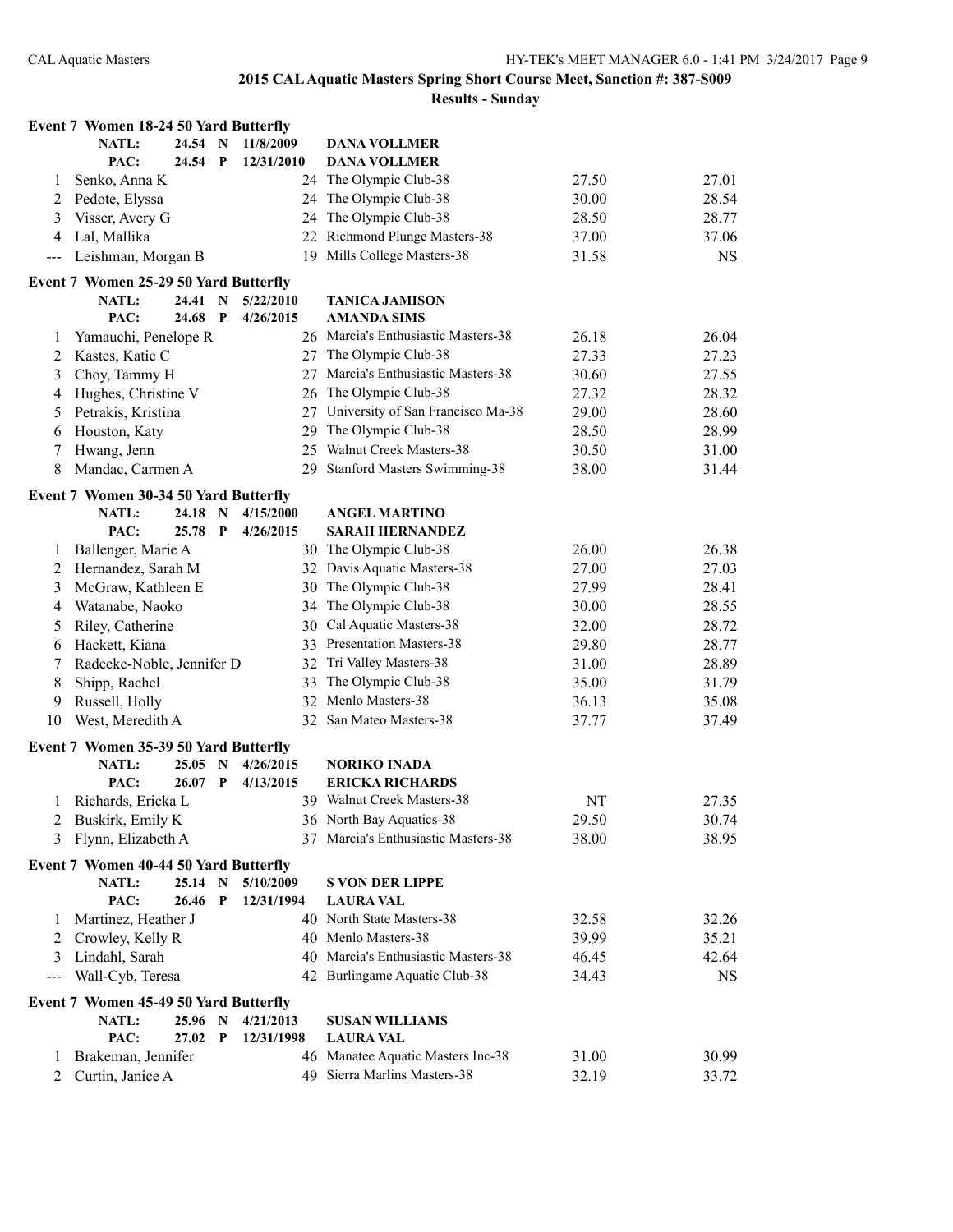|               | (Event 7 Women 45-49 50 Yard Butterfly) |         |              |            |     |                                                                  |         |           |
|---------------|-----------------------------------------|---------|--------------|------------|-----|------------------------------------------------------------------|---------|-----------|
| 3             | Burger, Clare P                         |         |              |            |     | 49 Marcia's Enthusiastic Masters-38                              | 36.00   | 35.82     |
| 4             | Field, Lessly W                         |         |              |            |     | 48 Albany Armada Aquatics Masters-38                             | 39.00   | 37.82     |
| 5             | May, Tracy E                            |         |              |            |     | 46 San Ramon Valley Aquatics Mast-38                             | 1:00.00 | 47.71     |
|               | Event 7 Women 50-54 50 Yard Butterfly   |         |              |            |     |                                                                  |         |           |
|               | <b>NATL:</b>                            | 25.70   | N            | 5/11/2013  |     | <b>LESLIE LIVINGSTON</b>                                         |         |           |
|               | PAC:                                    | 27.81   | P            | 12/31/2002 |     | <b>LAURA VAL</b>                                                 |         |           |
| 1             | Welting, Laureen K                      |         |              |            |     | 51 The Olympic Club-38                                           | 29.34   | 29.07     |
| 2             | Quick, Sarah E                          |         |              |            |     | 53 North Bay Aquatics-38                                         | 30.10   | 30.06     |
| 3             | Perry, Rebecca R                        |         |              |            |     | 52 Manatee Aquatic Masters Inc-38                                | 31.60   | 32.02     |
| 4             | ZuppanHood, Patricia J                  |         |              |            |     | 52 Walnut Creek Masters-38                                       | 42.00   | 34.25     |
| 5             | Loomis, Caroline                        |         |              |            |     | 53 Davis Aquatic Masters-38                                      | 39.00   | 34.29     |
| 6             | Kavalauskas, Alita                      |         |              |            |     | 54 Jellies Aquatic Masters of Mon-38                             | 33.74   | 34.49     |
| 7             | Lewis, Melissa D                        |         |              |            |     | 51 North Bay Aquatics-38                                         | 35.33   | 34.91     |
| 8             | Cannon, Lindsey A                       |         |              |            | 51  | Walnut Creek Masters-38                                          | 50.00   | 35.61     |
| 9             | Keighley, Carole L                      |         |              |            | 53. | Quick Silver Swimming-38                                         | 35.00   | 36.19     |
| 10            | Asta, Lisa                              |         |              |            |     | 51 Walnut Creek Masters-38                                       | 57.23   | 55.59     |
| $\frac{1}{2}$ | Flynn, Margaret                         |         |              |            |     | 53 Marcia's Enthusiastic Masters-38                              | 55.00   | <b>NS</b> |
|               | Event 7 Women 55-59 50 Yard Butterfly   |         |              |            |     |                                                                  |         |           |
|               | <b>NATL:</b>                            | 27.04 N |              | 10/30/2016 |     | <b>LESLIE LIVINGSTON</b>                                         |         |           |
|               | PAC:                                    | 28.20   | $\mathbf{P}$ | 4/10/2010  |     | <b>LAURA B VAL</b>                                               |         |           |
| 1             | Walts, Merrie E                         |         |              |            |     | 56 Santa Rosa Masters-38                                         | 32.86   | 32.77     |
| 2             | Rafkin, Louise                          |         |              |            |     | 58 Albany Armada Aquatics Masters-38                             | 35.00   | 34.30     |
| 3             | Terhorst, Hermine M                     |         |              |            |     | 58 Uc38-38                                                       | 35.50   | 36.89     |
| 4             | Appel, Pamela J                         |         |              |            |     | 59 Walnut Creek Masters-38                                       | 46.68   | 45.42     |
| 5             | Focha, Teresa Marie                     |         |              |            |     | 56 Modesto Area Aquatic Club-38                                  | 47.38   | 47.66     |
|               | Event 7 Women 60-64 50 Yard Butterfly   |         |              |            |     |                                                                  |         |           |
|               | <b>NATL:</b>                            | 29.14   | $\mathbf N$  | 5/11/2013  |     | <b>CHARLOTTE DAVIS</b>                                           |         |           |
|               | PAC:                                    | 29.28   | $\mathbf{P}$ | 2/9/2014   |     | <b>LAURA VAL</b>                                                 |         |           |
| 1             | Helmrich, Susan P                       |         |              |            |     | 61 Streamliners-38                                               | 38.80   | 36.86     |
| 2             | Sprouse, Cecily                         |         |              |            |     | 60 Davis Aquatic Masters-38                                      | 41.78   | 40.72     |
| 3             | Palmer, Teddy                           |         |              |            |     | 62 Manatee Aquatic Masters Inc-38                                | 46.10   | 45.30     |
| ---           | Quinn, Phyllis E                        |         |              |            | 61  | The Olympic Club-38                                              | 40.67   | <b>NS</b> |
|               | Event 7 Women 65-69 50 Yard Butterfly   |         |              |            |     |                                                                  |         |           |
|               | NATL:                                   | 29.91   | N            | 4/10/2016  |     | <b>CHARLOTTE DAVIS</b>                                           |         |           |
|               | PAC:                                    | 33.57   | $\mathbf{P}$ | 5/1/2016   |     | A SUSAN TYLER                                                    |         |           |
| 1             | Val, Laura B                            |         |              |            |     | 65 Tamalpais Aquatic Masters-38                                  | 32.00   | 29.58N    |
| 2             | Shaps, Ruth Y                           |         |              |            |     | 69 Manatee Aquatic Masters Inc-38                                | 37.00   | 37.97     |
|               | Event 7 Women 70-74 50 Yard Butterfly   |         |              |            |     |                                                                  |         |           |
|               | NATL:                                   | 35.06 N |              | 4/30/2000  |     | <b>GAIL ROPER</b>                                                |         |           |
|               | PAC:                                    | 35.06   | $\mathbf P$  | 12/31/2000 |     | <b>GAIL ROPER</b>                                                |         |           |
| 1             | Mc Partland, Peg K                      |         |              |            |     | 74 Manatee Aquatic Masters Inc-38                                | 54.00   | 52.16     |
| 2             | Hill, Marcia M                          |         |              |            |     | 72 Walnut Creek Masters-38                                       | 55.00   | 59.24     |
|               | Event 8 Men 18-24 50 Yard Butterfly     |         |              |            |     |                                                                  |         |           |
|               | <b>NATL:</b>                            | 21.13 N |              | 4/26/2015  |     | <b>HENRIK LINDAU</b>                                             |         |           |
|               | PAC:                                    | 22.50   | $\mathbf P$  | 5/4/2014   |     | <b>NOLAN KOON</b>                                                |         |           |
| 1             | Babcock, Colin B                        |         |              |            |     | 24 The Olympic Club-38                                           | 25.00   | 23.62     |
| 2<br>3        | May, Alexander M<br>Askins, John L      |         |              |            | 23  | Davis Aquatic Masters-38<br>18 University of San Francisco Ma-38 | 25.52   | 24.99     |
|               |                                         |         |              |            |     |                                                                  | 27.34   | 27.63     |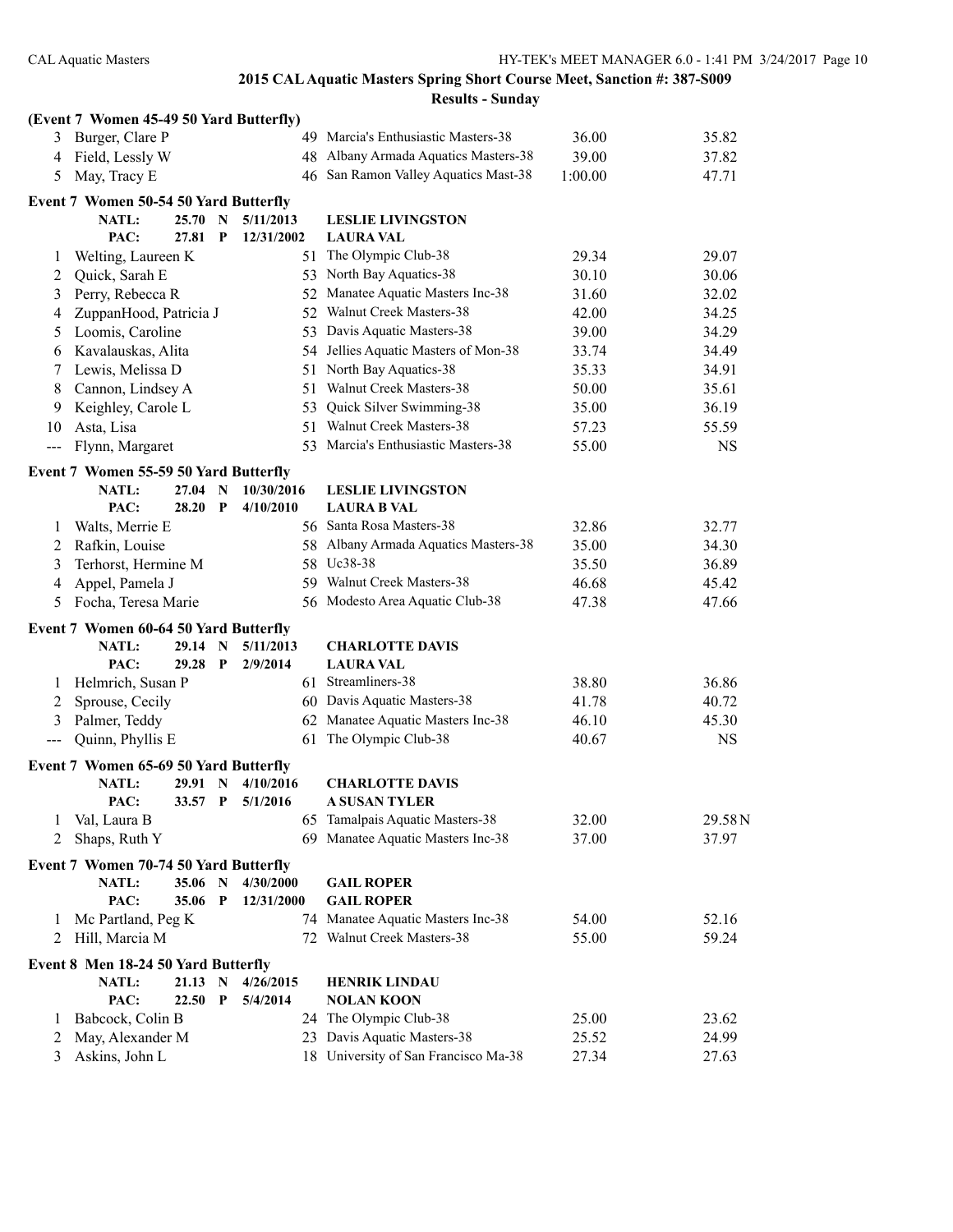|               | (Event 8 Men 18-24 50 Yard Butterfly) |           |             |            |    |                                     |       |             |
|---------------|---------------------------------------|-----------|-------------|------------|----|-------------------------------------|-------|-------------|
|               | 4 Barta, Paul J                       |           |             |            |    | 24 Uc38-38                          | 27.95 | 27.67       |
| 5             | Prim, Jeremy K                        |           |             |            |    | 22 Davis Aquatic Masters-38         | 28.60 | 27.94       |
|               | Event 8 Men 25-29 50 Yard Butterfly   |           |             |            |    |                                     |       |             |
|               | NATL:                                 | 21.11     | $\mathbf N$ | 11/30/2012 |    | <b>DAVIS TARWATER</b>               |       |             |
|               | PAC:                                  | $21.73$ P |             | 5/4/2014   |    | <b>WILLIAM COPELAND</b>             |       |             |
| 1             | Wang, Charlie                         |           |             |            |    | 26 Cal Aquatic Masters-38           | 26.00 | 24.10       |
| 2             | Feasley, Robert A                     |           |             |            |    | 27 Uc38-38                          | 27.00 | 25.12       |
| 3             | Talmadge, Matthew S                   |           |             |            | 27 | The Olympic Club-38                 | 25.55 | 25.25       |
| 4             | Bartz, Joerg                          |           |             |            |    | 29 Cal Aquatic Masters-38           | 25.77 | 25.87       |
| 5             | Cunningham, Andrew J                  |           |             |            | 28 | San Francisco Tsunami Masters-38    | 25.95 | 25.96       |
| 6             | Sundrup, Tim                          |           |             |            |    | 27 Cal Aquatic Masters-38           | 30.00 | 27.20       |
| 7             | Bardales, Christopher A               |           |             |            |    | 26 San Francisco Tsunami Masters-38 | 35.00 | 30.65       |
| $---$         | Murray, Matthew R                     |           |             |            | 25 | The Olympic Club-38                 | 24.00 | NS          |
| $\sim$ $\sim$ | Yan, Hank                             |           |             |            | 27 | The Olympic Club-38                 | 24.00 | <b>NS</b>   |
|               | Event 8 Men 30-34 50 Yard Butterfly   |           |             |            |    |                                     |       |             |
|               | <b>NATL:</b>                          | 21.11 N   |             | 4/26/2015  |    | <b>MATT GREVERS</b>                 |       |             |
|               | PAC:                                  | 22.56 P   |             | 5/4/2014   |    | <b>BRETT BANNAN</b>                 |       |             |
| $\perp$       | Marshall, Matthew T                   |           |             |            |    | 34 The Olympic Club-38              | 23.00 | 22.56P      |
| 2             | Watts, Tim R                          |           |             |            |    | 30 Presentation Masters-38          | 24.50 | 23.09       |
| 3             | Talbott, Christopher J                |           |             |            |    | 30 The Olympic Club-38              | 24.50 | 24.62       |
| 4             | Shih, Michael T                       |           |             |            |    | 34 Manatee Aquatic Masters Inc-38   | 26.94 | 27.34       |
| 5             | Monaghan, Ryan P                      |           |             |            |    | 32 Cal Aquatic Masters-38           | 28.75 | 27.53       |
| 6             | Ciulla, Fabio                         |           |             |            | 33 | Bay Masters-38                      | 31.00 | 28.55       |
| 7             | Kaplan-Moss, Zack D                   |           |             |            | 32 | Peninsula Community Center Mas-38   | 28.00 | 28.67       |
| 8             | Nourbakhsh, Mehdi                     |           |             |            |    | 33 Richmond Plunge Masters-38       | 40.00 | 41.52       |
|               | Event 8 Men 35-39 50 Yard Butterfly   |           |             |            |    |                                     |       |             |
|               | <b>NATL:</b>                          | 22.26     | N           | 4/29/2011  |    | <b>JOSH DAVIS</b>                   |       |             |
|               | PAC:                                  | 22.90 P   |             | 5/4/2014   |    | <b>ADAM CONWAY</b>                  |       |             |
| 1             | Aldrich, Seth E                       |           |             |            |    | 35 Cal Aquatic Masters-38           | 25.00 | 24.44       |
| 2             | Zador, Erik                           |           |             |            |    | 38 Modesto Area Aquatic Club-38     | 26.00 | 24.75       |
| 3             | Nisenbaum, Adam                       |           |             |            | 39 | Temescal Aquatic Masters-38         | 25.11 | 25.86       |
| 4             | Chun, Benjamin                        |           |             |            |    | 38 Cal Aquatic Masters-38           | 26.00 | 26.09       |
| 5             | Uppal, Vijay P                        |           |             |            |    | 39 Manatee Aquatic Masters Inc-38   | 27.70 | 28.09       |
| 6             | Hansen, Sean D                        |           |             |            |    | 39 Marcia's Enthusiastic Masters-38 | 29.50 | 29.05       |
| 7             | Tofanelli, Chris J                    |           |             |            |    | 35 Club Hot Tub-38                  | 29.00 | 29.20       |
|               | Salomaa, Jari                         |           |             |            |    | 39 San Francisco Tsunami Masters-38 | 26.80 | $_{\rm NS}$ |
|               | Event 8 Men 40-44 50 Yard Butterfly   |           |             |            |    |                                     |       |             |
|               | <b>NATL:</b>                          | 22.61     | N           | 4/26/2009  |    | <b>MICHAEL ROSS</b>                 |       |             |
|               | PAC:                                  | 23.69     | P           | 12/31/2010 |    | <b>MATT JONES</b>                   |       |             |
| $\mathbf{I}$  | Hertzer, Keith                        |           |             |            | 43 | Marcia's Enthusiastic Masters-38    | 31.62 | 31.44       |
| 2             | Wijesinghe, Manik N                   |           |             |            | 43 | Richmond Plunge Masters-38          | 34.00 | 31.94       |
| 3             | Kellenback, Michael                   |           |             |            | 41 | Temescal Aquatic Masters-38         | 35.00 | 34.05       |
| 4             | Mirgorodskiy, Aleksandr               |           |             |            | 40 | San Mateo Masters-38                | 34.00 | 34.17       |
| 5             | Lehnert, Ahren E                      |           |             |            | 43 | Marcia's Enthusiastic Masters-38    | 37.05 | 36.21       |
| $---$         | Grisafi, John J                       |           |             |            |    | 43 Cal Aquatic Masters-38           | 28.49 | <b>NS</b>   |
|               | Event 8 Men 45-49 50 Yard Butterfly   |           |             |            |    |                                     |       |             |
|               | <b>NATL:</b>                          | 22.67 N   |             | 5/4/2008   |    | <b>PAUL SMITH</b>                   |       |             |
|               | PAC:                                  | 24.00     | $\mathbf P$ | 12/31/2012 |    | <b>MATT JONES</b>                   |       |             |
|               | 1 Lynch, Tim F                        |           |             |            |    | 46 Uc38-38                          | 25.00 | 26.81       |
|               |                                       |           |             |            |    |                                     |       |             |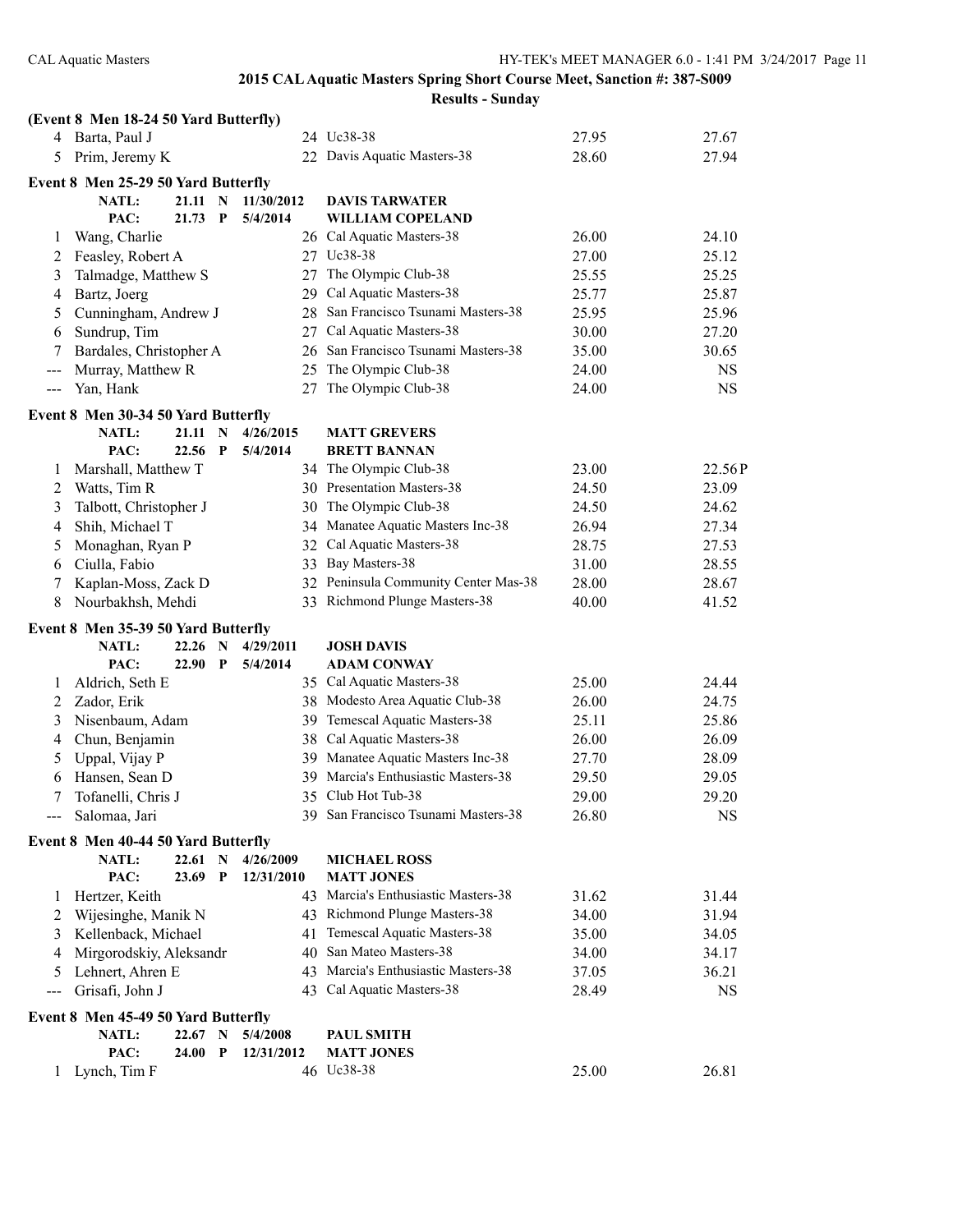|                     | (Event 8 Men 45-49 50 Yard Butterfly) |       |              |            |    |                                      |         |           |
|---------------------|---------------------------------------|-------|--------------|------------|----|--------------------------------------|---------|-----------|
| 2                   | Nadeau, John                          |       |              |            |    | 47 Uc48-48                           | 29.50   | 30.45     |
| 3                   | Cooperman, Jeff                       |       |              |            |    | 49 North Bay Aquatics-38             | 34.04   | 33.61     |
| $---$               | Erickson, Douglas B                   |       |              |            |    | 45 Rolling Hills Mud Sharks-38       | 28.50   | <b>NS</b> |
| $\qquad \qquad - -$ | Carter, Paul A                        |       |              |            |    | 48 Walnut Creek Masters-38           | 37.00   | <b>NS</b> |
|                     | Event 8 Men 50-54 50 Yard Butterfly   |       |              |            |    |                                      |         |           |
|                     | NATL:                                 | 23.19 | N            | 4/25/2004  |    | <b>TRIP HEDRICK</b>                  |         |           |
|                     | PAC:                                  | 23.52 | $\mathbf{P}$ | 12/31/2009 |    | <b>JOHN OBERTO</b>                   |         |           |
| $\perp$             | Holtzman, Steven C                    |       |              |            |    | 53 Streamliners-38                   | 30.00   | 30.23     |
| 2                   | McCarthy, John W                      |       |              |            |    | 51 Streamliners-38                   | 30.50   | 30.87     |
| 3                   | Lopez, David                          |       |              |            |    | 51 Marcia's Enthusiastic Masters-38  | 34.33   | 33.05     |
| $---$               | Griffiths, John P                     |       |              |            |    | 50 North Bay Aquatics-38             | 47.47   | DQ        |
| $\qquad \qquad - -$ | Love, Bill                            |       |              |            |    | 53 North Bay Aquatics-38             | 38.00   | <b>NS</b> |
|                     | Event 8 Men 55-59 50 Yard Butterfly   |       |              |            |    |                                      |         |           |
|                     | <b>NATL:</b>                          | 24.00 | N            | 5/1/2016   |    | <b>BRUCE KONE</b>                    |         |           |
|                     | PAC:                                  | 24.39 | $\mathbf{P}$ | 5/1/2016   |    | <b>PAUL V. CARTER</b>                |         |           |
| 1                   | Morales, John R                       |       |              |            |    | 59 Santa Rosa Masters-38             | 27.77   | 27.42     |
| 2                   | Washburn, Stephen T                   |       |              |            |    | 58 Cal Aquatic Masters-38            | 33.00   | 30.16     |
| 3                   | Fry, Laurence                         |       |              |            |    | 56 Jellies Aquatic Masters of Mon-38 | 32.40   | 31.37     |
| 4                   | Adams, Scott                          |       |              |            |    | 59 Cal Aquatic Masters-38            | 30.00   | 32.40     |
| 5                   | McCrillis, John D                     |       |              |            |    | 55 Sierra Nevada Masters-38          | 31.00   | 33.03     |
| 6                   | Tsugawa, Peter                        |       |              |            |    | 59 Marcia's Enthusiastic Masters-38  | 38.00   | 34.69     |
| 7                   | Cramer, Steven J                      |       |              |            |    | 58 Marcia's Enthusiastic Masters-38  | 35.50   | 36.17     |
| 8                   | Gustavson, Jeff A                     |       |              |            |    | 55 Burlingame Aquatic Club-38        | 36.65   | 36.78     |
|                     | Event 8 Men 60-64 50 Yard Butterfly   |       |              |            |    |                                      |         |           |
|                     | <b>NATL:</b>                          | 24.46 | N            | 5/22/2005  |    | <b>RICHARD ABRAHAMS</b>              |         |           |
|                     | PAC:                                  | 26.25 | $\mathbf{P}$ | 6/6/2015   |    | <b>STEVE BAXTER</b>                  |         |           |
| 1                   | Edwards, Kenneth S                    |       |              |            |    | 61 Walnut Creek Masters-38           | 27.00   | 26.98     |
| 2                   | Spellberg, Geoff                      |       |              |            |    | 61 North Bay Aquatics-38             | 30.00   | 29.47     |
| 3                   | Lindsay, William A                    |       |              |            |    | 61 Oakwood Athletic Club Masters-38  | 31.00   | 31.26     |
| 4                   | Horowitz, Roberto                     |       |              |            | 61 | Cal Aquatic Masters-38               | 40.00   | 34.81     |
| 5                   | Ruff, Gary D                          |       |              |            |    | 63 North Bay Aquatics-38             | 37.00   | 36.86     |
| 6                   | Diers, Phil J                         |       |              |            |    | 60 San Francisco Tsunami Masters-38  | 1:01.29 | 1:11.67   |
|                     | Event 8 Men 65-69 50 Yard Butterfly   |       |              |            |    |                                      |         |           |
|                     | NATL:                                 | 24.94 | N            | 5/22/2010  |    | <b>RICHARD ABRAHAMS</b>              |         |           |
|                     | PAC:                                  | 26.65 | $\mathbf{P}$ | 12/31/2009 |    | <b>JAMES ELDER</b>                   |         |           |
| 1                   | McPherson, Andrew M                   |       |              |            |    | 69 Davis Aquatic Masters-38          | 28.72   | 28.75     |
| 2                   | Foote, John T                         |       |              |            | 66 | Tamalpais Aquatic Masters-38         | 29.50   | 29.41     |
| 3                   | Alderson, Tom R                       |       |              |            | 65 | Manatee Aquatic Masters Inc-38       | 30.24   | 31.11     |
| 4                   | Cort, Doug A                          |       |              |            | 67 | Cal Maritime Academy Masters-38      | 32.16   | 32.53     |
| 5                   | Dunkle, Michael J                     |       |              |            | 66 | Salinas Valley Aquatics Master-38    | 40.44   | 41.10     |
| 6                   | Maxwell, Irving E                     |       |              |            | 67 | Marcia's Enthusiastic Masters-38     | 1:06.44 | 1:04.34   |
|                     | Event 8 Men 70-74 50 Yard Butterfly   |       |              |            |    |                                      |         |           |
|                     | <b>NATL:</b>                          | 26.92 | N            | 4/26/2015  |    | <b>RICHARD ABRAHAMS</b>              |         |           |
|                     | PAC:                                  | 27.81 | P            | 5/4/2014   |    | <b>JAMES E. ELDER</b>                |         |           |
| 1                   | DeLacy, James R                       |       |              |            |    | 70 Walnut Creek Masters-38           | 29.83   | 29.82     |
| 2                   | Meyerhoff, Rick                       |       |              |            | 70 | Tamalpais Aquatic Masters-38         | 31.12   | 32.10     |
| 3                   | Jacobberger, Richard K                |       |              |            | 71 | Oakwood Athletic Club Masters-38     | 32.50   | 34.13     |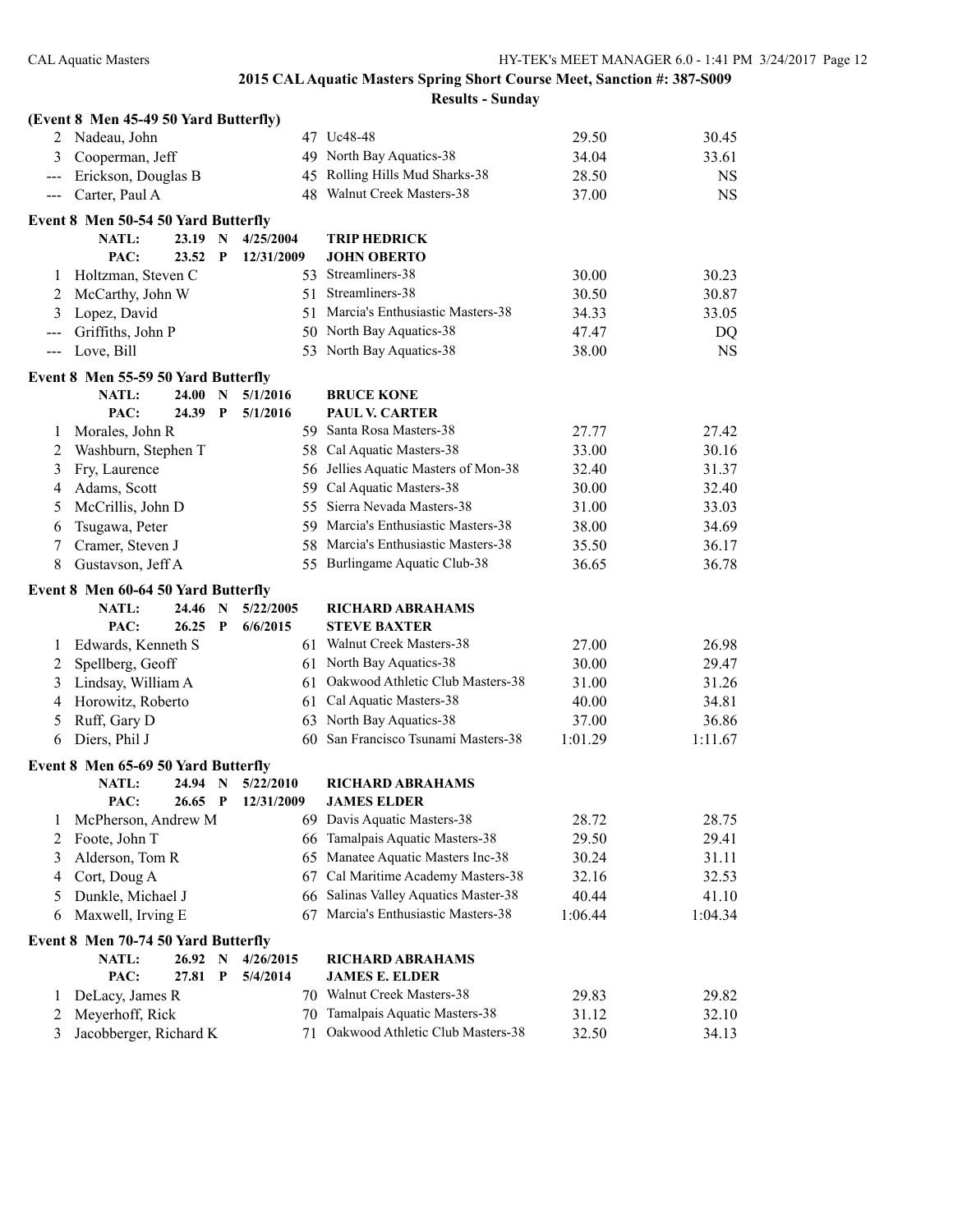|                   | Event 8 Men 75-79 50 Yard Butterfly    |           |              |            |                                                              |                |                |
|-------------------|----------------------------------------|-----------|--------------|------------|--------------------------------------------------------------|----------------|----------------|
|                   | <b>NATL:</b>                           | 28.99     | N            | 1/14/2017  | <b>MIKE FRESHLEY</b>                                         |                |                |
|                   | PAC:                                   | 32.89     | $\mathbf{P}$ | 12/31/2007 | <b>ASHLEY JONES</b>                                          |                |                |
| 1                 | Perilman, Jim E                        |           |              |            | 78 Vegan World Masters-38                                    | 44.50          | 41.30          |
|                   | Event 8 Men 80-84 50 Yard Butterfly    |           |              |            |                                                              |                |                |
|                   | NATL:                                  | 33.73     | N            | 5/11/2013  | <b>CLARKE MITCHELL</b>                                       |                |                |
|                   | PAC:                                   | 36.97     | P            | 12/31/2012 | <b>ASHLEY O JONES</b>                                        |                |                |
| 1                 | Grohe, William E                       |           |              |            | 83 University of San Francisco Ma-38                         | 1:38.56        | 1:38.07        |
| $\qquad \qquad -$ | Fleming, Jack C                        |           |              |            | 81 University of San Francisco Ma-38                         | 44.64          | <b>NS</b>      |
|                   | Event 9 Women 18-24 50 Yard Backstroke |           |              |            |                                                              |                |                |
|                   | <b>NATL:</b>                           | 26.18     | N            | 5/22/2010  | O'DONNELL-MCCARTH                                            |                |                |
|                   | PAC:                                   | 26.15     | $\mathbf{P}$ | 2/4/2017   | <b>FELICIA LEE</b>                                           |                |                |
| 1                 | Senko, Anna K                          |           |              |            | 24 The Olympic Club-38                                       | 28.00          | 28.22          |
| 2                 | Van der Schoot, Flora                  |           |              |            | 18 Cal Maritime Academy Masters-38                           | 30.00          | 29.39          |
| 3                 | Pedote, Elyssa                         |           |              |            | 24 The Olympic Club-38                                       | 30.00          | 30.13          |
| $\qquad \qquad -$ | Leishman, Morgan B                     |           |              | 19         | Mills College Masters-38                                     | 31.24          | <b>NS</b>      |
|                   |                                        |           |              |            |                                                              |                |                |
|                   | Event 9 Women 25-29 50 Yard Backstroke |           |              |            |                                                              |                |                |
|                   | <b>NATL:</b>                           | 25.26 N   |              | 5/22/2010  | <b>TANICA JAMISON</b>                                        |                |                |
|                   | PAC:                                   | $26.13$ P |              | 4/29/2016  | <b>FO'DONNELL-MCCAR</b>                                      |                |                |
| 1                 | Choy, Tammy H                          |           |              |            | 27 Marcia's Enthusiastic Masters-38                          | 30.25          | 28.25          |
| 2                 | Houston, Katy                          |           |              | 29.        | The Olympic Club-38                                          | 29.50          | 29.92          |
| 3                 | Hughes, Christine V                    |           |              | 26         | The Olympic Club-38                                          | 29.50          | 31.33          |
| 4                 | Grue, Katie                            |           |              | 27         | Cal Aquatic Masters-38                                       | 31.55          | 31.60          |
| 5                 | Nelson, Katey                          |           |              | 29         | <b>Presentation Masters-38</b>                               | 31.00          | 32.10          |
| 6                 | Schwartz, Sarah Rachel                 |           |              |            | 29 Uc33-33                                                   | 42.00          | 36.36          |
|                   | Event 9 Women 30-34 50 Yard Backstroke |           |              |            |                                                              |                |                |
|                   | NATL:                                  | 24.96     | N            | 5/1/2011   | NORIKO INADA                                                 |                |                |
|                   | PAC:                                   | 26.49     | P            | 4/26/2015  | <b>SARAH HERNANDEZ</b>                                       |                |                |
| 1                 | Hernandez, Sarah M                     |           |              |            | 32 Davis Aquatic Masters-38                                  | 28.00          | 28.14          |
| 2                 | Watanabe, Naoko                        |           |              |            |                                                              |                |                |
| 3                 |                                        |           |              | 34         | The Olympic Club-38                                          | 30.00          | 28.68          |
|                   |                                        |           |              | 32         | Tri Valley Masters-38                                        | 32.00          | 30.84          |
| 4                 | Radecke-Noble, Jennifer D              |           |              | 34         | Temescal Aquatic Masters-38                                  | 31.09          | 32.58          |
| 5                 | Prezzano, Calley J                     |           |              | 33         | Walnut Creek Masters-38                                      | 32.87          | 33.35          |
| 6                 | Tiernan, Heather                       |           |              | 31         | Mountain View Masters-38                                     | 35.00          |                |
|                   | Shih, Marissa                          |           |              | 30.        | Marcia's Enthusiastic Masters-38                             | 41.77          | 33.39          |
| $---$             | Vernon, Rachel V                       |           |              | 33         | The Olympic Club-38                                          |                | DQ             |
|                   | Shipp, Rachel                          |           |              |            |                                                              | 35.00          | <b>NS</b>      |
|                   | Event 9 Women 35-39 50 Yard Backstroke |           |              |            |                                                              |                |                |
|                   | <b>NATL:</b>                           | 25.02     | $\mathbf N$  | 5/3/2014   | <b>NORIKO INADA</b>                                          |                |                |
|                   | PAC:                                   | 27.82     | $\mathbf{P}$ | 12/31/1991 | <b>LAURA VAL</b>                                             |                |                |
| 1                 | Zador, Christine L                     |           |              |            | 36 Ripon Aquatics Masters Club-38                            | 36.19          | 32.46          |
| 2                 | Lawrence, Laura A                      |           |              |            | 37 Walnut Creek Masters-38                                   | 33.37          | 32.95          |
| 3                 | McKinney, Erin J                       |           |              |            | 39 Fig Garden Swim Team-38                                   | 36.00          | 35.63          |
|                   | Event 9 Women 40-44 50 Yard Backstroke |           |              |            |                                                              |                |                |
|                   | NATL:                                  | 26.12 N   |              | 5/1/2011   | <b>SHERI HART</b>                                            |                |                |
|                   | PAC:                                   | 27.83     | $\mathbf{P}$ | 12/31/2009 | <b>JODY SMITH</b>                                            |                |                |
| 1                 | Crowley, Kelly R                       |           |              |            | 40 Menlo Masters-38                                          | 41.99          | 36.54          |
| 2<br>3            | Rees, Karla E<br>Hebert, Trudi         |           |              |            | 44 Mountain View Masters-38<br>44 Richmond Plunge Masters-38 | 38.00<br>47.37 | 39.74<br>46.14 |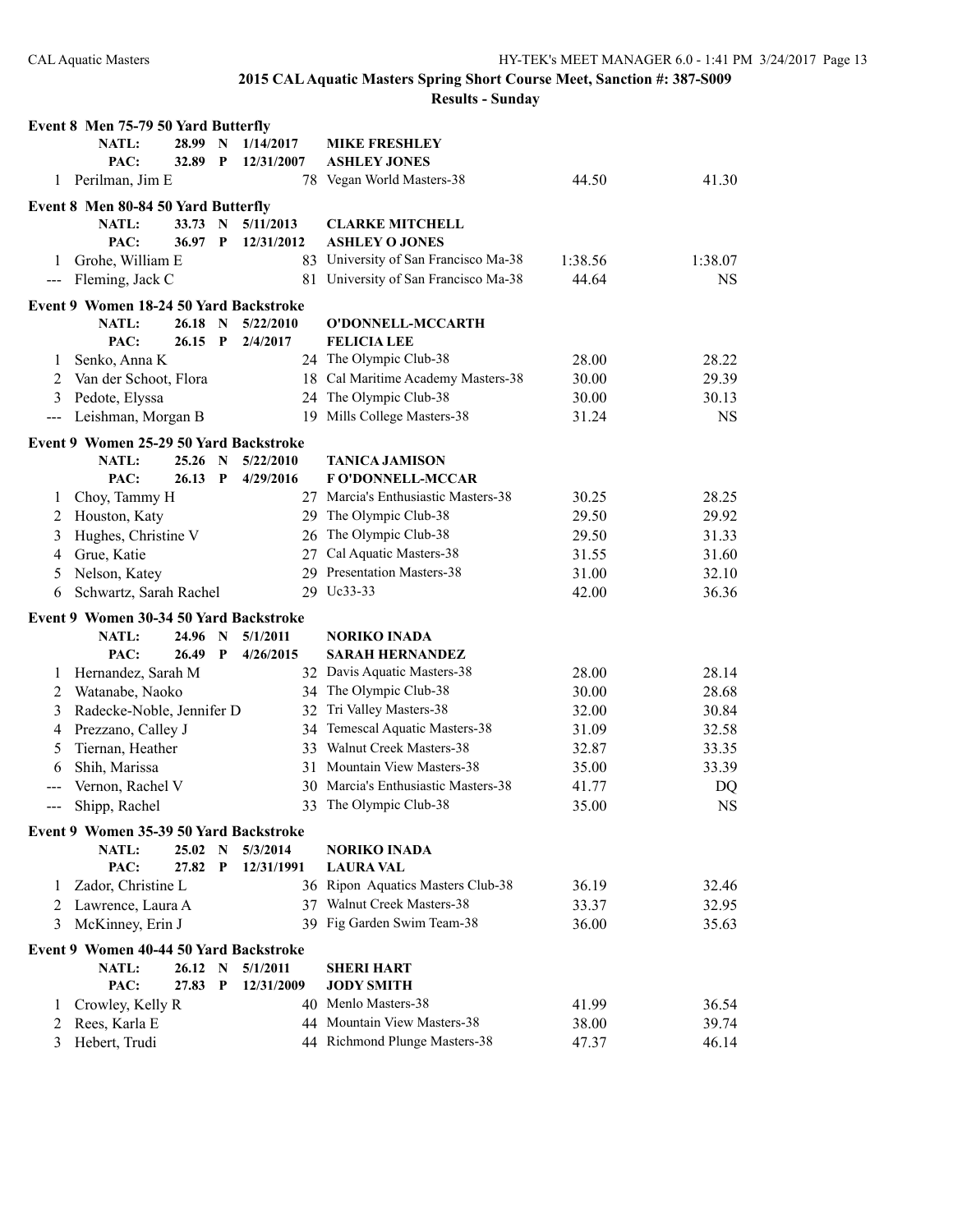|              | Event 9 Women 45-49 50 Yard Backstroke |           |              |            |                                      |         |           |
|--------------|----------------------------------------|-----------|--------------|------------|--------------------------------------|---------|-----------|
|              | <b>NATL:</b>                           | 27.35 N   |              | 12/21/2008 | K PIPES-NEILSEN                      |         |           |
|              | PAC:                                   | 28.26     | $\mathbf{P}$ | 12/31/1997 | <b>LAURA VAL</b>                     |         |           |
| 1            | Curtin, Janice A                       |           |              | 49         | Sierra Marlins Masters-38            | 36.00   | 36.36     |
| 2            | Jensen, Karen                          |           |              |            | 49 Cal Maritime Academy Masters-38   | 36.42   | 37.54     |
| 3            | Hata, Yoko                             |           |              |            | 48 Orinda Country Club Masters-38    | 45.00   | 38.07     |
| 4            | Field, Lessly W                        |           |              | 48         | Albany Armada Aquatics Masters-38    | 45.00   | 43.32     |
| $---$        | Bevilacqua, Deborah A                  |           |              | 48         | Marcia's Enthusiastic Masters-38     | 55.00   | <b>NS</b> |
|              | Event 9 Women 50-54 50 Yard Backstroke |           |              |            |                                      |         |           |
|              | <b>NATL:</b>                           | $27.04$ N |              | 5/10/2013  | <b>LESLIE LIVINGSTON</b>             |         |           |
|              | PAC:                                   | 29.35     | $\mathbf{P}$ | 12/31/2005 | <b>LAURA VAL</b>                     |         |           |
| 1            | Welting, Laureen K                     |           |              | 51         | The Olympic Club-38                  | 30.29   | 31.01     |
| 2            | Connolly, Cindi                        |           |              |            | 52 Fountaingrove Masters Swimming-38 | 33.73   | 34.25     |
| 3            | Perry, Rebecca R                       |           |              | 52         | Manatee Aquatic Masters Inc-38       | 35.80   | 35.36     |
| 4            | Kavalauskas, Alita                     |           |              | 54         | Jellies Aquatic Masters of Mon-38    | 37.60   | 38.99     |
| 5            | Taylor, Catherine W                    |           |              |            | 54 Walnut Creek Masters-38           | 41.91   | 39.49     |
| 6            | Cannon, Lindsey A                      |           |              | 51.        | Walnut Creek Masters-38              | 55.00   | 40.14     |
| 7            | Asta, Lisa                             |           |              |            | 51 Walnut Creek Masters-38           | 56.87   | 52.86     |
|              | Event 9 Women 55-59 50 Yard Backstroke |           |              |            |                                      |         |           |
|              | <b>NATL:</b>                           | 28.14 N   |              | 10/30/2016 | <b>LESLIE LIVINGSTON</b>             |         |           |
|              | PAC:                                   | 28.88     | P            | 3/28/2010  | <b>LAURA B VAL</b>                   |         |           |
| 1            | Walts, Merrie E                        |           |              |            | 56 Santa Rosa Masters-38             | 31.88   | 32.04     |
| 2            | Kahn, Mary J                           |           |              |            | 57 Davis Aquatic Masters-38          | 35.89   | 35.01     |
| 3            | Martin, Joan                           |           |              |            | 56 Cal Aquatic Masters-38            | 44.68   | 43.50     |
| 4            | Appel, Pamela J                        |           |              |            | 59 Walnut Creek Masters-38           | 54.00   | 45.76     |
| 5            | Focha, Teresa Marie                    |           |              |            | 56 Modesto Area Aquatic Club-38      | 51.88   | 51.74     |
|              | Event 9 Women 60-64 50 Yard Backstroke |           |              |            |                                      |         |           |
|              | <b>NATL:</b>                           | 29.58     | $\mathbf N$  | 4/26/2015  | <b>LAURA VAL</b>                     |         |           |
|              | PAC:                                   | 29.58 P   |              | 4/26/2015  | <b>LAURA VAL</b>                     |         |           |
| 1            | Helmrich, Susan P                      |           |              |            | 61 Streamliners-38                   | 38.10   | 37.12     |
| 2            | Newacheck, Pamela K                    |           |              |            | 61 Walnut Creek Masters-38           | 40.92   | 38.80     |
|              | Event 9 Women 65-69 50 Yard Backstroke |           |              |            |                                      |         |           |
|              | <b>NATL:</b>                           | 30.87 N   |              | 1/14/2017  | <b>LAURA VAL</b>                     |         |           |
|              | PAC:                                   | 36.87 P   |              | 4/5/2013   | <b>RUTH Y. SHAPS</b>                 |         |           |
| 1            | Picchi, Teresa E                       |           |              |            | 65 Manatee Aquatic Masters Inc-38    | 45.00   | 48.58     |
|              | Event 9 Women 70-74 50 Yard Backstroke |           |              |            |                                      |         |           |
|              | NATL:                                  | 36.91     | N            | 5/20/2007  | <b>BETSY JORDAN</b>                  |         |           |
|              | PAC:                                   | 40.21     | $\mathbf P$  | 12/31/2000 | <b>GAIL ROPER</b>                    |         |           |
| $\mathbf{I}$ | Mc Partland, Peg K                     |           |              |            | 74 Manatee Aquatic Masters Inc-38    | 49.00   | 47.51     |
| 2            | Westergaard, Leslie M                  |           |              |            | 74 Davis Aquatic Masters-38          | 47.09   | 48.26     |
| 3            | Hill, Marcia M                         |           |              |            | 72 Walnut Creek Masters-38           | 55.00   | 53.05     |
|              | Event 9 Women 85-89 50 Yard Backstroke |           |              |            |                                      |         |           |
|              | <b>NATL:</b>                           | 46.77 N   |              | 2/9/2013   | <b>BETTY LORENZI</b>                 |         |           |
|              | PAC:                                   | 52.22     | $\mathbf{P}$ | 12/31/2002 | <b>MARJORIE SHARPE</b>               |         |           |
| 1            | Hirsch, Ann M                          |           |              |            | 86 Walnut Creek Masters-38           | 1:05.00 | 1:01.41   |
|              | Event 10 Men 18-24 50 Yard Backstroke  |           |              |            |                                      |         |           |
|              | NATL:                                  | 22.33 N   |              | 5/10/2013  | <b>ANDREW ELLIOTT</b>                |         |           |
|              | PAC:                                   | 22.85 P   |              | 4/26/2015  | <b>ANDREW SAETA</b>                  |         |           |
| 1            | Babcock, Colin B                       |           |              |            | 24 The Olympic Club-38               | 26.70   | 25.85     |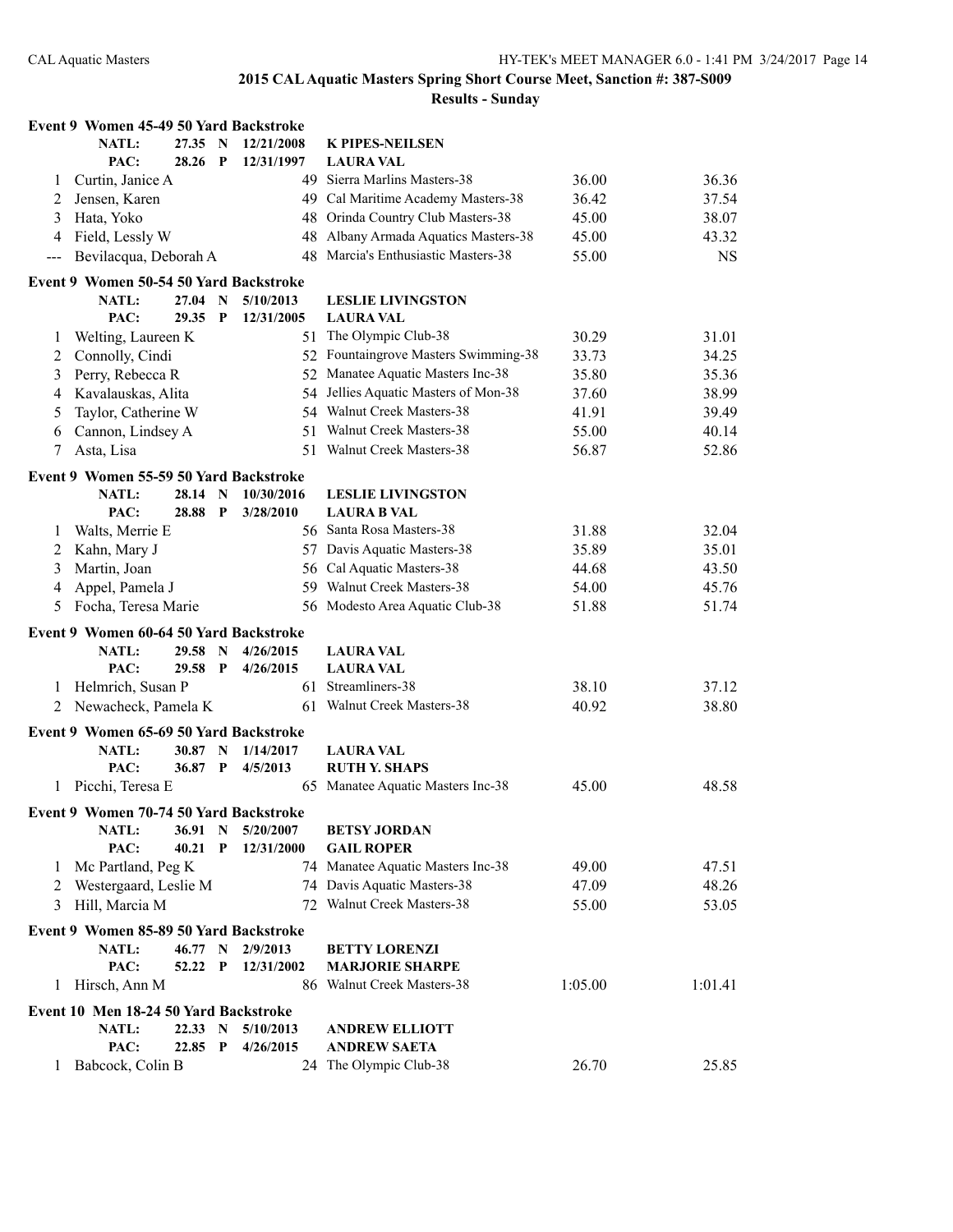#### **2015 CAL Aquatic Masters Spring Short Course Meet, Sanction #: 387-S009 Results - Sunday**

|                   | (Event 10 Men 18-24 50 Yard Backstroke) |         |              |            |                                     |         |           |
|-------------------|-----------------------------------------|---------|--------------|------------|-------------------------------------|---------|-----------|
|                   | 2 May, Alexander M                      |         |              |            | 23 Davis Aquatic Masters-38         | 27.93   | 26.25     |
|                   | 3 Kellman, Michael R                    |         |              |            | 23 Cal Aquatic Masters-38           | 27.00   | 26.83     |
|                   | Event 10 Men 25-29 50 Yard Backstroke   |         |              |            |                                     |         |           |
|                   | NATL:                                   | 21.46 N |              | 4/16/2010  | <b>ADAM MANIA</b>                   |         |           |
|                   | PAC:                                    | 21.98   | $\mathbf{P}$ | 5/1/2016   | <b>ANDREW SAETA</b>                 |         |           |
| 1                 | Wang, Charlie                           |         |              |            | 26 Cal Aquatic Masters-38           | 28.00   | 26.01     |
| 2                 | Docken, Steffen S                       |         |              |            | 28 Davis Aquatic Masters-38         | 30.39   | 29.99     |
| 3                 | Bardales, Christopher A                 |         |              |            | 26 San Francisco Tsunami Masters-38 | 35.00   | 32.63     |
| $\qquad \qquad -$ | Murray, Matthew R                       |         |              | 25         | The Olympic Club-38                 | 24.50   | <b>NS</b> |
|                   | Event 10 Men 30-34 50 Yard Backstroke   |         |              |            |                                     |         |           |
|                   | <b>NATL:</b>                            | 21.51 N |              | 4/26/2015  | <b>MATT GREVERS</b>                 |         |           |
|                   | PAC:                                    | 23.42 P |              | 12/31/2001 | <b>LANCE BOHLMAN</b>                |         |           |
| 1                 | Watts, Tim R                            |         |              |            | 30 Presentation Masters-38          | 24.00   | 23.27P    |
| 2                 | Talbott, Christopher J                  |         |              |            | 30 The Olympic Club-38              | 27.00   | 27.20     |
| 3                 | Nourbakhsh, Mehdi                       |         |              |            | 33 Richmond Plunge Masters-38       | 40.00   | 45.40     |
|                   | Event 10 Men 35-39 50 Yard Backstroke   |         |              |            |                                     |         |           |
|                   | <b>NATL:</b>                            | 22.70 N |              | 5/4/2008   | <b>JOSH DAVIS</b>                   |         |           |
|                   | PAC:                                    | 24.58   | $\mathbf P$  | 5/20/2007  | <b>LANCE BOHLMAN</b>                |         |           |
| 1                 | Aldrich, Seth E                         |         |              |            | 35 Cal Aquatic Masters-38           | 25.00   | 25.52     |
| 2                 | Zador, Erik                             |         |              |            | 38 Modesto Area Aquatic Club-38     | 27.00   | 26.59     |
| 3                 | Milton, Trevis B                        |         |              |            | 38 Temescal Aquatic Masters-38      | 28.50   | 27.79     |
| 4                 | Thomas, Ryan G                          |         |              | 37         | San Francisco Tsunami Masters-38    | 31.54   | 31.97     |
| 5                 | Waterson, Kevin                         |         |              | 37         | Davis Aquatic Masters-38            | 31.98   | 32.64     |
|                   |                                         |         |              |            |                                     |         |           |
|                   |                                         |         |              |            |                                     |         |           |
|                   | Event 10 Men 40-44 50 Yard Backstroke   |         |              |            |                                     |         |           |
|                   | <b>NATL:</b>                            | 22.77 N |              | 4/26/2009  | <b>MICHAEL ROSS</b>                 |         |           |
|                   | PAC:                                    | 23.93 P |              | 12/31/2009 | <b>RICK GOULD</b>                   |         |           |
| 1                 | Sabatini, Greg                          |         |              |            | 41 Richmond Plunge Masters-38       | 30.80   | 30.91     |
| 2                 | Wehmann, Todd                           |         |              |            | 44 Marcia's Enthusiastic Masters-38 | 34.26   | 32.61     |
|                   | Event 10 Men 45-49 50 Yard Backstroke   |         |              |            |                                     |         |           |
|                   | <b>NATL:</b>                            | 23.58   | $\mathbf N$  | 4/26/2015  | <b>MICHAEL ROSS</b>                 |         |           |
|                   | PAC:                                    | 24.34   | $\mathbf{P}$ | 5/4/2014   | <b>RICK GOULD</b>                   |         |           |
| 1                 | Hamilton, Rick M                        |         |              |            | 49 Manatee Aquatic Masters Inc-38   | 27.12   | 27.58     |
| 2                 | Dooley, Paul                            |         |              |            | 48 Marcia's Enthusiastic Masters-38 | 35.00   | 36.11     |
|                   | Event 10 Men 50-54 50 Yard Backstroke   |         |              |            |                                     |         |           |
|                   | NATL:                                   | 24.57   | N            | 5/4/2014   | <b>FRITZ BEDFORD</b>                |         |           |
|                   | PAC:                                    | 26.37   | $\mathbf{P}$ | 12/31/1998 | <b>DICK THOMAS</b>                  |         |           |
| 1                 | Barta, Chris                            |         |              |            | 50 Temescal Aquatic Masters-38      | 32.00   | 29.18     |
| 2                 | Wilson, Todd                            |         |              |            | 52 Santa Rosa Masters-38            | 33.00   | 32.33     |
| 3                 | McCarthy, John W                        |         |              | 51         | Streamliners-38                     | 32.00   | 33.45     |
| 4                 | Griffiths, John P                       |         |              |            | 50 North Bay Aquatics-38            | 48.83   | 50.23     |
| 5                 | Mariscal, Richard                       |         |              | 54         | Marcia's Enthusiastic Masters-38    | 1:10.00 | 54.23     |
| ---               | Abegg, Michael L                        |         |              |            | 51 Vallejo Aquatic Club-38          | 57.45   | NS        |
|                   | Event 10 Men 55-59 50 Yard Backstroke   |         |              |            |                                     |         |           |
|                   | <b>NATL:</b>                            | 25.66 N |              | 4/10/2016  | <b>STEVE WOOD</b>                   |         |           |
|                   | PAC:                                    | 26.62 P |              | 6/30/2011  | <b>PHILIPP DJANG</b>                |         |           |
| 1                 | Taylor, Ron A                           |         |              |            | 56 Richmond Plunge Masters-38       | 29.78   | 29.21     |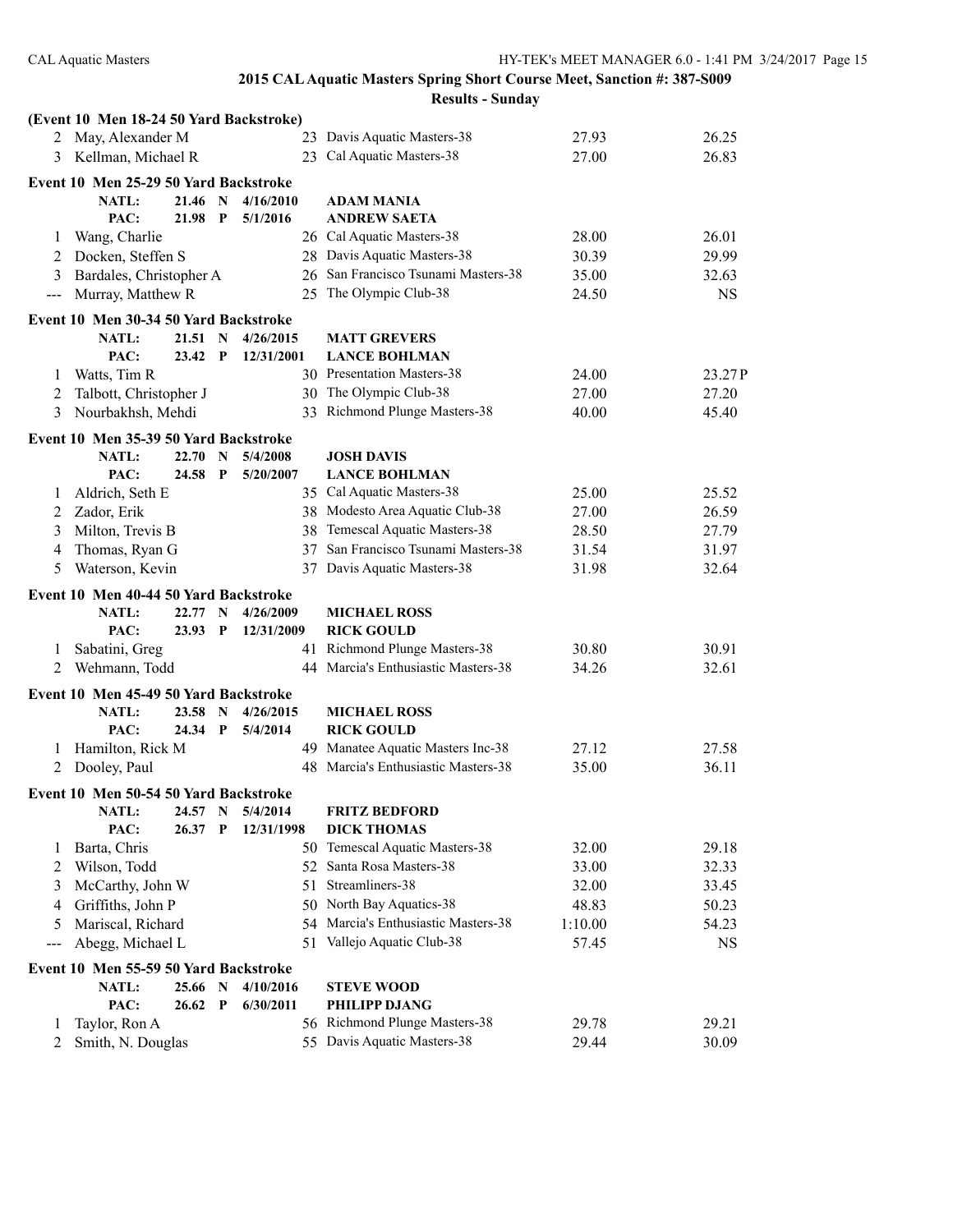|        | (Event 10 Men 55-59 50 Yard Backstroke)                 |                |                   |                         |                                                                  |                    |                      |
|--------|---------------------------------------------------------|----------------|-------------------|-------------------------|------------------------------------------------------------------|--------------------|----------------------|
|        | 3 Morales, John R                                       |                |                   |                         | 59 Santa Rosa Masters-38                                         | 30.55              | 30.41                |
| 4      | Maryatt, Andrew T                                       |                |                   |                         | 55 Rocklin Aquatics Masters-38                                   | 32.00              | 31.05                |
| 5      | Pinto, Harlan A                                         |                |                   |                         | 59 Menlo Masters-38                                              | 41.61              | 40.75                |
|        | Event 10 Men 60-64 50 Yard Backstroke                   |                |                   |                         |                                                                  |                    |                      |
|        | <b>NATL:</b>                                            | 26.82          | N                 | 5/4/2008                | <b>HUGH WILDER</b>                                               |                    |                      |
|        | PAC:                                                    | 27.64          | P                 | 5/1/2011                | <b>HUGH WILDER</b>                                               |                    |                      |
| 1      | Darlington, Taite                                       |                |                   |                         | 61 San Francisco Tsunami Masters-38                              | 35.00              | 31.92                |
| 2      | Nelson, John P                                          |                |                   |                         | 63 Jellies Aquatic Masters of Mon-38                             | 34.39              | 33.91                |
| 3      | Anderson, Robert L                                      |                |                   |                         | 61 Peninsula Community Center Mas-38                             | 39.00              | 41.13                |
|        | Event 10 Men 65-69 50 Yard Backstroke                   |                |                   |                         |                                                                  |                    |                      |
|        | <b>NATL:</b>                                            | 27.74          | N                 | 5/23/2010               | <b>RICHARD ABRAHAMS</b>                                          |                    |                      |
|        | PAC:                                                    | 27.84          | $\mathbf{P}$      | 12/31/2009              | <b>RICHARD BURNS</b>                                             |                    |                      |
| 1      | Foote, John T                                           |                |                   |                         | 66 Tamalpais Aquatic Masters-38                                  | 33.10              | 34.20                |
| 2      | Kennedy, James B                                        |                |                   |                         | 65 Cal Maritime Academy Masters-38                               | 37.96              | 40.20                |
|        | Event 10 Men 70-74 50 Yard Backstroke                   |                |                   |                         |                                                                  |                    |                      |
|        | <b>NATL:</b>                                            | 29.72 N        |                   | 4/26/2015               | <b>RICHARD BURNS</b>                                             |                    |                      |
|        | PAC:                                                    | 29.72 P        |                   | 4/26/2015               | <b>RICHARD BURNS</b>                                             |                    |                      |
| 1      | Burns, Richard                                          |                |                   | 73                      | Tamalpais Aquatic Masters-38                                     | 32.25              | 31.50                |
| 2      | Dennis, D Craig                                         |                |                   |                         | 70 Walnut Creek Masters-38                                       | 35.00              | 34.01                |
| 3      | Gildea, David R                                         |                |                   |                         | 73 Menlo Masters-38                                              | 37.96              | 37.75                |
| 4      | Wilson, Robert C                                        |                |                   | 73                      | Tuolumne County Aquatic Master-38                                | 38.00              | 38.81                |
| 5      | Sanchez, David W                                        |                |                   | 73                      | Clovis Swim Club Masters-38                                      | 43.10              | 44.26                |
|        | Event 10 Men 75-79 50 Yard Backstroke                   |                |                   |                         |                                                                  |                    |                      |
|        |                                                         |                |                   |                         |                                                                  |                    |                      |
|        |                                                         |                |                   |                         |                                                                  |                    |                      |
|        | NATL:<br>PAC:                                           | 32.11<br>34.84 | N<br>$\mathbf{P}$ | 4/19/2009<br>12/31/1995 | YOSHI OYAKAWA<br><b>RAY TAFT</b>                                 |                    |                      |
| 1      | Stewart, Jim M                                          |                |                   | 75                      | Santa Rosa Masters-38                                            | 50.00              | 52.95                |
|        |                                                         |                |                   |                         |                                                                  |                    |                      |
|        | Event 11 Women 18-24 100 Yard Freestyle<br><b>NATL:</b> | 48.18          | N                 | 12/6/2014               | <b>KATIE MEILI</b>                                               |                    |                      |
|        | PAC:                                                    | 48.29          | $\mathbf{P}$      | 12/31/2010              | <b>DANA VOLLMER</b>                                              |                    |                      |
| 1      |                                                         |                |                   |                         | 24 The Olympic Club-38                                           | 55.00              | 55.33                |
| 2      | Senko, Anna K                                           |                |                   |                         | 18 Cal Maritime Academy Masters-38                               | 57.61              | 56.54                |
| 3      | Van der Schoot, Flora                                   |                |                   |                         | 24 University of San Francisco Ma-38                             | 54.67              |                      |
| 4      | Petrakis, Danae                                         |                |                   |                         | 22 University of San Francisco Ma-38                             | 1:00.00            | 57.26                |
| 5      | Oei, Melissa                                            |                |                   |                         |                                                                  | 59.97              | 59.37                |
|        | Krovetz, Hannah                                         |                |                   |                         | 23 Davis Aquatic Masters-38                                      |                    | 59.58                |
| 6<br>7 | Yamamoto, Margaret                                      |                |                   |                         | 23 Walnut Creek Masters-38                                       | 1:02.00            | 1:00.66              |
| 8      | Santa Maria, Molly                                      |                |                   |                         | 19 Grand Canyon University Swim C-48                             | 1:04.74            | 1:02.58              |
| $---$  | Lal, Mallika<br>Damrell, Katharine T                    |                |                   |                         | 22 Richmond Plunge Masters-38<br>20 Modesto Area Aquatic Club-38 | 1:22.00<br>1:04.00 | 1:12.91<br><b>NS</b> |
|        |                                                         |                |                   |                         |                                                                  |                    |                      |
|        | Event 11 Women 25-29 100 Yard Freestyle                 |                |                   |                         |                                                                  |                    |                      |
|        | NATL:<br>PAC:                                           | 49.18<br>51.07 | N<br>$\mathbf P$  | 2/24/2013<br>12/31/1993 | <b>KIM VANDENBERG</b><br><b>SARA SHAND</b>                       |                    |                      |
| 1      |                                                         |                |                   | 27                      | Walnut Creek Masters-38                                          | 56.20              | 56.43                |
| 2      | Gaudinier, Lindsay E                                    |                |                   |                         | 26 The Olympic Club-38                                           | 53.80              | 56.63                |
| 3      | Hughes, Christine V                                     |                |                   | 26                      | The Olympic Club-38                                              | 56.26              | 57.16                |
| 4      | Olson, Christine A                                      |                |                   | 29                      | The Olympic Club-38                                              | 55.00              | 57.47                |
| 5      | Houston, Katy                                           |                |                   |                         | 29 Presentation Masters-38                                       | 1:03.00            | 1:00.03              |
| 6      | Nelson, Katey<br>Hwang, Jenn                            |                |                   | 25.                     | Walnut Creek Masters-38                                          | 59.55              | 1:00.98              |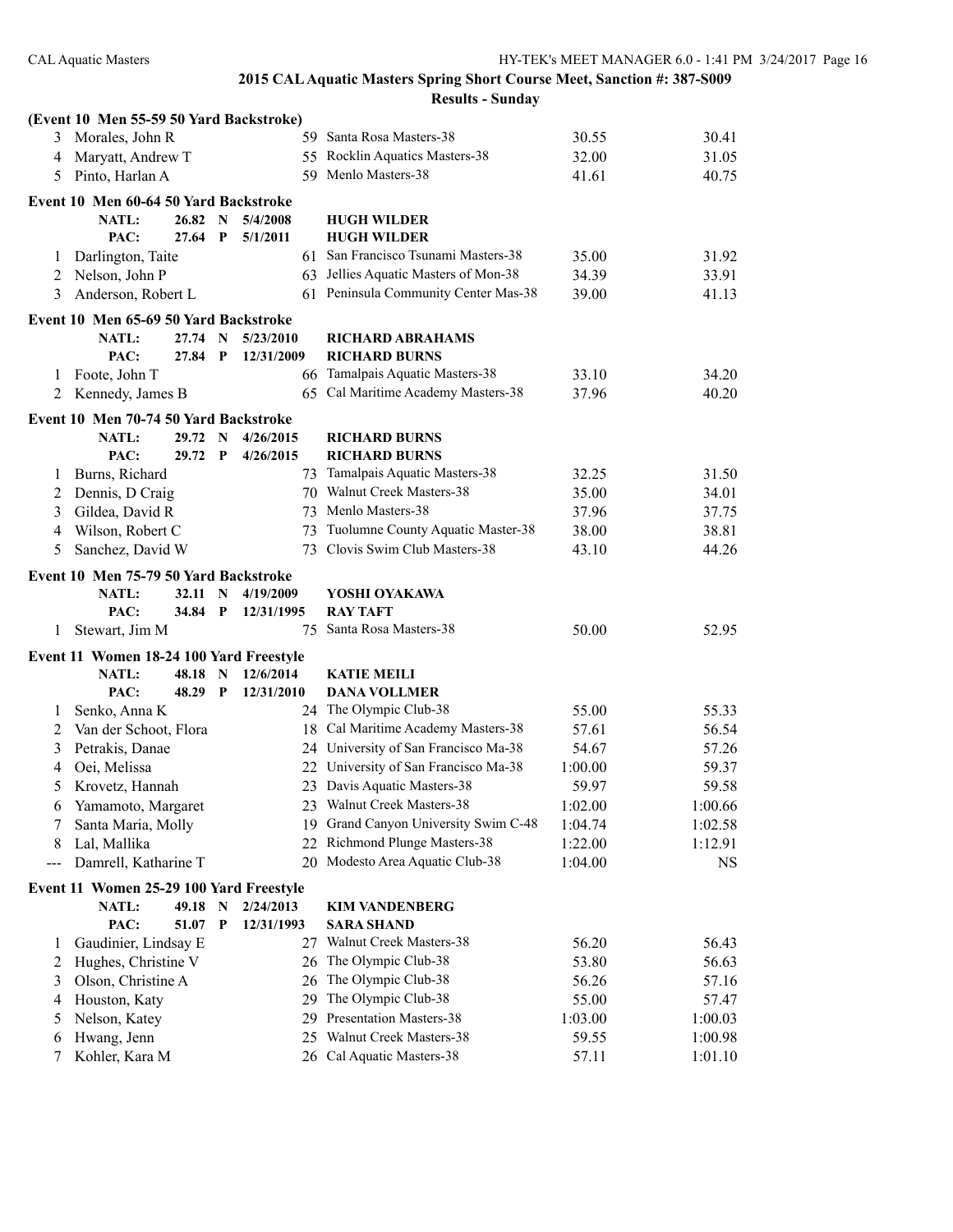|                     | (Event 11 Women 25-29 100 Yard Freestyle) |         |   |            |                                      |         |           |
|---------------------|-------------------------------------------|---------|---|------------|--------------------------------------|---------|-----------|
| 8                   | Cleary, Colleen                           |         |   |            | 28 Cal Aquatic Masters-38            | 1:10.00 | 1:02.59   |
| 9                   | Li, Rebecca D                             |         |   | 27         | Temescal Aquatic Masters-38          | 1:20.00 | 1:08.49   |
| 10                  | Schwartz, Sarah Rachel                    |         |   | 29         | Uc33-33                              | 1:30.00 | 1:10.68   |
|                     | Event 11 Women 30-34 100 Yard Freestyle   |         |   |            |                                      |         |           |
|                     | NATL:                                     | 48.03   | N | 2/23/2013  | <b>ERIKA ERNDL</b>                   |         |           |
|                     | PAC:                                      | 50.92   | P | 12/31/2004 | <b>KATRINA RADKE</b>                 |         |           |
| 1                   | Ballenger, Marie A                        |         |   |            | 30 The Olympic Club-38               | 51.28   | 54.21     |
| 2                   | Hernandez, Sarah M                        |         |   |            | 32 Davis Aquatic Masters-38          | 53.00   | 54.88     |
| 3                   | Worthington, Anne                         |         |   |            | 34 Davis Athletic Club-38            | 57.58   | 57.54     |
| 4                   | Condon, Laura M                           |         |   |            | 31 Marcia's Enthusiastic Masters-38  | 58.78   | 58.56     |
| 5                   | Hackett, Kiana                            |         |   |            | 33 Presentation Masters-38           | 1:02.50 | 58.97     |
| 6                   | Andelson, Angela A                        |         |   |            | 30 Cal Aquatic Masters-38            | 1:01.57 | 59.77     |
| 7                   | Tiernan, Heather                          |         |   |            | 33 Walnut Creek Masters-38           | 1:02.00 | 1:02.96   |
| 8                   | Prezzano, Calley J                        |         |   |            | 34 Temescal Aquatic Masters-38       | 1:02.30 | 1:03.60   |
| 9                   | Bratberg, Amanda F                        |         |   |            | 31 Fountaingrove Masters Swimming-38 | 1:07.08 | 1:05.41   |
| 10                  | Russell, Holly                            |         |   |            | 32 Menlo Masters-38                  | 1:07.93 | 1:05.96   |
| 11                  | Seitel, Theresa A                         |         |   |            | 32 Cal Aquatic Masters-38            | 1:10.00 | 1:09.40   |
| 12                  | West, Meredith A                          |         |   | 32         | San Mateo Masters-38                 | 1:11.28 | 1:10.25   |
| 13                  | Nonaka, Sara M                            |         |   |            | 31 Walnut Creek Masters-38           | 1:20.00 | 1:11.29   |
| $---$               | Shipp, Rachel                             |         |   | 33         | The Olympic Club-38                  | 1:04.00 | <b>NS</b> |
|                     | Event 11 Women 35-39 100 Yard Freestyle   |         |   |            |                                      |         |           |
|                     | <b>NATL:</b>                              | 49.72   | N | 2/25/2007  | <b>DARA TORRES</b>                   |         |           |
|                     | PAC:                                      | 52.21   | P | 4/26/2015  | <b>ERICKA RICHARDS</b>               |         |           |
| 1                   | Richards, Ericka L                        |         |   |            | 39 Walnut Creek Masters-38           | 54.50   | 53.54     |
| 2                   | Buskirk, Emily K                          |         |   |            | 36 North Bay Aquatics-38             | 59.00   | 58.95     |
| 3                   | Lawrence, Laura A                         |         |   | 37         | Walnut Creek Masters-38              | 1:00.44 | 1:00.57   |
| 4                   | Zador, Christine L                        |         |   | 36         | Ripon Aquatics Masters Club-38       | 1:07.40 | 1:04.61   |
| 5                   | Milton, Ashley B                          |         |   | 35         | San Mateo Masters-38                 | 1:15.00 | 1:05.26   |
| 6                   | Wiener, Jocelyn                           |         |   | 39         | Temescal Aquatic Masters-38          | 1:12.00 | 1:07.64   |
| 7                   | Groskopf, Sarah L                         |         |   | 36         | Tri Valley Masters-38                | 1:07.64 | 1:08.86   |
| 8                   | Hardin, Meghan S                          |         |   | 35         | North Bay Aquatics-38                | 1:18.00 | 1:15.23   |
| $\qquad \qquad - -$ | Villa, Velia                              |         |   | 36         | Temescal Aquatic Masters-38          | 1:35.20 | NS.       |
| $---$               | Keeler, Susan E                           |         |   |            | 38 Walnut Creek Masters-38           | 1:01.66 | <b>NS</b> |
|                     | Event 11 Women 40-44 100 Yard Freestyle   |         |   |            |                                      |         |           |
|                     | NATL:                                     | 48.34 N |   | 4/15/2007  | <b>DARA TORRES</b>                   |         |           |
|                     | PAC:                                      | 53.96 P |   | 12/31/2008 | <b>LAUREEN WELTING</b>               |         |           |
| 1                   | Crowley, Kelly R                          |         |   |            | 40 Menlo Masters-38                  | 1:25.99 | 1:09.99   |
| 2                   | Maze, Ghislaine                           |         |   |            | 42 University of San Francisco Ma-38 | 1:14.05 | 1:13.21   |
| 3                   | Lindahl, Sarah                            |         |   |            | 40 Marcia's Enthusiastic Masters-38  | 1:22.00 | 1:20.91   |
| ---                 | Wall-Cyb, Teresa                          |         |   |            | 42 Burlingame Aquatic Club-38        | 1:09.41 | <b>NS</b> |
|                     | Event 11 Women 45-49 100 Yard Freestyle   |         |   |            |                                      |         |           |
|                     | NATL:                                     | 52.23   | N | 12/16/2007 | <b>K PIPES-NEILSEN</b>               |         |           |
|                     | PAC:                                      | 53.27   | P | 12/31/2001 | <b>LAURA VAL</b>                     |         |           |
| 1                   | Rogers, Lori J                            |         |   |            | 46 Walnut Creek Masters-38           | 1:02.44 | 1:01.19   |
| 2                   | Brakeman, Jennifer                        |         |   |            | 46 Manatee Aquatic Masters Inc-38    | 1:01.00 | 1:03.52   |
| 3                   | Jensen, Karen                             |         |   | 49         | Cal Maritime Academy Masters-38      | 1:05.50 | 1:06.53   |
| 4                   | Hagstrom, Lisa                            |         |   | 46         | Streamliners-38                      | 1:18.00 | 1:15.73   |
| 5                   | May, Tracy E                              |         |   |            | 46 San Ramon Valley Aquatics Mast-38 | 1:50.00 | 1:29.40   |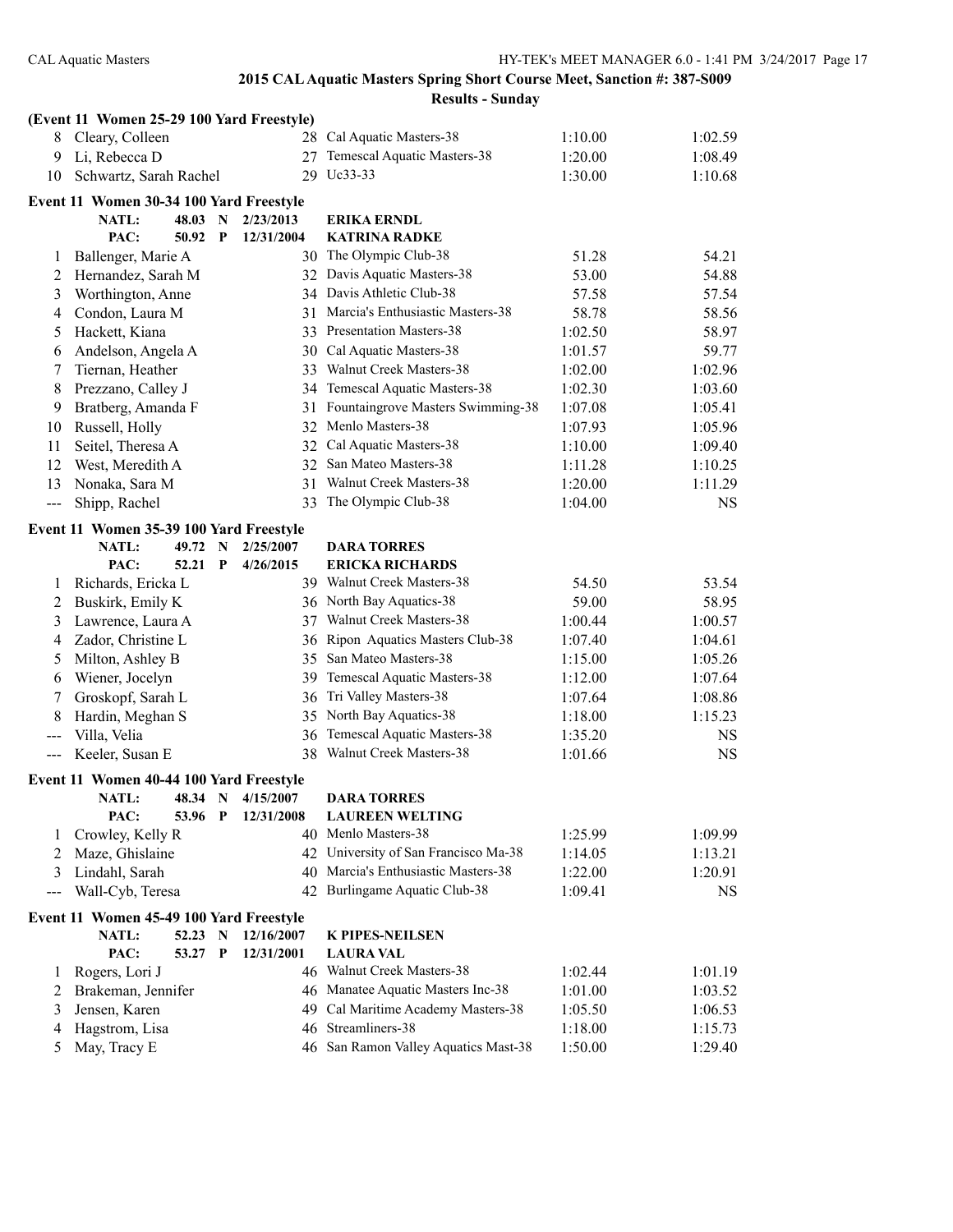|                                          | Event 11 Women 50-54 100 Yard Freestyle          |         |     |                        |                                                                 |         |           |
|------------------------------------------|--------------------------------------------------|---------|-----|------------------------|-----------------------------------------------------------------|---------|-----------|
|                                          | <b>NATL:</b>                                     | 53.60   | N   | 4/29/2016              | <b>FALL WILLEBOORDSE</b>                                        |         |           |
|                                          | PAC:                                             | 54.38   | P   | 12/31/2002             | <b>LAURA VAL</b>                                                |         |           |
| 1                                        | Welting, Laureen K                               |         |     |                        | 51 The Olympic Club-38                                          | 1:01.46 | 57.55     |
| 2                                        | Quick, Sarah E                                   |         |     |                        | 53 North Bay Aquatics-38                                        | 58.50   | 57.74     |
| 3                                        | Matena, Jana                                     |         |     |                        | 54 Menlo Masters-38                                             | 1:00.99 | 1:01.31   |
| 4                                        | Lewis, Melissa D                                 |         |     |                        | 51 North Bay Aquatics-38                                        | 1:05.95 | 1:05.83   |
| 5                                        | Keighley, Carole L                               |         |     | 53                     | Quick Silver Swimming-38                                        | 1:05.00 | 1:06.89   |
| 6                                        | Russell, Jane E                                  |         |     |                        | 53 Davis Aquatic Masters-38                                     | 1:06.72 | 1:07.14   |
| 7                                        | Dornan, Gwen G                                   |         |     |                        | 54 University of San Francisco Ma-38                            | 1:10.00 | 1:08.03   |
| 8                                        | Loomis, Caroline                                 |         |     |                        | 53 Davis Aquatic Masters-38                                     | 1:09.28 | 1:08.46   |
| 9                                        | ZuppanHood, Patricia J                           |         |     | 52.                    | <b>Walnut Creek Masters-38</b>                                  | 1:12.00 | 1:08.99   |
| 10                                       | Putney, Susan N                                  |         |     |                        | 54 Uc38-38                                                      | 1:12.00 | 1:09.83   |
| 11                                       | Crow, Joan A                                     |         |     |                        | 52 Davis Aquatic Masters-38                                     | 1:14.38 | 1:12.99   |
| 12                                       | Cannon, Lindsey A                                |         |     | 51                     | <b>Walnut Creek Masters-38</b>                                  | 1:35.00 | 1:13.38   |
| 13                                       | Kavalauskas, Alita                               |         |     |                        | 54 Jellies Aquatic Masters of Mon-38                            | 1:12.05 | 1:14.27   |
| 14                                       | Mose, Becky                                      |         |     |                        | 50 San Ramon Valley Aquatics Mast-38                            | 1:30.00 | 1:23.23   |
| 15                                       | Asta, Lisa                                       |         |     | 51                     | Walnut Creek Masters-38                                         | 1:38.61 | 1:44.85   |
| ---                                      | Adler, Felicia M                                 |         |     |                        | 54 Walnut Creek Masters-38                                      | 1:22.00 | <b>NS</b> |
|                                          | Event 11 Women 55-59 100 Yard Freestyle          |         |     |                        |                                                                 |         |           |
|                                          | <b>NATL:</b>                                     | 54.72 N |     | 5/4/2008               | <b>LAURA VAL</b>                                                |         |           |
|                                          | PAC:                                             | 54.72 P |     | 12/31/2008             | <b>LAURA VAL</b>                                                |         |           |
| 1                                        | Rafkin, Louise                                   |         |     |                        | 58 Albany Armada Aquatics Masters-38                            | 1:09.00 | 1:07.36   |
| 2                                        | Haufler, Susan L                                 |         |     |                        | 59 Marcia's Enthusiastic Masters-38                             | 1:12.00 | 1:09.57   |
| 3                                        | Nichelman, Sherri A                              |         |     | 56                     | Cal Maritime Academy Masters-38                                 | 1:20.00 | 1:10.06   |
| $\qquad \qquad -$                        | Terhorst, Hermine M                              |         |     |                        | 58 Uc38-38                                                      | 1:10.99 | <b>NS</b> |
|                                          |                                                  |         |     |                        |                                                                 |         |           |
|                                          | Event 11 Women 60-64 100 Yard Freestyle<br>NATL: | 56.45   | - N | 4/29/2012              | <b>LAURA VAL</b>                                                |         |           |
|                                          | PAC:                                             | 56.45 P |     | 12/31/2012             | <b>LAURA VAL</b>                                                |         |           |
| 1                                        | Eisenman, Judy A                                 |         |     |                        | 63 Tamalpais Aquatic Masters-38                                 | 1:08.02 | 1:10.01   |
| 2                                        | Newacheck, Pamela K                              |         |     | 61                     | Walnut Creek Masters-38                                         | 1:16.00 | 1:14.57   |
| $\hspace{0.05cm} \ldots \hspace{0.05cm}$ | Quinn, Phyllis E                                 |         |     | 61                     | The Olympic Club-38                                             | 1:15.00 | <b>NS</b> |
|                                          |                                                  |         |     |                        |                                                                 |         |           |
|                                          | Event 11 Women 65-69 100 Yard Freestyle          |         |     |                        |                                                                 |         |           |
|                                          | <b>NATL:</b>                                     | 59.78   | N   | 1/21/2017<br>1/21/2017 | <b>LAURA VAL</b>                                                |         |           |
|                                          | PAC:                                             | 59.78   | P   |                        | <b>LAURA B VAL</b>                                              |         |           |
| 1                                        | Shaps, Ruth Y                                    |         |     |                        | 69 Manatee Aquatic Masters Inc-38<br>67 Walnut Creek Masters-38 | 1:11.00 | 1:10.15   |
| 2                                        | Collins, Susan M                                 |         |     |                        |                                                                 | 1:35.00 | 1:22.96   |
| 3                                        | Picchi, Teresa E                                 |         |     |                        | 65 Manatee Aquatic Masters Inc-38                               | 1:38.00 | 1:25.41   |
| 4                                        | Taub, Pamela A                                   |         |     |                        | 66 Walnut Creek Masters-38                                      | 2:02.00 | 2:04.07   |
|                                          | Event 11 Women 70-74 100 Yard Freestyle          |         |     |                        |                                                                 |         |           |
|                                          | <b>NATL:</b>                                     | 1:09.79 | N   | 4/30/2000              | <b>GAIL ROPER</b>                                               |         |           |
|                                          | PAC:                                             | 1:09.79 | P   | 12/31/2000             | <b>GAIL ROPER</b>                                               |         |           |
| 1                                        | Barnea, Daniela                                  |         |     |                        | 72 Stanford Masters Swimming-38                                 | 1:38.15 | 1:26.18   |
| 2                                        | Hill, Marcia M                                   |         |     |                        | 72 Walnut Creek Masters-38                                      | 1:25.00 | 1:31.01   |
| 3                                        | Mc Partland, Peg K                               |         |     | 74                     | Manatee Aquatic Masters Inc-38                                  | 1:36.00 | 1:31.66   |
| 4                                        | Caso, Susie A                                    |         |     | 70                     | Manatee Aquatic Masters Inc-38                                  | 1:38.00 | 1:33.67   |
| 5                                        | Carroll, Glenda G                                |         |     | 73                     | Tamalpais Aquatic Masters-38                                    | 1:40.00 | 1:35.59   |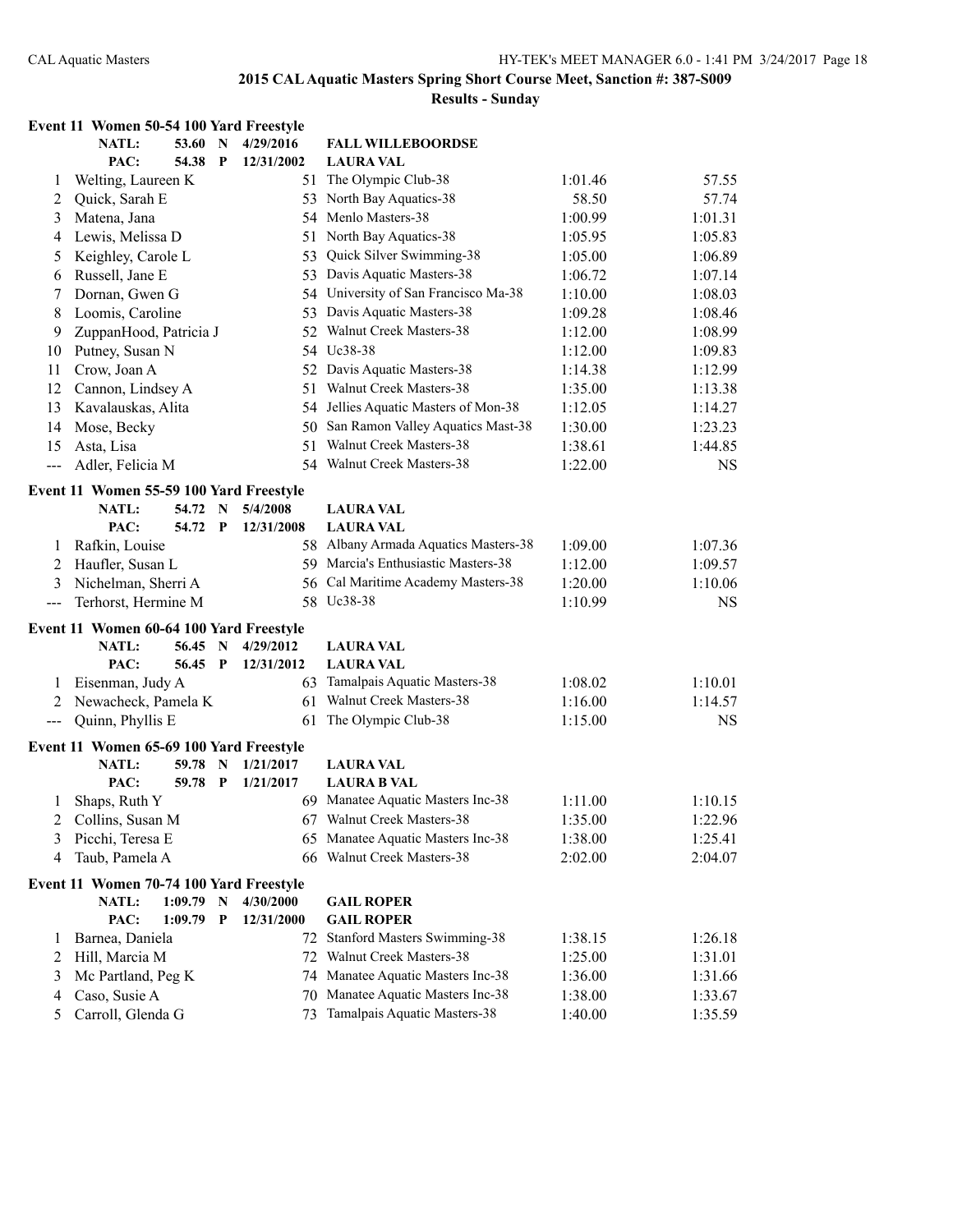| <b>Results - Sunday</b> |  |  |
|-------------------------|--|--|
|                         |  |  |

|         | Event 11 Women 75-79 100 Yard Freestyle |         |              |            |     |                                      |         |           |
|---------|-----------------------------------------|---------|--------------|------------|-----|--------------------------------------|---------|-----------|
|         | <b>NATL:</b>                            | 1:16.23 | N            | 4/24/2005  |     | <b>GAIL ROPER</b>                    |         |           |
|         | PAC:                                    | 1:20.83 | $\mathbf{P}$ | 12/31/1998 |     | <b>MARGERY MEYER</b>                 |         |           |
| 1       | Ridout, Nancy J                         |         |              |            | 75. | Tamalpais Aquatic Masters-38         | 1:20.55 | 1:23.16   |
|         | Event 12 Men 18-24 100 Yard Freestyle   |         |              |            |     |                                      |         |           |
|         | NATL:                                   | 42.59   | N            | 12/1/2012  |     | <b>EUGENE GODSOE</b>                 |         |           |
|         | PAC:                                    | 43.77   | P            | 12/31/2010 |     | <b>ANDY GRANT</b>                    |         |           |
| 1       | Babcock, Colin B                        |         |              |            |     | 24 The Olympic Club-38               | 47.90   | 47.47     |
| 2       | Park, Bruce                             |         |              |            |     | 22 Cal Aquatic Masters-38            | 48.72   | 50.46     |
| 3       | May, Alexander M                        |         |              |            |     | 23 Davis Aquatic Masters-38          | 50.99   | 50.55     |
| 4       | Tang, Jordan G                          |         |              |            |     | 22 San Mateo Masters-38              | 55.00   | 50.98     |
| 5       | Kellman, Michael R                      |         |              |            |     | 23 Cal Aquatic Masters-38            | 55.00   | 52.99     |
| 6       | Barta, Paul J                           |         |              |            |     | 24 Uc38-38                           | 58.57   | 55.57     |
| 7       | Prim, Jeremy K                          |         |              |            |     | 22 Davis Aquatic Masters-38          | 57.50   | 55.65     |
| 8       | Antonellis, Gaetano                     |         |              |            |     | 20 Cal Maritime Academy Masters-38   | 1:05.03 | 56.99     |
| 9       | Lundeen, Erik D                         |         |              |            |     | 21 San Ramon Valley Aquatics Mast-38 | 1:01.00 | 58.96     |
| 10      | Krall, Max                              |         |              |            |     | 23 Bay Masters-38                    | 57.50   | 1:02.16   |
|         | Event 12 Men 25-29 100 Yard Freestyle   |         |              |            |     |                                      |         |           |
|         | <b>NATL:</b>                            | 41.13   | N            | 5/3/2014   |     | <b>NATHAN ADRIAN</b>                 |         |           |
|         | PAC:                                    | 41.13   | P            | 5/3/2014   |     | <b>NATHAN ADRIAN</b>                 |         |           |
| 1       | Hallman, Eric R                         |         |              |            |     | 25 Marcia's Enthusiastic Masters-38  | 49.99   | 49.32     |
| 2       | Bartz, Joerg                            |         |              |            |     | 29 Cal Aquatic Masters-38            | 50.67   | 50.64     |
| 3       | Jope, Adric A                           |         |              |            |     | 25 Arden Hills Masters Swimming-38   | 50.99   | 51.54     |
| 4       | Steele, Bryan A                         |         |              |            |     | 25 Temescal Aquatic Masters-38       | 59.00   | 53.62     |
| 5       | Sundrup, Tim                            |         |              |            |     | 27 Cal Aquatic Masters-38            | 1:00.00 | 54.07     |
| 6       | Appel, Nathaniel L                      |         |              |            |     | 25 Walnut Creek Masters-38           | 1:00.00 | 55.13     |
| 7       | Corrigan, Bryan P                       |         |              |            |     | 25 University of San Francisco Ma-38 | 59.00   | 55.17     |
| 8       | Boyer, Kaleb D                          |         |              |            |     | 29 Walnut Creek Masters-38           | 54.50   | 58.05     |
| 9       | Azori, Antonio J                        |         |              |            |     | 25 Uc38-38                           | 58.00   | 58.20     |
| 10      | Chee, Bradley L                         |         |              |            |     | 25 Streamliners-38                   | 1:24.00 | 1:05.81   |
| 11      | Goeckner-Wald, Neil                     |         |              |            |     | 26 Cal Aquatic Masters-38            | 1:10.00 | 1:06.67   |
|         |                                         |         |              |            |     |                                      |         |           |
|         | Event 12 Men 30-34 100 Yard Freestyle   |         |              |            |     |                                      |         |           |
|         | NATL:                                   | 42.75   | $\mathbf N$  | 12/21/2014 |     | <b>DARIAN TOWNSEND</b>               |         |           |
|         | PAC:                                    | 43.18   | $\mathbf P$  | 5/3/2014   |     | <b>ANTHONY ERVIN</b>                 |         |           |
| 1       | Tiernan, Robert M                       |         |              |            |     | 33 Walnut Creek Masters-38           | 50.29   | 51.19     |
| $*_{2}$ | Solomon, Alex C                         |         |              |            |     | 31 San Francisco Tsunami Masters-38  | 53.58   | 53.16     |
|         | *2 Barter, Robert                       |         |              |            |     | 33 Davis Aquatic Masters-38          | 53.00   | 53.16     |
| 4       | Kaplan-Moss, Zack D                     |         |              |            |     | 32 Peninsula Community Center Mas-38 | 58.00   | 55.46     |
| 5       | Law, David                              |         |              |            | 31  | <b>Rocklin Aquatics Masters-38</b>   | 56.47   | 56.22     |
| 6       | Rothway, Travis M                       |         |              |            |     | 34 Walnut Creek Masters-38           | 57.00   | 56.83     |
| 7       | Neumann, Jonathan D                     |         |              |            |     | 32 San Francisco Tsunami Masters-38  | 59.00   | 56.97     |
| 8       | Monaghan, Ryan P                        |         |              |            |     | 32 Cal Aquatic Masters-38            | 57.75   | 57.14     |
| 9       | Song, James C                           |         |              |            |     | 33 Marcia's Enthusiastic Masters-38  | 1:04.95 | 1:02.54   |
| ---     | Talbott, Christopher J                  |         |              |            |     | 30 The Olympic Club-38               | 49.00   | <b>NS</b> |
|         | Event 12 Men 35-39 100 Yard Freestyle   |         |              |            |     |                                      |         |           |
|         | NATL:                                   | 44.24   | $\mathbf N$  | 4/20/2009  |     | <b>VLAD PYSHNENKO</b>                |         |           |
|         | PAC:                                    | 46.06   | P            | 12/31/2009 |     | <b>LEE WANIE</b>                     |         |           |
| 1       | Nisenbaum, Adam                         |         |              |            |     | 39 Temescal Aquatic Masters-38       | 51.33   | 52.23     |
| 2       | Chun, Benjamin                          |         |              |            |     | 38 Cal Aquatic Masters-38            | 53.00   | 52.51     |
| 3       | Milton, Trevis B                        |         |              |            |     | 38 Temescal Aquatic Masters-38       | 54.50   | 54.02     |
| 4       | Greene, Brett                           |         |              |            |     | 39 Club Hot Tub-38                   | 56.86   | 56.28     |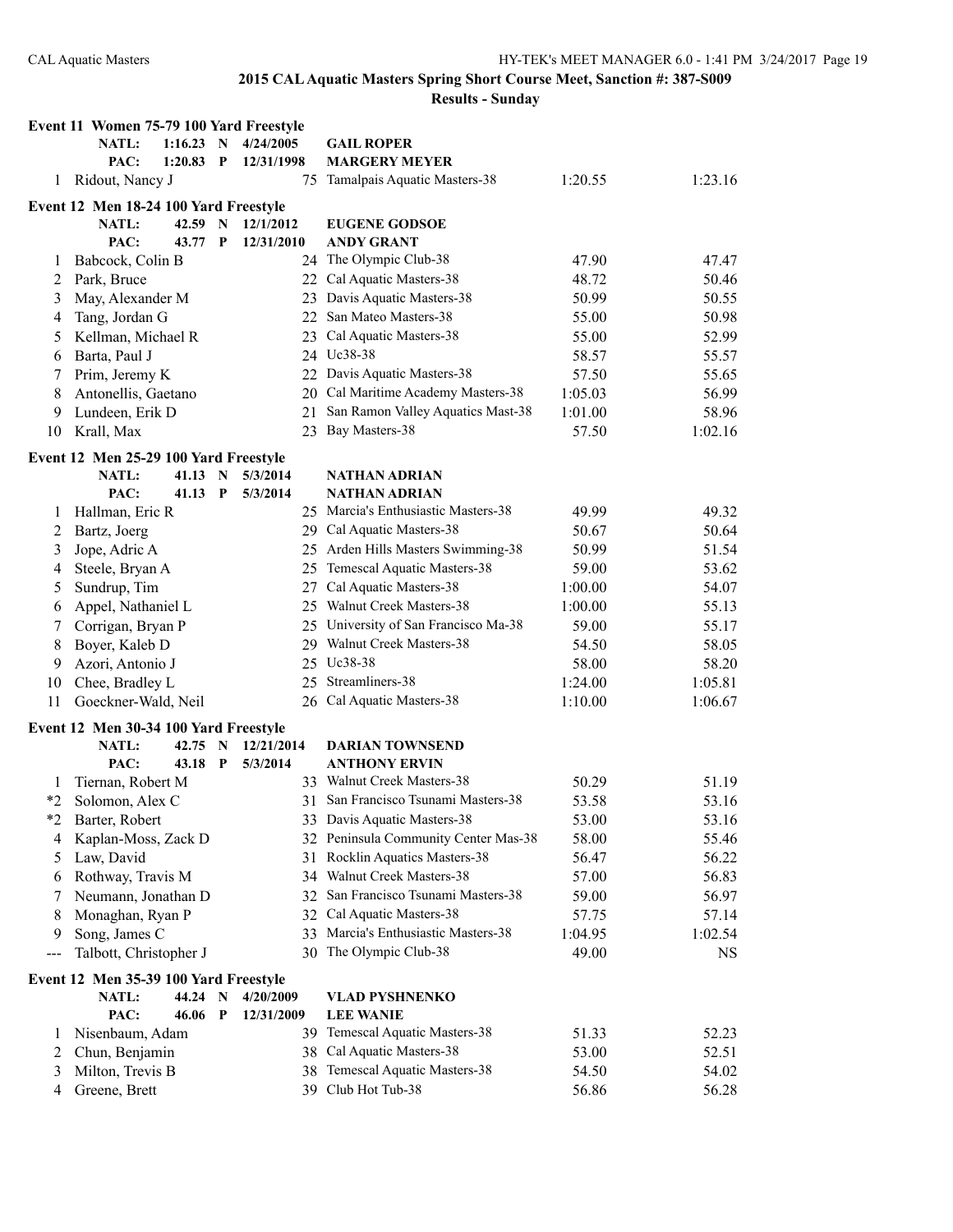|     | (Event 12 Men 35-39 100 Yard Freestyle)        |         |             |            |                                                          |                    |                    |
|-----|------------------------------------------------|---------|-------------|------------|----------------------------------------------------------|--------------------|--------------------|
| 5   | McCashin, Stephen F                            |         |             |            | 38 Orinda Country Club Masters-38                        | 55.00              | 56.73              |
| 6   | Hansen, Sean D                                 |         |             |            | 39 Marcia's Enthusiastic Masters-38                      | 57.55              | 58.15              |
| 7   | Bentley, Orin                                  |         |             | 39         | Temescal Aquatic Masters-38                              | 59.00              | 58.81              |
| --- | Treacy, Jamie N                                |         |             |            | 36 Temescal Aquatic Masters-38                           | 59.70              | <b>NS</b>          |
|     | Event 12 Men 40-44 100 Yard Freestyle          |         |             |            |                                                          |                    |                    |
|     | NATL:                                          | 45.15 N |             | 5/3/2014   | <b>JOSH DAVIS</b>                                        |                    |                    |
|     | PAC:                                           | 47.36   | P           | 12/31/2002 | <b>DAVID BOATWRIGHT</b>                                  |                    |                    |
| 1   | Williams, Adam                                 |         |             |            | 42 Uc38-38                                               | 55.00              | 53.06              |
| 2   | Kneubuhler, Yann A                             |         |             |            | 44 Richmond Plunge Masters-38                            | 1:00.00            | 59.41              |
| 3   | Wehmann, Todd                                  |         |             |            | 44 Marcia's Enthusiastic Masters-38                      | 1:01.51            | 1:01.11            |
| 4   | Kent, Derek C                                  |         |             | 43         | San Ramon Valley Aquatics Mast-38                        | 1:02.50            | 1:01.93            |
| 5   | Lehnert, Ahren E                               |         |             |            | 43 Marcia's Enthusiastic Masters-38                      | 1:08.77            | 1:07.26            |
| 6   | Mirgorodskiy, Aleksandr                        |         |             |            | 40 San Mateo Masters-38                                  | 1:12.40            | 1:08.80            |
| 7   | Garces, Eudean D                               |         |             |            | 42 Richmond Plunge Masters-38                            | 1:15.00            | 1:14.54            |
|     |                                                |         |             |            |                                                          |                    |                    |
|     | Event 12 Men 45-49 100 Yard Freestyle<br>NATL: | 46.21 N |             | 4/26/2015  | <b>NICOLAS GRANGER</b>                                   |                    |                    |
|     | PAC:                                           | 46.72 P |             | 12/31/2009 | <b>RICH SAEGER</b>                                       |                    |                    |
| 1   | Collazos, Daniel F                             |         |             |            | 47 Marcia's Enthusiastic Masters-38                      | 57.00              | 53.47              |
| 2   | Kaelle, John                                   |         |             |            | 48 Orinda Country Club Masters-38                        | 54.04              | 53.80              |
| 3   | Lynch, Tim F                                   |         |             |            | 46 Uc38-38                                               | 1:00.00            | 57.23              |
| 4   | Cooperman, Jeff                                |         |             | 49.        | North Bay Aquatics-38                                    | 1:00.00            | 1:00.34            |
| 5   | Nadeau, John                                   |         |             | 47         | Uc48-48                                                  | 1:01.00            | 1:02.00            |
| 6   | Dooley, Paul                                   |         |             |            | 48 Marcia's Enthusiastic Masters-38                      | 1:07.00            | 1:03.45            |
|     |                                                |         |             |            |                                                          |                    |                    |
|     | Event 12 Men 50-54 100 Yard Freestyle          |         |             |            |                                                          |                    |                    |
|     |                                                |         |             |            |                                                          |                    |                    |
|     | <b>NATL:</b>                                   | 46.59   | N           | 5/10/2009  | <b>ROWDY GAINES</b>                                      |                    |                    |
|     | PAC:                                           | 49.08   | P           | 12/31/2008 | PETER NUNAN                                              |                    |                    |
| 1   | Phelan, Darren D                               |         |             |            | 53 Stanford Masters Swimming-38                          | 52.94              | 52.04              |
| 2   | Kelly, Tom                                     |         |             | 53         | San Ramon Valley Aquatics Mast-38                        | 57.00              | 56.24              |
| 3   | Krovetz, Ted                                   |         |             |            | 50 Davis Aquatic Masters-38                              | 56.76              | 56.72              |
| 4   | Ehrenberger, Dennis K                          |         |             | 52         | Uc38-38                                                  | 54.36              | 57.86              |
| 5   | Holtzman, Steven C                             |         |             | 53         | Streamliners-38                                          | 1:00.00            | 59.60              |
| 6   | Cannon, William E                              |         |             | 53         | Uc38-38                                                  | 1:01.00            | 59.77              |
| 7   | McCarthy, John W                               |         |             | 51         | Streamliners-38                                          | 59.00              | 1:00.42            |
| 8   | Dumbacher, Jack                                |         |             |            | 51 North Bay Aquatics-38                                 | 1:05.00            | 1:00.72            |
| 9   | Kerr, Jeffrey D                                |         |             |            | 53 Morgan Hill Splash Masters-38                         | 1:04.00            | 1:01.67            |
| 10  | Goble, John M                                  |         |             |            | 54 Quick Silver Swimming-38                              | 1:02.00            | 1:01.86            |
| 11  | Foster, Jeffrey M                              |         |             |            | 50 Marcia's Enthusiastic Masters-38                      | 1:04.99            | 1:06.95            |
| 12  | Devlin, Patrick A                              |         |             | 50         | The Olympic Club-38                                      | 1:30.00            | 1:13.75            |
| 13  | Abegg, Michael L                               |         |             | 51         | Vallejo Aquatic Club-38                                  | 1:22.68            | 1:21.70            |
| 14  | Mariscal, Richard                              |         |             |            | 54 Marcia's Enthusiastic Masters-38                      | 1:54.18            | 1:43.89            |
|     | Event 12 Men 55-59 100 Yard Freestyle          |         |             |            |                                                          |                    |                    |
|     | NATL:                                          | 48.37 N |             | 4/30/2000  | <b>RICHARD ABRAHAMS</b>                                  |                    |                    |
|     | PAC:                                           | 50.21   | $\mathbf P$ | 12/31/2008 | <b>JIM GRIFFITH</b>                                      |                    |                    |
| 1   | McCrillis, John D                              |         |             |            | 55 Sierra Nevada Masters-38                              | 59.00              | 57.80              |
| 2   | Mahoney, Robert                                |         |             |            | 58 Oakland Barracuda Masters-38                          | 1:00.54            | 1:01.80            |
| 3   | Coombs, Craig J                                |         |             |            | 56 Marcia's Enthusiastic Masters-38                      | 1:01.94            | 1:02.74            |
| 4   | Gustavson, Jeff A                              |         |             |            | 55 Burlingame Aquatic Club-38                            | 1:03.17            | 1:04.58            |
| 5   | Adams, Scott<br>Campbell, Chris                |         |             |            | 59 Cal Aquatic Masters-38<br>56 Mountain View Masters-38 | 1:00.00<br>1:04.00 | 1:04.63<br>1:05.17 |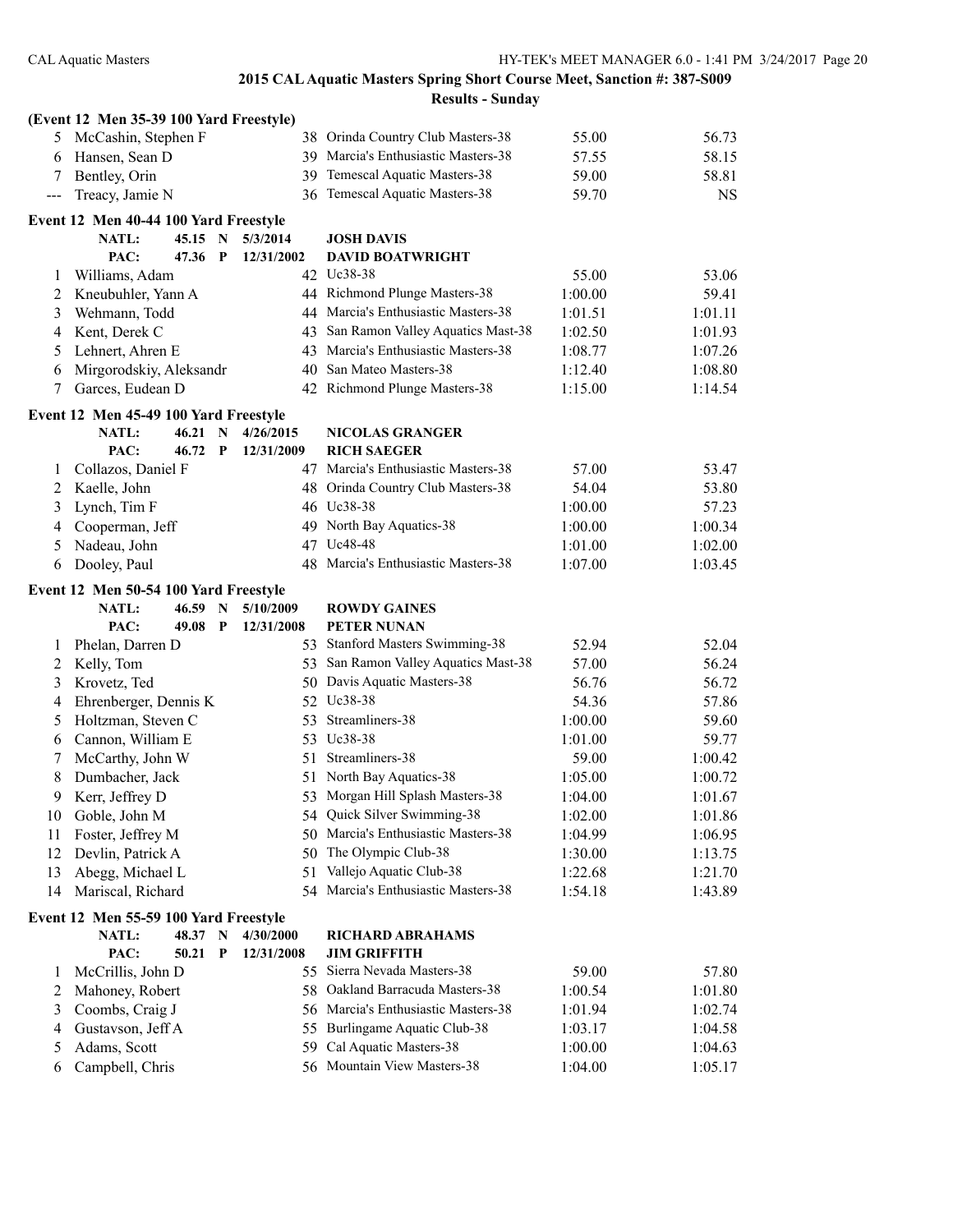|        | (Event 12 Men 55-59 100 Yard Freestyle) |         |             |            |                                                                 |                    |                    |
|--------|-----------------------------------------|---------|-------------|------------|-----------------------------------------------------------------|--------------------|--------------------|
| 7      | Tsugawa, Peter                          |         |             |            | 59 Marcia's Enthusiastic Masters-38                             | 1:12.00            | 1:11.57            |
| 8      | Hess, Bart R                            |         |             |            | 56 Manatee Aquatic Masters Inc-38                               | 1:09.11            | 1:14.32            |
| 9      | John, Debendetti                        |         |             | 55         | The Olympic Club-38                                             | 1:45.00            | 1:16.35            |
|        | Event 12 Men 60-64 100 Yard Freestyle   |         |             |            |                                                                 |                    |                    |
|        | <b>NATL:</b>                            | 49.14 N |             | 5/22/2005  | <b>RICHARD ABRAHAMS</b>                                         |                    |                    |
|        | PAC:                                    | 53.05 P |             | 4/10/2016  | <b>JIM HELM</b>                                                 |                    |                    |
| 1      | Darlington, Taite                       |         |             |            | 61 San Francisco Tsunami Masters-38                             | 1:00.00            | 57.35              |
| 2      | Lindsay, William A                      |         |             |            | 61 Oakwood Athletic Club Masters-38                             | 59.00              | 58.39              |
| 3      | Ryder, Mike J                           |         |             |            | 62 Sierra Nevada Masters-38                                     | 57.06              | 59.30              |
| 4      | Spellberg, Geoff                        |         |             |            | 61 North Bay Aquatics-38                                        | 59.00              | 59.82              |
| 5      | Pease, Bill                             |         |             | 63         | Cal Aquatic Masters-38                                          | 58.00              | 1:01.22            |
| 6      | Kahn, Stuart L                          |         |             | 63         | Davis Aquatic Masters-38                                        | 1:02.00            | 1:02.20            |
| 7      | Foreaker, Don                           |         |             | 64         | Santa Rosa Masters-38                                           | 1:04.00            | 1:02.38            |
| 8      | Small, Stephen A                        |         |             |            | 64 Marcia's Enthusiastic Masters-38                             | 1:03.30            | 1:03.31            |
| 9      | Citron, Jeffrey M                       |         |             | 61         | Yuba City Masters Swimming-38                                   | 1:04.70            | 1:04.52            |
| 10     | Anderson, Robert L                      |         |             | 61         | Peninsula Community Center Mas-38                               | 1:04.17            | 1:06.30            |
| 11     | Swenor, Gary D                          |         |             | 62         | Davis Aquatic Masters-38                                        | 1:08.91            | 1:07.14            |
| 12     | Dalton, Michael J                       |         |             | 62         | Temescal Aquatic Masters-38                                     | 1:09.54            | 1:08.99            |
| 13     | Deltorchio, Fred                        |         |             | 60         | Cal Maritime Academy Masters-38                                 | 1:15.50            | 1:13.54            |
| 14     | Bennett, Mike                           |         |             |            | 60 Movy Masters-28                                              | 1:24.24            | 1:13.84            |
| 15     | Zoppel, Richard M                       |         |             | 64         | Ywca Masters of Adams County-8                                  | 1:13.56            | 1:14.74            |
| 16     | Levine, Richard A                       |         |             | 61         | Streamliners-38                                                 | 1:16.40            | 1:17.80            |
| 17     | Jimenez, Jerry R                        |         |             |            | 60 Cal Aquatic Masters-38                                       | 1:24.09            | 1:22.72            |
|        |                                         |         |             |            |                                                                 |                    |                    |
| 18     | Diers, Phil J                           |         |             |            | 60 San Francisco Tsunami Masters-38                             | 1:51.85            | 1:55.32            |
|        | Event 12 Men 65-69 100 Yard Freestyle   |         |             |            |                                                                 |                    |                    |
|        | <b>NATL:</b>                            | 49.42 N |             | 5/22/2010  | <b>RICHARD ABRAHAMS</b>                                         |                    |                    |
|        | PAC:                                    | 53.66 P |             | 12/31/2009 | <b>JAMES ELDER</b>                                              |                    |                    |
| 1      | McPherson, Andrew M                     |         |             |            | 69 Davis Aquatic Masters-38                                     | 59.32              | 59.58              |
| 2      | Ashford, Wes                            |         |             |            | 68 Peninsula Community Center Mas-38                            | 1:01.64            | 1:02.25            |
| 3      | Alderson, Tom R                         |         |             |            | 65 Manatee Aquatic Masters Inc-38                               | 1:01.86            | 1:03.10            |
| 4      | Williams, Michael J                     |         |             |            | 67 Walnut Creek Masters-38                                      | 1:01.46            | 1:05.03            |
| 5      | Cort, Doug A                            |         |             | 67         | Cal Maritime Academy Masters-38                                 | 1:07.00            | 1:07.39            |
| 6      | Dunkle, Michael J                       |         |             | 66         | Salinas Valley Aquatics Master-38                               | 1:13.56            | 1:09.76            |
| 7      | Ceci, Louis G                           |         |             | 66         | San Francisco Tsunami Masters-38                                | 1:13.83            | 1:13.82            |
| 8      | Maxwell, Irving E                       |         |             |            | 67 Marcia's Enthusiastic Masters-38                             | 1:43.10            | 1:48.97            |
|        | Tucker, William E                       |         |             |            | 68 North Bay Aquatics-38                                        | 1:32.43            | NS                 |
|        | Event 12 Men 70-74 100 Yard Freestyle   |         |             |            |                                                                 |                    |                    |
|        | NATL:                                   | 54.58 N |             | 4/26/2015  | <b>RICHARD ABRAHAMS</b>                                         |                    |                    |
|        | PAC:                                    | 56.51   | $\mathbf P$ | 5/3/2014   | <b>JAMES E. ELDER</b>                                           |                    |                    |
| 1      | DeLacy, James R                         |         |             |            | 70 Walnut Creek Masters-38                                      | 1:00.23            | 59.29              |
| 2      | Dennis, D Craig                         |         |             |            | 70 Walnut Creek Masters-38                                      | 1:08.00            | 1:02.81            |
| 3      | Daniels, Larry N                        |         |             | 71         | Modesto Area Aquatic Club-38                                    | 1:04.50            | 1:06.65            |
| 4      | Gildea, David R                         |         |             | 73         | Menlo Masters-38                                                | 1:07.96            | 1:06.99            |
| 5      | Jacobberger, Richard K                  |         |             | 71         | Oakwood Athletic Club Masters-38                                | 1:07.00            | 1:07.16            |
| 6<br>7 | Sanchez, David W<br>Fitzgerald, Paul    |         |             | 73<br>70   | Clovis Swim Club Masters-38<br>Oakwood Athletic Club Masters-38 | 1:25.92<br>1:40.00 | 1:25.51<br>1:31.85 |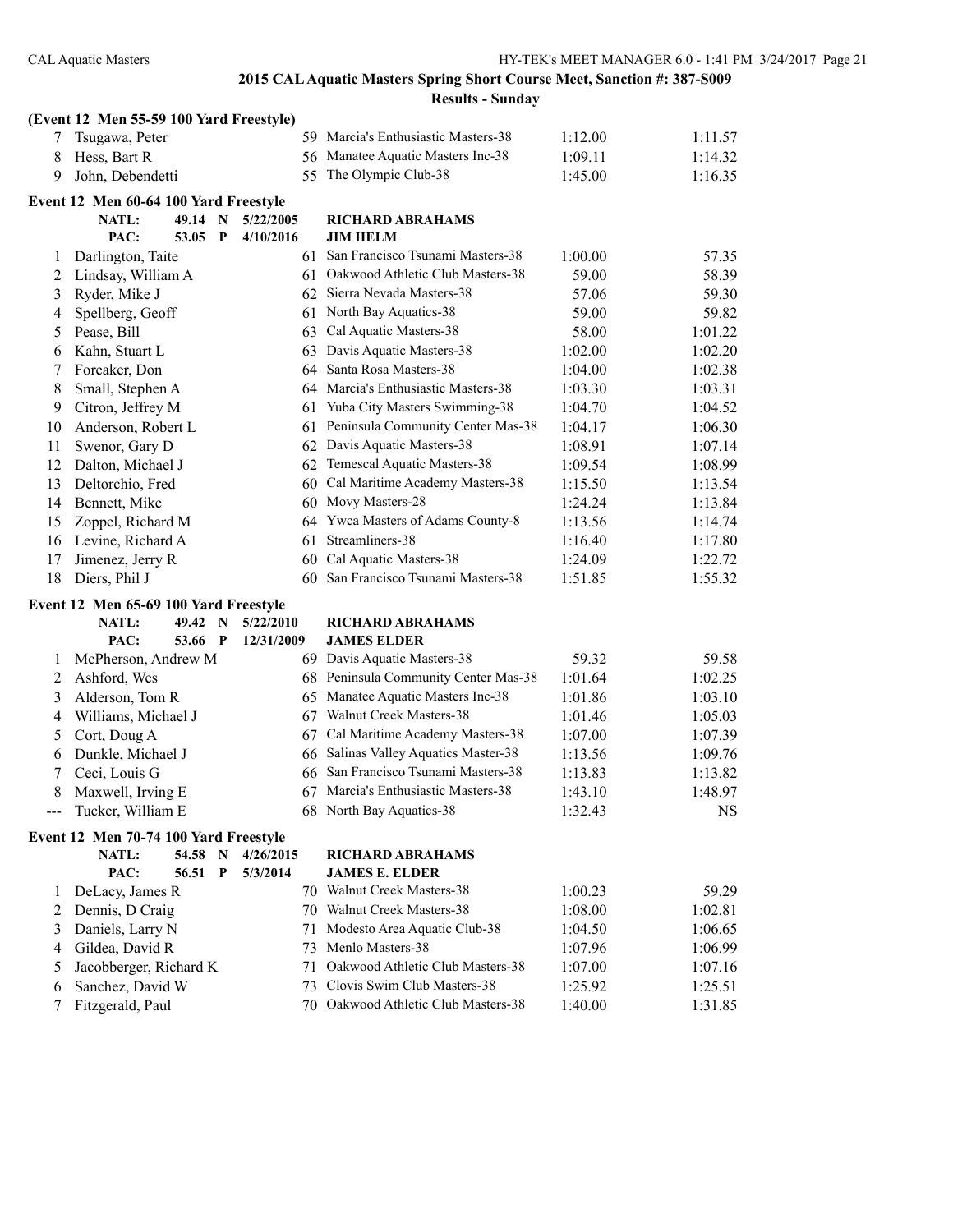|       | Event 12 Men 75-79 100 Yard Freestyle                     |                  |              |            |                                                |         |           |
|-------|-----------------------------------------------------------|------------------|--------------|------------|------------------------------------------------|---------|-----------|
|       | <b>NATL:</b>                                              | 58.68 N          |              | 5/10/2009  | <b>DAVID RADCLIFF</b>                          |         |           |
|       | PAC:                                                      | 1:07.21          | P            | 12/31/1995 | <b>RAY TAFT</b>                                |         |           |
| 1     | Fairfield, David M                                        |                  |              | 77         | Tuolumne County Aquatic Master-38              | 1:22.32 | 1:15.71   |
| 2     | Stewart, Jim M                                            |                  |              |            | 75 Santa Rosa Masters-38                       | 1:30.00 | 1:28.89   |
|       | Event 12 Men 80-84 100 Yard Freestyle                     |                  |              |            |                                                |         |           |
|       | <b>NATL:</b>                                              | 1:04.60          | $\mathbf N$  | 5/3/2014   | <b>DAVID RADCLIFF</b>                          |         |           |
|       | PAC:                                                      | 1:10.76          | P            | 12/31/2000 | <b>RAY TAFT</b>                                |         |           |
| 1     | Grohe, William E                                          |                  |              |            | 83 University of San Francisco Ma-38           | 1:59.02 | 1:46.51   |
|       | Event 13 Women 18-24 50 Yard Breaststroke                 |                  |              |            |                                                |         |           |
|       | <b>NATL:</b>                                              | 27.76 N          |              | 12/5/2014  | <b>KATIE MEILI</b>                             |         |           |
|       | PAC:                                                      | 29.52            | $\mathbf{P}$ | 2/12/2011  | <b>LAUREN A BEAUDREA</b>                       |         |           |
| 1     | Oei, Melissa                                              |                  |              |            | 22 University of San Francisco Ma-38           | 35.00   | 34.15     |
| 2     | Senko, Anna K                                             |                  |              |            | 24 The Olympic Club-38                         | 35.00   | 34.55     |
|       | Event 13 Women 25-29 50 Yard Breaststroke                 |                  |              |            |                                                |         |           |
|       | <b>NATL:</b>                                              | 27.10 N          |              | 4/30/2016  | <b>KATIE MEILI</b>                             |         |           |
|       | PAC:                                                      | 29.58 P          |              | 4/25/2015  | <b>MARIE BALLENGER</b>                         |         |           |
| 1     | Yamauchi, Penelope R                                      |                  |              |            | 26 Marcia's Enthusiastic Masters-38            | 30.81   | 29.79     |
| 2     | Houston, Katy                                             |                  |              |            | 29 The Olympic Club-38                         | 31.00   | 32.42     |
| 3     | Olson, Christine A                                        |                  |              |            | 26 The Olympic Club-38                         | 32.14   | 32.93     |
| 4     | Petrakis, Kristina                                        |                  |              |            | 27 University of San Francisco Ma-38           | 35.50   | 33.77     |
| 5     | Hughes, Christine V                                       |                  |              | 26         | The Olympic Club-38                            | 33.09   | 34.10     |
| 6     | Mandac, Carmen A                                          |                  |              | 29.        | <b>Stanford Masters Swimming-38</b>            | 40.00   | 36.06     |
| 7     | Kendall, Marisa M                                         |                  |              | 27         | Temescal Aquatic Masters-38                    | 37.00   | 40.14     |
| 8     | Kuzer, Christa                                            |                  |              |            | 27 University of San Francisco Ma-38           | 50.00   | 43.37     |
|       |                                                           |                  |              |            |                                                |         |           |
| $---$ | Keizer, Christa A                                         |                  |              |            | 27 University of San Francisco Ma-38           | NT      | <b>NS</b> |
|       |                                                           |                  |              |            |                                                |         |           |
|       | Event 13 Women 30-34 50 Yard Breaststroke<br><b>NATL:</b> | 28.48            | $\mathbf N$  | 5/4/2008   | <b>KATIE MCCLELLAND</b>                        |         |           |
|       | PAC:                                                      | $30.65$ P        |              | 12/31/2009 | <b>KEIKO PRICE</b>                             |         |           |
| 1     | Ballenger, Marie A                                        |                  |              |            | 30 The Olympic Club-38                         | 30.49   | 30.66     |
| 2     | Au Brinkmeyer, Lauren                                     |                  |              | 32         | Cal Aquatic Masters-38                         | 32.89   | 32.47     |
| 3     | Watanabe, Naoko                                           |                  |              |            | 34 The Olympic Club-38                         | 38.00   | 34.72     |
| 4     | Seitel, Theresa A                                         |                  |              |            | 32 Cal Aquatic Masters-38                      | 38.00   | 38.23     |
| 5     | Woodward, Kaitlyn F                                       |                  |              | 31         | Cal Maritime Academy Masters-38                | 44.29   | 42.86     |
| ---   | Shipp, Rachel                                             |                  |              | 33         | The Olympic Club-38                            | 40.00   | <b>NS</b> |
|       |                                                           |                  |              |            |                                                |         |           |
|       | Event 13 Women 35-39 50 Yard Breaststroke<br><b>NATL:</b> | 28.51            | $\mathbf N$  | 5/2/2014   | <b>KATIE GLENN</b>                             |         |           |
|       | PAC:                                                      | 28.55            | P            | 5/4/2014   | <b>KATIE GLENN</b>                             |         |           |
| 1     | Flynn, Elizabeth A                                        |                  |              |            | 37 Marcia's Enthusiastic Masters-38            | 39.00   | 38.62     |
| 2     | Hauser, Sarah                                             |                  |              |            | 39 Streamliners-38                             | 40.11   | 39.64     |
|       |                                                           |                  |              |            |                                                |         |           |
|       | Event 13 Women 40-44 50 Yard Breaststroke<br>NATL:        | 29.24 N          |              | 2/28/2010  |                                                |         |           |
|       | PAC:                                                      | 31.19 P          |              | 12/31/2000 | <b>S VON DER LIPPE</b><br><b>DEAANN JOSLIN</b> |         |           |
| 1     | Rees, Karla E                                             |                  |              |            | 44 Mountain View Masters-38                    | 40.00   | 41.53     |
| ---   | Cassidy, Shannon L                                        |                  |              |            | 41 Manatee Aquatic Masters Inc-38              | 53.00   | <b>NS</b> |
|       |                                                           |                  |              |            |                                                |         |           |
|       | Event 13 Women 45-49 50 Yard Breaststroke<br><b>NATL:</b> |                  |              | 5/20/2007  |                                                |         |           |
|       | PAC:                                                      | 30.17 N<br>32.82 | $\mathbf{P}$ | 12/31/1994 | <b>CAROLINE KRATTLI</b><br><b>SUSAN ROY</b>    |         |           |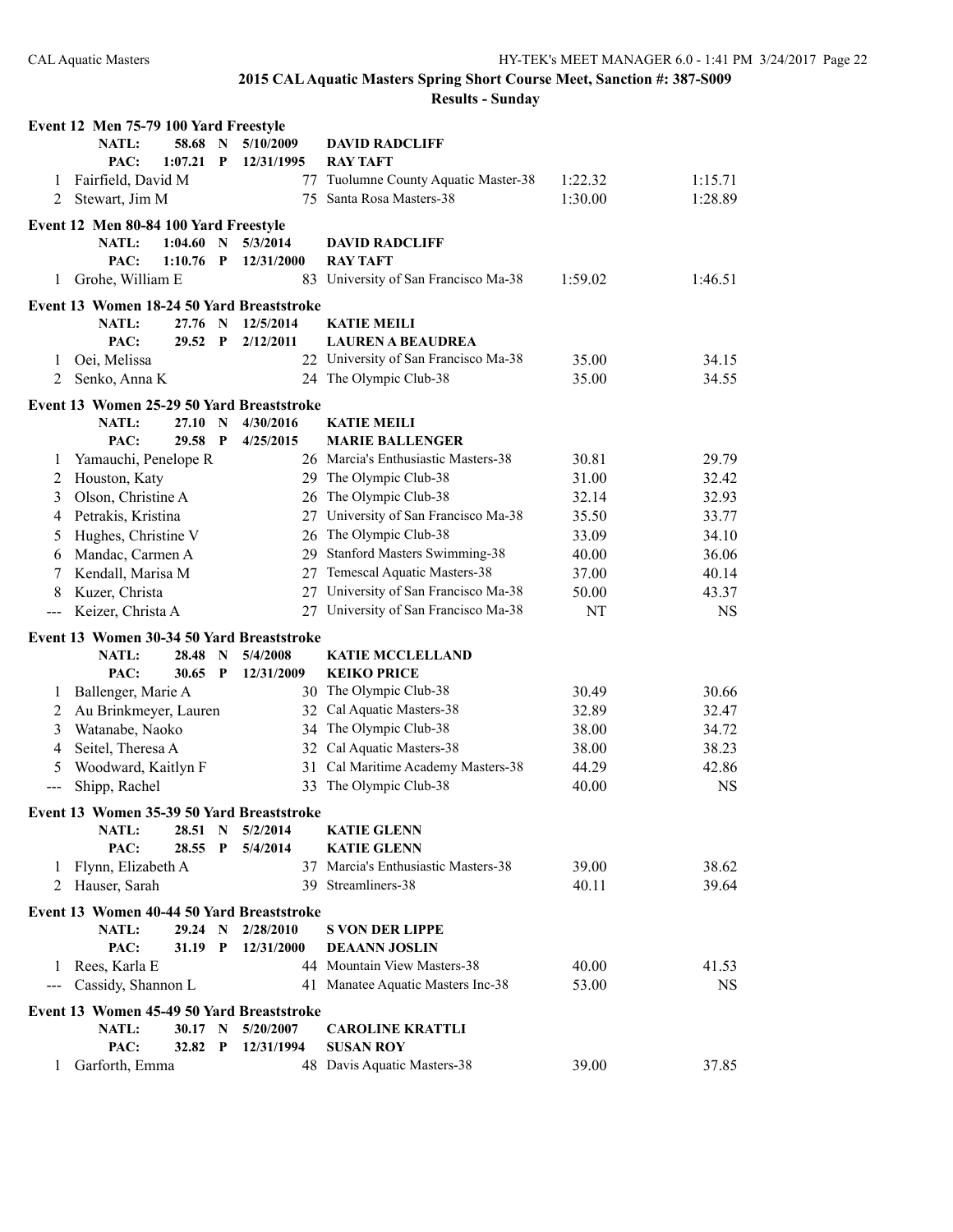|         | (Event 13 Women 45-49 50 Yard Breaststroke) |                    |              |            |                                               |         |           |
|---------|---------------------------------------------|--------------------|--------------|------------|-----------------------------------------------|---------|-----------|
|         | 2 Hagstrom, Lisa                            |                    |              |            | 46 Streamliners-38                            | 39.33   | 39.40     |
| 3       | Hata, Yoko                                  |                    |              |            | 48 Orinda Country Club Masters-38             | 45.00   | 39.59     |
|         | 4 Kelly Smethurst, Andrea E                 |                    |              |            | 49 Walnut Creek Masters-38                    | 41.00   | 41.21     |
|         | Event 13 Women 50-54 50 Yard Breaststroke   |                    |              |            |                                               |         |           |
|         | <b>NATL:</b>                                | 32.37 N            |              | 5/21/2010  | <b>BRIGITTE HEUER</b>                         |         |           |
|         | PAC:                                        | 33.38              | $\mathbf P$  | 12/31/2007 | <b>LEIANNE CRUITTEND</b>                      |         |           |
| 1       | Matena, Jana                                |                    |              |            | 54 Menlo Masters-38                           | 39.99   | 37.94     |
| 2       | Connolly, Cindi                             |                    |              |            | 52 Fountaingrove Masters Swimming-38          | 37.30   | 38.05     |
| *3      | Phalen, Jennifer R                          |                    |              |            | 52 Davis Aquatic Masters-38                   | 41.47   | 40.50     |
| *3      | Russell, Jane E                             |                    |              |            | 53 Davis Aquatic Masters-38                   | 41.08   | 40.50     |
| 5       | Cannon, Lindsey A                           |                    |              |            | 51 Walnut Creek Masters-38                    | 1:00.00 | 43.08     |
| 6       | Kavalauskas, Alita                          |                    |              |            | 54 Jellies Aquatic Masters of Mon-38          | 43.69   | 44.08     |
| ---     | Loomis, Caroline                            |                    |              |            | 53 Davis Aquatic Masters-38                   | 42.08   | <b>NS</b> |
|         | Event 13 Women 55-59 50 Yard Breaststroke   |                    |              |            |                                               |         |           |
|         | <b>NATL:</b>                                | 33.76              | N            | 5/14/2011  | <b>LISA BENNETT</b>                           |         |           |
|         | PAC:                                        | 35.60              | $\mathbf P$  | 12/31/2001 | <b>CAROLYN BOAK</b>                           |         |           |
| 1       | Walts, Merrie E                             |                    |              |            | 56 Santa Rosa Masters-38                      | 37.61   | 37.43     |
| 2       | Rafkin, Louise                              |                    |              |            | 58 Albany Armada Aquatics Masters-38          | 42.00   | 40.69     |
| 3       | Martin, Joan                                |                    |              |            | 56 Cal Aquatic Masters-38                     | 49.85   | 48.72     |
| 4       | Carroll, Leah A                             |                    |              |            | 55 Albany Armada Aquatics Masters-38          | 52.09   | 53.22     |
|         | Event 13 Women 60-64 50 Yard Breaststroke   |                    |              |            |                                               |         |           |
|         | NATL:                                       | 35.09              | $\mathbf N$  | 5/10/2013  | <b>MELINDA WOLFF</b>                          |         |           |
|         | PAC:                                        | 37.72 P            |              | 4/10/2016  | <b>LAURA VAL</b>                              |         |           |
| 1       | Wheeler, Barbara C                          |                    |              |            | 60 Tamalpais Aquatic Masters-38               | 39.14   | 38.85     |
| 2       | Sprouse, Cecily                             |                    |              |            | 60 Davis Aquatic Masters-38                   | 43.13   | 43.70     |
|         |                                             |                    |              |            |                                               |         |           |
|         | Event 13 Women 65-69 50 Yard Breaststroke   |                    |              |            |                                               |         |           |
|         | NATL:<br>PAC:                               | 37.74 N<br>38.83 P |              | 4/25/2004  | <b>JOANN LEILICH</b><br><b>DANIELA BARNEA</b> |         |           |
|         |                                             |                    |              | 12/31/2009 | 65 Tamalpais Aquatic Masters-38               | 42.00   |           |
| 1       | Val, Laura B                                |                    |              |            | 67 Walnut Creek Masters-38                    |         | 38.56P    |
| 2       | Collins, Susan M                            |                    |              |            |                                               | 48.82   | 48.61     |
|         | Event 13 Women 70-74 50 Yard Breaststroke   |                    |              |            |                                               |         |           |
|         | <b>NATL:</b>                                | 39.89              | $\mathbf N$  | 1/24/2009  | <b>JOANN LEILICH</b>                          |         |           |
|         | PAC:                                        | 40.45              | $\mathbf{P}$ | 4/24/2015  | <b>DANIELA BARNEA</b>                         |         |           |
| $\perp$ | Barnea, Daniela                             |                    |              |            | 72 Stanford Masters Swimming-38               | 47.15   | 44.86     |
|         | Caso, Susie A                               |                    |              |            | 70 Manatee Aquatic Masters Inc-38             | 50.17   | 51.16     |
| 3       | Carroll, Glenda G                           |                    |              | 73         | Tamalpais Aquatic Masters-38                  | 53.00   | 53.45     |
| 4       | Hill, Marcia M                              |                    |              |            | 72 Walnut Creek Masters-38                    | 55.00   | 57.34     |
|         | Event 13 Women 85-89 50 Yard Breaststroke   |                    |              |            |                                               |         |           |
|         | NATL:                                       | 55.14 N            |              | 4/10/2016  | <b>ANN HIRSCH</b>                             |         |           |
|         | PAC:                                        | 55.14 P            |              | 4/10/2016  | <b>ANN HIRSCH</b>                             |         |           |
| 1       | Hirsch, Ann M                               |                    |              |            | 86 Walnut Creek Masters-38                    | 1:04.00 | 1:03.55   |
|         | Event 14 Men 18-24 50 Yard Breaststroke     |                    |              |            |                                               |         |           |
|         | <b>NATL:</b>                                | 24.53 N            |              | 2/1/2015   | <b>ROSTYSLAV FEDYNA</b>                       |         |           |
|         | PAC:                                        | 24.98              | $\mathbf{P}$ | 12/31/2009 | <b>RICK EDDY</b>                              |         |           |
| $\perp$ | Babcock, Colin B                            |                    |              |            | 24 The Olympic Club-38                        | 28.00   | 26.04     |
| 2       | Antonellis, Gaetano                         |                    |              |            | 20 Cal Maritime Academy Masters-38            | 30.00   | 30.17     |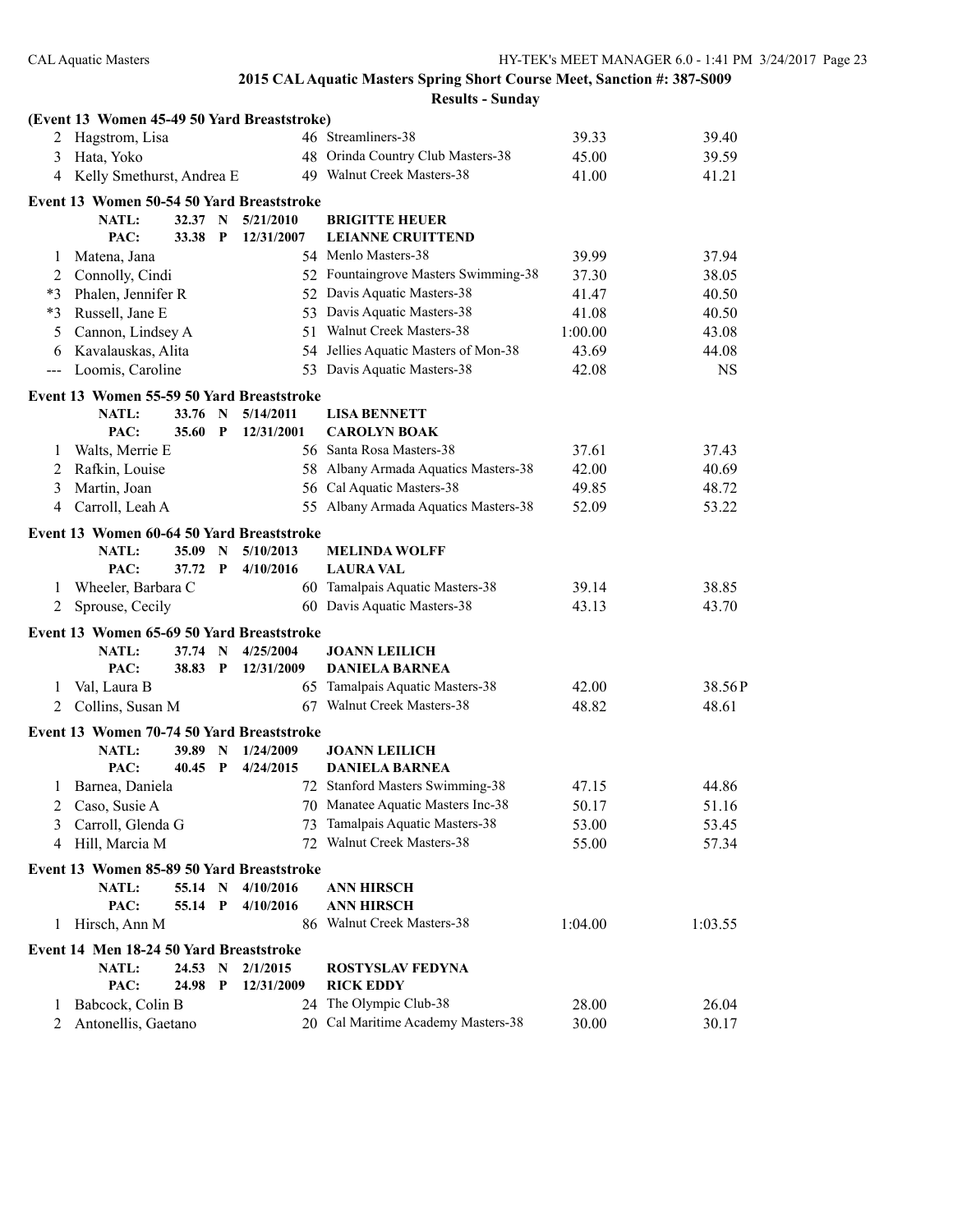|                       | Event 14 Men 25-29 50 Yard Breaststroke |           |              |            |                                      |       |           |
|-----------------------|-----------------------------------------|-----------|--------------|------------|--------------------------------------|-------|-----------|
|                       | NATL:                                   | 23.87 N   |              | 5/21/2010  | <b>MARK GANGLOFF</b>                 |       |           |
|                       | PAC:                                    | 24.86     | $\mathbf{P}$ | 4/30/2016  | <b>CHRISTOPHER BURKL</b>             |       |           |
| 1                     | Talmadge, Matthew S                     |           |              |            | 27 The Olympic Club-38               | 26.90 | 28.15     |
| 2                     | Corrigan, Bryan P                       |           |              |            | 25 University of San Francisco Ma-38 | 29.40 | 28.75     |
| $\scriptstyle \cdots$ | Hodges, Wyatt                           |           |              |            | 27 Uc38-38                           | 26.80 | <b>NS</b> |
|                       | Event 14 Men 30-34 50 Yard Breaststroke |           |              |            |                                      |       |           |
|                       | <b>NATL:</b>                            | 24.35 N   |              | 4/24/2015  | <b>MATT GREVERS</b>                  |       |           |
|                       | PAC:                                    | 25.78     | $\mathbf P$  | 5/20/2007  | <b>JEFF COMMINGS</b>                 |       |           |
| 1                     | Prill, Derek                            |           |              |            | 30 The Olympic Club-38               | 31.00 | 31.14     |
| 2                     | Shih, Michael T                         |           |              |            | 34 Manatee Aquatic Masters Inc-38    | 31.22 | 31.39     |
| 3                     | Neumann, Jonathan D                     |           |              |            | 32 San Francisco Tsunami Masters-38  | 30.00 | 33.86     |
| 4                     | Song, James C                           |           |              |            | 33 Marcia's Enthusiastic Masters-38  | 34.78 | 34.51     |
| 5                     | Nourbakhsh, Mehdi                       |           |              |            | 33 Richmond Plunge Masters-38        | 40.00 | 51.96     |
|                       | Event 14 Men 35-39 50 Yard Breaststroke |           |              |            |                                      |       |           |
|                       | NATL:                                   | 25.35     | $\mathbf N$  | 5/21/2010  | <b>STEVE WEST</b>                    |       |           |
|                       | PAC:                                    | 26.99     | $\mathbf{P}$ | 12/31/2000 | <b>BRIAN SCOTTOLINE</b>              |       |           |
| 1                     | Nonaka, Andy J                          |           |              |            | 37 Walnut Creek Masters-38           | 30.50 | 29.74     |
| 2                     | Ignatov, Alex                           |           |              |            | 35 Temescal Aquatic Masters-38       | 30.00 | 29.75     |
| 3                     | Nisenbaum, Adam                         |           |              |            | 39 Temescal Aquatic Masters-38       | 30.61 | 31.12     |
| 4                     | Uppal, Vijay P                          |           |              |            | 39 Manatee Aquatic Masters Inc-38    | 33.00 | 32.29     |
| 5                     | Thomas, Ryan G                          |           |              | 37         | San Francisco Tsunami Masters-38     | 34.95 | 34.61     |
| 6                     | Wada, Ellison R                         |           |              |            | 37 Uc38-38                           | 40.00 | 38.18     |
| 7                     | Waterson, Kevin                         |           |              | 37         | Davis Aquatic Masters-38             | 36.37 | 38.30     |
|                       | Event 14 Men 40-44 50 Yard Breaststroke |           |              |            |                                      |       |           |
|                       | NATL:                                   | 25.02 N   |              | 3/12/2016  | <b>JARROD MARRS</b>                  |       |           |
|                       | PAC:                                    | 26.67     | $\mathbf{P}$ | 12/31/2010 | <b>ROQUE SANTOS</b>                  |       |           |
| 1                     | Kneubuhler, Yann A                      |           |              |            | 44 Richmond Plunge Masters-38        | 50.00 | 34.38     |
| 2                     | Kent, Derek C                           |           |              |            | 43 San Ramon Valley Aquatics Mast-38 | 36.00 | 34.89     |
| 3                     | Hertzer, Keith                          |           |              |            | 43 Marcia's Enthusiastic Masters-38  | 35.22 | 35.21     |
| 4                     | Wijesinghe, Manik N                     |           |              |            | 43 Richmond Plunge Masters-38        | 38.00 | 35.71     |
| 5                     | Kellenback, Michael                     |           |              |            | 41 Temescal Aquatic Masters-38       | 38.00 | 36.53     |
|                       | Event 14 Men 45-49 50 Yard Breaststroke |           |              |            |                                      |       |           |
|                       | <b>NATL:</b>                            | 26.17 N   |              | 3/28/2015  | <b>TODD TORRES</b>                   |       |           |
|                       | PAC:                                    | $27.65$ P |              | 12/31/2002 | <b>LEE RIDER</b>                     |       |           |
|                       | 1 Mc Bride, Patrick F                   |           |              |            | 47 University of San Francisco Ma-38 | 34.22 | 34.47     |
|                       | Cooperman, Jeff                         |           |              |            | 49 North Bay Aquatics-38             | 36.52 | 35.06     |
|                       | Carter, Paul A                          |           |              |            | 48 Walnut Creek Masters-38           | 39.57 | NS        |
| $---$                 | Bunch, Brian R                          |           |              |            | 49 Uc38-38                           | 32.80 | <b>NS</b> |
| $--$                  | Erickson, Douglas B                     |           |              |            | 45 Rolling Hills Mud Sharks-38       | 31.50 | <b>NS</b> |
|                       | Event 14 Men 50-54 50 Yard Breaststroke |           |              |            |                                      |       |           |
|                       | <b>NATL:</b>                            | 26.45 N   |              | 3/30/2014  | <b>DAVID GUTHRIE</b>                 |       |           |
|                       | PAC:                                    | 27.82 P   |              | 12/31/2010 | <b>GARY PATTERSON</b>                |       |           |
| 1                     | Ehrenberger, Dennis K                   |           |              |            | 52 Uc38-38                           | 30.82 | 32.55     |
| 2                     | Wu, Long                                |           |              |            | 51 San Francisco Tsunami Masters-38  | 38.34 | 36.06     |
| 3                     | Dumbacher, Jack                         |           |              |            | 51 North Bay Aquatics-38             | 40.00 | 36.66     |
| 4                     | McCarthy, John W                        |           |              |            | 51 Streamliners-38                   | 38.00 | 38.04     |
| 5                     | Griffiths, John P                       |           |              |            | 50 North Bay Aquatics-38             | 41.85 | 40.74     |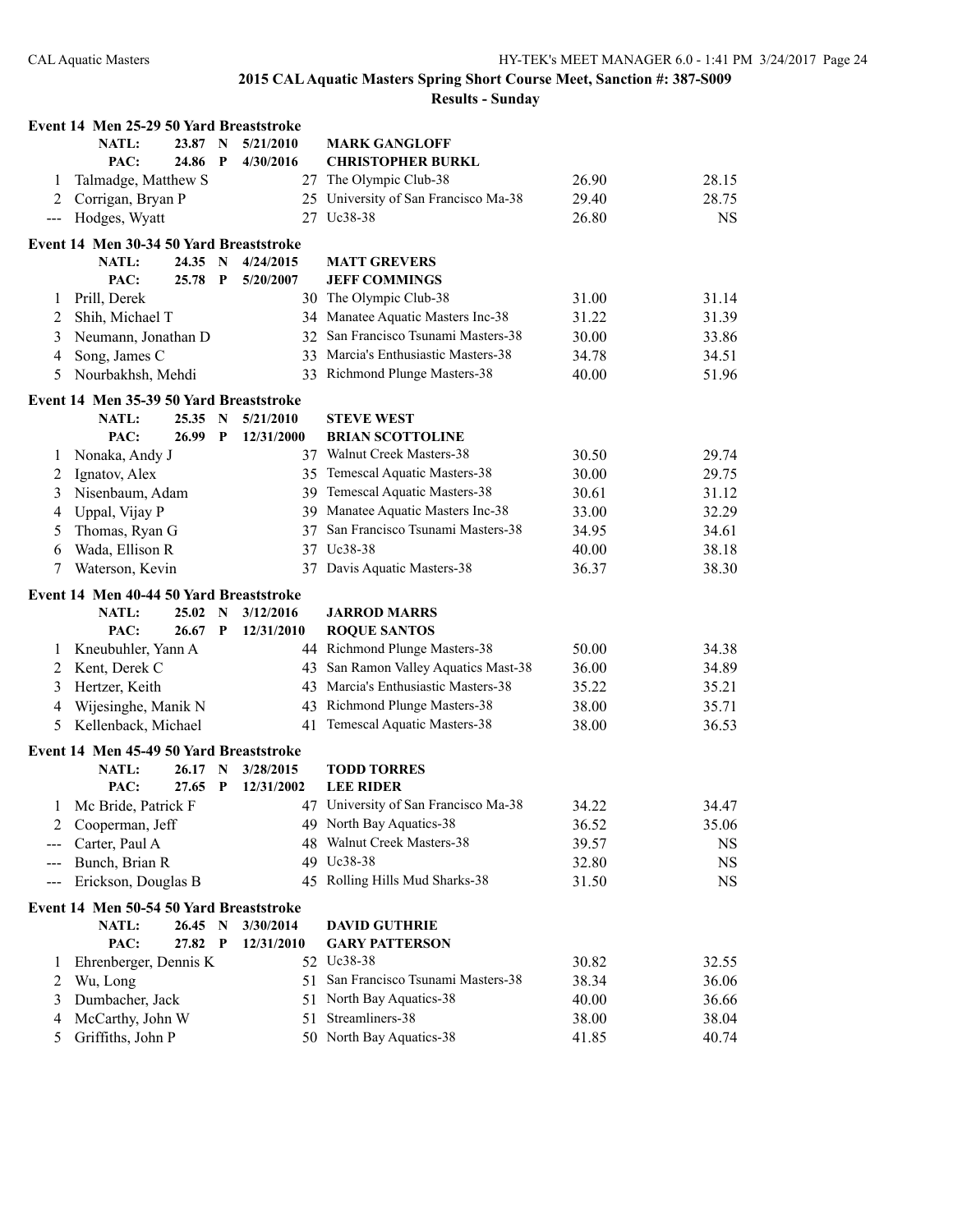|         | Event 14 Men 55-59 50 Yard Breaststroke          |             |              |                     |                                                 |                      |                        |
|---------|--------------------------------------------------|-------------|--------------|---------------------|-------------------------------------------------|----------------------|------------------------|
|         | NATL:                                            | 27.60       | N            | 3/12/2016           | <b>DAVID GUTHRIE</b>                            |                      |                        |
|         | PAC:                                             | 28.71       | $\mathbf{P}$ | 12/31/2003          | <b>DON MC KENZIE</b>                            |                      |                        |
| 1       | Maryatt, Andrew T                                |             |              |                     | 55 Rocklin Aquatics Masters-38                  | 32.50                | 31.80                  |
| 2       | Ewing, Jack                                      |             |              |                     | 56 University of San Francisco Ma-38            | 33.00                | 32.78                  |
| 3       | Keighley, Tim D                                  |             |              | 55                  | Quick Silver Swimming-38                        | 40.00                | 33.60                  |
| 4       | Yuen, Matt                                       |             |              | 57                  | Quick Silver Swimming-38                        | 36.17                | 34.96                  |
| $*_{5}$ | Pinto, Harlan A                                  |             |              | 59                  | Menlo Masters-38                                | 35.05                | 35.40                  |
| $*_{5}$ | Fry, Laurence                                    |             |              | 56                  | Jellies Aquatic Masters of Mon-38               | 36.10                | 35.40                  |
| 7       | Hektner, Eric W                                  |             |              | 59                  | Tri Valley Masters-38                           | 36.13                | 36.07                  |
| 8       | Chew, Thomas C                                   |             |              | 59                  | Marcia's Enthusiastic Masters-38                | 46.00                | 41.98                  |
| $--$    | Hern, Steve J                                    |             |              | 58                  | Sierra Marlins Masters-38                       | 44.00                | <b>NS</b>              |
|         | Event 14 Men 60-64 50 Yard Breaststroke          |             |              |                     |                                                 |                      |                        |
|         | <b>NATL:</b>                                     | 28.76 N     |              | 4/24/2015           | <b>RICK COLELLA</b>                             |                      |                        |
|         | PAC:                                             | 29.32 P     |              | 12/31/2006          | <b>ROBERT STRAND</b>                            |                      |                        |
| $\perp$ | Conrad, Craig J                                  |             |              |                     | 62 Uc38-38                                      | 34.00                | 30.93                  |
| 2       | Swenor, Gary D                                   |             |              |                     | 62 Davis Aquatic Masters-38                     | 34.25                | 34.43                  |
| 3       | Sterne, Erik A                                   |             |              |                     | 64 Rose Bowl Masters-33                         | 38.77                | 38.69                  |
| 4       | Zoppel, Richard M                                |             |              |                     | 64 Ywca Masters of Adams County-8               | 43.70                | 42.30                  |
|         |                                                  |             |              |                     |                                                 |                      |                        |
|         | Event 14 Men 65-69 50 Yard Breaststroke          |             |              |                     |                                                 |                      |                        |
|         | NATL:                                            | 30.53 N     |              | 5/10/2013           | <b>ROBERT STRAND</b>                            |                      |                        |
|         | PAC:                                             | 31.32       | $\mathbf{P}$ | 12/31/2009          | <b>DAVID GILDEA</b>                             |                      |                        |
| $\perp$ | Foote, John T                                    |             |              |                     | 66 Tamalpais Aquatic Masters-38                 | 39.80                | 37.91                  |
| 2       | Rosenberg, Jon                                   |             |              | 68                  | Streamliners-38                                 | 37.00                | 38.83                  |
| 3       | Cort, Randal A                                   |             |              | 69                  | San Ramon Valley Aquatics Mast-38               | 36.00                | 38.88                  |
| 4       | Fogarty, Peter L                                 |             |              | 66                  | Tuolumne County Aquatic Master-38               | 38.63                | 39.06                  |
| 5       | Levinson, Alan                                   |             |              | 65                  | Manatee Aquatic Masters Inc-38                  | 40.10                | 41.89                  |
|         | Event 14 Men 70-74 50 Yard Breaststroke          |             |              |                     |                                                 |                      |                        |
|         | <b>NATL:</b>                                     | 31.70       | $\mathbf N$  | 4/30/2016           | <b>ROBERT STRAND</b>                            |                      |                        |
|         | PAC:                                             | 32.86       | $\mathbf P$  | 9/29/2013           | <b>DAVID GILDEA</b>                             |                      |                        |
| 1       | Gildea, David R                                  |             |              |                     | 73 Menlo Masters-38                             | 34.96                | 35.03                  |
| 2       | Parlapiano, Gary J                               |             |              |                     | 70 Tamalpais Aquatic Masters-38                 | 35.03                | 35.80                  |
| 3       | Meyerhoff, Rick                                  |             |              | 70                  | Tamalpais Aquatic Masters-38                    | 36.08                | 36.04                  |
| 4       | Wilson, Robert C                                 |             |              | 73                  | Tuolumne County Aquatic Master-38               | 38.00                | 41.60                  |
| 5       | Fitzgerald, Paul                                 |             |              |                     | 70 Oakwood Athletic Club Masters-38             | 1:05.00              | 57.79                  |
|         | Event 14 Men 75-79 50 Yard Breaststroke          |             |              |                     |                                                 |                      |                        |
|         | <b>NATL:</b>                                     | 34.95 N     |              | 4/30/2016           | <b>MIKE FRESHLEY</b>                            |                      |                        |
|         | PAC:                                             | 38.41       | P            | 12/31/2007          | <b>ASHLEY JONES</b>                             |                      |                        |
| 1       | Perilman, Jim E                                  |             |              |                     | 78 Vegan World Masters-38                       | 44.50                | 44.21                  |
|         |                                                  |             |              |                     |                                                 |                      |                        |
|         | Event 15 Mixed 18+200 Yard Medley Relay<br>NATL: |             |              | 1:35.89 N 4/30/2016 | THE OLYMPIC CLU                                 |                      |                        |
|         |                                                  |             |              |                     | A SAETA, C BABCOCK, A SENKO, M STIPE            |                      |                        |
|         | PAC:                                             | $1:39.06$ P |              | 12/31/2011          | <b>TOC</b>                                      |                      |                        |
|         |                                                  |             |              |                     | F O'Donnell-McCar, G Marshall, B Bishop, S Gree |                      |                        |
| 1       | Bay Masters-38                                   |             |              |                     | A                                               | NT                   | 2:01.76                |
|         | 1) Lawrence, Rosalie E W26                       |             |              |                     | 2) Ciulla, Fabio M33                            | 3) Tang, Lydia N W23 | 4) Krall, Max M23      |
|         | 2 Cal Maritime Academy Masters-3                 |             |              |                     | A                                               | NT                   | 2:02.72                |
|         | 1) Van der Schoot, Flora W18                     |             |              |                     | 2) Antonellis, Gaetano M20                      | 3) Cort, Doug A M67  | 4) Jensen, Karen W49   |
| 3       | Temescal Aquatic Masters-38                      |             |              |                     | B                                               | NT                   | 2:03.78                |
|         | 1) Barta, Chris M50                              |             |              |                     | 2) Kendall, Marisa M W27                        | 3) Li, Rebecca D W27 | 4) Steele, Bryan A M25 |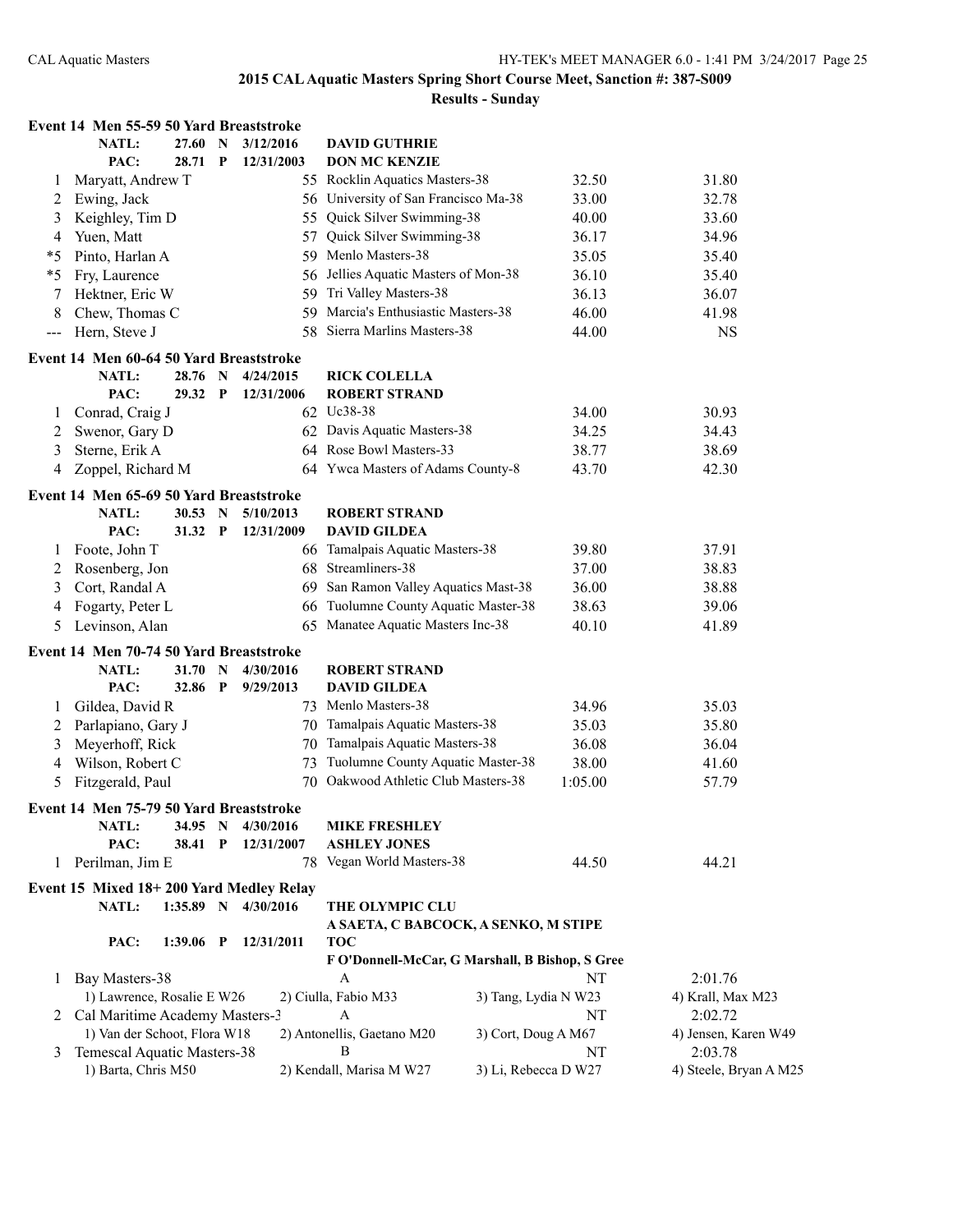|   |                                           |                                         | <b>Results - Sunday</b>                            |                                     |
|---|-------------------------------------------|-----------------------------------------|----------------------------------------------------|-------------------------------------|
|   | (Event 15 Mixed 18+200 Yard Medley Relay) |                                         |                                                    |                                     |
|   | 4 Cal Aquatic Masters-38                  | A                                       | NT                                                 | 2:03.90                             |
|   | 1) Kellman, Michael R M23                 | 2) Cleary, Colleen W28                  | 3) Park, Bruce M22                                 | 4) Goldstein de Selazar, Stella W25 |
|   | Event 15 Mixed 25+200 Yard Medley Relay   |                                         |                                                    |                                     |
|   | NATL:<br>$1:35.20$ N $4/26/2015$          | <b>ARIZONA MASTERS</b>                  |                                                    |                                     |
|   |                                           |                                         | M GREVERS, A GREVERS, T DEBERRY, C VORRASI         |                                     |
|   | PAC:<br>$1:37.59$ P                       | 12/31/2012<br>TOC                       |                                                    |                                     |
|   |                                           |                                         | F O'Donnell-McCar, E Gans, E Reilly, S Greenwoo    |                                     |
| 1 | Marcia's Enthusiastic Masters-38          | А                                       | NT                                                 | 1:45.45                             |
|   | 1) Yamauchi, Penelope R W26               | 2) Collazos, Daniel F M47               | 3) Hallman, Eric R M25                             | 4) Choy, Tammy H W27                |
|   | 2 Cal Aquatic Masters-38                  | В                                       | NT                                                 | 1:51.44                             |
|   | 1) Aldrich, Seth E M35                    | 2) Au Brinkmeyer, Lauren W32            | 3) Lopez, Marco M40                                | 4) Kroetch, KJ W25                  |
| 3 | Cal Aquatic Masters-38                    | A                                       | NT                                                 | 1:52.76                             |
|   | 1) Bartz, Joerg M29                       | 2) Jovic, Vedran M29                    | 3) Grue, Katie W27                                 | 4) Kohler, Kara M W26               |
|   | 4 Cal Aquatic Masters-38                  | С                                       | NT                                                 | 1:56.91                             |
|   | 1) Wang, Charlie M26                      |                                         | 3) Riley, Catherine W30                            | 4) Kory, Deborah L W43              |
| 5 | Temescal Aquatic Masters-38               | A                                       | NT                                                 | 2:00.72                             |
|   | 1) Prezzano, Calley J W34                 | 2) Nisenbaum, Adam M39                  | 3) Ignatov, Alex M35                               | 4) Wiener, Jocelyn W39              |
| 6 | <b>Walnut Creek Masters-38</b>            | A                                       | NT                                                 | 2:01.76                             |
|   | 1) Tiernan, Heather W33                   | 2) Gaudinier, Lindsay E W27             | 3) Tiernan, Robert M M33                           | 4) Boyer, Kaleb D M29               |
|   |                                           |                                         |                                                    |                                     |
|   | Event 15 Mixed 35+200 Yard Medley Relay   |                                         |                                                    |                                     |
|   | NATL:<br>1:39.85 N                        | 5/22/2010<br><b>COLORADO MASTER</b>     |                                                    |                                     |
|   |                                           |                                         | S HART, M EISENHUTH, C O'SULLIVAN, C SAPPEY        |                                     |
|   | PAC:<br>1:43.99 P                         | <b>WCM</b><br>12/31/2009                |                                                    |                                     |
|   |                                           | J Fusari, R Santos, S Stahl, A Zamanian |                                                    |                                     |
| 1 | North Bay Aquatics-38                     | A                                       | NT                                                 | 2:06.86                             |
|   | 1) Hardin, Meghan S W35                   | 2) Cooperman, Jeff M49                  | 3) Buskirk, Emily K W36                            | 4) Dumbacher, Jack M51              |
| 2 | Marcia's Enthusiastic Masters-38          | A                                       | NT                                                 | 2:13.13                             |
|   | 1) Lopez, David M51                       | 2) Flynn, Elizabeth A W37               | 3) Lindahl, Sarah W40                              | 4) Mariscal, Richard M54            |
|   | 3 North Bay Aquatics-38                   | B                                       | NT                                                 | 2:32.64                             |
|   | 1) Spellberg, Geoff M61                   | 2) Griffiths, John P M50                | 3) Pledger, Abby B W42                             | 4) Quick, Sarah E W53               |
|   | Event 15 Mixed 45+200 Yard Medley Relay   |                                         |                                                    |                                     |
|   | NATL:<br>$1:44.02$ N                      | 5/4/2008<br><b>ARIZONA MASTERS</b>      |                                                    |                                     |
|   |                                           |                                         | J SMITH, G MILLS, S ROLLINS, M BAILEY              |                                     |
|   | PAC:<br>$1:50.35$ P                       | 12/31/2009<br><b>WCM</b>                |                                                    |                                     |
|   |                                           |                                         | Hector Chao, Lisa Ward, Tom Nootbaar, Paula Roemer |                                     |
| 1 | Davis Aquatic Masters-38                  | A                                       | NT                                                 | 2:07.54                             |
|   | 1) Garforth, Emma W48                     | 2) Smith, N. Douglas M55                | 3) Russell, Jane E W53                             | 4) Krovetz, Ted M50                 |
| 2 | Streamliners-38                           | A                                       | NT                                                 | 2:26.12                             |
|   | 1) Helmrich, Susan P W61                  | 2) Hagstrom, Lisa W46                   | 3) Holtzman, Steven C M53                          | 4) McCarthy, John W M51             |
|   | Event 15 Mixed 55+200 Yard Medley Relay   |                                         |                                                    |                                     |
|   | NATL:<br>$1:52.96$ N                      | PUGET SOUND MAS<br>4/26/2015            |                                                    |                                     |
|   |                                           |                                         |                                                    |                                     |
|   | PAC:<br>$1:56.64$ P                       | 12/31/2009<br>TAM                       | Z COURTNEY, R COLELLA, D GRAHAM, C DAVIS           |                                     |
|   |                                           | R Burns, K Frost, L Val, J Eisenman     |                                                    |                                     |
|   | Cal Aquatic Masters-38                    | A                                       | NT                                                 | 2:35.01                             |
| 1 | 1) Wong, Kathy W62                        | 2) Martin, Joan W56                     | 3) Washburn, Stephen T M58                         | 4) Horowitz, Roberto M61            |
|   |                                           |                                         |                                                    |                                     |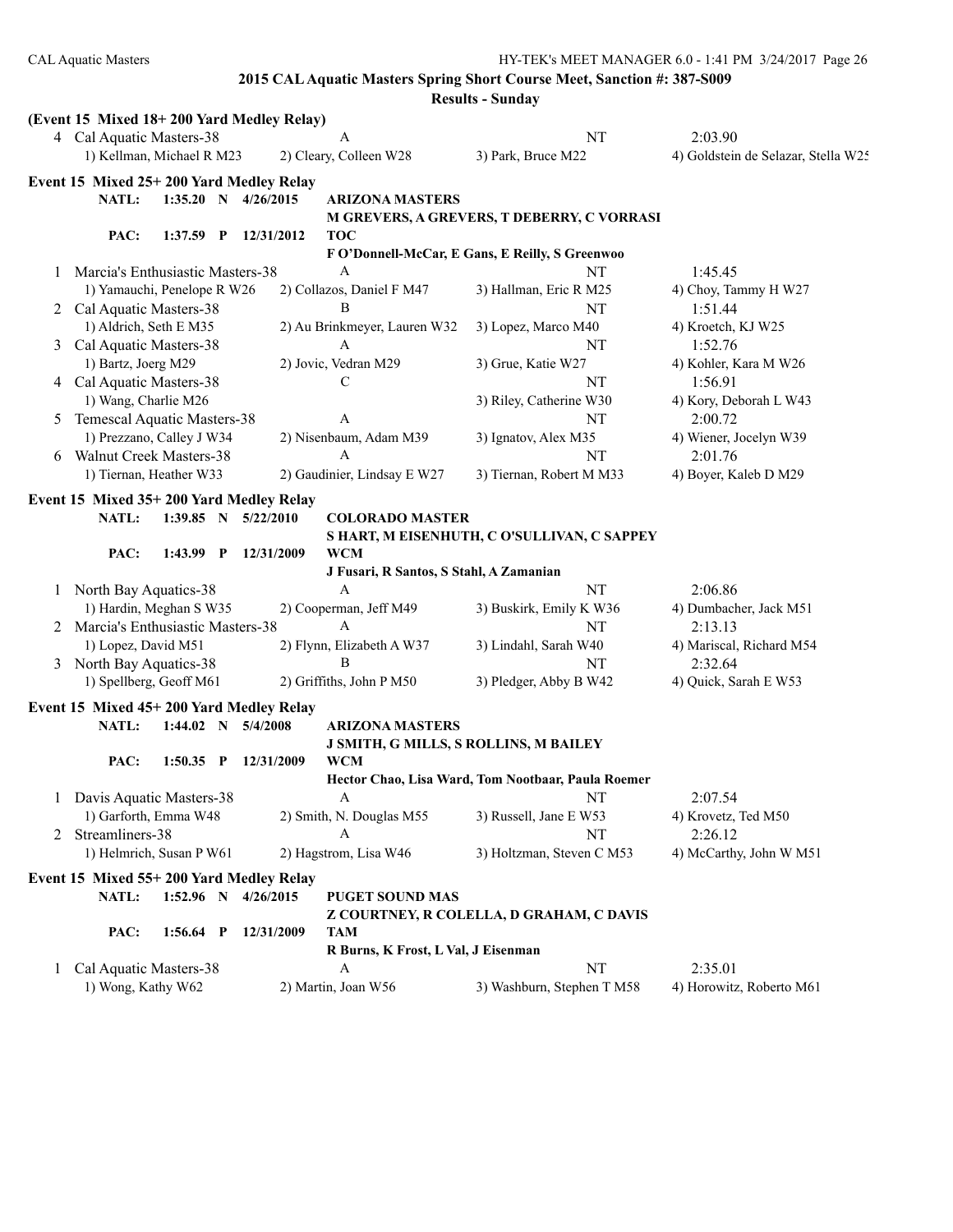| Event 15 Mixed 65+200 Yard Medley Relay<br>5/10/2009<br>NATL:<br>2:06.22 N<br><b>SAN DIEGO SWIM</b><br><b>B JORDAN, PANDERSEN, K LODWIG, J MARR</b><br>PAC:<br>2:26.68<br>$\mathbf{P}$<br>12/31/1993<br><b>LAVM</b><br>J McCann, J Richards, D Sehorn, B Bennett<br>Manatee Aquatic Masters Inc-38<br>NT<br>2:30.19<br>A<br>1<br>1) Shaps, Ruth Y W69<br>2) Levinson, Alan M65<br>3) Alderson, Tom R M65<br>4) Picchi, Teresa E W65<br>NATL:<br>$1:24.76$ N $5/2/2014$<br>THE OLYMPIC CLU<br>N ADRIAN, K RAATZ, K KASTES, A ERVIN<br>PAC:<br>1:29.92<br>$\mathbf{P}$<br>4/5/2013<br><b>TOC</b><br>M Malasky, F O'Donnell-McCa, K Raatz, A Cushing<br>Davis Aquatic Masters-38<br>A<br>NT<br>1:39.93<br>1<br>1) Krovetz, Hannah W23<br>2) Hernandez, Sarah M W32<br>3) Prim, Jeremy K M22<br>4) May, Alexander M M23<br>2 Cal Aquatic Masters-38<br>B<br>NT<br>1:46.11<br>1) Monaghan, Ryan P M32<br>3) Riley, Catherine W30<br>2) Andelson, Angela A W30<br>Cal Aquatic Masters-38<br>NT<br>A<br>1:47.44<br>3 |  |
|---------------------------------------------------------------------------------------------------------------------------------------------------------------------------------------------------------------------------------------------------------------------------------------------------------------------------------------------------------------------------------------------------------------------------------------------------------------------------------------------------------------------------------------------------------------------------------------------------------------------------------------------------------------------------------------------------------------------------------------------------------------------------------------------------------------------------------------------------------------------------------------------------------------------------------------------------------------------------------------------------------------|--|
|                                                                                                                                                                                                                                                                                                                                                                                                                                                                                                                                                                                                                                                                                                                                                                                                                                                                                                                                                                                                               |  |
|                                                                                                                                                                                                                                                                                                                                                                                                                                                                                                                                                                                                                                                                                                                                                                                                                                                                                                                                                                                                               |  |
|                                                                                                                                                                                                                                                                                                                                                                                                                                                                                                                                                                                                                                                                                                                                                                                                                                                                                                                                                                                                               |  |
|                                                                                                                                                                                                                                                                                                                                                                                                                                                                                                                                                                                                                                                                                                                                                                                                                                                                                                                                                                                                               |  |
|                                                                                                                                                                                                                                                                                                                                                                                                                                                                                                                                                                                                                                                                                                                                                                                                                                                                                                                                                                                                               |  |
| Event 16 Mixed 18+200 Yard Freestyle Relay                                                                                                                                                                                                                                                                                                                                                                                                                                                                                                                                                                                                                                                                                                                                                                                                                                                                                                                                                                    |  |
|                                                                                                                                                                                                                                                                                                                                                                                                                                                                                                                                                                                                                                                                                                                                                                                                                                                                                                                                                                                                               |  |
|                                                                                                                                                                                                                                                                                                                                                                                                                                                                                                                                                                                                                                                                                                                                                                                                                                                                                                                                                                                                               |  |
|                                                                                                                                                                                                                                                                                                                                                                                                                                                                                                                                                                                                                                                                                                                                                                                                                                                                                                                                                                                                               |  |
|                                                                                                                                                                                                                                                                                                                                                                                                                                                                                                                                                                                                                                                                                                                                                                                                                                                                                                                                                                                                               |  |
|                                                                                                                                                                                                                                                                                                                                                                                                                                                                                                                                                                                                                                                                                                                                                                                                                                                                                                                                                                                                               |  |
|                                                                                                                                                                                                                                                                                                                                                                                                                                                                                                                                                                                                                                                                                                                                                                                                                                                                                                                                                                                                               |  |
|                                                                                                                                                                                                                                                                                                                                                                                                                                                                                                                                                                                                                                                                                                                                                                                                                                                                                                                                                                                                               |  |
|                                                                                                                                                                                                                                                                                                                                                                                                                                                                                                                                                                                                                                                                                                                                                                                                                                                                                                                                                                                                               |  |
|                                                                                                                                                                                                                                                                                                                                                                                                                                                                                                                                                                                                                                                                                                                                                                                                                                                                                                                                                                                                               |  |
|                                                                                                                                                                                                                                                                                                                                                                                                                                                                                                                                                                                                                                                                                                                                                                                                                                                                                                                                                                                                               |  |
| 1) Kellman, Michael R M23<br>3) Goldstein de Selazar, Stella W254) Park, Bruce M22                                                                                                                                                                                                                                                                                                                                                                                                                                                                                                                                                                                                                                                                                                                                                                                                                                                                                                                            |  |
| 2) Cleary, Colleen W28<br>Temescal Aquatic Masters-38<br>NT<br>A<br>1:49.07                                                                                                                                                                                                                                                                                                                                                                                                                                                                                                                                                                                                                                                                                                                                                                                                                                                                                                                                   |  |
| 4<br>1) Milton, Trevis B M38<br>2) Prezzano, Calley J W34<br>3) Nisenbaum, Jess M W32<br>4) Nisenbaum, Adam M39                                                                                                                                                                                                                                                                                                                                                                                                                                                                                                                                                                                                                                                                                                                                                                                                                                                                                               |  |
| Richmond Plunge Masters-38<br>A<br>NT<br>2:20.72<br>5                                                                                                                                                                                                                                                                                                                                                                                                                                                                                                                                                                                                                                                                                                                                                                                                                                                                                                                                                         |  |
| 1) Lal, Mallika W22<br>2) Nourbakhsh, Mehdi M33<br>3) Hebert, Trudi W44<br>4) Wijesinghe, Manik N M43                                                                                                                                                                                                                                                                                                                                                                                                                                                                                                                                                                                                                                                                                                                                                                                                                                                                                                         |  |
|                                                                                                                                                                                                                                                                                                                                                                                                                                                                                                                                                                                                                                                                                                                                                                                                                                                                                                                                                                                                               |  |
| Event 16 Mixed 25+200 Yard Freestyle Relay                                                                                                                                                                                                                                                                                                                                                                                                                                                                                                                                                                                                                                                                                                                                                                                                                                                                                                                                                                    |  |
| NATL:<br>1:28.83 N<br>4/29/2016<br><b>THE OLYMPIC CLU</b>                                                                                                                                                                                                                                                                                                                                                                                                                                                                                                                                                                                                                                                                                                                                                                                                                                                                                                                                                     |  |
| C BURCKLE, K KASTES, O'DONNELL-MCCARTH, A SAETA                                                                                                                                                                                                                                                                                                                                                                                                                                                                                                                                                                                                                                                                                                                                                                                                                                                                                                                                                               |  |
| PAC:<br>$1:30.31$ P<br>12/31/2009<br><b>TOC</b>                                                                                                                                                                                                                                                                                                                                                                                                                                                                                                                                                                                                                                                                                                                                                                                                                                                                                                                                                               |  |
| T Holsman, L Welting, K Lyon, S Greenwood<br>B<br>Cal Aquatic Masters-38<br>NT<br>1:41.26<br>1                                                                                                                                                                                                                                                                                                                                                                                                                                                                                                                                                                                                                                                                                                                                                                                                                                                                                                                |  |
| 1) Lopez, Marco M40<br>2) Au Brinkmeyer, Lauren W32<br>4) Jovic, Vedran M29<br>3) Kroetch, KJ W25                                                                                                                                                                                                                                                                                                                                                                                                                                                                                                                                                                                                                                                                                                                                                                                                                                                                                                             |  |
| 2 Cal Aquatic Masters-38<br>A<br>NT<br>1:41.77                                                                                                                                                                                                                                                                                                                                                                                                                                                                                                                                                                                                                                                                                                                                                                                                                                                                                                                                                                |  |
| 1) Wang, Charlie M26<br>2) Grue, Katie W27<br>3) Kohler, Kara M W26<br>4) Bartz, Joerg M29                                                                                                                                                                                                                                                                                                                                                                                                                                                                                                                                                                                                                                                                                                                                                                                                                                                                                                                    |  |
| A<br>Marcia's Enthusiastic Masters-38<br>NT<br>1:53.03<br>3                                                                                                                                                                                                                                                                                                                                                                                                                                                                                                                                                                                                                                                                                                                                                                                                                                                                                                                                                   |  |
| 1) Condon, Laura M W31<br>2) Song, James C M33<br>4) Wehmann, Todd M44<br>3) Sroka, Nicole W33                                                                                                                                                                                                                                                                                                                                                                                                                                                                                                                                                                                                                                                                                                                                                                                                                                                                                                                |  |
| 4 Temescal Aquatic Masters-38<br>В<br>NT<br>1:57.90                                                                                                                                                                                                                                                                                                                                                                                                                                                                                                                                                                                                                                                                                                                                                                                                                                                                                                                                                           |  |
| 1) Wiener, Jocelyn W39<br>2) Kendall, Marisa M W27<br>4) Barta, Chris M50<br>3) Bentley, Orin M39                                                                                                                                                                                                                                                                                                                                                                                                                                                                                                                                                                                                                                                                                                                                                                                                                                                                                                             |  |
| 5 Cal Maritime Academy Masters-3<br>NT<br>2:09.27<br>A                                                                                                                                                                                                                                                                                                                                                                                                                                                                                                                                                                                                                                                                                                                                                                                                                                                                                                                                                        |  |
| 1) Woodward, Kaitlyn F W31<br>2) Kennedy, James B M65<br>3) Nichelman, Sherri A W56<br>4) Deltorchio, Fred M60                                                                                                                                                                                                                                                                                                                                                                                                                                                                                                                                                                                                                                                                                                                                                                                                                                                                                                |  |
| Streamliners-38<br>NT<br>2:11.60<br>A<br>6                                                                                                                                                                                                                                                                                                                                                                                                                                                                                                                                                                                                                                                                                                                                                                                                                                                                                                                                                                    |  |
| 1) Hauser, Sarah W39<br>2) Chee, Bradley L M25<br>3) Levine, Richard A M61<br>4) Whalen, Katharine W68                                                                                                                                                                                                                                                                                                                                                                                                                                                                                                                                                                                                                                                                                                                                                                                                                                                                                                        |  |
| Marcia's Enthusiastic Masters-38<br>NT<br>Β<br>2:20.59                                                                                                                                                                                                                                                                                                                                                                                                                                                                                                                                                                                                                                                                                                                                                                                                                                                                                                                                                        |  |
| 1) Foster, Jeffrey M M50<br>2) Vernon, Rachel V W30<br>3) Chaiyasane, Koung W32<br>4) Chew, Thomas C M59                                                                                                                                                                                                                                                                                                                                                                                                                                                                                                                                                                                                                                                                                                                                                                                                                                                                                                      |  |
| Event 16 Mixed 35+200 Yard Freestyle Relay                                                                                                                                                                                                                                                                                                                                                                                                                                                                                                                                                                                                                                                                                                                                                                                                                                                                                                                                                                    |  |
| NATL:<br>$1:30.17$ N<br>4/25/2004<br><b>ROCKY MOUNTAIN</b>                                                                                                                                                                                                                                                                                                                                                                                                                                                                                                                                                                                                                                                                                                                                                                                                                                                                                                                                                    |  |
| K GARNIER, S VON DER LIPPE, J SMITH, P SMITH                                                                                                                                                                                                                                                                                                                                                                                                                                                                                                                                                                                                                                                                                                                                                                                                                                                                                                                                                                  |  |
| PAC:<br><b>WCM</b><br>$1:34.18$ P<br>12/31/2001                                                                                                                                                                                                                                                                                                                                                                                                                                                                                                                                                                                                                                                                                                                                                                                                                                                                                                                                                               |  |
| Middleton, Vidal, Roemer, David Boatwright                                                                                                                                                                                                                                                                                                                                                                                                                                                                                                                                                                                                                                                                                                                                                                                                                                                                                                                                                                    |  |
| Cal Aquatic Masters-38<br>A<br>1:45.03<br>NT<br>$\mathbf{1}$                                                                                                                                                                                                                                                                                                                                                                                                                                                                                                                                                                                                                                                                                                                                                                                                                                                                                                                                                  |  |
| 1) Aldrich, Seth E M35<br>2) Bleul-Gohlke, Cornelia W50<br>3) Chun, Benjamin M38<br>4) Kory, Deborah L W43                                                                                                                                                                                                                                                                                                                                                                                                                                                                                                                                                                                                                                                                                                                                                                                                                                                                                                    |  |
| Marcia's Enthusiastic Masters-38<br>B<br>1:59.23<br>NT<br>2                                                                                                                                                                                                                                                                                                                                                                                                                                                                                                                                                                                                                                                                                                                                                                                                                                                                                                                                                   |  |
| 1) Burger, Clare P W49<br>2) Dooley, Paul M48<br>3) Haufler, Susan L W59<br>4) Cramer, Steven J M58                                                                                                                                                                                                                                                                                                                                                                                                                                                                                                                                                                                                                                                                                                                                                                                                                                                                                                           |  |
| В<br>Davis Aquatic Masters-38<br>NT<br>2:00.86<br>3                                                                                                                                                                                                                                                                                                                                                                                                                                                                                                                                                                                                                                                                                                                                                                                                                                                                                                                                                           |  |
| 1) Waterson, Kevin M37<br>2) Kahn, Stuart L M63<br>3) Crow, Joan A W52<br>4) Phalen, Jennifer R W52                                                                                                                                                                                                                                                                                                                                                                                                                                                                                                                                                                                                                                                                                                                                                                                                                                                                                                           |  |
|                                                                                                                                                                                                                                                                                                                                                                                                                                                                                                                                                                                                                                                                                                                                                                                                                                                                                                                                                                                                               |  |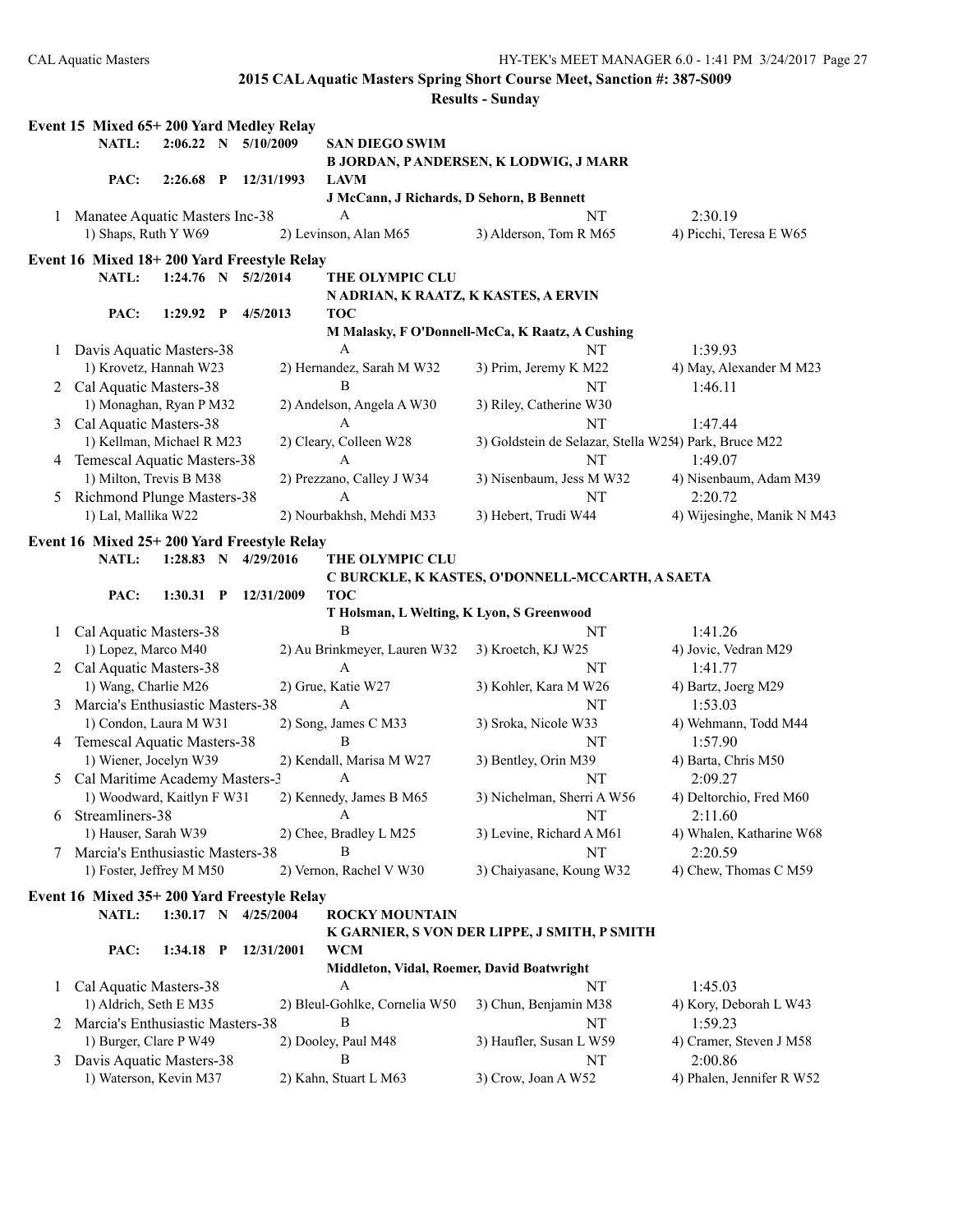|              | (Event 16 Mixed 35+200 Yard Freestyle Relay)<br>4 Marcia's Enthusiastic Masters-38 |             |                         | A                                                       | NT                     | 2:07.12                   |
|--------------|------------------------------------------------------------------------------------|-------------|-------------------------|---------------------------------------------------------|------------------------|---------------------------|
|              | 1) Hansen, Sean D M39                                                              |             |                         | 2) Lehnert, Ahren E M43                                 | 3) Clarke, Sunne A W42 | 4) Cavalli, Christina W48 |
|              |                                                                                    |             |                         |                                                         |                        |                           |
|              | Event 16 Mixed 55+200 Yard Freestyle Relay                                         |             |                         |                                                         |                        |                           |
|              | NATL:                                                                              |             | $1:40.97$ N $4/13/2014$ | <b>SARASOTA Y SHAR</b>                                  |                        |                           |
|              |                                                                                    |             |                         | J GROSELLE, T HEDRICK, N KRYKA, D DOYLE                 |                        |                           |
|              | PAC:<br>$1:43.00$ P                                                                |             | 12/31/2009              | TAM                                                     |                        |                           |
|              |                                                                                    |             |                         | Richard Burns, Judy Eisenman, Laura Val, Tate Holt<br>A |                        |                           |
|              | 1 Cal Aquatic Masters-38                                                           |             |                         |                                                         | NT                     | 2:13.28                   |
|              | 1) Washburn, Stephen T M58                                                         |             |                         | 2) Horowitz, Roberto M61                                | 3) Wong, Kathy W62     | 4) Martin, Joan W56       |
|              | Event 17 Women 18-24 100 Yard Butterfly                                            |             |                         |                                                         |                        |                           |
|              | <b>NATL:</b><br>52.30 N                                                            |             | 11/8/2009               | <b>DANA VOLLMER</b>                                     |                        |                           |
|              | PAC:<br>52.30 P                                                                    |             | 12/31/2010              | <b>DANA VOLLMER</b>                                     |                        |                           |
| $\perp$      | Van der Schoot, Flora                                                              |             |                         | 18 Cal Maritime Academy Masters-38                      | 1:07.28                | 1:04.15                   |
| 2            | Petrakis, Danae                                                                    |             |                         | 24 University of San Francisco Ma-38                    | 1:02.00                | 1:04.68                   |
| 3            | Finn, Chelsea                                                                      |             |                         | 24 Uc38-38                                              | 1:15.00                | 1:08.89                   |
|              | Yamamoto, Margaret                                                                 |             |                         | 23 Walnut Creek Masters-38                              | 1:11.00                | 1:10.60                   |
| $---$        | Pedote, Elyssa                                                                     |             | 24                      | The Olympic Club-38                                     | 1:05.00                | <b>NS</b>                 |
|              | Event 17 Women 25-29 100 Yard Butterfly                                            |             |                         |                                                         |                        |                           |
|              | <b>NATL:</b><br>53.20 N                                                            |             | 4/24/2015               | <b>AMANDA SIMS</b>                                      |                        |                           |
|              | PAC:<br>53.20 P                                                                    |             | 4/24/2015               | <b>AMANDA SIMS</b>                                      |                        |                           |
|              | --- Li, Rebecca D                                                                  |             | 27                      | Temescal Aquatic Masters-38                             | 1:20.00                | <b>NS</b>                 |
|              |                                                                                    |             |                         |                                                         |                        |                           |
|              | Event 17 Women 30-34 100 Yard Butterfly<br>NATL:<br>55.01 N                        |             | 5/16/1999               |                                                         |                        |                           |
|              | PAC:<br>56.75 P                                                                    |             | 4/24/2015               | <b>ANGEL MARTINO</b>                                    |                        |                           |
|              |                                                                                    |             |                         | <b>SARAH HERNANDEZ</b><br>31 Walnut Creek Masters-38    | 1:15.99                | 1:10.67                   |
| 1            | Rogers, Rebecca C                                                                  |             |                         | 31 Fountaingrove Masters Swimming-38                    | 1:20.57                |                           |
|              | 2 Bratberg, Amanda F                                                               |             |                         |                                                         |                        | 1:18.37                   |
|              | Event 17 Women 35-39 100 Yard Butterfly                                            |             |                         |                                                         |                        |                           |
|              | <b>NATL:</b><br>55.78                                                              | $\mathbf N$ | 5/18/2003               | <b>S VON DER LIPPE</b>                                  |                        |                           |
|              | PAC:<br>58.46 P                                                                    |             | 12/31/2000              | <b>JILL HERNANDEZ</b>                                   |                        |                           |
|              | 1 Lawrence, Laura A                                                                |             |                         | 37 Walnut Creek Masters-38                              | 1:15.37                | 1:09.55                   |
|              | Event 17 Women 40-44 100 Yard Butterfly                                            |             |                         |                                                         |                        |                           |
|              | NATL:<br>54.83                                                                     | $\mathbf N$ | 5/10/2009               | <b>S VON DER LIPPE</b>                                  |                        |                           |
|              | PAC:<br>59.06 P                                                                    |             | 12/31/2009              | <b>LAUREEN WELTING</b>                                  |                        |                           |
|              | 1 Pledger, Abby B                                                                  |             |                         | 42 North Bay Aquatics-38                                | 1:06.23                | 1:06.30                   |
|              | 2 Martinez, Heather J                                                              |             |                         | 40 North State Masters-38                               | 1:12.41                | 1:14.10                   |
|              | 3 Maze, Ghislaine                                                                  |             |                         | 42 University of San Francisco Ma-38                    | 1:30.00                | 1:26.67                   |
|              | Event 17 Women 45-49 100 Yard Butterfly                                            |             |                         |                                                         |                        |                           |
|              | NATL:<br>56.97 N                                                                   |             | 5/1/2011                | <b>S VON DER LIPPE</b>                                  |                        |                           |
|              | PAC:<br>59.82 P                                                                    |             | 12/31/2001              | <b>LAURA VAL</b>                                        |                        |                           |
| 1            | Brakeman, Jennifer                                                                 |             |                         | 46 Manatee Aquatic Masters Inc-38                       | 1:09.00                | 1:09.86                   |
|              |                                                                                    |             |                         |                                                         |                        |                           |
|              | Event 17 Women 50-54 100 Yard Butterfly                                            |             |                         |                                                         |                        |                           |
|              | NATL:<br>$1:00.17$ N                                                               |             | 5/12/2013               | <b>JILL HERNANDEZ</b>                                   |                        |                           |
|              | PAC:<br>$1:00.17$ P                                                                |             | 5/9/2013                | <b>JILL S. HERNANDEZ</b>                                |                        |                           |
| $\mathbf{I}$ | Welting, Laureen K                                                                 |             | 51                      | The Olympic Club-38                                     | 1:04.57                | 1:05.66                   |
| 2            | Perry, Rebecca R                                                                   |             | 52                      | Manatee Aquatic Masters Inc-38                          | 1:11.50                | 1:12.19                   |
| ---          | Flynn, Margaret                                                                    |             |                         | 53 Marcia's Enthusiastic Masters-38                     | 1:49.42                | <b>NS</b>                 |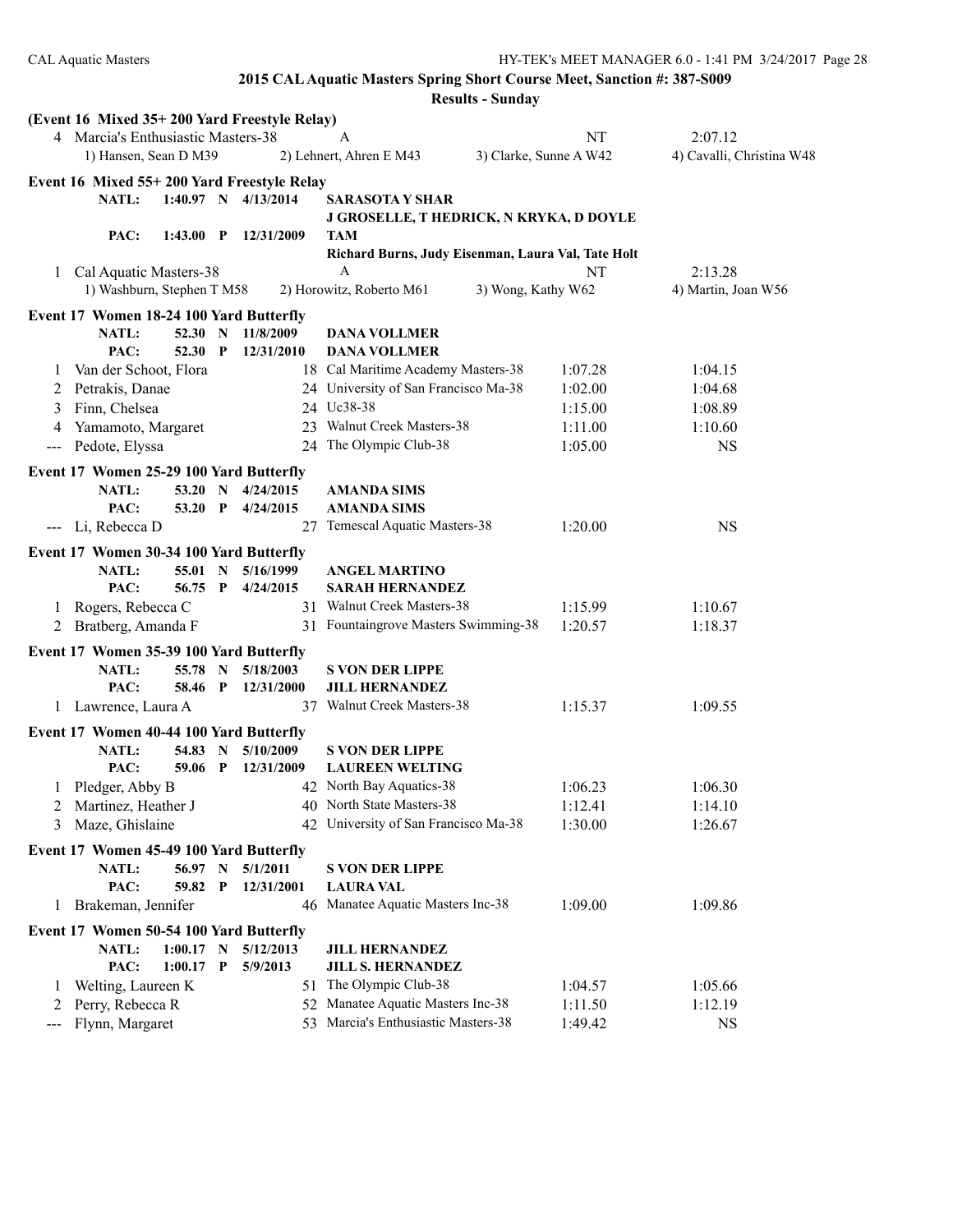|                   | Event 17 Women 55-59 100 Yard Butterfly |                  |                             |                        |                                                                        |                    |                    |
|-------------------|-----------------------------------------|------------------|-----------------------------|------------------------|------------------------------------------------------------------------|--------------------|--------------------|
|                   | <b>NATL:</b>                            | $1:01.31$ N      |                             | 5/10/2009              | <b>LAURA VAL</b>                                                       |                    |                    |
|                   | PAC:                                    | 1:01.31          | $\mathbf{P}$                | 12/31/2009             | <b>LAURA B VAL</b>                                                     |                    |                    |
| 1                 | Hernandez, Jill S                       |                  |                             |                        | 56 North State Masters-38                                              | 1:08.12            | 1:04.29            |
| 2                 | Focha, Teresa Marie                     |                  |                             |                        | 56 Modesto Area Aquatic Club-38                                        | 1:59.00            | 1:44.48            |
| $\qquad \qquad -$ | McNamara, Kathleen A                    |                  |                             |                        | 57 University of San Francisco Ma-38                                   | 1:35.00            | <b>NS</b>          |
|                   | Event 18 Men 18-24 100 Yard Butterfly   |                  |                             |                        |                                                                        |                    |                    |
|                   | <b>NATL:</b>                            | 46.65 N          |                             | 11/30/2012             | <b>EUGENE GODSOE</b>                                                   |                    |                    |
|                   | PAC:                                    | 49.03            | $\mathbf P$                 | 12/31/2010             | <b>ANDY GRANT</b>                                                      |                    |                    |
| 1                 | Park, Bruce                             |                  |                             | 22                     | Cal Aquatic Masters-38                                                 | 52.45              | 58.32              |
|                   | Event 18 Men 25-29 100 Yard Butterfly   |                  |                             |                        |                                                                        |                    |                    |
|                   | NATL:                                   | 45.32 N          |                             | 11/30/2012             | <b>DAVIS TARWATER</b>                                                  |                    |                    |
|                   | PAC:                                    | 48.07 P          |                             | 4/18/2010              | <b>ANDY GRANT</b>                                                      |                    |                    |
| 1                 | Cunningham, Andrew J                    |                  |                             |                        | 28 San Francisco Tsunami Masters-38                                    | 57.64              | 59.12              |
| 2                 | Docken, Steffen S                       |                  |                             |                        | 28 Davis Aquatic Masters-38                                            | 1:01.13            | 59.16              |
| 3                 | Sundrup, Tim                            |                  |                             |                        | 27 Cal Aquatic Masters-38                                              | 1:15.00            | 1:01.46            |
| $---$             | Yan, Hank                               |                  |                             | 27                     | The Olympic Club-38                                                    | 53.50              | <b>NS</b>          |
| $---$             | Murray, Matthew R                       |                  |                             | 25                     | The Olympic Club-38                                                    | 53.20              | <b>NS</b>          |
|                   | Event 18 Men 30-34 100 Yard Butterfly   |                  |                             |                        |                                                                        |                    |                    |
|                   | NATL:                                   | 47.28 N          |                             | 12/20/2013             | <b>ADAM MANIA</b>                                                      |                    |                    |
|                   | PAC:                                    | 49.52            | $\mathbf{P}$                | 5/1/2011               | <b>ADAM CONWAY</b>                                                     |                    |                    |
| 1                 | Shih, Michael T                         |                  |                             |                        | 34 Manatee Aquatic Masters Inc-38                                      | 1:03.00            | 1:00.50            |
| $\qquad \qquad -$ | Talbott, Christopher J                  |                  |                             |                        | 30 The Olympic Club-38                                                 | 53.00              | <b>NS</b>          |
|                   | Event 18 Men 35-39 100 Yard Butterfly   |                  |                             |                        |                                                                        |                    |                    |
|                   |                                         |                  |                             |                        |                                                                        |                    |                    |
|                   |                                         |                  |                             |                        |                                                                        |                    |                    |
|                   | <b>NATL:</b><br>PAC:                    | 49.12<br>50.42 P | N                           | 4/24/2015<br>2/20/2016 | <b>GLENN COUNTS</b>                                                    |                    |                    |
| 1                 |                                         |                  |                             |                        | <b>TAMAS KEREKJARTO</b>                                                |                    |                    |
| 2                 | Zador, Erik                             |                  |                             |                        | 38 Modesto Area Aquatic Club-38                                        | 58.00<br>59.00     | 56.28<br>58.47     |
| 3                 | Dingeldein, Douglas S                   |                  |                             |                        | 38 Merced Skimmers Masters Aquati-38<br>38 Temescal Aquatic Masters-38 | 1:02.50            | 1:04.90            |
| 4                 | Milton, Trevis B                        |                  |                             |                        | 39 Temescal Aquatic Masters-38                                         | 1:10.22            | 1:07.99            |
| $---$             | Bentley, Orin                           |                  |                             |                        |                                                                        | 1:02.00            | NS                 |
| ---               | Treacy, Jamie N<br>Chun, Benjamin       |                  |                             |                        | 36 Temescal Aquatic Masters-38<br>38 Cal Aquatic Masters-38            | 58.00              | <b>NS</b>          |
|                   |                                         |                  |                             |                        |                                                                        |                    |                    |
|                   | Event 18 Men 40-44 100 Yard Butterfly   |                  | N                           | 5/4/2008               |                                                                        |                    |                    |
|                   | NATL:<br>PAC:                           | 49.27<br>52.33   | $\mathbf{P}$                | 4/10/2016              | <b>MICHAEL ROSS</b><br><b>TEDDER STEVENSON</b>                         |                    |                    |
|                   |                                         |                  |                             |                        | 41 Richmond Plunge Masters-38                                          |                    |                    |
| 2                 | Sabatini, Greg<br>Hertzer, Keith        |                  |                             |                        | 43 Marcia's Enthusiastic Masters-38                                    | 1:09.00            | 1:07.94<br>1:14.13 |
|                   | Grisafi, John J                         |                  |                             |                        | 43 Cal Aquatic Masters-38                                              | 1:18.00<br>1:05.73 | <b>NS</b>          |
|                   |                                         |                  |                             |                        |                                                                        |                    |                    |
|                   | Event 18 Men 45-49 100 Yard Butterfly   |                  |                             |                        |                                                                        |                    |                    |
|                   | NATL:                                   | 50.90            | $\mathbf N$<br>$\mathbf{P}$ | 5/21/2010              | <b>DAVID SIMS</b>                                                      |                    |                    |
| 1                 | PAC:                                    | 52.96            |                             | 12/31/2012             | <b>MATT JONES</b><br>46 Uc38-38                                        |                    |                    |
| 2                 | Lynch, Tim F                            |                  |                             |                        |                                                                        | 1:05.00            | 1:04.79            |
| 3                 | Mc Bride, Patrick F<br>Nadeau, John     |                  |                             |                        | 47 University of San Francisco Ma-38<br>47 Uc48-48                     | 1:05.14<br>1:06.00 | 1:06.64<br>1:08.16 |
|                   |                                         |                  |                             |                        |                                                                        |                    |                    |
|                   | Event 18 Men 50-54 100 Yard Butterfly   |                  |                             |                        |                                                                        |                    |                    |
|                   | <b>NATL:</b>                            | 51.73 N          |                             | 5/12/2013              | <b>DAVID SIMS</b>                                                      |                    |                    |
| 1                 | PAC:<br>McAdam, Samuel T                | 51.93            | $\mathbf{P}$                | 12/31/2008             | <b>PAUL CARTER</b><br>51 Davis Aquatic Masters-38                      | 1:02.50            | 1:01.63            |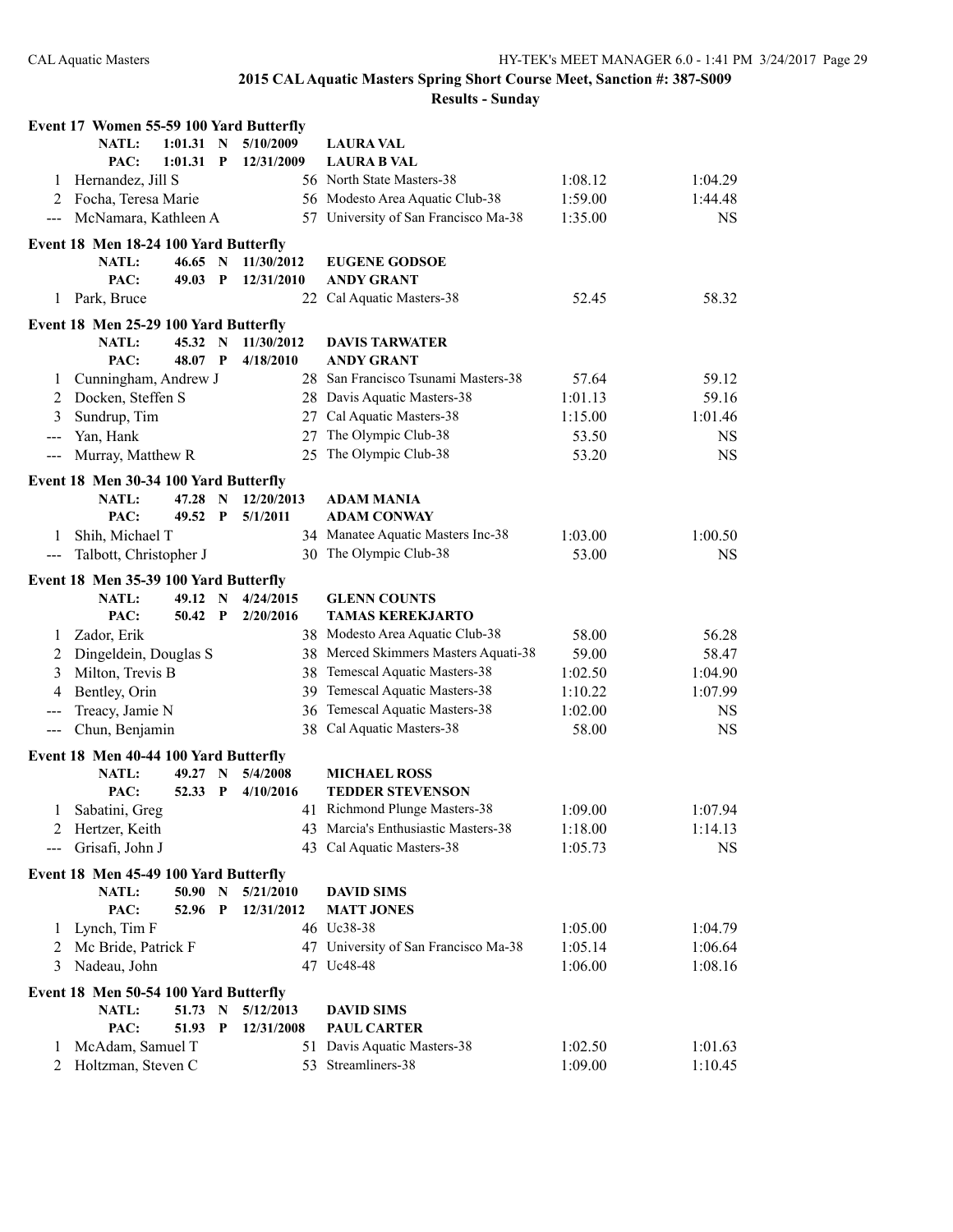|                                        | (Event 18 Men 50-54 100 Yard Butterfly) |             |              |            |                                      |         |           |
|----------------------------------------|-----------------------------------------|-------------|--------------|------------|--------------------------------------|---------|-----------|
|                                        | 3 Lopez, David                          |             |              |            | 51 Marcia's Enthusiastic Masters-38  | 1:18.22 | 1:17.16   |
|                                        | Event 18 Men 55-59 100 Yard Butterfly   |             |              |            |                                      |         |           |
|                                        | <b>NATL:</b>                            | 53.90       | N            | 5/12/2013  | <b>PAUL CARTER</b>                   |         |           |
|                                        | PAC:                                    | 53.90       | P            | 5/12/2013  | <b>PAUL CARTER</b>                   |         |           |
| 1                                      | Morales, John R                         |             |              |            | 59 Santa Rosa Masters-38             | 1:04.33 | 1:02.35   |
| 2                                      | Coombs, Craig J                         |             |              |            | 56 Marcia's Enthusiastic Masters-38  | 1:16.71 | 1:17.83   |
| 3                                      | Tsugawa, Peter                          |             |              |            | 59 Marcia's Enthusiastic Masters-38  | 1:30.00 | 1:26.65   |
| $---$                                  | Washburn, Stephen T                     |             |              |            | 58 Cal Aquatic Masters-38            | 1:12.00 | <b>NS</b> |
|                                        |                                         |             |              |            |                                      |         |           |
|                                        | Event 18 Men 60-64 100 Yard Butterfly   |             |              |            |                                      |         |           |
|                                        | NATL:                                   | 54.92       | $\mathbf N$  | 5/22/2005  | <b>RICHARD ABRAHAMS</b>              |         |           |
|                                        | PAC:                                    | 59.58       | P            | 5/2/2014   | <b>JAMES GRIFFITH</b>                |         |           |
| 1                                      | Edwards, Kenneth S                      |             |              |            | 61 Walnut Creek Masters-38           | 1:05.63 | 1:02.52   |
| 2                                      | O'Brien, Kerry L                        |             |              |            | 60 Walnut Creek Masters-38           | 1:04.55 | 1:05.37   |
| 3                                      | Spellberg, Geoff                        |             |              |            | 61 North Bay Aquatics-38             | 1:07.00 | 1:06.69   |
|                                        | Event 18 Men 65-69 100 Yard Butterfly   |             |              |            |                                      |         |           |
|                                        | <b>NATL:</b>                            | 56.36       | $\mathbf N$  | 5/21/2010  | <b>RICHARD ABRAHAMS</b>              |         |           |
|                                        | PAC:                                    | $1:02.64$ P |              | 12/31/2009 | <b>RICHARD BURNS</b>                 |         |           |
| 1                                      | McPherson, Andrew M                     |             |              |            | 69 Davis Aquatic Masters-38          | 1:07.95 | 1:07.96   |
| 2                                      | Williams, Michael J                     |             |              |            | 67 Walnut Creek Masters-38           | 1:10.00 | 1:08.58   |
| 3                                      | Alderson, Tom R                         |             |              |            | 65 Manatee Aquatic Masters Inc-38    | 1:16.00 | 1:12.54   |
| 4                                      | Kennedy, James B                        |             |              |            | 65 Cal Maritime Academy Masters-38   | 1:20.89 | 1:21.00   |
| 5                                      | Ceci, Louis G                           |             |              |            | 66 San Francisco Tsunami Masters-38  | 1:36.06 | 1:38.94   |
| 6                                      | Dunkle, Michael J                       |             |              |            | 66 Salinas Valley Aquatics Master-38 | 1:48.00 | 1:39.37   |
| $\scriptstyle\cdots\scriptstyle\cdots$ | Cort, Doug A                            |             |              |            | 67 Cal Maritime Academy Masters-38   | 1:16.00 | <b>NS</b> |
|                                        | Event 18 Men 70-74 100 Yard Butterfly   |             |              |            |                                      |         |           |
|                                        | <b>NATL:</b>                            | 1:00.77     | $\mathbf N$  | 4/24/2015  | <b>RICHARD ABRAHAMS</b>              |         |           |
|                                        | PAC:                                    | 1:05.03     | $\mathbf{P}$ | 4/30/2016  | <b>RICHARD BURNS</b>                 |         |           |
| 1                                      | Burns, Richard                          |             |              |            | 73 Tamalpais Aquatic Masters-38      | 1:09.00 | 1:07.76   |
| $\qquad \qquad -$                      | Meyerhoff, Rick                         |             |              | 70         | Tamalpais Aquatic Masters-38         | 1:15.29 | <b>NS</b> |
|                                        |                                         |             |              |            |                                      |         |           |
|                                        | Event 18 Men 75-79 100 Yard Butterfly   |             |              |            |                                      |         |           |
|                                        | NATL:                                   | $1:12.71$ N |              | 4/17/2011  | <b>DAVID COSTILL</b>                 |         |           |
|                                        | PAC:                                    | $1:26.53$ P |              | 3/29/2008  | <b>ASHLEY JONES</b>                  |         |           |
|                                        | --- Perilman, Jim E                     |             |              |            | 78 Vegan World Masters-38            | 1:48.00 | <b>NS</b> |
|                                        | Event 18 Men 80-84 100 Yard Butterfly   |             |              |            |                                      |         |           |
|                                        | NATL:                                   | 1:24.60     | $\mathbf N$  | 2/20/2016  | <b>DAVID COSTILL</b>                 |         |           |
|                                        | PAC:                                    | 1:36.89     | $\mathbf P$  | 12/31/1998 | <b>ALDO DA ROSA</b>                  |         |           |
| 1                                      | Grohe, William E                        |             |              | 83.        | University of San Francisco Ma-38    | 4:34.13 | 4:41.05   |
|                                        | Event 19 Women 18-24 200 Yard Freestyle |             |              |            |                                      |         |           |
|                                        | <b>NATL:</b>                            | 1:43.28     | N            | 11/8/2009  | <b>DANA VOLLMER</b>                  |         |           |
|                                        | PAC:                                    | 1:43.28     | $\mathbf P$  | 12/31/2010 | <b>DANA VOLLMER</b>                  |         |           |
| 1                                      | Tang, Lydia N                           |             |              |            | 23 Uc38-38                           | 2:07.20 | 2:04.87   |
| 2                                      | Finn, Chelsea                           |             |              |            | 24 Uc38-38                           | 2:20.00 | 2:15.05   |
| 3                                      | Santa Maria, Molly                      |             |              |            | 19 Grand Canyon University Swim C-48 | 1:30.00 | 2:23.97   |
| $\qquad \qquad -$                      | Damrell, Katharine T                    |             |              |            | 20 Modesto Area Aquatic Club-38      | 2:30.00 | <b>NS</b> |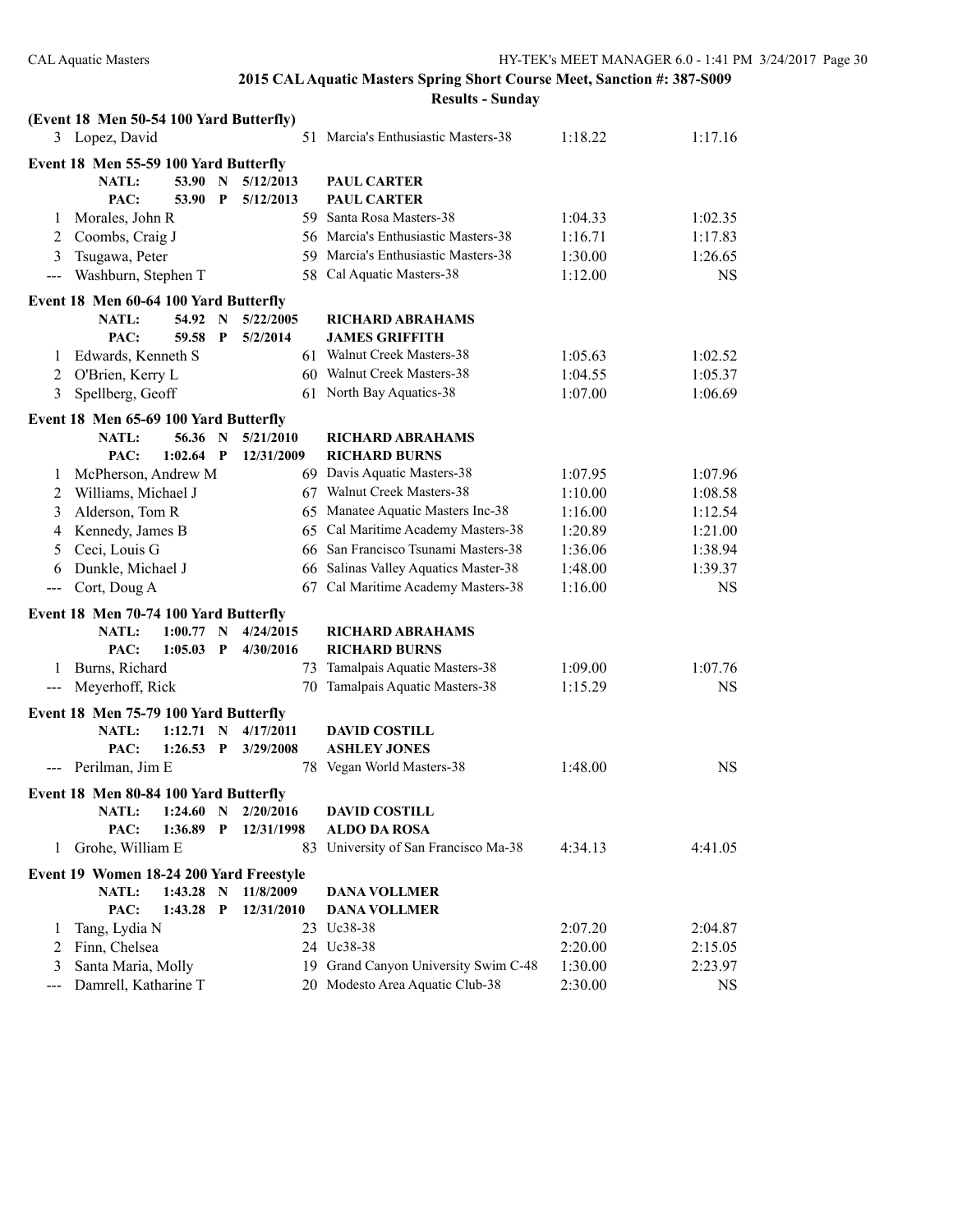|                   | Event 19 Women 25-29 200 Yard Freestyle                 |             |              |            |                                      |         |         |
|-------------------|---------------------------------------------------------|-------------|--------------|------------|--------------------------------------|---------|---------|
|                   | NATL:                                                   | 1:48.80     | N            | 5/20/2001  | <b>LIMIN LIU</b>                     |         |         |
|                   | PAC:                                                    | 1:48.80     | P            | 12/31/2001 | <b>LIMIN LIU</b>                     |         |         |
| 1                 | Gaudinier, Lindsay E                                    |             |              |            | 27 Walnut Creek Masters-38           | 2:05.20 | 2:01.83 |
| 2                 | Kroetch, KJ                                             |             |              |            | 25 Cal Aquatic Masters-38            | 2:15.15 | 2:19.00 |
| 3                 | Lawrence, Rosalie E                                     |             |              |            | 26 Santa Cruz Masters Aquatics-38    | 2:20.00 | 2:23.23 |
| 4                 | Keizer, Christa A                                       |             |              | 27         | University of San Francisco Ma-38    | 2:50.00 | 2:48.98 |
|                   | Event 19 Women 30-34 200 Yard Freestyle                 |             |              |            |                                      |         |         |
|                   | NATL:                                                   | 1:43.46     | N            | 11/30/2012 | <b>ERIKA ERNDL</b>                   |         |         |
|                   | PAC:                                                    | 1:51.40     | P            | 12/31/2003 | <b>KATRINE RADKE</b>                 |         |         |
| 1                 | Ballenger, Marie A                                      |             |              |            | 30 The Olympic Club-38               | 1:57.37 | 2:05.61 |
| 2                 | Worthington, Anne                                       |             |              |            | 34 Davis Athletic Club-38            | 2:05.00 | 2:07.64 |
| 3                 | Condon, Laura M                                         |             |              |            | 31 Marcia's Enthusiastic Masters-38  | 2:06.00 | 2:08.75 |
| 4                 | Rogers, Rebecca C                                       |             |              | 31         | Walnut Creek Masters-38              | 2:10.99 | 2:12.51 |
| 5                 | Conger, Rebecca D                                       |             |              | 33         | Albany Armada Aquatics Masters-38    | 2:27.00 | 2:24.08 |
| 6                 | Russell, Holly                                          |             |              |            | 32 Menlo Masters-38                  | 2:37.81 | 2:30.57 |
| 7                 | Nisenbaum, Jess M                                       |             |              |            | 32 Temescal Aquatic Masters-38       | 3:05.00 | 2:35.41 |
| 8                 | West, Meredith A                                        |             |              |            | 32 San Mateo Masters-38              | 2:37.24 | 2:37.80 |
| 9                 | Vernon, Rachel V                                        |             |              |            | 30 Marcia's Enthusiastic Masters-38  | 3:11.18 | 3:07.80 |
|                   |                                                         |             |              |            |                                      |         |         |
|                   | Event 19 Women 35-39 200 Yard Freestyle                 |             |              |            |                                      |         |         |
|                   | <b>NATL:</b>                                            | 1:51.55     | N            | 5/3/1997   | <b>K PIPES-NEILSEN</b>               |         |         |
|                   | PAC:                                                    | 1:53.33     | P            | 12/31/2002 | <b>LAUREEN WELTING</b>               |         |         |
| 1                 | Richards, Ericka L                                      |             |              |            | 39 Walnut Creek Masters-38           | 2:01.94 | 1:59.98 |
| 2                 | Lawrence, Laura A                                       |             |              |            | 37 Walnut Creek Masters-38           | 2:20.37 | 2:16.72 |
| 3                 | Wiener, Jocelyn                                         |             |              |            | 39 Temescal Aquatic Masters-38       | 2:30.00 | 2:31.36 |
| 4                 | Flynn, Elizabeth A                                      |             |              |            | 37 Marcia's Enthusiastic Masters-38  | 2:45.00 | 2:33.25 |
| 5                 | Hardin, Meghan S                                        |             |              | 35         | North Bay Aquatics-38                | 2:35.00 | 2:40.10 |
| $\sim$ $\sim$     | Groskopf, Sarah L                                       |             |              |            | 36 Tri Valley Masters-38             | 2:21.70 | NS      |
|                   | Event 19 Women 40-44 200 Yard Freestyle                 |             |              |            |                                      |         |         |
|                   | <b>NATL:</b>                                            | 1:51.06     | N            | 12/22/2002 | <b>K PIPES-NEILSEN</b>               |         |         |
|                   | PAC:                                                    | $1:56.17$ P |              | 12/31/2007 | <b>LAUREEN WELTING</b>               |         |         |
| 1                 | Pledger, Abby B                                         |             |              |            | 42 North Bay Aquatics-38             | 2:07.57 | 2:09.23 |
|                   | Event 19 Women 45-49 200 Yard Freestyle                 |             |              |            |                                      |         |         |
|                   | <b>NATL:</b>                                            | 1:53.28     | N            | 12/16/2007 | <b>K PIPES-NEILSEN</b>               |         |         |
|                   | PAC:                                                    | 1:58.53     | P            | 12/31/2001 | <b>LAURA VAL</b>                     |         |         |
| 1                 | Brakeman, Jennifer                                      |             |              |            | 46 Manatee Aquatic Masters Inc-38    | 2:14.00 | 2:16.77 |
| 2                 | Curtin, Janice A                                        |             |              |            | 49 Sierra Marlins Masters-38         | 2:15.57 | 2:20.09 |
| 3                 | Jensen, Karen                                           |             |              |            | 49 Cal Maritime Academy Masters-38   | 2:22.16 | 2:23.45 |
| 4                 | Burger, Clare P                                         |             |              |            | 49 Marcia's Enthusiastic Masters-38  | 2:33.16 | 2:25.10 |
| 5                 | Cavalli, Christina                                      |             |              | 48         | Marcia's Enthusiastic Masters-38     | 2:40.00 | 2:47.19 |
| $---$             | Jones, Sara H                                           |             |              | 48         | Santa Rosa Masters-38                | 2:20.41 | NS.     |
|                   |                                                         |             |              |            |                                      |         |         |
|                   | Event 19 Women 50-54 200 Yard Freestyle<br><b>NATL:</b> | 1:58.34 N   |              | 4/10/2016  | <b>ELLEN REYNOLDS</b>                |         |         |
|                   | PAC:                                                    | 1:58.43     | $\mathbf{P}$ | 5/4/2014   | <b>JILL S. HERNANDEZ</b>             |         |         |
| 1                 | Quick, Sarah E                                          |             |              |            | 53 North Bay Aquatics-38             | 2:08.90 | 2:07.88 |
| 2                 | Dornan, Gwen G                                          |             |              |            | 54 University of San Francisco Ma-38 | 2:25.00 | 2:26.58 |
| 3                 | Putney, Susan N                                         |             |              |            | 54 Uc38-38                           | 2:40.00 | 2:35.66 |
|                   | ZuppanHood, Patricia J                                  |             |              | 52         | <b>Walnut Creek Masters-38</b>       | 2:45.00 |         |
| 4                 |                                                         |             |              |            | 52 Chinatown YMCA Dragon Masters-38  |         | 2:41.35 |
| 5                 | De Naissance, C.A.                                      |             |              |            |                                      | 4:20.00 | 3:43.50 |
| $\qquad \qquad -$ | Matena, Jana                                            |             |              |            | 54 Menlo Masters-38                  | 2:09.99 | NS      |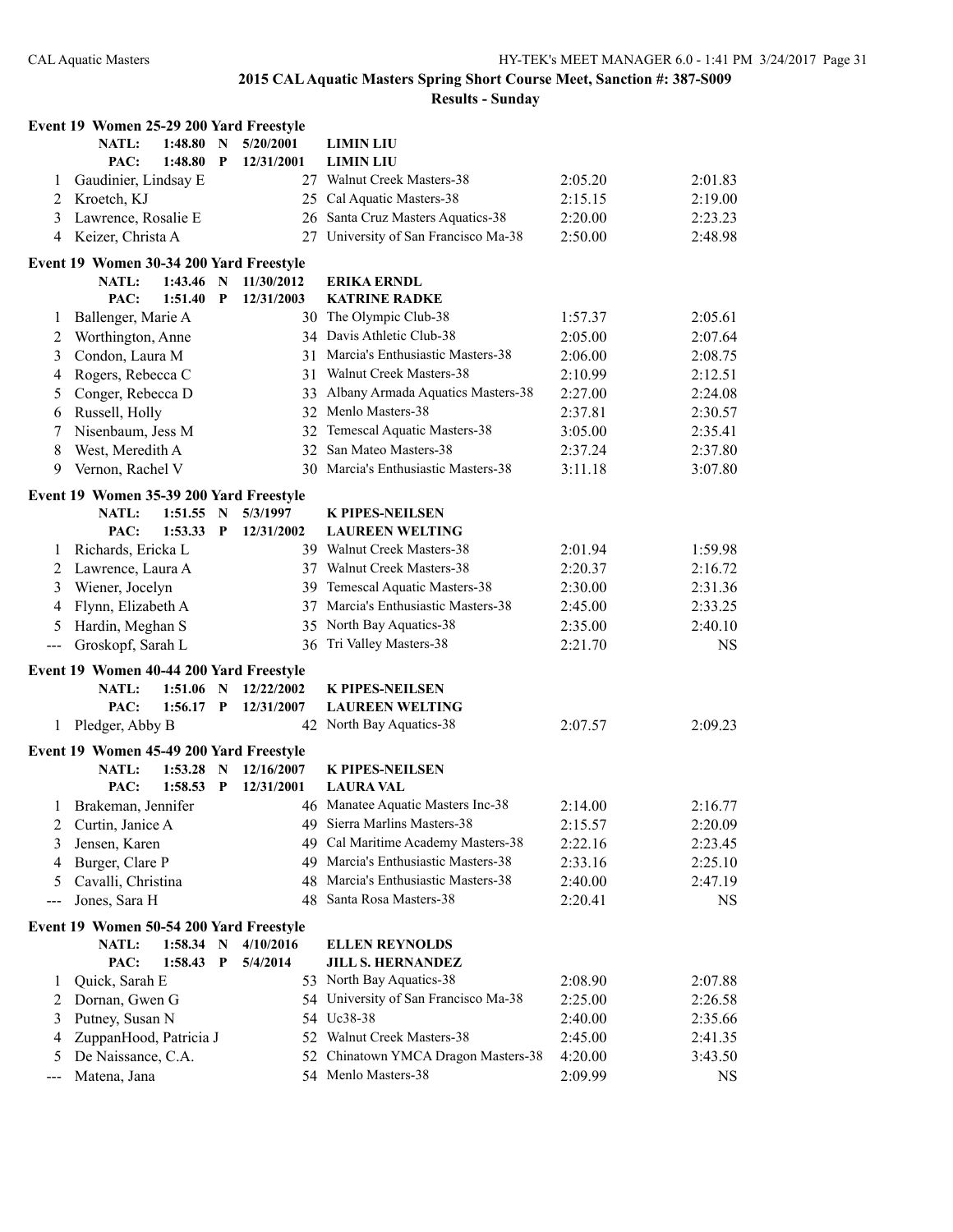| (Event 19 Women 50-54 200 Yard Freestyle)                                           |                                                                 |                    |                    |
|-------------------------------------------------------------------------------------|-----------------------------------------------------------------|--------------------|--------------------|
| --- Flynn, Margaret                                                                 | 53 Marcia's Enthusiastic Masters-38                             | 3:24.23            | <b>NS</b>          |
| Event 19 Women 55-59 200 Yard Freestyle                                             |                                                                 |                    |                    |
| <b>NATL:</b><br>$1:59.02$ N<br>5/10/2009                                            | <b>LAURA VAL</b>                                                |                    |                    |
| PAC:<br>$1:59.02$ P<br>12/31/2009                                                   | <b>LAURA VAL</b>                                                |                    |                    |
| 1 Hernandez, Jill S                                                                 | 56 North State Masters-38                                       | 2:07.23            | 2:05.11            |
| 2 Rafkin, Louise                                                                    | 58 Albany Armada Aquatics Masters-38                            | 2:36.00            | 2:34.82            |
| --- Haufler, Susan L                                                                | 59 Marcia's Enthusiastic Masters-38                             | 2:42.00            | <b>NS</b>          |
| Event 19 Women 60-64 200 Yard Freestyle                                             |                                                                 |                    |                    |
| 5/22/2016<br>NATL:<br>2:05.75 N                                                     | <b>LAURA VAL</b>                                                |                    |                    |
| PAC:<br>$2:05.75$ P<br>5/22/2016                                                    | <b>LAURA VAL</b>                                                |                    |                    |
| --- Helmrich, Susan P                                                               | 61 Streamliners-38                                              | 2:32.80            | <b>NS</b>          |
| Event 19 Women 70-74 200 Yard Freestyle                                             |                                                                 |                    |                    |
| $2:35.85$ N<br>4/30/2000<br><b>NATL:</b>                                            | <b>GAIL ROPER</b>                                               |                    |                    |
| PAC:<br>$2:35.85$ P<br>12/31/2000                                                   | <b>GAIL ROPER</b>                                               |                    |                    |
| 1 Barnea, Daniela                                                                   | 72 Stanford Masters Swimming-38                                 | 3:15.00            | 3:08.19            |
| --- Westergaard, Leslie M                                                           | 74 Davis Aquatic Masters-38                                     | 3:23.48            | <b>NS</b>          |
| Event 19 Women 75-79 200 Yard Freestyle                                             |                                                                 |                    |                    |
| <b>NATL:</b><br>$2:53.05$ N<br>3/8/2009                                             | <b>RONNIE KAMPHAUSEN</b>                                        |                    |                    |
| PAC:<br>$2:57.07$ P<br>5/4/2014                                                     | <b>SUSAN MUNN</b>                                               |                    |                    |
| 1 Ridout, Nancy J                                                                   | 75 Tamalpais Aquatic Masters-38                                 | 2:59.99            | 3:08.22            |
|                                                                                     |                                                                 |                    |                    |
| Event 19 Women 80-84 200 Yard Freestyle<br>2/17/2008<br><b>NATL:</b><br>$3:08.99$ N | <b>JEAN TROY</b>                                                |                    |                    |
| PAC:<br>$3:10.14$ P<br>12/31/2003                                                   | <b>MARGERY MEYER</b>                                            |                    |                    |
|                                                                                     |                                                                 |                    |                    |
|                                                                                     |                                                                 |                    |                    |
| 1 Robben, Barbara                                                                   | 82 Uc38-38                                                      | 5:00.00            | 4:51.85            |
| Event 20 Men 18-24 200 Yard Freestyle                                               |                                                                 |                    |                    |
| <b>NATL:</b><br>$1:35.02$ N<br>11/8/2009                                            | <b>ANDY GRANT</b>                                               |                    |                    |
| PAC:<br>$1:35.02$ P<br>12/31/2010                                                   | ANDY GRANT                                                      |                    |                    |
| Colorado, Raul<br>1                                                                 | 24 San Francisco Tsunami Masters-38                             | 1:58.00            | 1:57.68            |
| 2 Krall, Max                                                                        | 23 Bay Masters-38                                               | 2:08.00            | 2:14.61            |
| Event 20 Men 25-29 200 Yard Freestyle                                               |                                                                 |                    |                    |
| <b>NATL:</b><br>1:31.93 N<br>12/6/2013                                              | <b>DARIAN TOWNSEND</b>                                          |                    |                    |
| PAC:<br>1:32.83<br>$\mathbf{P}$<br>12/5/2014                                        | NATHAN ADRIAN                                                   |                    |                    |
| Hallman, Eric R<br>1                                                                | 25 Marcia's Enthusiastic Masters-38                             | 1:49.99            | 1:50.33            |
| 2<br>Bartz, Joerg                                                                   | 29 Cal Aquatic Masters-38                                       | 1:52.57            | 1:50.51            |
| Singh, Jason J<br>3                                                                 | 28 San Francisco Tsunami Masters-38                             | 2:00.00            | 1:55.57            |
| Steele, Bryan A<br>4                                                                | 25 Temescal Aquatic Masters-38                                  | 2:10.00            | 2:00.69            |
| Boyer, Kaleb D<br>5                                                                 | 29 Walnut Creek Masters-38                                      | 2:00.00            | 2:03.08            |
| Azori, Antonio J<br>6                                                               | 25 Uc38-38                                                      | 1:58.00            | 2:08.05            |
| Appel, Nathaniel L<br>7                                                             | 25 Walnut Creek Masters-38                                      | 2:20.00            | 2:08.83            |
| Docken, Steffen S<br>8                                                              | 28 Davis Aquatic Masters-38                                     | 2:05.15            | 2:11.87            |
| Byers, Kevin<br>---                                                                 | 26 Albany Armada Aquatics Masters-38                            | 1:55.00            | <b>NS</b>          |
| LaBriola, Joseph<br>$\qquad \qquad \text{---}$                                      | 26 District Of Columbia Aquatics-10                             | 1:53.99            | NS                 |
| Event 20 Men 30-34 200 Yard Freestyle                                               |                                                                 |                    |                    |
| <b>NATL:</b><br>1:34.00<br>$\mathbf N$<br>12/19/2014                                | <b>DARIAN TOWNSEND</b>                                          |                    |                    |
| PAC:<br>1:39.59<br>$\mathbf{P}$<br>12/31/1997                                       | <b>FRANZ MORTENSEN</b>                                          |                    |                    |
| Tiernan, Robert M<br>33<br>1<br>$\overline{2}$<br>Kaplan-Moss, Zack D               | Walnut Creek Masters-38<br>32 Peninsula Community Center Mas-38 | 1:53.15<br>2:10.00 | 1:53.88<br>1:56.84 |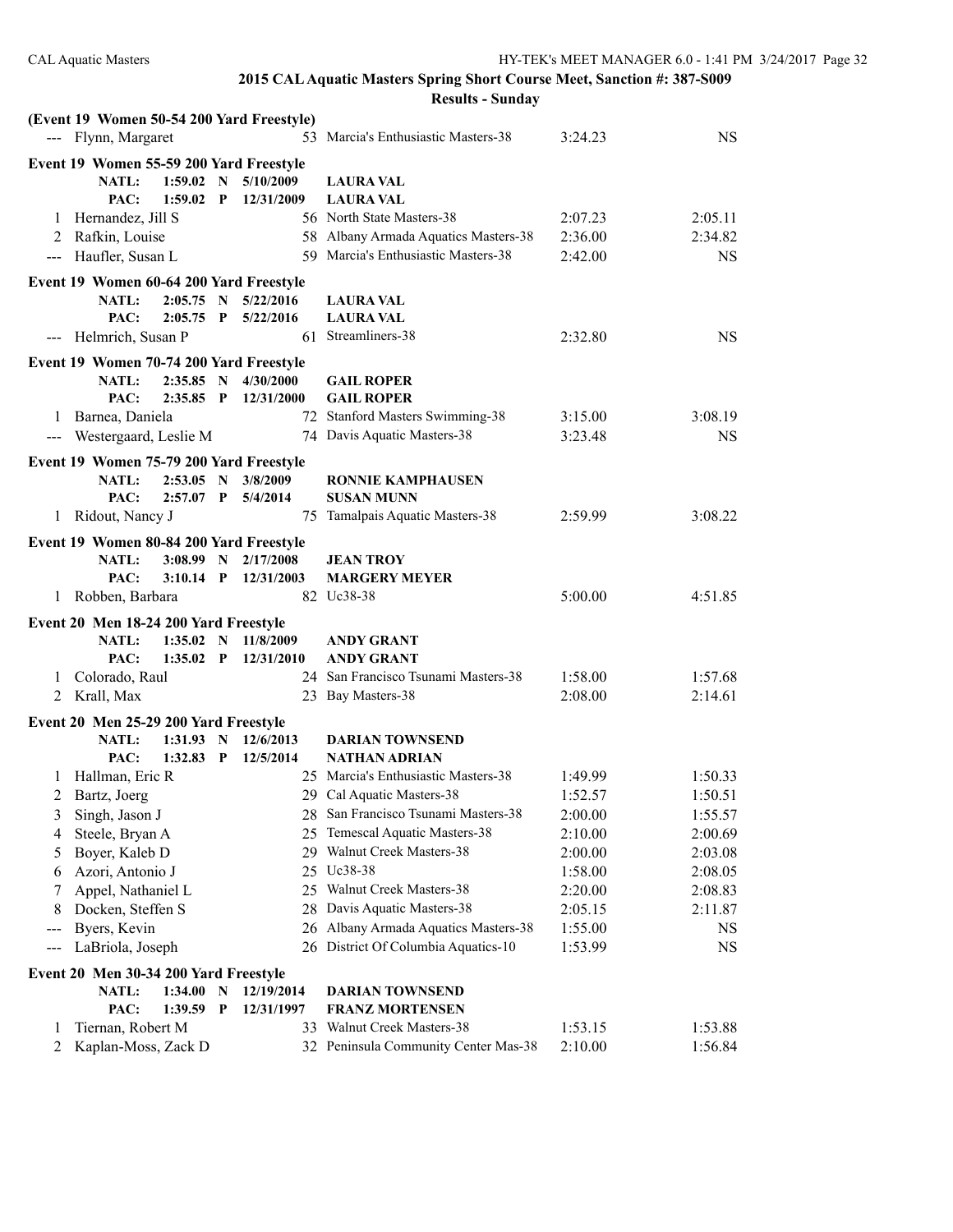|                                          | (Event 20 Men 30-34 200 Yard Freestyle) |           |             |            |                                      |         |           |
|------------------------------------------|-----------------------------------------|-----------|-------------|------------|--------------------------------------|---------|-----------|
| 3                                        | Solomon, Alex C                         |           |             |            | 31 San Francisco Tsunami Masters-38  | 2:00.92 | 2:00.45   |
| 4                                        | Monaghan, Ryan P                        |           |             |            | 32 Cal Aquatic Masters-38            | 2:07.04 | 2:03.31   |
| 5                                        | Law, David                              |           |             |            | 31 Rocklin Aquatics Masters-38       | 2:07.67 | 2:06.56   |
| 6                                        | Song, James C                           |           |             |            | 33 Marcia's Enthusiastic Masters-38  | 2:43.25 | 2:40.91   |
| 7                                        | Baltazar, Andrew                        |           |             |            | 30 Uc38-38                           | 5:00.00 | 4:52.12   |
| $\qquad \qquad -$                        | Barter, Robert                          |           |             |            | 33 Davis Aquatic Masters-38          | 1:58.00 | <b>NS</b> |
|                                          | Event 20 Men 35-39 200 Yard Freestyle   |           |             |            |                                      |         |           |
|                                          | <b>NATL:</b>                            | 1:36.56 N |             | 5/4/2008   | <b>JOSH DAVIS</b>                    |         |           |
|                                          | PAC:                                    | 1:41.20   | P           | 12/31/1999 | <b>FRANZ MORTENSEN</b>               |         |           |
| 1                                        | Nonaka, Andy J                          |           |             |            | 37 Walnut Creek Masters-38           | 1:50.00 | 1:49.41   |
| 2                                        | Solberg, Sean                           |           |             |            | 38 Richmond Plunge Masters-38        | 2:11.00 | 2:08.48   |
| 3                                        | Greene, Brett                           |           |             |            | 39 Club Hot Tub-38                   | 2:08.70 | 2:09.01   |
| 4                                        | Hansen, Sean D                          |           |             |            | 39 Marcia's Enthusiastic Masters-38  | 2:05.60 | 2:10.70   |
| 5                                        | Wada, Ellison R                         |           |             |            | 37 Uc38-38                           | 2:35.00 | 2:22.84   |
| $\qquad \qquad -$                        | Treacy, Jamie N                         |           |             |            | 36 Temescal Aquatic Masters-38       | 2:12.00 | <b>NS</b> |
| $\hspace{0.05cm} \ldots \hspace{0.05cm}$ | Bost, Chris                             |           |             |            | 35 Sonoma Aquatic Club Masters-38    | 1:56.44 | <b>NS</b> |
|                                          | Event 20 Men 40-44 200 Yard Freestyle   |           |             |            |                                      |         |           |
|                                          | <b>NATL:</b>                            | 1:38.23   | - N         | 4/24/2015  | <b>JOSH DAVIS</b>                    |         |           |
|                                          | PAC:                                    | 1:44.90   | $\mathbf P$ | 12/31/2003 | <b>DAVID BOATWRIGHT</b>              |         |           |
| 1                                        | Wehmann, Todd                           |           |             |            | 44 Marcia's Enthusiastic Masters-38  | 2:18.31 | 2:18.66   |
| 2                                        | Lehnert, Ahren E                        |           |             |            | 43 Marcia's Enthusiastic Masters-38  | 2:33.21 | 2:32.29   |
| $\scriptstyle \cdots$                    | Garces, Eudean D                        |           |             |            | 42 Richmond Plunge Masters-38        | 3:00.00 | <b>NS</b> |
|                                          | Event 20 Men 45-49 200 Yard Freestyle   |           |             |            |                                      |         |           |
|                                          | <b>NATL:</b>                            | 1:41.69   | $\mathbf N$ | 5/21/2010  | <b>DAVID SIMS</b>                    |         |           |
|                                          | PAC:                                    | 1:45.35   | $\mathbf P$ | 12/31/2009 | <b>DAVID BOATWRIGHT</b>              |         |           |
| 1                                        | Hamilton, Rick M                        |           |             |            | 49 Manatee Aquatic Masters Inc-38    | 1:58.11 | 1:55.71   |
| 2                                        | Kaelle, John                            |           |             |            | 48 Orinda Country Club Masters-38    | 1:59.43 | 2:00.25   |
| 3                                        | Nadeau, John                            |           |             |            | 47 Uc48-48                           | 2:15.00 | 2:15.40   |
| 4                                        | Collazos, Daniel F                      |           |             |            | 47 Marcia's Enthusiastic Masters-38  | 2:30.00 | 2:18.94   |
|                                          | Event 20 Men 50-54 200 Yard Freestyle   |           |             |            |                                      |         |           |
|                                          | <b>NATL:</b>                            | 1:43.76   | $\mathbf N$ | 5/10/2009  | <b>ROWDY GAINES</b>                  |         |           |
|                                          | PAC:                                    | 1:48.26   | P           | 12/31/2008 | <b>PETER NUNAN</b>                   |         |           |
| 1                                        | Phelan, Darren D                        |           |             |            | 53 Stanford Masters Swimming-38      | 1:53.84 | 1:53.41   |
| 2                                        | Kelly, Tom                              |           |             |            | 53 San Ramon Valley Aquatics Mast-38 | 2:26.00 | 2:03.17   |
| 3                                        | Krovetz, Ted                            |           |             |            | 50 Davis Aquatic Masters-38          | 1:58.81 | 2:03.70   |
| 4                                        | Holtzman, Steven C                      |           |             |            | 53 Streamliners-38                   | 2:16.00 | 2:16.75   |
| 5                                        | Dumbacher, Jack                         |           |             |            | 51 North Bay Aquatics-38             | 2:25.00 | 2:18.18   |
| 6                                        | Goble, John M                           |           |             | 54         | Quick Silver Swimming-38             | 2:20.00 | 2:19.70   |
| 7                                        | Wilson, Todd                            |           |             |            | 52 Santa Rosa Masters-38             | 2:30.00 | 2:27.16   |
| 8                                        | Mariscal, Richard                       |           |             |            | 54 Marcia's Enthusiastic Masters-38  | 4:14.88 | 4:10.11   |
|                                          | Event 20 Men 55-59 200 Yard Freestyle   |           |             |            |                                      |         |           |
|                                          | NATL:                                   | 1:48.79 N |             | 4/10/2010  | <b>MICHAEL MANN</b>                  |         |           |
|                                          | PAC:                                    | 1:53.96   | P           | 12/31/2009 | <b>JIM CLEMMONS</b>                  |         |           |
| 1                                        | Cutting, Steve                          |           |             |            | 59 Tri Valley Masters-38             | 2:01.98 | 2:02.19   |
| 2                                        | Campbell, Chris                         |           |             |            | 56 Mountain View Masters-38          | 2:25.00 | 2:24.77   |
| 3                                        | Gustavson, Jeff A                       |           |             |            | 55 Burlingame Aquatic Club-38        | 2:28.40 | 2:27.07   |
| 4                                        | Ewing, Jack                             |           |             | 56         | University of San Francisco Ma-38    | 2:50.15 | 2:49.10   |
| 5                                        | Hess, Bart R                            |           |             |            | 56 Manatee Aquatic Masters Inc-38    | 2:38.20 | 2:52.18   |
| 6                                        | Chew, Thomas C                          |           |             |            | 59 Marcia's Enthusiastic Masters-38  | 3:12.00 | 2:58.04   |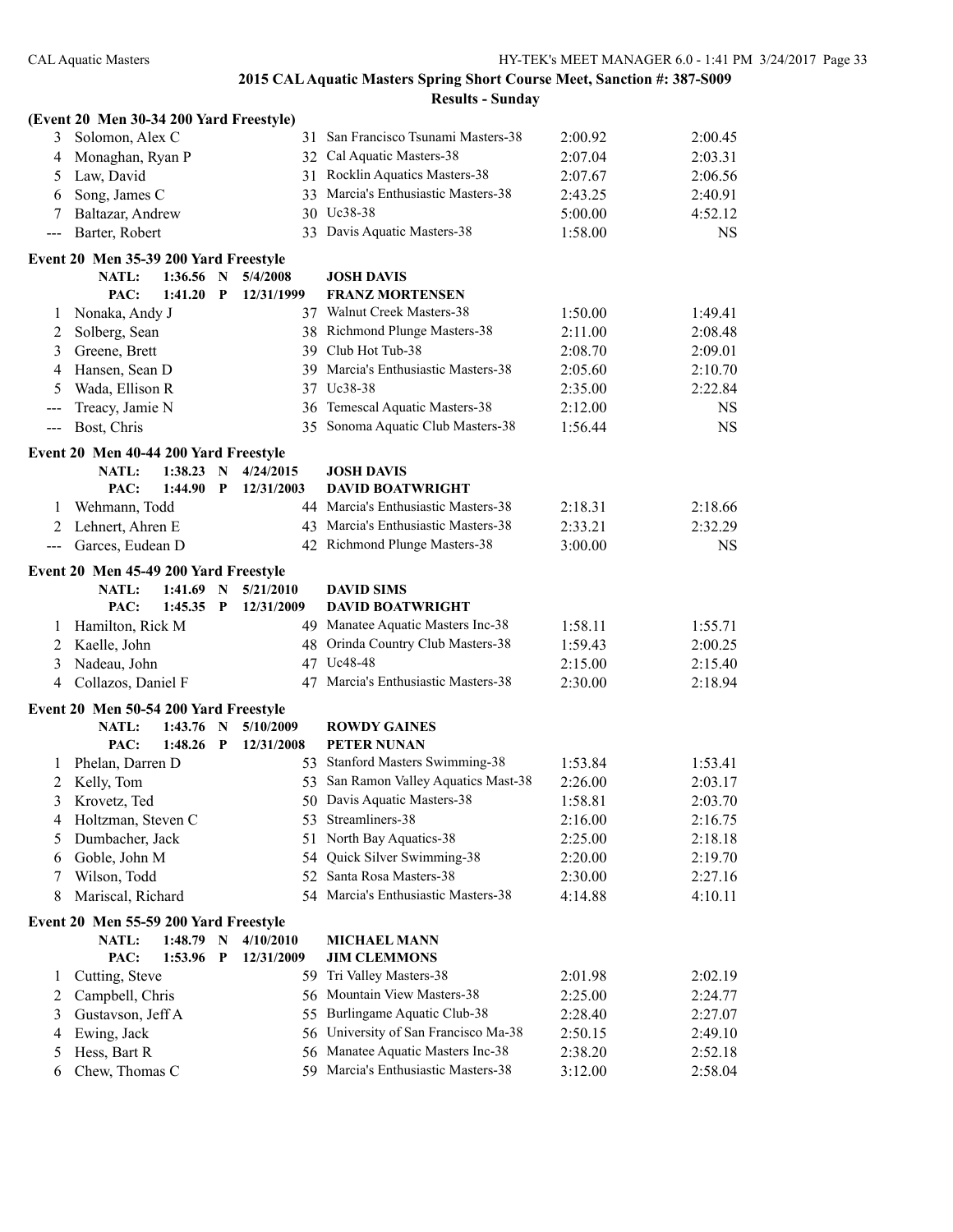|                     | (Event 20 Men 55-59 200 Yard Freestyle)    |             |              |            |                                      |         |           |
|---------------------|--------------------------------------------|-------------|--------------|------------|--------------------------------------|---------|-----------|
|                     | Mahoney, Robert                            |             |              |            | 58 Oakland Barracuda Masters-38      | 2:19.55 | <b>NS</b> |
| $\qquad \qquad - -$ | Keighley, Tim D                            |             |              |            | 55 Quick Silver Swimming-38          | 2:10.00 | <b>NS</b> |
|                     | Event 20 Men 60-64 200 Yard Freestyle      |             |              |            |                                      |         |           |
|                     | NATL:                                      | 1:51.08     | $\mathbf N$  | 4/24/2015  | <b>RICK COLELLA</b>                  |         |           |
|                     | PAC:                                       | $1:55.25$ P |              | 5/1/2011   | <b>TIM BRODERICK</b>                 |         |           |
| 1                   | Darlington, Taite                          |             |              |            | 61 San Francisco Tsunami Masters-38  | 2:20.00 | 2:10.32   |
| 2                   | Ryder, Mike J                              |             |              |            | 62 Sierra Nevada Masters-38          | 2:08.11 | 2:10.61   |
| 3                   | Pease, Bill                                |             |              |            | 63 Cal Aquatic Masters-38            | 2:12.44 | 2:13.66   |
| 4                   | Lindsay, William A                         |             |              | 61         | Oakwood Athletic Club Masters-38     | 2:15.00 | 2:15.06   |
| 5                   | Foreaker, Don                              |             |              |            | 64 Santa Rosa Masters-38             | 2:19.00 | 2:19.61   |
| 6                   | Small, Stephen A                           |             |              |            | 64 Marcia's Enthusiastic Masters-38  | 2:25.10 | 2:21.02   |
| 7                   | Citron, Jeffrey M                          |             |              |            | 61 Yuba City Masters Swimming-38     | 2:25.39 | 2:23.21   |
| 8                   | Anderson, Robert L                         |             |              |            | 61 Peninsula Community Center Mas-38 | 2:24.56 | 2:25.23   |
| 9                   | Dalton, Michael J                          |             |              |            | 62 Temescal Aquatic Masters-38       | 2:36.69 | 2:36.85   |
| 10                  | Bennett, Mike                              |             |              |            | 60 Movy Masters-28                   | 3:11.00 | 2:49.17   |
| 11                  | Deltorchio, Fred                           |             |              |            | 60 Cal Maritime Academy Masters-38   | 2:49.50 | 2:49.75   |
| 12                  | Bauer, David L                             |             |              |            | 61 Marcia's Enthusiastic Masters-38  | 2:54.00 | 2:52.93   |
| $---$               | Levine, Richard A                          |             |              | 61         | Streamliners-38                      | 2:50.60 | <b>NS</b> |
| $\qquad \qquad - -$ | Kahn, Stuart L                             |             |              |            | 63 Davis Aquatic Masters-38          | 2:24.24 | <b>NS</b> |
|                     | Event 20 Men 65-69 200 Yard Freestyle      |             |              |            |                                      |         |           |
|                     | <b>NATL:</b>                               | $1:57.54$ N |              | 5/21/2010  | <b>RICHARD ABRAHAMS</b>              |         |           |
|                     | PAC:                                       | $2:04.19$ P |              | 12/31/2010 | <b>RICHARD BURNS</b>                 |         |           |
| 1                   | Ashford, Wes                               |             |              |            | 68 Peninsula Community Center Mas-38 | 2:18.00 | 2:19.53   |
| 2                   | Dunkle, Michael J                          |             |              |            | 66 Salinas Valley Aquatics Master-38 | 2:55.30 | 2:55.35   |
| $---$               | Williams, Michael J                        |             |              |            | 67 Walnut Creek Masters-38           | 2:20.00 | <b>NS</b> |
|                     |                                            |             |              |            |                                      |         |           |
|                     | Event 20 Men 70-74 200 Yard Freestyle      |             |              |            |                                      |         |           |
|                     | <b>NATL:</b>                               | 2:06.63     | N            | 5/8/2015   | <b>DAVID QUIGGIN</b>                 |         |           |
|                     | PAC:                                       | 2:13.68     | $\mathbf P$  | 5/18/2014  | <b>RICHARD BURNS</b>                 |         |           |
| 1                   | DeLacy, James R                            |             |              |            | 70 Walnut Creek Masters-38           | 2:15.12 | 2:14.88   |
| 2                   | Daniels, Larry N                           |             |              | 71         | Modesto Area Aquatic Club-38         | 2:27.50 | 2:29.69   |
|                     | Event 20 Men 75-79 200 Yard Freestyle      |             |              |            |                                      |         |           |
|                     | <b>NATL:</b>                               | $2:08.77$ N |              | 5/10/2009  | <b>DAVID RADCLIFF</b>                |         |           |
|                     | PAC:                                       | 2:27.09     | P            | 12/31/1995 | <b>RAY TAFT</b>                      |         |           |
| 1                   | Fairfield, David M                         |             |              |            | 77 Tuolumne County Aquatic Master-38 | 3:20.19 | 2:51.58   |
|                     | Event 21 Women 25-29 100 Yard Breaststroke |             |              |            |                                      |         |           |
|                     | NATL:                                      | 59.58       | $\mathbf N$  | 2/6/2010   | <b>MEGAN JENDRICK</b>                |         |           |
|                     | PAC:                                       | $1:03.80$ P |              | 12/31/2009 | <b>KASEY BECKMAN</b>                 |         |           |
| 1                   | Yamauchi, Penelope R                       |             |              |            | 26 Marcia's Enthusiastic Masters-38  | 1:08.14 | 1:06.42   |
| 2                   | Kohler, Kara M                             |             |              |            | 26 Cal Aquatic Masters-38            | 1:20.11 | 1:17.92   |
| 3                   | Hwang, Jenn                                |             |              |            | 25 Walnut Creek Masters-38           | 1:19.79 | 1:20.07   |
| 4                   | Kendall, Marisa M                          |             |              |            | 27 Temescal Aquatic Masters-38       | 1:21.00 | 1:22.67   |
| 5                   | Keizer, Christa A                          |             |              |            | 27 University of San Francisco Ma-38 | 1:50.00 | 1:33.99   |
| $---$               | Kuzer, Christa                             |             |              |            | 27 University of San Francisco Ma-38 | 1:40.00 | <b>NS</b> |
|                     |                                            |             |              |            |                                      |         |           |
|                     | Event 21 Women 30-34 100 Yard Breaststroke |             |              |            |                                      |         |           |
|                     | <b>NATL:</b>                               | 1:02.08     | $\mathbf N$  | 5/4/2008   | <b>KATIE MCCLELLAND</b>              |         |           |
|                     | PAC:                                       | 1:06.32     | $\mathbf{P}$ | 12/31/2009 | <b>SARAH BIMSON</b>                  |         |           |
| $\perp$             | Hernandez, Sarah M                         |             |              |            | 32 Davis Aquatic Masters-38          | 1:20.00 | 1:11.44   |
| 2                   | Au Brinkmeyer, Lauren                      |             |              |            | 32 Cal Aquatic Masters-38            | 1:12.78 | 1:11.71   |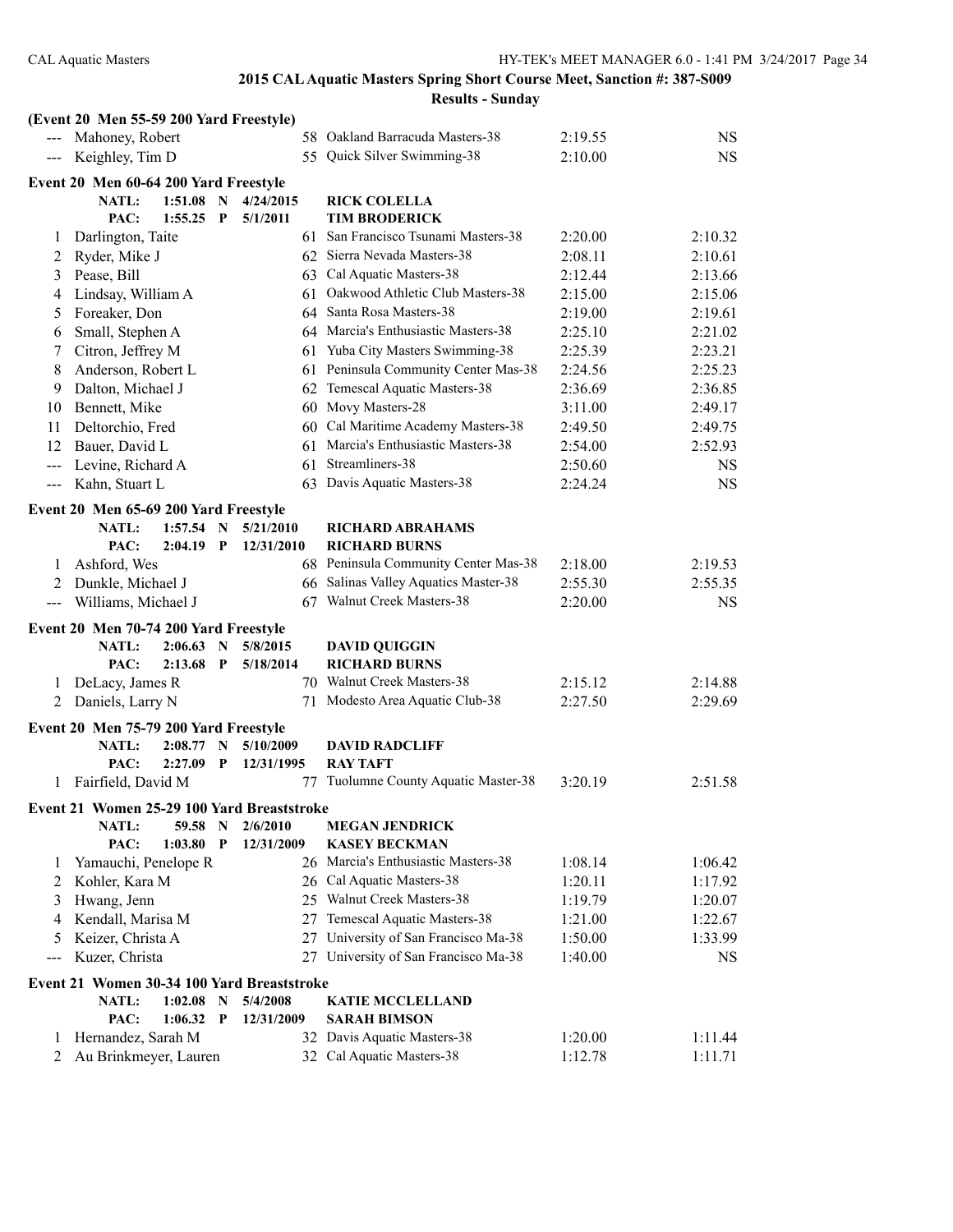|                   | (Event 21 Women 30-34 100 Yard Breaststroke) |             |                             |            |                                                            |                    |           |
|-------------------|----------------------------------------------|-------------|-----------------------------|------------|------------------------------------------------------------|--------------------|-----------|
|                   | 3 Worthington, Anne                          |             |                             |            | 34 Davis Athletic Club-38                                  | 1:14.37            | 1:15.73   |
| 4                 | Seitel, Theresa A                            |             |                             |            | 32 Cal Aquatic Masters-38                                  | 1:22.00            | 1:23.63   |
| 5.                | Woodward, Kaitlyn F                          |             |                             |            | 31 Cal Maritime Academy Masters-38                         | 1:40.00            | 1:32.73   |
| $---$             | Rohr, Meredith                               |             |                             |            | 34 Mountain View Masters-38                                | 1:15.21            | <b>NS</b> |
|                   | Event 21 Women 35-39 100 Yard Breaststroke   |             |                             |            |                                                            |                    |           |
|                   | NATL:                                        | 1:01.88     | $\mathbf N$                 | 4/25/2015  | <b>KATIE GLENN</b>                                         |                    |           |
|                   | PAC:                                         | 1:01.88     | $\mathbf{P}$                | 4/25/2015  | <b>KATIE GLENN</b>                                         |                    |           |
| 1                 | Richards, Ericka L                           |             |                             |            | 39 Walnut Creek Masters-38                                 | 1:08.89            | 1:10.33   |
|                   | Event 21 Women 40-44 100 Yard Breaststroke   |             |                             |            |                                                            |                    |           |
|                   | <b>NATL:</b>                                 | 1:03.00     | N                           | 5/4/2008   | <b>S VON DER LIPPE</b>                                     |                    |           |
|                   | PAC:                                         | 1:08.29     | $\mathbf{P}$                | 12/31/2000 | <b>DEAANN JOSLIN</b>                                       |                    |           |
| 1                 | Kory, Deborah L                              |             |                             |            | 43 Cal Aquatic Masters-38                                  | 1:23.84            | 1:22.34   |
| 2                 | Rees, Karla E                                |             |                             |            | 44 Mountain View Masters-38                                | 1:31.00            | 1:32.04   |
| 3                 | Hebert, Trudi                                |             |                             |            | 44 Richmond Plunge Masters-38                              | 1:30.00            | 1:41.93   |
| $\qquad \qquad -$ | Cassidy, Shannon L                           |             |                             |            | 41 Manatee Aquatic Masters Inc-38                          | 1:51.00            | <b>NS</b> |
|                   | Event 21 Women 45-49 100 Yard Breaststroke   |             |                             |            |                                                            |                    |           |
|                   | <b>NATL:</b>                                 | 1:05.85     | $\mathbf N$                 | 3/27/2011  | <b>S VON DER LIPPE</b>                                     |                    |           |
|                   | PAC:                                         | $1:10.77$ P |                             | 12/31/2009 | <b>LISA WARD</b>                                           |                    |           |
| 1                 | Garforth, Emma                               |             |                             |            | 48 Davis Aquatic Masters-38                                | 1:25.00            | 1:22.11   |
| 2                 | Hata, Yoko                                   |             |                             |            | 48 Orinda Country Club Masters-38                          | 1:40.00            | 1:24.51   |
| 3                 | Kelly Smethurst, Andrea E                    |             |                             |            | 49 Walnut Creek Masters-38                                 | 1:35.00            | 1:32.13   |
|                   | 4 Cavalli, Christina                         |             |                             |            | 48 Marcia's Enthusiastic Masters-38                        | 1:31.00            | 1:39.27   |
|                   |                                              |             |                             |            |                                                            |                    |           |
|                   | Event 21 Women 50-54 100 Yard Breaststroke   | 1:09.21     |                             | 2/18/2012  | <b>CAROLINE KRATTLI</b>                                    |                    |           |
|                   | <b>NATL:</b><br>PAC:                         | 1:12.45     | $\mathbf N$<br>$\mathbf{P}$ | 12/31/2010 | <b>COKIE LEPINSKI</b>                                      |                    |           |
|                   |                                              |             |                             |            | 52 Fountaingrove Masters Swimming-38                       | 1:22.38            | 1:23.56   |
| 1                 | Connolly, Cindi<br>Phalen, Jennifer R        |             |                             |            | 52 Davis Aquatic Masters-38                                |                    |           |
| 2                 |                                              |             |                             |            | 54 Walnut Creek Masters-38                                 | 1:26.25<br>1:29.58 | 1:25.57   |
| 3                 | Taylor, Catherine W                          |             |                             |            |                                                            |                    | 1:30.15   |
| 4                 | Russell, Jane E<br>Crow, Joan A              |             |                             |            | 53 Davis Aquatic Masters-38<br>52 Davis Aquatic Masters-38 | 1:26.23            | 1:30.67   |
| 5                 |                                              |             |                             |            |                                                            | 1:32.92            | 1:34.28   |
|                   | Event 21 Women 55-59 100 Yard Breaststroke   |             |                             |            |                                                            |                    |           |
|                   | <b>NATL:</b>                                 | $1:13.76$ N |                             | 4/25/2015  | <b>CHRIS WENZEL</b>                                        |                    |           |
|                   | PAC:                                         | $1:19.40$ P |                             | 4/13/2015  | <b>HILARY HAFNER</b>                                       |                    |           |
| 1                 | Carroll, Leah A                              |             |                             |            | 55 Albany Armada Aquatics Masters-38                       | 1:56.00            | 1:53.11   |
|                   | Event 21 Women 60-64 100 Yard Breaststroke   |             |                             |            |                                                            |                    |           |
|                   | <b>NATL:</b>                                 | 1:16.80     | N                           | 4/25/2015  | <b>LO KNAPP</b>                                            |                    |           |
|                   | PAC:                                         | 1:19.78     | $\mathbf{P}$                | 6/18/2016  | <b>GENEVIEVE FOSTER</b>                                    |                    |           |
| 1                 | Wheeler, Barbara C                           |             |                             |            | 60 Tamalpais Aquatic Masters-38                            | 1:25.00            | 1:25.62   |
| 2                 | Sprouse, Cecily                              |             |                             |            | 60 Davis Aquatic Masters-38                                | 1:33.64            | 1:34.99   |
|                   | Event 21 Women 65-69 100 Yard Breaststroke   |             |                             |            |                                                            |                    |           |
|                   | <b>NATL:</b>                                 | 1:23.95 N   |                             | 4/25/2004  | <b>JOANN LEILICH</b>                                       |                    |           |
|                   | PAC:                                         | $1:25.65$ P |                             | 12/31/2009 | <b>DANIELA BARNEA</b>                                      |                    |           |
| 1                 | Collins, Susan M                             |             |                             |            | 67 Walnut Creek Masters-38                                 | 1:42.00            | 1:45.86   |
|                   | Event 21 Women 70-74 100 Yard Breaststroke   |             |                             |            |                                                            |                    |           |
|                   | <b>NATL:</b>                                 | 1:26.77 N   |                             | 4/29/2011  | <b>JOANN LEILICH</b>                                       |                    |           |
|                   | PAC:                                         | $1:31.44$ P |                             | 7/9/2015   | <b>DANIELA BARNEA</b>                                      |                    |           |
| 1                 | Barnea, Daniela                              |             |                             | 72         | <b>Stanford Masters Swimming-38</b>                        | 1:45.30            | 1:39.70   |
|                   |                                              |             |                             |            |                                                            |                    |           |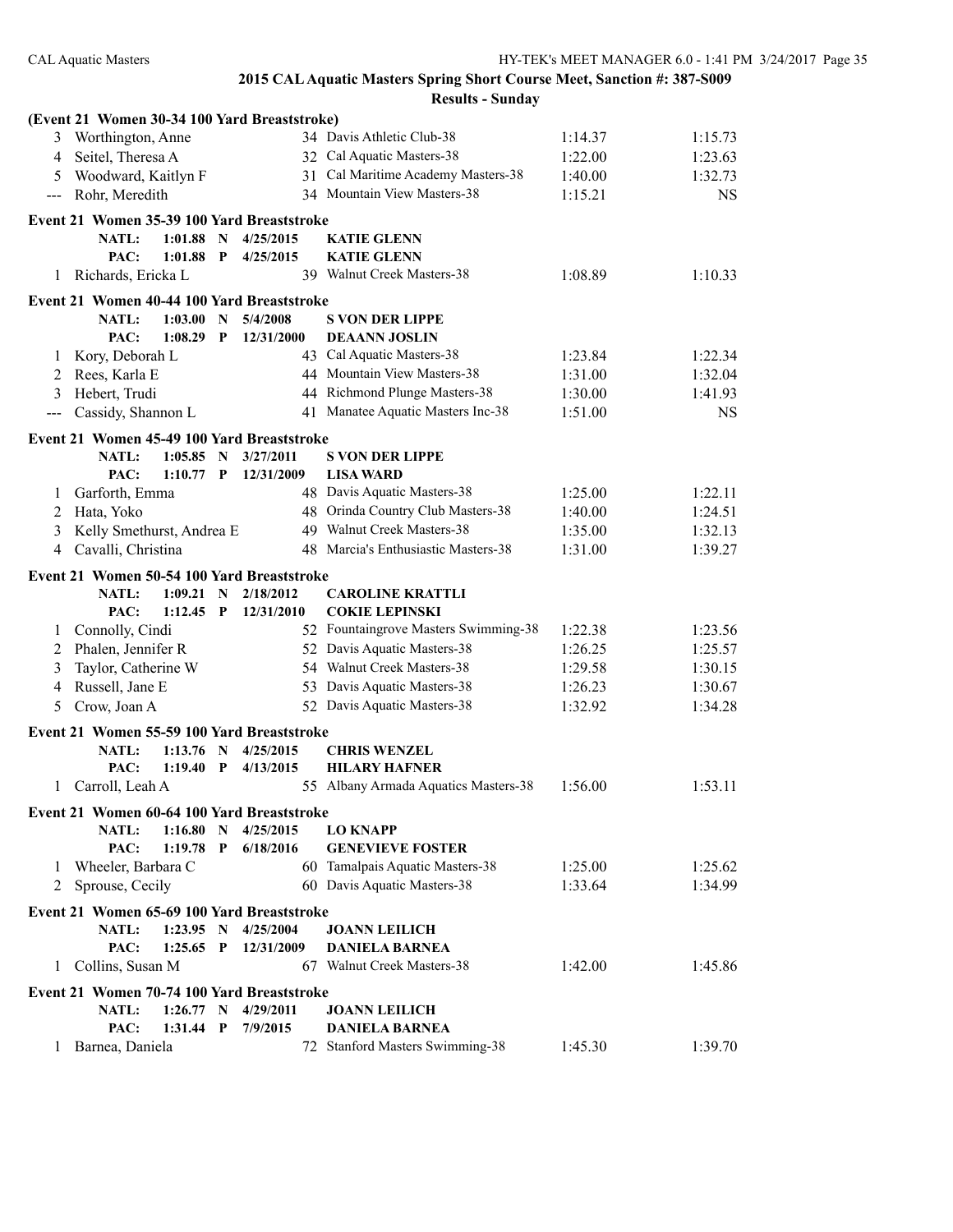|                                          | (Event 21 Women 70-74 100 Yard Breaststroke) |             |              |            |                                      |         |           |  |  |
|------------------------------------------|----------------------------------------------|-------------|--------------|------------|--------------------------------------|---------|-----------|--|--|
|                                          | 2 Carroll, Glenda G                          |             |              |            | 73 Tamalpais Aquatic Masters-38      | 1:59.00 | 1:54.29   |  |  |
| 3                                        | Caso, Susie A                                |             |              |            | 70 Manatee Aquatic Masters Inc-38    | 1:52.00 | 1:56.51   |  |  |
|                                          | Event 22 Men 18-24 100 Yard Breaststroke     |             |              |            |                                      |         |           |  |  |
|                                          | <b>NATL:</b>                                 | 54.07 N     |              | 4/25/2015  | <b>COLIN BABCOCK</b>                 |         |           |  |  |
|                                          | PAC:                                         | 54.07       | $\mathbf{P}$ | 4/25/2015  | <b>COLIN BABCOCK</b>                 |         |           |  |  |
| 1                                        | Antonellis, Gaetano                          |             |              |            | 20 Cal Maritime Academy Masters-38   | 1:05.99 | 1:06.73   |  |  |
| 2                                        | Barta, Paul J                                |             |              |            | 24 Uc38-38                           | 1:12.00 | 1:13.06   |  |  |
| $\qquad \qquad -$                        | Chen, Christopher                            |             |              |            | 21 Cal Aquatic Masters-38            | 1:15.00 | <b>NS</b> |  |  |
|                                          |                                              |             |              |            |                                      |         |           |  |  |
|                                          | Event 22 Men 25-29 100 Yard Breaststroke     |             |              |            |                                      |         |           |  |  |
|                                          | <b>NATL:</b>                                 | 51.57       | $\mathbf N$  | 4/25/2015  | <b>MARCUS TITUS</b>                  |         |           |  |  |
|                                          | PAC:                                         | 52.68       | P            | 12/19/2014 | <b>BJ JOHNSON</b>                    |         |           |  |  |
| 1                                        | Corrigan, Bryan P                            |             |              |            | 25 University of San Francisco Ma-38 | 1:04.30 | 1:03.77   |  |  |
| 2                                        | Jope, Adric A                                |             |              |            | 25 Arden Hills Masters Swimming-38   | 1:06.99 | 1:05.32   |  |  |
| 3                                        | Jovic, Vedran                                |             |              |            | 29 Cal Aquatic Masters-38            | 1:11.00 | 1:05.90   |  |  |
| 4                                        | Ortiz, Enrique                               |             |              |            | 27 San Francisco Tsunami Masters-38  | 1:25.00 | 1:15.45   |  |  |
| $\qquad \qquad -$                        | Hodges, Wyatt                                |             |              |            | 27 Uc38-38                           | 57.00   | NS.       |  |  |
|                                          | Event 22 Men 30-34 100 Yard Breaststroke     |             |              |            |                                      |         |           |  |  |
|                                          | NATL:                                        | 53.44 N     |              | 4/29/2011  | <b>ED MOSES</b>                      |         |           |  |  |
|                                          | PAC:                                         | 54.91 P     |              | 5/2/2014   | <b>GARY MARSHALL</b>                 |         |           |  |  |
| 1                                        | Rothway, Travis M                            |             |              |            | 34 Walnut Creek Masters-38           | 1:06.00 | 1:07.41   |  |  |
| 2                                        | Ciulla, Fabio                                |             |              |            | 33 Bay Masters-38                    | 1:18.00 | 1:14.03   |  |  |
| 3                                        | Kaplan-Moss, Zack D                          |             |              |            | 32 Peninsula Community Center Mas-38 | 1:20.00 | 1:14.59   |  |  |
| 4                                        | Song, James C                                |             |              |            | 33 Marcia's Enthusiastic Masters-38  | 1:14.76 | 1:15.36   |  |  |
| $---$                                    | Prill, Derek                                 |             |              | 30         | The Olympic Club-38                  | 1:08.00 | <b>NS</b> |  |  |
|                                          |                                              |             |              |            |                                      |         |           |  |  |
|                                          | Event 22 Men 35-39 100 Yard Breaststroke     |             |              |            |                                      |         |           |  |  |
|                                          | <b>NATL:</b>                                 | 54.98 N     |              | 3/28/2015  | <b>JAMES SHEEHAN</b>                 |         |           |  |  |
|                                          | PAC:                                         | 58.76 P     |              | 12/31/2007 | <b>ROQUE SANTOS</b>                  |         |           |  |  |
| $\hspace{0.05cm} \ldots \hspace{0.05cm}$ | Waterson, Kevin                              |             |              | 37         | Davis Aquatic Masters-38             | 1:23.09 | <b>NS</b> |  |  |
|                                          | Event 22 Men 40-44 100 Yard Breaststroke     |             |              |            |                                      |         |           |  |  |
|                                          | NATL:                                        | 55.37       | $\mathbf N$  | 4/25/2015  | <b>JEFF COMMINGS</b>                 |         |           |  |  |
|                                          | PAC:                                         | 57.23       | $\mathbf P$  | 12/31/2010 | <b>ROQUE SANTOS</b>                  |         |           |  |  |
| 1                                        | Hertzer, Keith                               |             |              |            | 43 Marcia's Enthusiastic Masters-38  | 1:16.44 | 1:17.24   |  |  |
| 2                                        | Kellenback, Michael                          |             |              | 41         | Temescal Aquatic Masters-38          | 1:24.00 | 1:21.07   |  |  |
| 3                                        | Mirgorodskiy, Aleksandr                      |             |              |            | 40 San Mateo Masters-38              | 1:24.68 | 1:21.74   |  |  |
| 4                                        | Lehnert, Ahren E                             |             |              |            | 43 Marcia's Enthusiastic Masters-38  | 1:32.46 | 1:28.66   |  |  |
|                                          |                                              |             |              |            |                                      |         |           |  |  |
|                                          | Event 22 Men 45-49 100 Yard Breaststroke     |             |              |            |                                      |         |           |  |  |
|                                          | NATL:                                        | 56.83 N     |              | 2/20/2015  | <b>TODD TORRES</b>                   |         |           |  |  |
|                                          | PAC:                                         | 1:00.65     | $\mathbf P$  | 12/31/2003 | <b>LEE RIDER</b>                     |         |           |  |  |
| 1                                        | Collazos, Daniel F                           |             |              |            | 47 Marcia's Enthusiastic Masters-38  | 1:08.00 | 1:05.55   |  |  |
| 2                                        | Mc Bride, Patrick F                          |             |              |            | 47 University of San Francisco Ma-38 | 1:12.94 | 1:15.13   |  |  |
| 3                                        | Cooperman, Jeff                              |             |              |            | 49 North Bay Aquatics-38             | 1:19.30 | 1:18.68   |  |  |
| $--$                                     | Erickson, Douglas B                          |             |              |            | 45 Rolling Hills Mud Sharks-38       | 1:12.00 | <b>NS</b> |  |  |
|                                          | Event 22 Men 50-54 100 Yard Breaststroke     |             |              |            |                                      |         |           |  |  |
|                                          | NATL:                                        | 58.41       | $\mathbf N$  | 3/29/2014  | <b>DAVID GUTHRIE</b>                 |         |           |  |  |
|                                          | PAC:                                         | $1:00.76$ P |              | 12/31/2010 | <b>GARY PATTERSON</b>                |         |           |  |  |
| 1                                        | Ehrenberger, Dennis K                        |             |              |            | 52 Uc38-38                           | 1:08.19 | 1:15.88   |  |  |
| $\overline{2}$                           | Wu, Long                                     |             |              |            | 51 San Francisco Tsunami Masters-38  | 1:23.64 | 1:22.27   |  |  |
|                                          |                                              |             |              |            |                                      |         |           |  |  |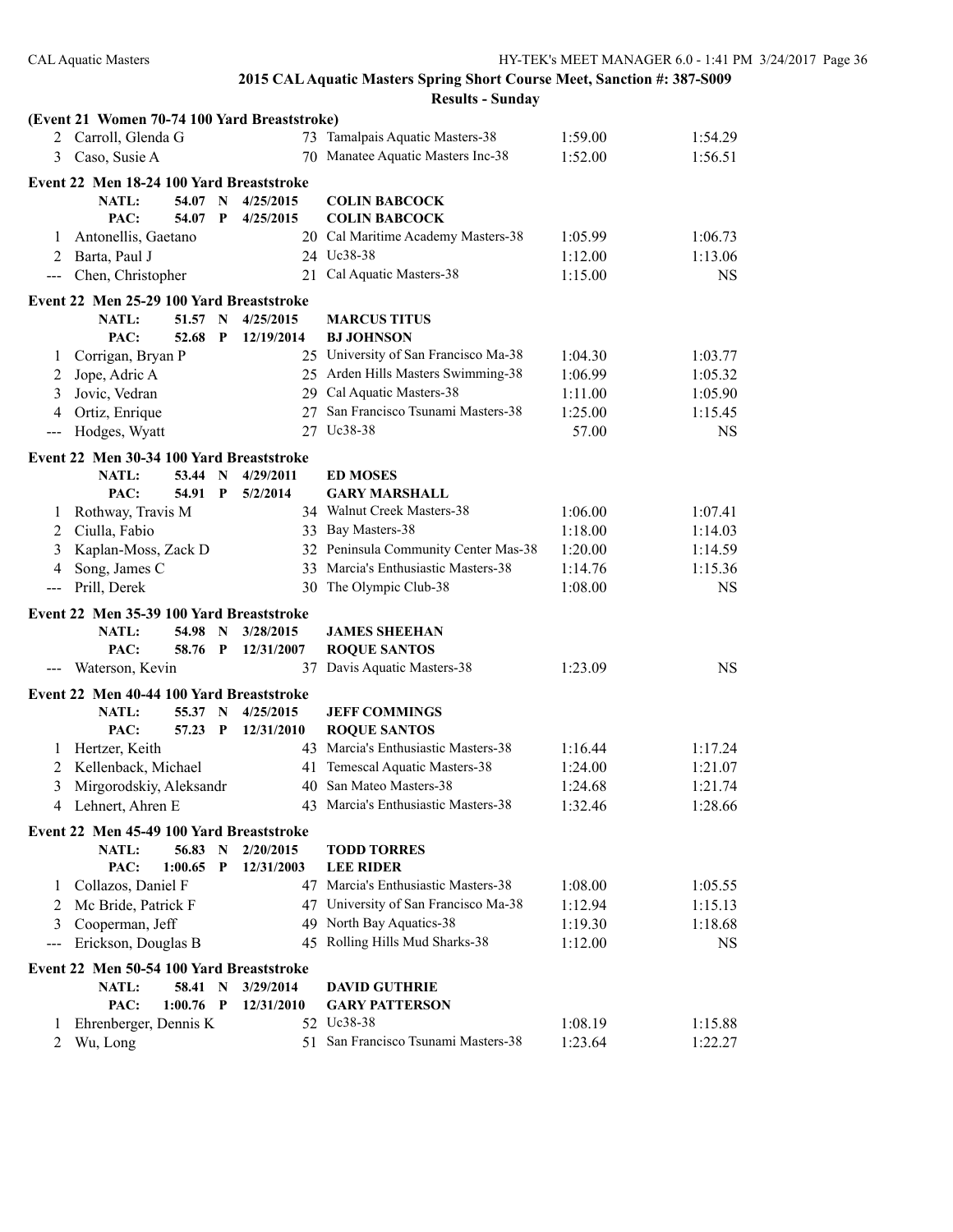| 3 Lopez, David<br>51 Marcia's Enthusiastic Masters-38<br>1:25.21<br>1:24.66<br>Abegg, Michael L<br>51 Vallejo Aquatic Club-38<br>1:53.00<br>1:54.71<br>4<br>Event 22 Men 55-59 100 Yard Breaststroke<br>NATL:<br>$1:00.34$ N<br>4/9/2016<br><b>DAVID GUTHRIE</b><br>PAC:<br>1:03.22<br>$\mathbf P$<br>12/31/2001<br><b>ROBERT STRAND</b><br>57 Quick Silver Swimming-38<br>Yuen, Matt<br>1:17.85<br>1:17.39<br>1<br>56 Jellies Aquatic Masters of Mon-38<br>Fry, Laurence<br>1:22.79<br>1:18.38<br>2<br>59 Tri Valley Masters-38<br>Hektner, Eric W<br>1:17.34<br>1:18.51<br>3<br>59 Menlo Masters-38<br>1:20.38<br>Pinto, Harlan A<br>1:20.92<br>4<br>Coombs, Craig J<br>56 Marcia's Enthusiastic Masters-38<br>1:23.00<br>1:23.03<br>5<br>Chew, Thomas C<br>59 Marcia's Enthusiastic Masters-38<br>1:45.99<br>1:35.25<br>6<br>55 Cal Maritime Academy Masters-38<br>Kazek, Michael S<br>1:20.00<br><b>NS</b><br>$---$<br>Event 22 Men 60-64 100 Yard Breaststroke<br><b>NATL:</b><br>1:02.61<br>$\mathbf N$<br>5/2/2014<br><b>RICK COLELLA</b><br><b>ROBERT STRAND</b><br>PAC:<br>1:05.46<br>$\mathbf{P}$<br>12/31/2006<br>62 Davis Aquatic Masters-38<br>Swenor, Gary D<br>1:15.79<br>1:14.75<br>1<br>60 San Francisco Tsunami Masters-38<br>Diers, Phil J<br>2:02.61<br>2:09.06<br>2<br>Event 22 Men 65-69 100 Yard Breaststroke<br><b>NATL:</b><br>$1:07.35$ N<br>5/11/2013<br><b>ROBERT STRAND</b><br>PAC:<br>1:08.19<br>$\mathbf{P}$<br>12/31/2009<br><b>DAVID GILDEA</b><br>66 Tuolumne County Aquatic Master-38<br>Fogarty, Peter L<br>1:26.88<br>1:24.80<br>1<br>68 Streamliners-38<br>Rosenberg, Jon<br>1:25.00<br>1:30.20<br>2<br>Ceci, Louis G<br>66 San Francisco Tsunami Masters-38<br>1:38.19<br>1:41.68<br>3<br>San Ramon Valley Aquatics Mast-38<br>1:25.00<br>Cort, Randal A<br><b>NS</b><br>69<br>$\qquad \qquad -$<br>Event 22 Men 70-74 100 Yard Breaststroke<br><b>NATL:</b><br>1:09.47<br>5/1/2016<br><b>ROBERT STRAND</b><br>$\mathbf N$<br>PAC:<br>1:11.75<br>$\mathbf P$<br>9/29/2013<br><b>DAVID GILDEA</b><br>Gildea, David R<br>73 Menlo Masters-38<br>1:19.96<br>1:19.13<br>1<br>Parlapiano, Gary J<br>Tamalpais Aquatic Masters-38<br>1:23.12<br>1:26.00<br>2<br>70<br>Event 22 Men 75-79 100 Yard Breaststroke<br><b>NATL:</b><br>$1:16.74$ N<br>9/18/2016<br><b>MIKE FRESHLEY</b><br>PAC:<br>1:25.80<br>$\mathbf{P}$<br><b>ALDO DA ROSA</b><br>12/31/1993<br>78 Vegan World Masters-38<br>--- Perilman, Jim E<br>1:48.00<br><b>NS</b><br>Event 23 Women 18-24 100 Yard Backstroke<br>NATL:<br>55.90<br>$\mathbf N$<br>5/23/2010<br><b>EMILE EWING</b><br>PAC:<br>55.98<br>12/31/2000<br><b>SARABETH SCHWEITZ</b><br>$\mathbf{P}$<br>18 Cal Maritime Academy Masters-38<br>Van der Schoot, Flora<br>1:05.27<br>1<br>23 Davis Aquatic Masters-38<br>Krovetz, Hannah<br>1:05.50<br>2<br>23 Walnut Creek Masters-38<br>Yamamoto, Margaret<br>1:14.00<br>3<br>Finn, Chelsea<br>24 Uc38-38<br>1:15.00<br>4<br>Event 23 Women 25-29 100 Yard Backstroke<br><b>NATL:</b><br>54.06<br>N<br>5/23/2010<br><b>TANICA JAMISON</b><br>PAC:<br>56.65<br>$\mathbf P$<br>4/24/2015<br>F O'DONNELL-MCCAR<br>Lawrence, Rosalie E<br>26 Santa Cruz Masters Aquatics-38<br>1:05.00<br>1:06.76<br>1<br>29 Uc33-33<br>Schwartz, Sarah Rachel |       | (Event 22 Men 50-54 100 Yard Breaststroke) |  |  |  |         |           |
|---------------------------------------------------------------------------------------------------------------------------------------------------------------------------------------------------------------------------------------------------------------------------------------------------------------------------------------------------------------------------------------------------------------------------------------------------------------------------------------------------------------------------------------------------------------------------------------------------------------------------------------------------------------------------------------------------------------------------------------------------------------------------------------------------------------------------------------------------------------------------------------------------------------------------------------------------------------------------------------------------------------------------------------------------------------------------------------------------------------------------------------------------------------------------------------------------------------------------------------------------------------------------------------------------------------------------------------------------------------------------------------------------------------------------------------------------------------------------------------------------------------------------------------------------------------------------------------------------------------------------------------------------------------------------------------------------------------------------------------------------------------------------------------------------------------------------------------------------------------------------------------------------------------------------------------------------------------------------------------------------------------------------------------------------------------------------------------------------------------------------------------------------------------------------------------------------------------------------------------------------------------------------------------------------------------------------------------------------------------------------------------------------------------------------------------------------------------------------------------------------------------------------------------------------------------------------------------------------------------------------------------------------------------------------------------------------------------------------------------------------------------------------------------------------------------------------------------------------------------------------------------------------------------------------------------------------------------------------------------------------------------------------------------------------------------------------------------------------------------------------------------------------------------------------------------------------------------------------------------------------------|-------|--------------------------------------------|--|--|--|---------|-----------|
|                                                                                                                                                                                                                                                                                                                                                                                                                                                                                                                                                                                                                                                                                                                                                                                                                                                                                                                                                                                                                                                                                                                                                                                                                                                                                                                                                                                                                                                                                                                                                                                                                                                                                                                                                                                                                                                                                                                                                                                                                                                                                                                                                                                                                                                                                                                                                                                                                                                                                                                                                                                                                                                                                                                                                                                                                                                                                                                                                                                                                                                                                                                                                                                                                                                         |       |                                            |  |  |  |         |           |
|                                                                                                                                                                                                                                                                                                                                                                                                                                                                                                                                                                                                                                                                                                                                                                                                                                                                                                                                                                                                                                                                                                                                                                                                                                                                                                                                                                                                                                                                                                                                                                                                                                                                                                                                                                                                                                                                                                                                                                                                                                                                                                                                                                                                                                                                                                                                                                                                                                                                                                                                                                                                                                                                                                                                                                                                                                                                                                                                                                                                                                                                                                                                                                                                                                                         |       |                                            |  |  |  |         |           |
|                                                                                                                                                                                                                                                                                                                                                                                                                                                                                                                                                                                                                                                                                                                                                                                                                                                                                                                                                                                                                                                                                                                                                                                                                                                                                                                                                                                                                                                                                                                                                                                                                                                                                                                                                                                                                                                                                                                                                                                                                                                                                                                                                                                                                                                                                                                                                                                                                                                                                                                                                                                                                                                                                                                                                                                                                                                                                                                                                                                                                                                                                                                                                                                                                                                         |       |                                            |  |  |  |         |           |
|                                                                                                                                                                                                                                                                                                                                                                                                                                                                                                                                                                                                                                                                                                                                                                                                                                                                                                                                                                                                                                                                                                                                                                                                                                                                                                                                                                                                                                                                                                                                                                                                                                                                                                                                                                                                                                                                                                                                                                                                                                                                                                                                                                                                                                                                                                                                                                                                                                                                                                                                                                                                                                                                                                                                                                                                                                                                                                                                                                                                                                                                                                                                                                                                                                                         |       |                                            |  |  |  |         |           |
|                                                                                                                                                                                                                                                                                                                                                                                                                                                                                                                                                                                                                                                                                                                                                                                                                                                                                                                                                                                                                                                                                                                                                                                                                                                                                                                                                                                                                                                                                                                                                                                                                                                                                                                                                                                                                                                                                                                                                                                                                                                                                                                                                                                                                                                                                                                                                                                                                                                                                                                                                                                                                                                                                                                                                                                                                                                                                                                                                                                                                                                                                                                                                                                                                                                         |       |                                            |  |  |  |         |           |
|                                                                                                                                                                                                                                                                                                                                                                                                                                                                                                                                                                                                                                                                                                                                                                                                                                                                                                                                                                                                                                                                                                                                                                                                                                                                                                                                                                                                                                                                                                                                                                                                                                                                                                                                                                                                                                                                                                                                                                                                                                                                                                                                                                                                                                                                                                                                                                                                                                                                                                                                                                                                                                                                                                                                                                                                                                                                                                                                                                                                                                                                                                                                                                                                                                                         |       |                                            |  |  |  |         |           |
|                                                                                                                                                                                                                                                                                                                                                                                                                                                                                                                                                                                                                                                                                                                                                                                                                                                                                                                                                                                                                                                                                                                                                                                                                                                                                                                                                                                                                                                                                                                                                                                                                                                                                                                                                                                                                                                                                                                                                                                                                                                                                                                                                                                                                                                                                                                                                                                                                                                                                                                                                                                                                                                                                                                                                                                                                                                                                                                                                                                                                                                                                                                                                                                                                                                         |       |                                            |  |  |  |         |           |
|                                                                                                                                                                                                                                                                                                                                                                                                                                                                                                                                                                                                                                                                                                                                                                                                                                                                                                                                                                                                                                                                                                                                                                                                                                                                                                                                                                                                                                                                                                                                                                                                                                                                                                                                                                                                                                                                                                                                                                                                                                                                                                                                                                                                                                                                                                                                                                                                                                                                                                                                                                                                                                                                                                                                                                                                                                                                                                                                                                                                                                                                                                                                                                                                                                                         |       |                                            |  |  |  |         |           |
|                                                                                                                                                                                                                                                                                                                                                                                                                                                                                                                                                                                                                                                                                                                                                                                                                                                                                                                                                                                                                                                                                                                                                                                                                                                                                                                                                                                                                                                                                                                                                                                                                                                                                                                                                                                                                                                                                                                                                                                                                                                                                                                                                                                                                                                                                                                                                                                                                                                                                                                                                                                                                                                                                                                                                                                                                                                                                                                                                                                                                                                                                                                                                                                                                                                         |       |                                            |  |  |  |         |           |
|                                                                                                                                                                                                                                                                                                                                                                                                                                                                                                                                                                                                                                                                                                                                                                                                                                                                                                                                                                                                                                                                                                                                                                                                                                                                                                                                                                                                                                                                                                                                                                                                                                                                                                                                                                                                                                                                                                                                                                                                                                                                                                                                                                                                                                                                                                                                                                                                                                                                                                                                                                                                                                                                                                                                                                                                                                                                                                                                                                                                                                                                                                                                                                                                                                                         |       |                                            |  |  |  |         |           |
|                                                                                                                                                                                                                                                                                                                                                                                                                                                                                                                                                                                                                                                                                                                                                                                                                                                                                                                                                                                                                                                                                                                                                                                                                                                                                                                                                                                                                                                                                                                                                                                                                                                                                                                                                                                                                                                                                                                                                                                                                                                                                                                                                                                                                                                                                                                                                                                                                                                                                                                                                                                                                                                                                                                                                                                                                                                                                                                                                                                                                                                                                                                                                                                                                                                         |       |                                            |  |  |  |         |           |
|                                                                                                                                                                                                                                                                                                                                                                                                                                                                                                                                                                                                                                                                                                                                                                                                                                                                                                                                                                                                                                                                                                                                                                                                                                                                                                                                                                                                                                                                                                                                                                                                                                                                                                                                                                                                                                                                                                                                                                                                                                                                                                                                                                                                                                                                                                                                                                                                                                                                                                                                                                                                                                                                                                                                                                                                                                                                                                                                                                                                                                                                                                                                                                                                                                                         |       |                                            |  |  |  |         |           |
|                                                                                                                                                                                                                                                                                                                                                                                                                                                                                                                                                                                                                                                                                                                                                                                                                                                                                                                                                                                                                                                                                                                                                                                                                                                                                                                                                                                                                                                                                                                                                                                                                                                                                                                                                                                                                                                                                                                                                                                                                                                                                                                                                                                                                                                                                                                                                                                                                                                                                                                                                                                                                                                                                                                                                                                                                                                                                                                                                                                                                                                                                                                                                                                                                                                         |       |                                            |  |  |  |         |           |
|                                                                                                                                                                                                                                                                                                                                                                                                                                                                                                                                                                                                                                                                                                                                                                                                                                                                                                                                                                                                                                                                                                                                                                                                                                                                                                                                                                                                                                                                                                                                                                                                                                                                                                                                                                                                                                                                                                                                                                                                                                                                                                                                                                                                                                                                                                                                                                                                                                                                                                                                                                                                                                                                                                                                                                                                                                                                                                                                                                                                                                                                                                                                                                                                                                                         |       |                                            |  |  |  |         |           |
|                                                                                                                                                                                                                                                                                                                                                                                                                                                                                                                                                                                                                                                                                                                                                                                                                                                                                                                                                                                                                                                                                                                                                                                                                                                                                                                                                                                                                                                                                                                                                                                                                                                                                                                                                                                                                                                                                                                                                                                                                                                                                                                                                                                                                                                                                                                                                                                                                                                                                                                                                                                                                                                                                                                                                                                                                                                                                                                                                                                                                                                                                                                                                                                                                                                         |       |                                            |  |  |  |         |           |
|                                                                                                                                                                                                                                                                                                                                                                                                                                                                                                                                                                                                                                                                                                                                                                                                                                                                                                                                                                                                                                                                                                                                                                                                                                                                                                                                                                                                                                                                                                                                                                                                                                                                                                                                                                                                                                                                                                                                                                                                                                                                                                                                                                                                                                                                                                                                                                                                                                                                                                                                                                                                                                                                                                                                                                                                                                                                                                                                                                                                                                                                                                                                                                                                                                                         |       |                                            |  |  |  |         |           |
|                                                                                                                                                                                                                                                                                                                                                                                                                                                                                                                                                                                                                                                                                                                                                                                                                                                                                                                                                                                                                                                                                                                                                                                                                                                                                                                                                                                                                                                                                                                                                                                                                                                                                                                                                                                                                                                                                                                                                                                                                                                                                                                                                                                                                                                                                                                                                                                                                                                                                                                                                                                                                                                                                                                                                                                                                                                                                                                                                                                                                                                                                                                                                                                                                                                         |       |                                            |  |  |  |         |           |
|                                                                                                                                                                                                                                                                                                                                                                                                                                                                                                                                                                                                                                                                                                                                                                                                                                                                                                                                                                                                                                                                                                                                                                                                                                                                                                                                                                                                                                                                                                                                                                                                                                                                                                                                                                                                                                                                                                                                                                                                                                                                                                                                                                                                                                                                                                                                                                                                                                                                                                                                                                                                                                                                                                                                                                                                                                                                                                                                                                                                                                                                                                                                                                                                                                                         |       |                                            |  |  |  |         |           |
|                                                                                                                                                                                                                                                                                                                                                                                                                                                                                                                                                                                                                                                                                                                                                                                                                                                                                                                                                                                                                                                                                                                                                                                                                                                                                                                                                                                                                                                                                                                                                                                                                                                                                                                                                                                                                                                                                                                                                                                                                                                                                                                                                                                                                                                                                                                                                                                                                                                                                                                                                                                                                                                                                                                                                                                                                                                                                                                                                                                                                                                                                                                                                                                                                                                         |       |                                            |  |  |  |         |           |
|                                                                                                                                                                                                                                                                                                                                                                                                                                                                                                                                                                                                                                                                                                                                                                                                                                                                                                                                                                                                                                                                                                                                                                                                                                                                                                                                                                                                                                                                                                                                                                                                                                                                                                                                                                                                                                                                                                                                                                                                                                                                                                                                                                                                                                                                                                                                                                                                                                                                                                                                                                                                                                                                                                                                                                                                                                                                                                                                                                                                                                                                                                                                                                                                                                                         |       |                                            |  |  |  |         |           |
|                                                                                                                                                                                                                                                                                                                                                                                                                                                                                                                                                                                                                                                                                                                                                                                                                                                                                                                                                                                                                                                                                                                                                                                                                                                                                                                                                                                                                                                                                                                                                                                                                                                                                                                                                                                                                                                                                                                                                                                                                                                                                                                                                                                                                                                                                                                                                                                                                                                                                                                                                                                                                                                                                                                                                                                                                                                                                                                                                                                                                                                                                                                                                                                                                                                         |       |                                            |  |  |  |         |           |
|                                                                                                                                                                                                                                                                                                                                                                                                                                                                                                                                                                                                                                                                                                                                                                                                                                                                                                                                                                                                                                                                                                                                                                                                                                                                                                                                                                                                                                                                                                                                                                                                                                                                                                                                                                                                                                                                                                                                                                                                                                                                                                                                                                                                                                                                                                                                                                                                                                                                                                                                                                                                                                                                                                                                                                                                                                                                                                                                                                                                                                                                                                                                                                                                                                                         |       |                                            |  |  |  |         |           |
|                                                                                                                                                                                                                                                                                                                                                                                                                                                                                                                                                                                                                                                                                                                                                                                                                                                                                                                                                                                                                                                                                                                                                                                                                                                                                                                                                                                                                                                                                                                                                                                                                                                                                                                                                                                                                                                                                                                                                                                                                                                                                                                                                                                                                                                                                                                                                                                                                                                                                                                                                                                                                                                                                                                                                                                                                                                                                                                                                                                                                                                                                                                                                                                                                                                         |       |                                            |  |  |  |         |           |
|                                                                                                                                                                                                                                                                                                                                                                                                                                                                                                                                                                                                                                                                                                                                                                                                                                                                                                                                                                                                                                                                                                                                                                                                                                                                                                                                                                                                                                                                                                                                                                                                                                                                                                                                                                                                                                                                                                                                                                                                                                                                                                                                                                                                                                                                                                                                                                                                                                                                                                                                                                                                                                                                                                                                                                                                                                                                                                                                                                                                                                                                                                                                                                                                                                                         |       |                                            |  |  |  |         |           |
|                                                                                                                                                                                                                                                                                                                                                                                                                                                                                                                                                                                                                                                                                                                                                                                                                                                                                                                                                                                                                                                                                                                                                                                                                                                                                                                                                                                                                                                                                                                                                                                                                                                                                                                                                                                                                                                                                                                                                                                                                                                                                                                                                                                                                                                                                                                                                                                                                                                                                                                                                                                                                                                                                                                                                                                                                                                                                                                                                                                                                                                                                                                                                                                                                                                         |       |                                            |  |  |  |         |           |
|                                                                                                                                                                                                                                                                                                                                                                                                                                                                                                                                                                                                                                                                                                                                                                                                                                                                                                                                                                                                                                                                                                                                                                                                                                                                                                                                                                                                                                                                                                                                                                                                                                                                                                                                                                                                                                                                                                                                                                                                                                                                                                                                                                                                                                                                                                                                                                                                                                                                                                                                                                                                                                                                                                                                                                                                                                                                                                                                                                                                                                                                                                                                                                                                                                                         |       |                                            |  |  |  |         |           |
|                                                                                                                                                                                                                                                                                                                                                                                                                                                                                                                                                                                                                                                                                                                                                                                                                                                                                                                                                                                                                                                                                                                                                                                                                                                                                                                                                                                                                                                                                                                                                                                                                                                                                                                                                                                                                                                                                                                                                                                                                                                                                                                                                                                                                                                                                                                                                                                                                                                                                                                                                                                                                                                                                                                                                                                                                                                                                                                                                                                                                                                                                                                                                                                                                                                         |       |                                            |  |  |  |         |           |
|                                                                                                                                                                                                                                                                                                                                                                                                                                                                                                                                                                                                                                                                                                                                                                                                                                                                                                                                                                                                                                                                                                                                                                                                                                                                                                                                                                                                                                                                                                                                                                                                                                                                                                                                                                                                                                                                                                                                                                                                                                                                                                                                                                                                                                                                                                                                                                                                                                                                                                                                                                                                                                                                                                                                                                                                                                                                                                                                                                                                                                                                                                                                                                                                                                                         |       |                                            |  |  |  |         |           |
|                                                                                                                                                                                                                                                                                                                                                                                                                                                                                                                                                                                                                                                                                                                                                                                                                                                                                                                                                                                                                                                                                                                                                                                                                                                                                                                                                                                                                                                                                                                                                                                                                                                                                                                                                                                                                                                                                                                                                                                                                                                                                                                                                                                                                                                                                                                                                                                                                                                                                                                                                                                                                                                                                                                                                                                                                                                                                                                                                                                                                                                                                                                                                                                                                                                         |       |                                            |  |  |  |         |           |
|                                                                                                                                                                                                                                                                                                                                                                                                                                                                                                                                                                                                                                                                                                                                                                                                                                                                                                                                                                                                                                                                                                                                                                                                                                                                                                                                                                                                                                                                                                                                                                                                                                                                                                                                                                                                                                                                                                                                                                                                                                                                                                                                                                                                                                                                                                                                                                                                                                                                                                                                                                                                                                                                                                                                                                                                                                                                                                                                                                                                                                                                                                                                                                                                                                                         |       |                                            |  |  |  |         |           |
|                                                                                                                                                                                                                                                                                                                                                                                                                                                                                                                                                                                                                                                                                                                                                                                                                                                                                                                                                                                                                                                                                                                                                                                                                                                                                                                                                                                                                                                                                                                                                                                                                                                                                                                                                                                                                                                                                                                                                                                                                                                                                                                                                                                                                                                                                                                                                                                                                                                                                                                                                                                                                                                                                                                                                                                                                                                                                                                                                                                                                                                                                                                                                                                                                                                         |       |                                            |  |  |  |         |           |
|                                                                                                                                                                                                                                                                                                                                                                                                                                                                                                                                                                                                                                                                                                                                                                                                                                                                                                                                                                                                                                                                                                                                                                                                                                                                                                                                                                                                                                                                                                                                                                                                                                                                                                                                                                                                                                                                                                                                                                                                                                                                                                                                                                                                                                                                                                                                                                                                                                                                                                                                                                                                                                                                                                                                                                                                                                                                                                                                                                                                                                                                                                                                                                                                                                                         |       |                                            |  |  |  |         |           |
|                                                                                                                                                                                                                                                                                                                                                                                                                                                                                                                                                                                                                                                                                                                                                                                                                                                                                                                                                                                                                                                                                                                                                                                                                                                                                                                                                                                                                                                                                                                                                                                                                                                                                                                                                                                                                                                                                                                                                                                                                                                                                                                                                                                                                                                                                                                                                                                                                                                                                                                                                                                                                                                                                                                                                                                                                                                                                                                                                                                                                                                                                                                                                                                                                                                         |       |                                            |  |  |  |         |           |
|                                                                                                                                                                                                                                                                                                                                                                                                                                                                                                                                                                                                                                                                                                                                                                                                                                                                                                                                                                                                                                                                                                                                                                                                                                                                                                                                                                                                                                                                                                                                                                                                                                                                                                                                                                                                                                                                                                                                                                                                                                                                                                                                                                                                                                                                                                                                                                                                                                                                                                                                                                                                                                                                                                                                                                                                                                                                                                                                                                                                                                                                                                                                                                                                                                                         |       |                                            |  |  |  |         |           |
|                                                                                                                                                                                                                                                                                                                                                                                                                                                                                                                                                                                                                                                                                                                                                                                                                                                                                                                                                                                                                                                                                                                                                                                                                                                                                                                                                                                                                                                                                                                                                                                                                                                                                                                                                                                                                                                                                                                                                                                                                                                                                                                                                                                                                                                                                                                                                                                                                                                                                                                                                                                                                                                                                                                                                                                                                                                                                                                                                                                                                                                                                                                                                                                                                                                         |       |                                            |  |  |  |         |           |
|                                                                                                                                                                                                                                                                                                                                                                                                                                                                                                                                                                                                                                                                                                                                                                                                                                                                                                                                                                                                                                                                                                                                                                                                                                                                                                                                                                                                                                                                                                                                                                                                                                                                                                                                                                                                                                                                                                                                                                                                                                                                                                                                                                                                                                                                                                                                                                                                                                                                                                                                                                                                                                                                                                                                                                                                                                                                                                                                                                                                                                                                                                                                                                                                                                                         |       |                                            |  |  |  |         |           |
|                                                                                                                                                                                                                                                                                                                                                                                                                                                                                                                                                                                                                                                                                                                                                                                                                                                                                                                                                                                                                                                                                                                                                                                                                                                                                                                                                                                                                                                                                                                                                                                                                                                                                                                                                                                                                                                                                                                                                                                                                                                                                                                                                                                                                                                                                                                                                                                                                                                                                                                                                                                                                                                                                                                                                                                                                                                                                                                                                                                                                                                                                                                                                                                                                                                         |       |                                            |  |  |  |         |           |
|                                                                                                                                                                                                                                                                                                                                                                                                                                                                                                                                                                                                                                                                                                                                                                                                                                                                                                                                                                                                                                                                                                                                                                                                                                                                                                                                                                                                                                                                                                                                                                                                                                                                                                                                                                                                                                                                                                                                                                                                                                                                                                                                                                                                                                                                                                                                                                                                                                                                                                                                                                                                                                                                                                                                                                                                                                                                                                                                                                                                                                                                                                                                                                                                                                                         |       |                                            |  |  |  |         | 1:03.19   |
|                                                                                                                                                                                                                                                                                                                                                                                                                                                                                                                                                                                                                                                                                                                                                                                                                                                                                                                                                                                                                                                                                                                                                                                                                                                                                                                                                                                                                                                                                                                                                                                                                                                                                                                                                                                                                                                                                                                                                                                                                                                                                                                                                                                                                                                                                                                                                                                                                                                                                                                                                                                                                                                                                                                                                                                                                                                                                                                                                                                                                                                                                                                                                                                                                                                         |       |                                            |  |  |  |         | 1:07.86   |
|                                                                                                                                                                                                                                                                                                                                                                                                                                                                                                                                                                                                                                                                                                                                                                                                                                                                                                                                                                                                                                                                                                                                                                                                                                                                                                                                                                                                                                                                                                                                                                                                                                                                                                                                                                                                                                                                                                                                                                                                                                                                                                                                                                                                                                                                                                                                                                                                                                                                                                                                                                                                                                                                                                                                                                                                                                                                                                                                                                                                                                                                                                                                                                                                                                                         |       |                                            |  |  |  |         | 1:10.86   |
|                                                                                                                                                                                                                                                                                                                                                                                                                                                                                                                                                                                                                                                                                                                                                                                                                                                                                                                                                                                                                                                                                                                                                                                                                                                                                                                                                                                                                                                                                                                                                                                                                                                                                                                                                                                                                                                                                                                                                                                                                                                                                                                                                                                                                                                                                                                                                                                                                                                                                                                                                                                                                                                                                                                                                                                                                                                                                                                                                                                                                                                                                                                                                                                                                                                         |       |                                            |  |  |  |         | 1:11.32   |
|                                                                                                                                                                                                                                                                                                                                                                                                                                                                                                                                                                                                                                                                                                                                                                                                                                                                                                                                                                                                                                                                                                                                                                                                                                                                                                                                                                                                                                                                                                                                                                                                                                                                                                                                                                                                                                                                                                                                                                                                                                                                                                                                                                                                                                                                                                                                                                                                                                                                                                                                                                                                                                                                                                                                                                                                                                                                                                                                                                                                                                                                                                                                                                                                                                                         |       |                                            |  |  |  |         |           |
|                                                                                                                                                                                                                                                                                                                                                                                                                                                                                                                                                                                                                                                                                                                                                                                                                                                                                                                                                                                                                                                                                                                                                                                                                                                                                                                                                                                                                                                                                                                                                                                                                                                                                                                                                                                                                                                                                                                                                                                                                                                                                                                                                                                                                                                                                                                                                                                                                                                                                                                                                                                                                                                                                                                                                                                                                                                                                                                                                                                                                                                                                                                                                                                                                                                         |       |                                            |  |  |  |         |           |
|                                                                                                                                                                                                                                                                                                                                                                                                                                                                                                                                                                                                                                                                                                                                                                                                                                                                                                                                                                                                                                                                                                                                                                                                                                                                                                                                                                                                                                                                                                                                                                                                                                                                                                                                                                                                                                                                                                                                                                                                                                                                                                                                                                                                                                                                                                                                                                                                                                                                                                                                                                                                                                                                                                                                                                                                                                                                                                                                                                                                                                                                                                                                                                                                                                                         |       |                                            |  |  |  |         |           |
|                                                                                                                                                                                                                                                                                                                                                                                                                                                                                                                                                                                                                                                                                                                                                                                                                                                                                                                                                                                                                                                                                                                                                                                                                                                                                                                                                                                                                                                                                                                                                                                                                                                                                                                                                                                                                                                                                                                                                                                                                                                                                                                                                                                                                                                                                                                                                                                                                                                                                                                                                                                                                                                                                                                                                                                                                                                                                                                                                                                                                                                                                                                                                                                                                                                         |       |                                            |  |  |  |         |           |
|                                                                                                                                                                                                                                                                                                                                                                                                                                                                                                                                                                                                                                                                                                                                                                                                                                                                                                                                                                                                                                                                                                                                                                                                                                                                                                                                                                                                                                                                                                                                                                                                                                                                                                                                                                                                                                                                                                                                                                                                                                                                                                                                                                                                                                                                                                                                                                                                                                                                                                                                                                                                                                                                                                                                                                                                                                                                                                                                                                                                                                                                                                                                                                                                                                                         | $---$ |                                            |  |  |  | 1:40.00 | <b>NS</b> |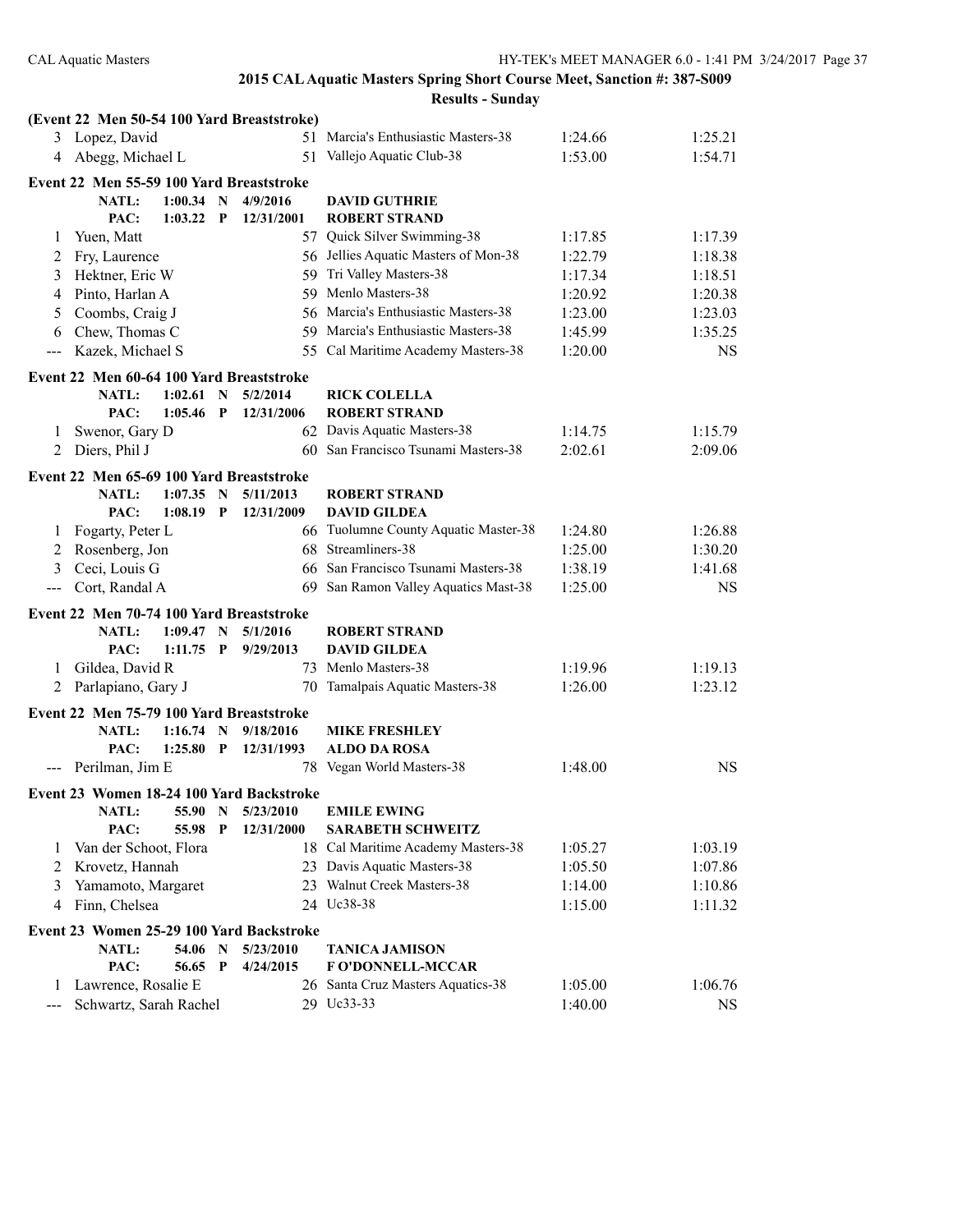|                                                                                                | Event 23 Women 30-34 100 Yard Backstroke |             |              |            |                                                               |         |           |
|------------------------------------------------------------------------------------------------|------------------------------------------|-------------|--------------|------------|---------------------------------------------------------------|---------|-----------|
|                                                                                                | <b>NATL:</b>                             | 54.60       | N            | 4/30/2011  | <b>NORIKO INADA</b>                                           |         |           |
|                                                                                                | PAC:                                     | 57.31       | P            | 4/24/2015  | <b>SARAH HERNANDEZ</b>                                        |         |           |
| 1                                                                                              | Condon, Laura M                          |             |              |            | 31 Marcia's Enthusiastic Masters-38                           | 1:05.04 | 1:05.52   |
| 2                                                                                              | Prezzano, Calley J                       |             |              |            | 34 Temescal Aquatic Masters-38                                | 1:08.12 | 1:10.05   |
| 3                                                                                              | Tiernan, Heather                         |             |              |            | 33 Walnut Creek Masters-38                                    | 1:11.00 | 1:10.96   |
| 4                                                                                              | Rogers, Rebecca C                        |             |              |            | 31 Walnut Creek Masters-38                                    | 1:10.99 | 1:14.59   |
| 5                                                                                              | Shih, Marissa                            |             |              | 31         | Mountain View Masters-38                                      | 1:16.00 | 1:14.99   |
| 6                                                                                              | Nonaka, Sara M                           |             |              |            | 31 Walnut Creek Masters-38                                    | 1:30.00 | 1:22.61   |
| $--$                                                                                           | Vernon, Rachel V                         |             |              |            | 30 Marcia's Enthusiastic Masters-38                           | 1:31.48 | DQ        |
|                                                                                                | Event 23 Women 35-39 100 Yard Backstroke |             |              |            |                                                               |         |           |
|                                                                                                | <b>NATL:</b>                             | 54.43       | N            | 11/15/2015 | <b>NORIKO INADA</b>                                           |         |           |
|                                                                                                | PAC:                                     | 59.86       | P            | 12/31/2004 | <b>JODY SMITH</b>                                             |         |           |
| 1                                                                                              | Richards, Ericka L                       |             |              |            | 39 Walnut Creek Masters-38                                    | 1:03.74 | 1:03.07   |
| 2                                                                                              | Zador, Christine L                       |             |              |            | 36 Ripon Aquatics Masters Club-38                             | 1:19.53 | 1:10.99   |
| 3                                                                                              | McKinney, Erin J                         |             |              |            | 39 Fig Garden Swim Team-38                                    | 1:20.00 | 1:17.89   |
| 4                                                                                              | Chow, Jackie                             |             |              |            | 38 Davis Aquatic Masters-38                                   | 1:18.99 | 1:17.99   |
| $\qquad \qquad -$                                                                              | Keeler, Susan E                          |             |              |            | 38 Walnut Creek Masters-38                                    | 1:08.83 | <b>NS</b> |
|                                                                                                | Event 23 Women 40-44 100 Yard Backstroke |             |              |            |                                                               |         |           |
|                                                                                                | <b>NATL:</b>                             | 56.03       | N            | 4/30/2011  | SHERI HART                                                    |         |           |
|                                                                                                | PAC:                                     | 59.89       | $\mathbf{P}$ | 12/31/2009 | <b>JODY SMITH</b>                                             |         |           |
| 1                                                                                              | Martinez, Heather J                      |             |              |            | 40 North State Masters-38                                     | 1:17.61 | 1:15.37   |
|                                                                                                | Event 23 Women 45-49 100 Yard Backstroke |             |              |            |                                                               |         |           |
|                                                                                                | NATL:                                    | 57.83       | $\mathbf N$  | 5/23/2010  | <b>ELLEN REYNOLDS</b>                                         |         |           |
|                                                                                                | PAC:                                     | 1:01.50     | $\mathbf{P}$ | 12/31/1997 | <b>LAURA VAL</b>                                              |         |           |
| 1                                                                                              | Hata, Yoko                               |             |              |            | 48 Orinda Country Club Masters-38                             | 1:35.00 | 1:21.55   |
| $\frac{1}{2} \left( \frac{1}{2} \right) \left( \frac{1}{2} \right) \left( \frac{1}{2} \right)$ | Cavalli, Christina                       |             |              |            | 48 Marcia's Enthusiastic Masters-38                           | 1:26.00 | <b>NS</b> |
|                                                                                                |                                          |             |              |            |                                                               |         |           |
|                                                                                                | Event 23 Women 50-54 100 Yard Backstroke |             |              |            |                                                               |         |           |
|                                                                                                | <b>NATL:</b>                             | 59.19 N     |              | 3/18/2016  | <b>FALL WILLEBOORDSE</b>                                      |         |           |
|                                                                                                | PAC:                                     | $1:03.24$ P |              | 12/31/2005 | <b>KAREN HUMPHREYS</b><br>53 Marcia's Enthusiastic Masters-38 | 1:42.49 | <b>NS</b> |
| $\scriptstyle\cdots\scriptstyle\cdots$                                                         | Flynn, Margaret                          |             |              |            |                                                               |         |           |
|                                                                                                | Event 23 Women 55-59 100 Yard Backstroke |             |              |            |                                                               |         |           |
|                                                                                                | <b>NATL:</b>                             | 1:04.65     | $\mathbf N$  | 5/23/2010  | <b>LAURA VAL</b>                                              |         |           |
|                                                                                                | PAC:                                     | 1:04.65     | $\mathbf{P}$ | 12/31/2010 | <b>LAURA B VAL</b>                                            |         |           |
| $---$                                                                                          | Appel, Pamela J                          |             |              |            | 59 Walnut Creek Masters-38                                    | 1:44.61 | <b>NS</b> |
|                                                                                                | Haufler, Susan L                         |             |              |            | 59 Marcia's Enthusiastic Masters-38                           | 1:30.00 | <b>NS</b> |
|                                                                                                | Event 23 Women 65-69 100 Yard Backstroke |             |              |            |                                                               |         |           |
|                                                                                                | <b>NATL:</b>                             | $1:10.15$ N |              | 4/11/2015  | <b>CECILIA MCCLOSKEY</b>                                      |         |           |
|                                                                                                | PAC:                                     | 1:07.64     | $\mathbf{P}$ | 2/4/2017   | <b>LAURA B VAL</b>                                            |         |           |
| 1                                                                                              | Val, Laura B                             |             |              |            | 65 Tamalpais Aquatic Masters-38                               | 1:11.00 | 1:07.82N  |
| 2                                                                                              | Taub, Pamela A                           |             |              |            | 66 Walnut Creek Masters-38                                    | 2:15.00 | 2:17.22   |
|                                                                                                | Event 23 Women 70-74 100 Yard Backstroke |             |              |            |                                                               |         |           |
|                                                                                                | NATL:                                    | $1:21.68$ N |              | 4/13/2013  | <b>JOY WARD</b>                                               |         |           |
|                                                                                                | PAC:                                     | $1:32.99$ P |              | 12/31/1994 | <b>MARGERY MEYER</b>                                          |         |           |
|                                                                                                | Westergaard, Leslie M                    |             |              |            | 74 Davis Aquatic Masters-38                                   | 1:40.65 | 1:42.95   |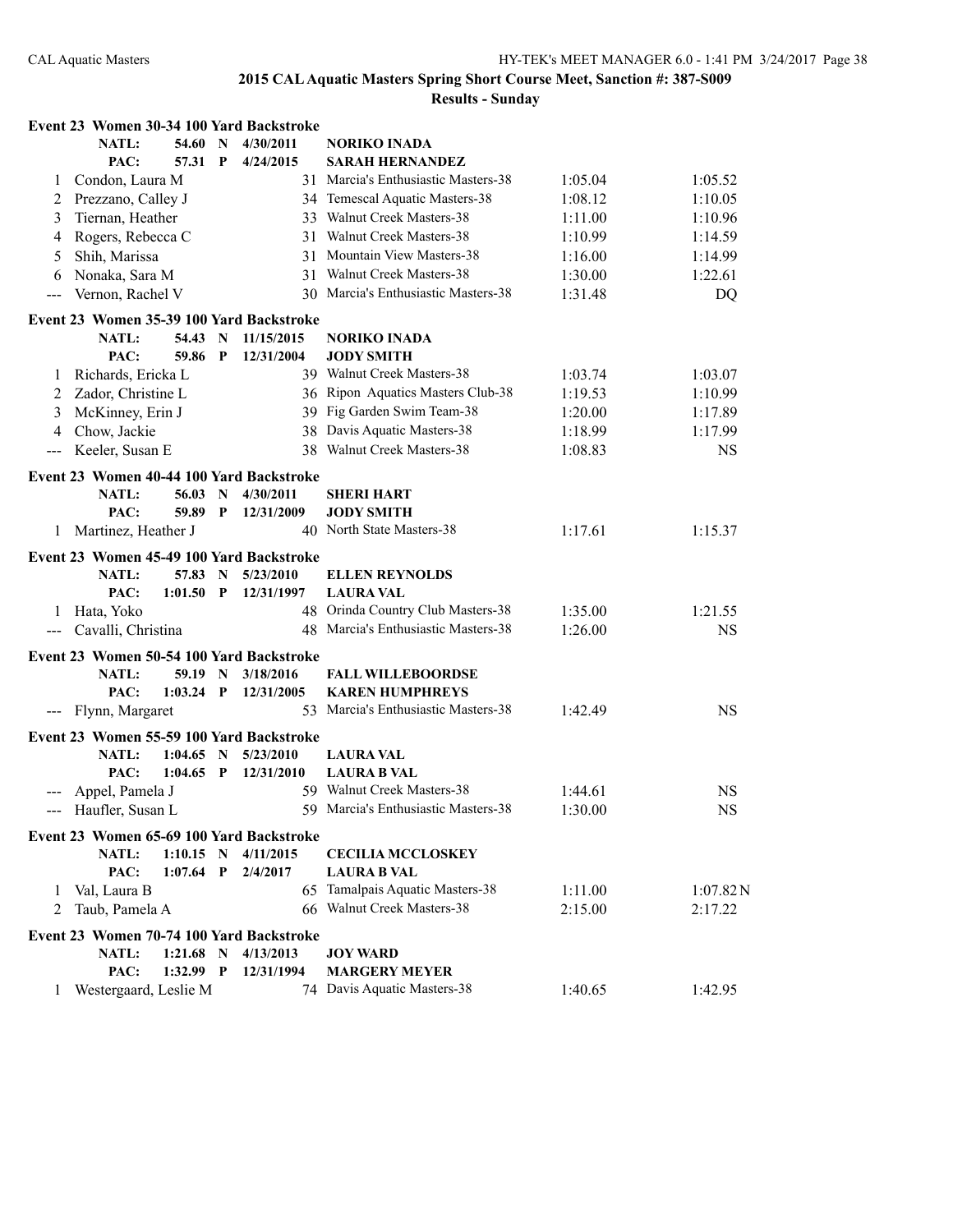|               | Event 24 Men 18-24 100 Yard Backstroke |         |                           |            |                                     |         |           |
|---------------|----------------------------------------|---------|---------------------------|------------|-------------------------------------|---------|-----------|
|               | <b>NATL:</b>                           | 45.36 N |                           | 11/30/2012 | <b>EUGENE GODSOE</b>                |         |           |
|               | PAC:                                   | 50.01   | $\mathbf P$               | 4/30/2016  | <b>MATTHEW MURRAY</b>               |         |           |
| 1             | Tang, Jordan G                         |         |                           |            | 22 San Mateo Masters-38             | 1:00.00 | 59.68     |
| 2             | Prim, Jeremy K                         |         |                           |            | 22 Davis Aquatic Masters-38         | 1:11.00 | 1:06.77   |
| $\frac{1}{2}$ | Kellman, Michael R                     |         |                           |            | 23 Cal Aquatic Masters-38           | 1:00.00 | <b>NS</b> |
|               | Event 24 Men 25-29 100 Yard Backstroke |         |                           |            |                                     |         |           |
|               | <b>NATL:</b>                           | 45.95   | $\mathbf N$               | 4/15/2010  | ADAM MANIA                          |         |           |
|               | PAC:                                   | 48.50   | P                         | 4/30/2016  | <b>ANDREW SAETA</b>                 |         |           |
| 1             | Boyer, Kaleb D                         |         |                           |            | 29 Walnut Creek Masters-38          | 1:03.46 | 1:04.48   |
| 2             | Docken, Steffen S                      |         |                           |            | 28 Davis Aquatic Masters-38         | 1:08.25 | 1:05.74   |
| $---$         | LaBriola, Joseph                       |         |                           |            | 26 District Of Columbia Aquatics-10 | 59.99   | <b>NS</b> |
|               |                                        |         |                           |            |                                     |         |           |
|               | Event 24 Men 30-34 100 Yard Backstroke |         |                           |            |                                     |         |           |
|               | <b>NATL:</b>                           | 46.34   | $\mathbf N$               | 12/21/2013 | <b>ADAM MANIA</b>                   |         |           |
|               | PAC:                                   | 49.02 P |                           | 4/24/2015  | <b>ANTHONY ERVIN</b>                |         |           |
| 1             | Tiernan, Robert M                      |         |                           |            | 33 Walnut Creek Masters-38          | 57.00   | 57.36     |
|               | Event 24 Men 35-39 100 Yard Backstroke |         |                           |            |                                     |         |           |
|               | NATL:                                  | 49.12   | $\mathbf N$               | 5/4/2008   | <b>JOSH DAVIS</b>                   |         |           |
|               | PAC:                                   | 51.81   | $\mathbf{P}$              | 12/31/2002 | <b>JOHN KEPPELER</b>                |         |           |
| 1             | Zador, Erik                            |         |                           |            | 38 Modesto Area Aquatic Club-38     | 1:00.00 | 59.18     |
| 2             | Milton, Trevis B                       |         |                           |            | 38 Temescal Aquatic Masters-38      | 1:01.50 | 1:00.92   |
| 3             | Solberg, Sean                          |         |                           |            | 38 Richmond Plunge Masters-38       | 1:16.00 | 1:14.97   |
| $---$         | Salomaa, Jari                          |         |                           | 39         | San Francisco Tsunami Masters-38    | 1:10.00 | <b>NS</b> |
| $---$         | Aldrich, Seth E                        |         |                           | 35         | Cal Aquatic Masters-38              | 55.00   | <b>NS</b> |
|               | Event 24 Men 45-49 100 Yard Backstroke |         |                           |            |                                     |         |           |
|               | <b>NATL:</b>                           | 51.55   | $\mathbf N$               | 4/30/2011  | <b>CHRIS STEVENSON</b>              |         |           |
|               | PAC:                                   | 52.84   | $\boldsymbol{\mathrm{P}}$ | 5/4/2014   | <b>RICK GOULD</b>                   |         |           |
| 1             | Hamilton, Rick M                       |         |                           |            | 49 Manatee Aquatic Masters Inc-38   | 57.77   | 58.22     |
|               |                                        |         |                           |            |                                     |         |           |
|               | Event 24 Men 50-54 100 Yard Backstroke |         |                           |            |                                     |         |           |
|               | <b>NATL:</b>                           | 52.72   | N                         | 3/21/2015  | <b>FRITZ BEDFORD</b>                |         |           |
|               | PAC:                                   | 57.26   | $\mathbf{P}$              | 12/31/2007 | <b>PHIL DJANG</b>                   |         |           |
| 1             | McAdam, Samuel T                       |         |                           |            | 51 Davis Aquatic Masters-38         | 1:04.00 | 1:02.79   |
| 2             | Barta, Chris                           |         |                           |            | 50 Temescal Aquatic Masters-38      | 1:05.00 | 1:02.89   |
| 3             | Dumbacher, Jack                        |         |                           | 51         | North Bay Aquatics-38               | 1:20.00 | 1:16.88   |
| 4             | Lopez, David                           |         |                           |            | 51 Marcia's Enthusiastic Masters-38 | 1:17.70 | 1:19.65   |
|               | Event 24 Men 55-59 100 Yard Backstroke |         |                           |            |                                     |         |           |
|               | <b>NATL:</b>                           | 53.81   | N                         | 2/25/2017  | <b>STEVE WOOD</b>                   |         |           |
|               | PAC:                                   | 58.01   | $\mathbf{P}$              | 6/30/2011  | PHILIPP DJANG                       |         |           |
| *1            | Cutting, Steve                         |         |                           |            | 59 Tri Valley Masters-38            | 1:03.99 | 1:04.96   |
| $*1$          | Taylor, Ron A                          |         |                           |            | 56 Richmond Plunge Masters-38       | 1:04.40 | 1:04.96   |
| 3             | Keighley, Tim D                        |         |                           | 55         | Quick Silver Swimming-38            | 1:10.00 | 1:05.36   |
| 4             | Morales, John R                        |         |                           | 59         | Santa Rosa Masters-38               | 1:06.66 | 1:05.92   |
| 5             | Smith, N. Douglas                      |         |                           | 55         | Davis Aquatic Masters-38            | 1:03.61 | 1:06.88   |
| 6             | Maryatt, Andrew T                      |         |                           | 55         | Rocklin Aquatics Masters-38         | 1:07.60 | 1:08.47   |
| 7             | Campbell, Chris                        |         |                           | 56         | Mountain View Masters-38            | 1:22.00 | 1:23.48   |
| 8             | Chew, Thomas C                         |         |                           | 59         | Marcia's Enthusiastic Masters-38    | 1:45.00 | 1:29.69   |
| $---$         | Hern, Steve J                          |         |                           |            | 58 Sierra Marlins Masters-38        | 1:30.00 | <b>NS</b> |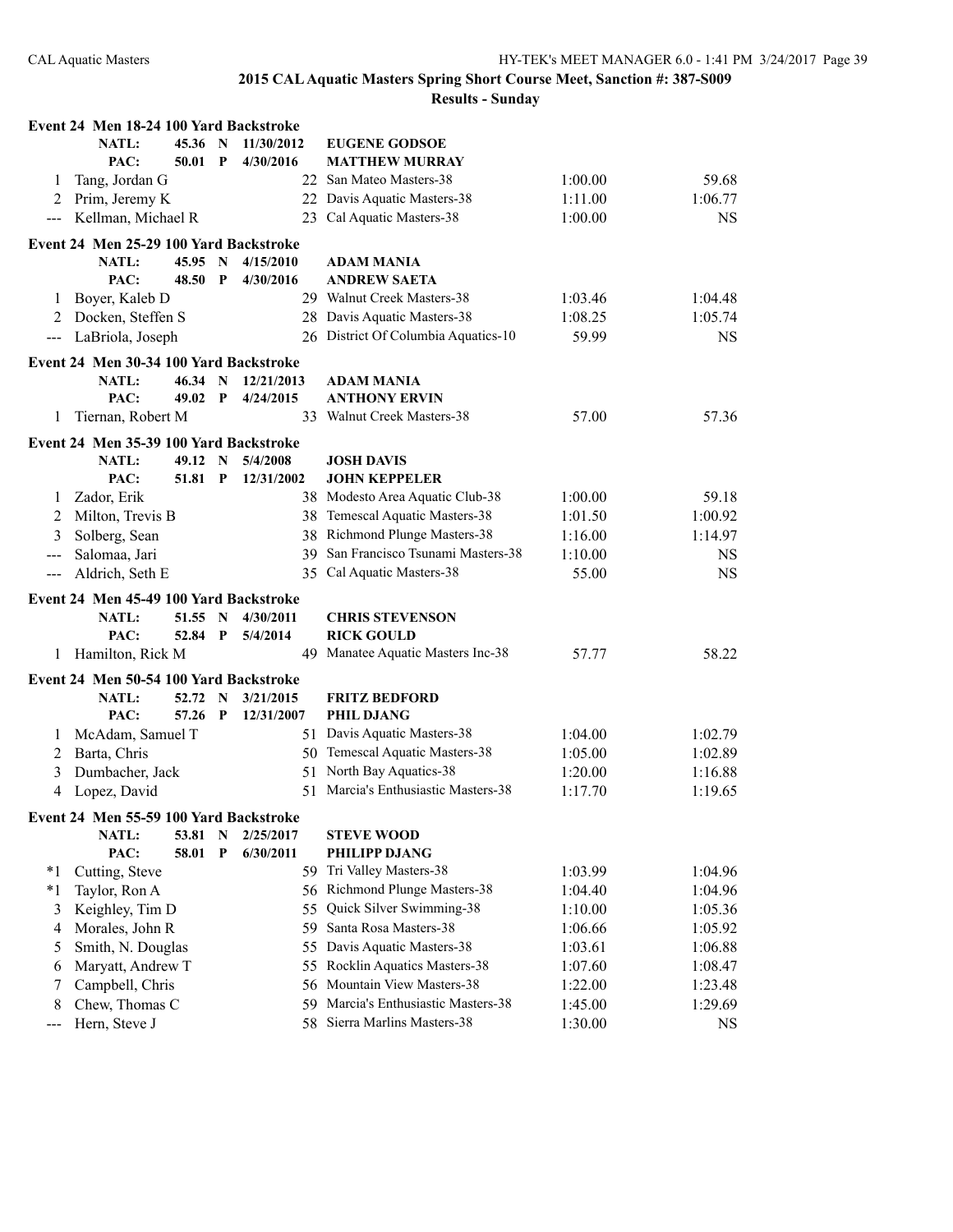|     | Event 24 Men 60-64 100 Yard Backstroke    |             |              |            |                                      |         |         |
|-----|-------------------------------------------|-------------|--------------|------------|--------------------------------------|---------|---------|
|     | NATL:                                     | 57.46       | $\mathbf N$  | 4/30/2016  | <b>TOM BARTON</b>                    |         |         |
|     | PAC:                                      | 1:01.40     | $\mathbf{P}$ | 12/31/2004 | <b>RICHARD BURNS</b>                 |         |         |
| 1   | Darlington, Taite                         |             |              | 61         | San Francisco Tsunami Masters-38     | 1:09.00 | 1:07.06 |
| 2   | Small, Stephen A                          |             |              |            | 64 Marcia's Enthusiastic Masters-38  | 1:18.98 | 1:17.61 |
| 3   | Foreaker, Don                             |             |              |            | 64 Santa Rosa Masters-38             | 1:20.00 | 1:18.66 |
| 4   | Citron, Jeffrey M                         |             |              |            | 61 Yuba City Masters Swimming-38     | 1:23.34 | 1:22.46 |
|     | Event 24 Men 65-69 100 Yard Backstroke    |             |              |            |                                      |         |         |
|     | <b>NATL:</b>                              | 59.62 N     |              | 5/12/2013  | <b>HUGH WILDER</b>                   |         |         |
|     | PAC:                                      | 59.62       | P            | 5/9/2013   | <b>HUGH WILDER</b>                   |         |         |
| 1   | Kennedy, James B                          |             |              |            | 65 Cal Maritime Academy Masters-38   | 1:22.26 | 1:25.17 |
| 2   | Levinson, Alan                            |             |              |            | 65 Manatee Aquatic Masters Inc-38    | 1:30.50 | 1:27.21 |
| 3   | Ceci, Louis G                             |             |              |            | 66 San Francisco Tsunami Masters-38  | 1:38.72 | 1:42.51 |
|     | Event 24 Men 70-74 100 Yard Backstroke    |             |              |            |                                      |         |         |
|     | <b>NATL:</b>                              | $1:05.42$ N |              | 4/24/2015  | <b>RICHARD BURNS</b>                 |         |         |
|     | PAC:                                      | 1:05.42     | $\mathbf{P}$ | 4/24/2015  | <b>RICHARD BURNS</b>                 |         |         |
| 1   | Burns, Richard                            |             |              |            | 73 Tamalpais Aquatic Masters-38      | 1:10.00 | 1:08.55 |
| 2   | Sanchez, David W                          |             |              | 73         | Clovis Swim Club Masters-38          | 1:35.97 | 1:39.64 |
|     | Event 24 Men 75-79 100 Yard Backstroke    |             |              |            |                                      |         |         |
|     | NATL:                                     | $1:08.55$ N |              | 4/19/2009  | <b>BURWELL JONES</b>                 |         |         |
|     | PAC:                                      | $1:17.67$ P |              | 12/31/1995 | <b>RAY TAFT</b>                      |         |         |
| 1   | Stewart, Jim M                            |             |              | 75         | Santa Rosa Masters-38                | 1:48.00 | 1:57.16 |
|     | Event 24 Men 80-84 100 Yard Backstroke    |             |              |            |                                      |         |         |
|     | NATL:                                     | 1:18.23 N   |              | 4/30/2016  | YOSHI OYAKAWA                        |         |         |
|     | PAC:                                      | $1:24.23$ P |              | 12/31/2000 | <b>RAY TAFT</b>                      |         |         |
| 1   | Grohe, William E                          |             |              |            | 83 University of San Francisco Ma-38 | 2:48.40 | 2:56.20 |
|     |                                           |             |              |            |                                      |         |         |
|     | Event 25 Women 18-24 100 Yard IM<br>NATL: | 53.02       | $\mathbf N$  | 12/21/2014 | <b>KATIE MEILI</b>                   |         |         |
|     | PAC:                                      | 57.04       | $\mathbf{P}$ | 5/3/2014   | PENELOPE YAMAUCHI                    |         |         |
| 1   | Tang, Lydia N                             |             |              |            | 23 Uc38-38                           | 1:09.32 | 1:05.94 |
| 2   | Finn, Chelsea                             |             |              |            | 24 Uc38-38                           | 1:15.00 | 1:08.27 |
| 3   | Oei, Melissa                              |             |              |            | 22 University of San Francisco Ma-38 | 1:30.00 | 1:09.23 |
|     |                                           |             |              |            |                                      |         |         |
|     | Event 25 Women 25-29 100 Yard IM          |             |              |            |                                      |         |         |
|     | <b>NATL:</b>                              | 54.43 N     |              | 2/6/2010   | <b>MEGAN JENDRICK</b>                |         |         |
|     | PAC:                                      | 56.76 P     |              | 12/31/2001 | <b>LIMIN LIU</b>                     |         |         |
|     | 1 Choy, Tammy H                           |             |              |            | 27 Marcia's Enthusiastic Masters-38  | 1:05.30 | 1:02.77 |
| 2   | Grue, Katie                               |             |              |            | 27 Cal Aquatic Masters-38            | 1:06.99 | 1:08.22 |
| 3   | Kohler, Kara M                            |             |              |            | 26 Cal Aquatic Masters-38            | 1:07.11 | 1:10.23 |
| 4   | Hwang, Jenn                               |             |              |            | 25 Walnut Creek Masters-38           | 1:09.53 | 1:11.04 |
| 5   | Mandac, Carmen A                          |             |              |            | 29 Stanford Masters Swimming-38      | 1:20.00 | 1:13.14 |
|     | Event 25 Women 30-34 100 Yard IM          |             |              |            |                                      |         |         |
|     | NATL:                                     | 57.01       | N            | 4/15/2000  | <b>ANGEL MARTINO</b>                 |         |         |
|     | PAC:                                      | 58.07       | P            | 12/31/2009 | <b>SARABETH METZGER</b>              |         |         |
| 1   | Tiernan, Heather                          |             |              |            | 33 Walnut Creek Masters-38           | 1:12.00 | 1:12.03 |
| 2   | Rogers, Rebecca C                         |             |              | 31         | Walnut Creek Masters-38              | 1:18.99 | 1:14.48 |
| 3   | Sroka, Nicole                             |             |              | 33         | Marcia's Enthusiastic Masters-38     | 1:45.00 | 1:17.68 |
| 4   | Seitel, Theresa A                         |             |              | 32         | Cal Aquatic Masters-38               | 1:15.00 | 1:19.77 |
| --- | West, Meredith A                          |             |              |            | 32 San Mateo Masters-38              | 1:27.81 | NS      |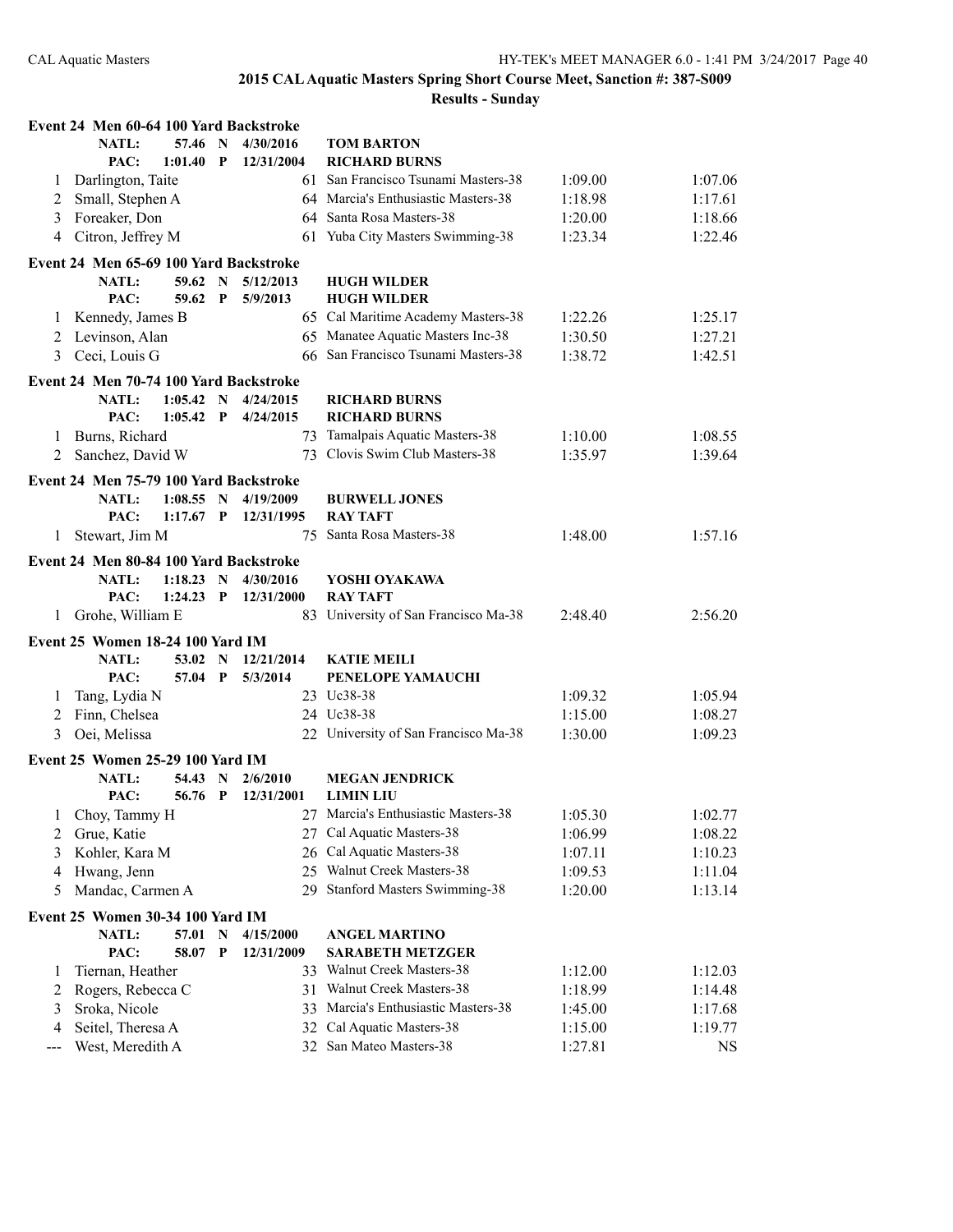|                   | Event 25 Women 35-39 100 Yard IM                 |             |                            |            |                                              |         |           |
|-------------------|--------------------------------------------------|-------------|----------------------------|------------|----------------------------------------------|---------|-----------|
|                   | NATL:                                            | 57.67       | N                          | 5/23/2010  | <b>SHERI HART</b>                            |         |           |
|                   | PAC:                                             | 59.87       | $\mathbf{P}$               | 5/1/2014   | <b>K GLENN&amp; E RICHAR</b>                 |         |           |
| 1                 | Milton, Ashley B                                 |             |                            | 35         | San Mateo Masters-38                         | 1:25.00 | 1:16.08   |
| 2                 | Hauser, Sarah                                    |             |                            |            | 39 Streamliners-38                           | 1:16.89 | 1:19.67   |
|                   | Event 25 Women 40-44 100 Yard IM                 |             |                            |            |                                              |         |           |
|                   | <b>NATL:</b>                                     | 57.95       | $\mathbf N$                | 4/28/2012  | <b>ERIKA BRAUN</b>                           |         |           |
|                   | PAC:                                             | 1:01.04     | P                          | 12/31/2009 | <b>LAUREEN WELTING</b>                       |         |           |
| 1                 | Pledger, Abby B                                  |             |                            |            | 42 North Bay Aquatics-38                     | 1:08.45 | 1:08.28   |
| 2                 | Clarke, Sunne A                                  |             |                            |            | 42 Marcia's Enthusiastic Masters-38          | 1:30.00 | 1:31.91   |
|                   |                                                  |             |                            |            |                                              |         |           |
|                   | Event 25 Women 45-49 100 Yard IM                 |             |                            |            |                                              |         |           |
|                   | <b>NATL:</b>                                     | 59.39       | $\mathbf N$                | 4/28/2012  | <b>FALL WILLEBOORDSE</b>                     |         |           |
|                   | PAC:                                             | 1:02.13     | $\mathbf P$                | 12/31/2009 | <b>LISA WARD</b>                             |         |           |
| 1                 | Brakeman, Jennifer                               |             |                            |            | 46 Manatee Aquatic Masters Inc-38            | 1:11.00 | 1:11.02   |
| 2                 | Garforth, Emma                                   |             |                            |            | 48 Davis Aquatic Masters-38                  | 1:14.00 | 1:13.61   |
| 3                 | Burger, Clare P                                  |             |                            |            | 49 Marcia's Enthusiastic Masters-38          | 1:19.01 | 1:18.23   |
| 4                 | Jensen, Karen                                    |             |                            |            | 49 Cal Maritime Academy Masters-38           | 1:18.24 | 1:19.06   |
| 5                 | Hata, Yoko                                       |             |                            |            | 48 Orinda Country Club Masters-38            | 1:35.00 | 1:19.14   |
| 6                 | Field, Lessly W                                  |             |                            | 48         | Albany Armada Aquatics Masters-38            | 1:28.45 | 1:24.86   |
| $--$              | Curtin, Janice A                                 |             |                            | 49         | Sierra Marlins Masters-38                    | 1:14.82 | <b>NS</b> |
|                   | Event 25 Women 50-54 100 Yard IM                 |             |                            |            |                                              |         |           |
|                   | NATL:                                            | 1:01.28     | $\mathbf N$                | 4/29/2016  | <b>FALL WILLEBOORDSE</b>                     |         |           |
|                   | PAC:                                             | 1:05.48     | $\mathbf{P}$               | 12/31/2005 | <b>LAURA B VAL</b>                           |         |           |
| 1                 | Perry, Rebecca R                                 |             |                            |            | 52 Manatee Aquatic Masters Inc-38            | 1:18.00 | 1:15.37   |
| 2                 | Loomis, Caroline                                 |             |                            |            | 53 Davis Aquatic Masters-38                  | 1:20.39 | 1:18.91   |
| 3                 | Lewis, Melissa D                                 |             |                            | 51         | North Bay Aquatics-38                        | 1:19.24 | 1:19.44   |
| 4                 | Keighley, Carole L                               |             |                            | 53         | Quick Silver Swimming-38                     | 1:20.00 | 1:21.80   |
| 5                 | Phalen, Jennifer R                               |             |                            |            | 52 Davis Aquatic Masters-38                  | 1:22.24 | 1:23.41   |
|                   |                                                  |             |                            |            |                                              |         |           |
|                   | <b>Event 25 Women 55-59 100 Yard IM</b>          |             |                            |            |                                              |         |           |
|                   | NATL:                                            | $1:05.21$ N |                            | 5/20/2007  | <b>LAURA VAL</b>                             |         |           |
|                   | PAC:                                             | 1:05.21     | $\mathbf{P}$               | 12/31/2007 | <b>LAURA B VAL</b>                           |         |           |
| 1                 | Hernandez, Jill S                                |             |                            |            | 56 North State Masters-38                    | 1:09.56 | 1:07.69   |
| 2                 | Focha, Teresa Marie                              |             |                            |            | 56 Modesto Area Aquatic Club-38              | 1:50.57 | 1:48.08   |
| $\qquad \qquad -$ | Terhorst, Hermine M                              |             |                            |            | 58 Uc38-38                                   | 1:18.99 | <b>NS</b> |
|                   | Event 25 Women 60-64 100 Yard IM                 |             |                            |            |                                              |         |           |
|                   | <b>NATL:</b>                                     | $1:07.08$ N |                            | 5/17/2015  | <b>LAURA VAL</b>                             |         |           |
|                   | PAC:                                             | $1:07.08$ P |                            | 5/17/2015  | <b>LAURA B VAL</b>                           |         |           |
| 1                 | Newacheck, Pamela K                              |             |                            | 61         | Walnut Creek Masters-38                      | 1:31.50 | 1:24.34   |
| $--$              | Helmrich, Susan P                                |             |                            |            | 61 Streamliners-38                           | 1:22.30 | <b>NS</b> |
|                   |                                                  |             |                            |            |                                              |         |           |
|                   | Event 25 Women 65-69 100 Yard IM<br><b>NATL:</b> | 1:10.09     |                            | 4/29/2016  |                                              |         |           |
|                   | PAC:                                             | 1:09.44     | $\mathbf N$<br>$\mathbf P$ | 2/4/2017   | <b>CHARLOTTE DAVIS</b><br><b>LAURA B VAL</b> |         |           |
|                   |                                                  |             |                            |            | 67 Walnut Creek Masters-38                   |         |           |
| 1                 | Collins, Susan M                                 |             |                            |            |                                              | 1:47.04 | 1:43.27   |
|                   | Event 25 Women 70-74 100 Yard IM                 |             |                            |            |                                              |         |           |
|                   | NATL:                                            | $1:21.97$ N |                            | 4/30/2000  | <b>GAIL ROPER</b>                            |         |           |
|                   | PAC:                                             | $1:21.97$ P |                            | 12/31/2000 | <b>GAIL ROPER</b>                            |         |           |
| $\mathbf{I}$      | Barnea, Daniela                                  |             |                            | 72         | <b>Stanford Masters Swimming-38</b>          | NT      | 1:35.63   |
| 2                 | Caso, Susie A                                    |             |                            |            | 70 Manatee Aquatic Masters Inc-38            | 1:45.00 | 1:56.58   |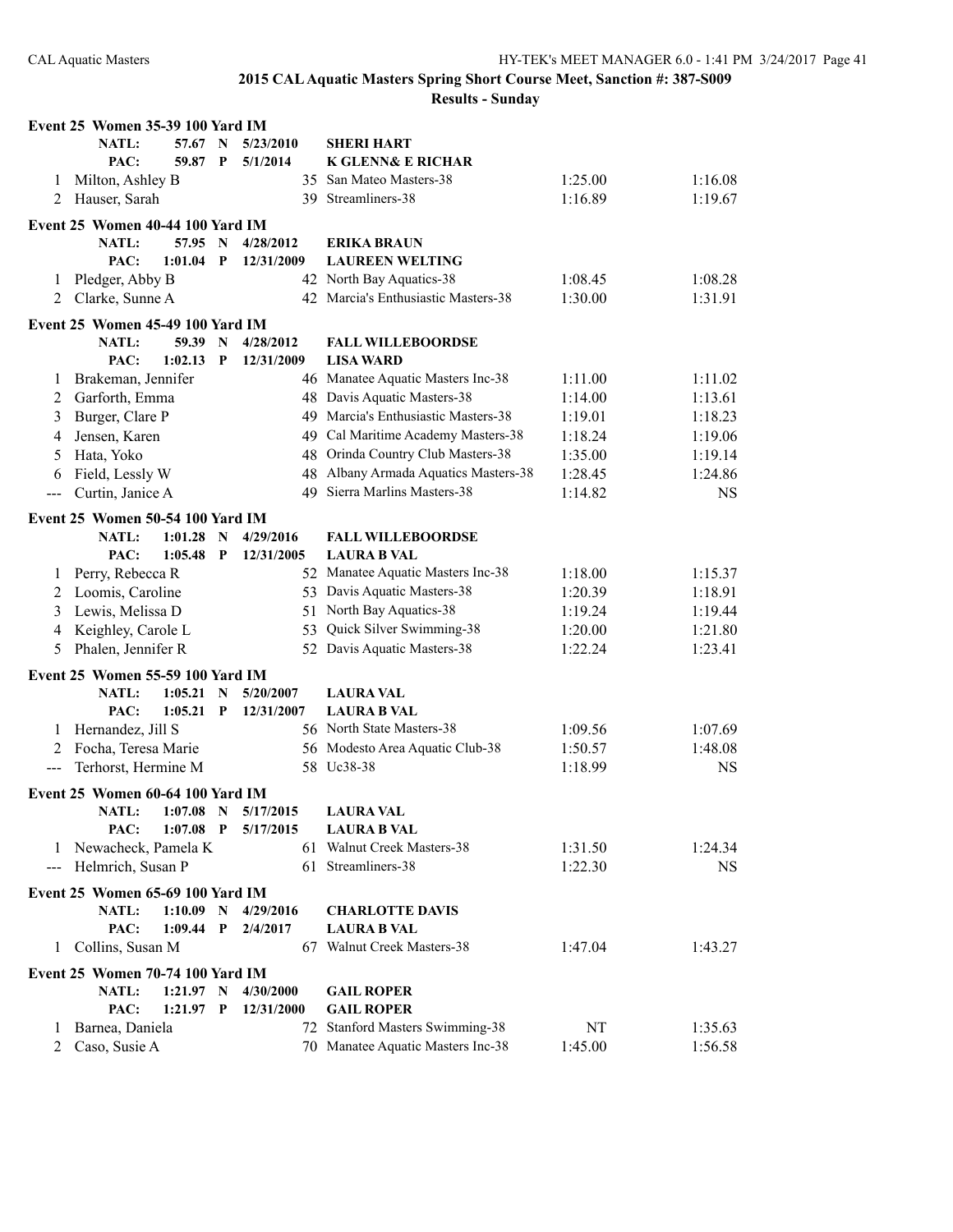|     | Event 25 Women 85-89 100 Yard IM      |         |                           |            |    |                                      |         |           |
|-----|---------------------------------------|---------|---------------------------|------------|----|--------------------------------------|---------|-----------|
|     | <b>NATL:</b>                          | 1:52.95 | N                         | 4/12/2014  |    | <b>JEAN TROY</b>                     |         |           |
|     | PAC:                                  | 1:58.91 | $\mathbf{P}$              | 2/20/2016  |    | <b>ANN HIRSCH</b>                    |         |           |
| 1   | Hirsch, Ann M                         |         |                           |            |    | 86 Walnut Creek Masters-38           | 2:20.00 | 2:16.64   |
|     | <b>Event 26 Men 18-24 100 Yard IM</b> |         |                           |            |    |                                      |         |           |
|     | <b>NATL:</b>                          | 49.52   | N                         | 4/25/2015  |    | <b>COLIN BABCOCK</b>                 |         |           |
|     | PAC:                                  | 49.52   | P                         | 4/25/2015  |    | <b>COLIN BABCOCK</b>                 |         |           |
| 1   | May, Alexander M                      |         |                           |            |    | 23 Davis Aquatic Masters-38          | 59.25   | 57.96     |
| 2   | Colorado, Raul                        |         |                           |            |    | 24 San Francisco Tsunami Masters-38  | 1:00.00 | 59.95     |
| 3   | Antonellis, Gaetano                   |         |                           |            |    | 20 Cal Maritime Academy Masters-38   | 1:03.00 | 1:02.54   |
| 4   | Barta, Paul J                         |         |                           |            |    | 24 Uc38-38                           | 1:05.83 | 1:04.90   |
| --- | Askins, John L                        |         |                           |            | 18 | University of San Francisco Ma-38    | 1:05.75 | <b>NS</b> |
| --- | Tang, Jordan G                        |         |                           |            | 22 | San Mateo Masters-38                 | 1:05.00 | <b>NS</b> |
|     | Event 26 Men 25-29 100 Yard IM        |         |                           |            |    |                                      |         |           |
|     | <b>NATL:</b>                          | 47.77   | N                         | 5/3/2014   |    | <b>DARIAN TOWNSEND</b>               |         |           |
|     | PAC:                                  | 49.52   | $\boldsymbol{\mathrm{P}}$ | 12/21/2014 |    | <b>BJ JOHNSON</b>                    |         |           |
| 1   | Hallman, Eric R                       |         |                           |            |    | 25 Marcia's Enthusiastic Masters-38  | 57.99   | 56.25     |
| 2   | Jovic, Vedran                         |         |                           |            |    | 29 Cal Aquatic Masters-38            | 1:00.50 | 57.37     |
| 3   | Jope, Adric A                         |         |                           |            |    | 25 Arden Hills Masters Swimming-38   | 59.99   | 58.52     |
| 4   | Corrigan, Bryan P                     |         |                           |            |    | 25 University of San Francisco Ma-38 | 1:02.50 | 59.96     |
| 5   | Bartz, Joerg                          |         |                           |            |    | 29 Cal Aquatic Masters-38            | 59.23   | 1:00.48   |
| 6   | Singh, Jason J                        |         |                           |            | 28 | San Francisco Tsunami Masters-38     | 1:00.17 | 1:00.66   |
| 7   | Boyer, Kaleb D                        |         |                           |            |    | 29 Walnut Creek Masters-38           | 1:04.70 | 1:05.68   |
| 8   | Ortiz, Enrique                        |         |                           |            | 27 | San Francisco Tsunami Masters-38     | 1:25.00 | 1:08.44   |
| 9   | Bardales, Christopher A               |         |                           |            | 26 | San Francisco Tsunami Masters-38     | 1:15.00 | 1:10.94   |
| 10  | Feasley, Robert A                     |         |                           |            | 27 | Uc38-38                              | 1:06.00 | 1:19.27   |
| 11  | Azori, Antonio J                      |         |                           |            |    | 25 Uc38-38                           | 1:08.00 | 2:29.91   |
|     | <b>Event 26 Men 30-34 100 Yard IM</b> |         |                           |            |    |                                      |         |           |
|     | <b>NATL:</b>                          | 47.78   | $\mathbf N$               | 4/25/2015  |    | <b>MATT GREVERS</b>                  |         |           |
|     | PAC:                                  | 49.23   | $\mathbf{P}$              | 4/25/2015  |    | <b>ANTHONY ERVIN</b>                 |         |           |
| 1   | Shih, Michael T                       |         |                           |            |    | 34 Manatee Aquatic Masters Inc-38    | 1:03.69 | 1:03.00   |
| 2   | Monaghan, Ryan P                      |         |                           |            |    | 32 Cal Aquatic Masters-38            | 1:11.25 | 1:06.83   |
| 3   | Neumann, Jonathan D                   |         |                           |            |    | 32 San Francisco Tsunami Masters-38  | 1:05.00 | 1:09.70   |
| 4   | Song, James C                         |         |                           |            |    | 33 Marcia's Enthusiastic Masters-38  | 1:15.62 | 1:15.71   |
| 5   | Nourbakhsh, Mehdi                     |         |                           |            |    | 33 Richmond Plunge Masters-38        | 1:39.52 | 1:38.85   |
|     | Event 26 Men 35-39 100 Yard IM        |         |                           |            |    |                                      |         |           |
|     | NATL:                                 | 50.06   | N                         | 5/4/2008   |    | <b>JOSH DAVIS</b>                    |         |           |
|     | PAC:                                  | 51.78   | $\mathbf{P}$              | 12/31/2009 |    | <b>LEE WANIE</b>                     |         |           |
| 1   | Ignatov, Alex                         |         |                           |            | 35 | Temescal Aquatic Masters-38          | 1:00.00 | 59.07     |
| 2   | Zador, Erik                           |         |                           |            | 38 | Modesto Area Aquatic Club-38         | 1:00.00 | 59.33     |
| 3   | Chun, Benjamin                        |         |                           |            | 38 | Cal Aquatic Masters-38               | 1:01.00 | 1:01.64   |
| 4   | Milton, Trevis B                      |         |                           |            | 38 | Temescal Aquatic Masters-38          | 1:01.40 | 1:03.14   |
| 5   | Thomas, Ryan G                        |         |                           |            | 37 | San Francisco Tsunami Masters-38     | 1:05.24 | 1:05.20   |
| 6   | Hansen, Sean D                        |         |                           |            | 39 | Marcia's Enthusiastic Masters-38     | 1:12.00 | 1:10.64   |
| 7   | Waterson, Kevin                       |         |                           |            | 37 | Davis Aquatic Masters-38             | 1:10.72 | 1:11.17   |
| 8   | McCashin, Stephen F                   |         |                           |            | 38 | Orinda Country Club Masters-38       | 1:09.00 | 2:29.89   |
| --- | Greene, Brett                         |         |                           |            | 39 | Club Hot Tub-38                      | 1:03.58 | <b>NS</b> |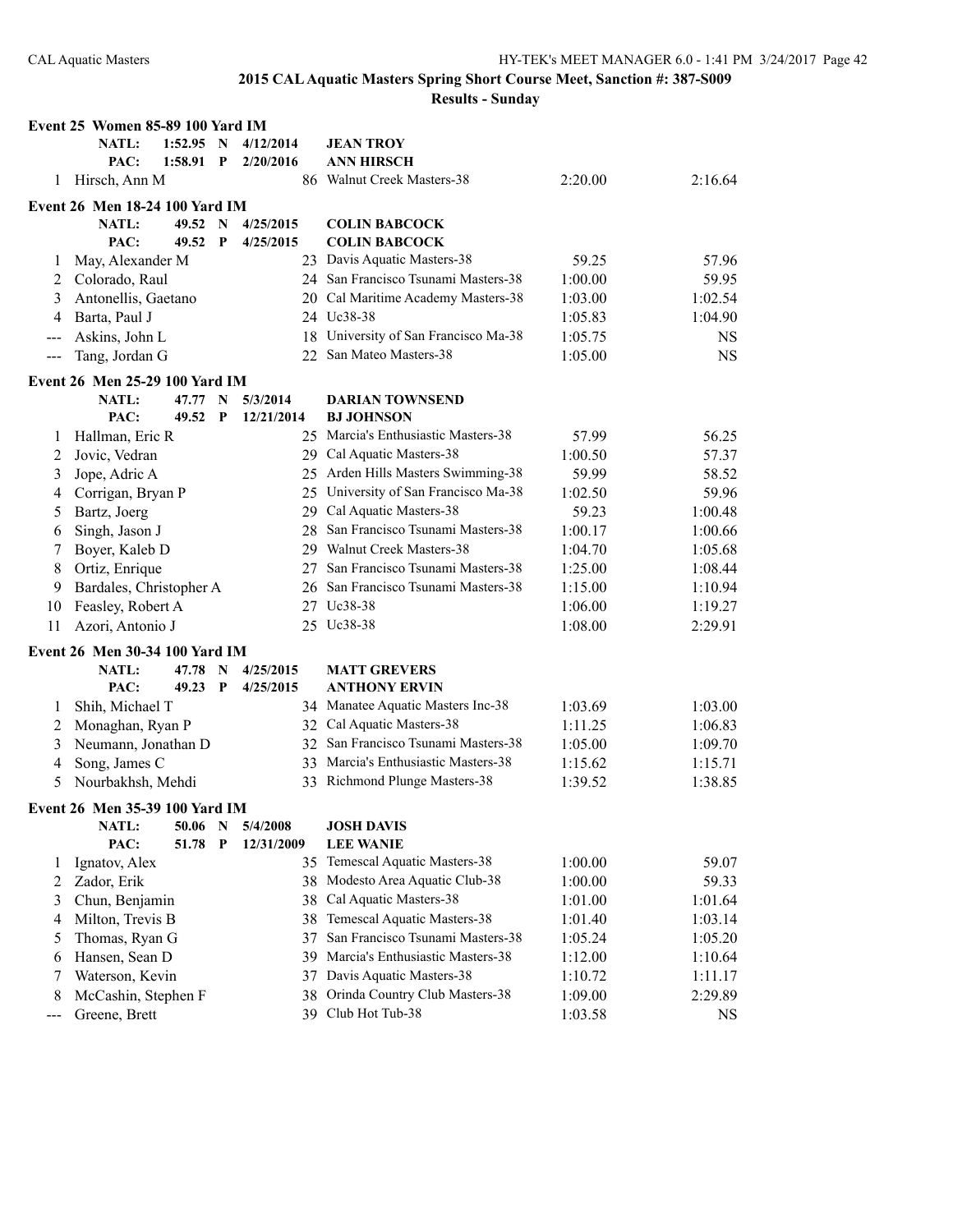|                | Event 26 Men 40-44 100 Yard IM         |             |              |            |                                      |         |           |
|----------------|----------------------------------------|-------------|--------------|------------|--------------------------------------|---------|-----------|
|                | <b>NATL:</b>                           | 51.07 N     |              | 4/25/2015  | <b>JEFF COMMINGS</b>                 |         |           |
|                | PAC:                                   | 52.58       | $\mathbf{P}$ | 12/31/2010 | <b>ROQUE SANTOS</b>                  |         |           |
| 1              | Durbin, Timothy D                      |             |              |            | 40 Marcia's Enthusiastic Masters-38  | 1:08.00 | 1:05.88   |
| 2              | Wijesinghe, Manik N                    |             |              |            | 43 Richmond Plunge Masters-38        | 1:14.00 | 1:11.74   |
|                | Event 26 Men 45-49 100 Yard IM         |             |              |            |                                      |         |           |
|                | <b>NATL:</b>                           | 52.14       | $\mathbf N$  | 5/23/2010  | <b>RICHARD HUGHEY</b>                |         |           |
|                | PAC:                                   | 55.47 P     |              | 5/3/2014   | <b>MICHAEL DE BOISBL</b>             |         |           |
| 1              | Kaelle, John                           |             |              |            | 48 Orinda Country Club Masters-38    | 1:05.24 | 1:04.20   |
| 2              | Lynch, Tim F                           |             |              |            | 46 Uc38-38                           | 1:05.00 | 1:04.93   |
| 3              | Nadeau, John                           |             |              |            | 47 Uc48-48                           | 1:16.00 | 1:16.51   |
|                |                                        |             |              |            |                                      |         |           |
|                | Event 26 Men 50-54 100 Yard IM         |             |              |            |                                      |         |           |
|                | <b>NATL:</b>                           | 54.28       | $\mathbf N$  | 5/11/2013  | <b>DAVID SIMS</b>                    |         |           |
|                | PAC:                                   | 55.82       | $\mathbf{P}$ | 12/31/2009 | <b>JOHN OBERTO</b>                   |         |           |
|                | --- Phelan, Darren D                   |             |              |            | 53 Stanford Masters Swimming-38      | 59.12   | <b>NS</b> |
| $\sim$ $\sim$  | Kerr, Jeffrey D                        |             |              |            | 53 Morgan Hill Splash Masters-38     | 1:14.00 | <b>NS</b> |
|                | Event 26 Men 55-59 100 Yard IM         |             |              |            |                                      |         |           |
|                | <b>NATL:</b>                           | 55.85 N     |              | 4/9/2016   | <b>STEVE WOOD</b>                    |         |           |
|                | PAC:                                   | 58.37       | $\mathbf{P}$ | 5/3/2014   | <b>PAUL CARTER</b>                   |         |           |
| 1              | Cramer, Steven J                       |             |              |            | 58 Marcia's Enthusiastic Masters-38  | 1:32.00 | 1:22.70   |
| 2              | Tsugawa, Peter                         |             |              |            | 59 Marcia's Enthusiastic Masters-38  | 1:26.00 | 1:23.54   |
| 3              | Yuen, Matt                             |             |              | 57         | Quick Silver Swimming-38             | 1:09.88 | 2:30.38   |
|                | <b>Event 26 Men 60-64 100 Yard IM</b>  |             |              |            |                                      |         |           |
|                | <b>NATL:</b>                           | 57.23       | N            | 5/11/2013  | <b>RICK COLELLA</b>                  |         |           |
|                | PAC:                                   | 1:00.10     | P            | 12/31/2008 | <b>ROBERT STRAND</b>                 |         |           |
| 1              | Edwards, Kenneth S                     |             |              |            | 61 Walnut Creek Masters-38           | 1:06.71 | 1:28.01   |
| 2              | Bauer, David L                         |             |              |            | 61 Marcia's Enthusiastic Masters-38  | 1:40.00 | 1:31.09   |
| 3              | Diers, Phil J                          |             |              |            | 60 San Francisco Tsunami Masters-38  | 2:12.65 | 2:18.02   |
|                |                                        |             |              |            |                                      |         |           |
|                | Event 26 Men 65-69 100 Yard IM         |             |              |            |                                      |         |           |
|                | <b>NATL:</b>                           | 1:00.32     | $\mathbf N$  | 5/23/2010  | <b>RICHARD ABRAHAMS</b>              |         |           |
|                | PAC:                                   | 1:02.26     | P            | 12/31/2009 | <b>RICHARD BURNS</b>                 |         |           |
| 1              | Foote, John T                          |             |              |            | 66 Tamalpais Aquatic Masters-38      | 1:12.80 | 1:12.62   |
| 2              | Ceci, Louis G                          |             |              |            | 66 San Francisco Tsunami Masters-38  | 1:30.00 | 1:34.38   |
| 3              | Maxwell, Irving E                      |             |              |            | 67 Marcia's Enthusiastic Masters-38  | 2:17.66 | 2:08.39   |
| $\overline{4}$ | McPherson, Andrew M                    |             |              |            | 69 Davis Aquatic Masters-38          | 1:09.34 | 2:29.88   |
| 5              | Williams, Michael J                    |             |              |            | 67 Walnut Creek Masters-38           | 1:09.21 | 2:30.54   |
|                | --- Fogarty, Peter L                   |             |              |            | 66 Tuolumne County Aquatic Master-38 | 1:21.10 | NS        |
|                | Event 26 Men 70-74 100 Yard IM         |             |              |            |                                      |         |           |
|                | <b>NATL:</b>                           | $1:05.05$ N |              | 5/3/2014   | <b>JAMES ELDER</b>                   |         |           |
|                | PAC:                                   | 1:05.05     | $\mathbf P$  | 5/3/2014   | <b>JAMES ELDER</b>                   |         |           |
| 1              | DeLacy, James R                        |             |              |            | 70 Walnut Creek Masters-38           | 1:16.11 | 1:12.13   |
| 2              | Gildea, David R                        |             |              | 73         | Menlo Masters-38                     | 1:16.96 | 1:19.17   |
|                |                                        |             |              |            |                                      |         |           |
|                | Event 27 Women 18-24 50 Yard Freestyle |             |              |            |                                      |         |           |
|                | NATL:                                  | 22.21 N     |              | 1/31/2015  | VANDERPOOL-WALLAC                    |         |           |
|                | PAC:                                   | 23.44 P     |              | 12/31/2010 | <b>FO'DONNELL-MCCAR</b>              |         |           |
| 1              | Van der Schoot, Flora                  |             |              |            | 18 Cal Maritime Academy Masters-38   | 27.13   | 26.44     |
| 2              | Oei, Melissa                           |             |              |            | 22 University of San Francisco Ma-38 | 27.00   | 27.29     |
| 3              | Santa Maria, Molly                     |             |              |            | 19 Grand Canyon University Swim C-48 | 27.98   | 28.41     |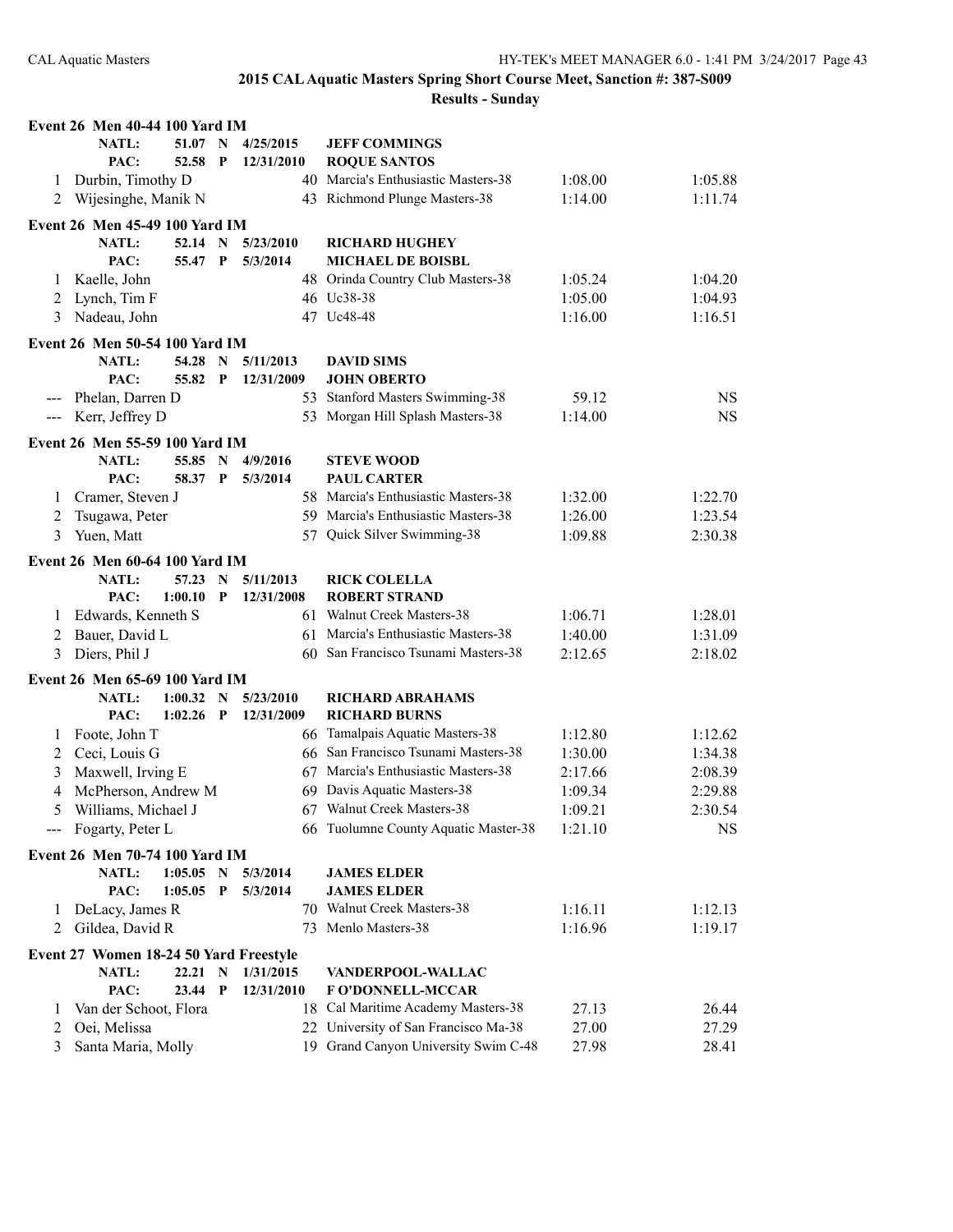|                     | Event 27 Women 25-29 50 Yard Freestyle |         |             |            |                                      |       |           |
|---------------------|----------------------------------------|---------|-------------|------------|--------------------------------------|-------|-----------|
|                     | <b>NATL:</b>                           | 22.62 N |             | 1/25/2014  | <b>MADISON KENNEDY</b>               |       |           |
|                     | PAC:                                   | 23.20   | $\mathbf P$ | 12/31/1992 | <b>ANNA PETTIS-SCOTT</b>             |       |           |
| 1                   | Gaudinier, Lindsay E                   |         |             |            | 27 Walnut Creek Masters-38           | 26.01 | 26.01     |
| 2                   | Hwang, Jenn                            |         |             |            | 25 Walnut Creek Masters-38           | 27.15 | 27.85     |
| 3                   | Kohler, Kara M                         |         |             |            | 26 Cal Aquatic Masters-38            | 26.11 | 28.14     |
| 4                   | Schwartz, Sarah Rachel                 |         |             |            | 29 Uc33-33                           | 37.00 | 30.95     |
|                     | Event 27 Women 30-34 50 Yard Freestyle |         |             |            |                                      |       |           |
|                     | <b>NATL:</b>                           | 22.48 N |             | 11/29/2012 | <b>ERIKA ERNDL</b>                   |       |           |
|                     | PAC:                                   | 23.24   | $\mathbf P$ | 12/31/2009 | <b>KEIKO PRICE</b>                   |       |           |
| 1                   | Ballenger, Marie A                     |         |             |            | 30 The Olympic Club-38               | 23.34 | 24.28     |
| 2                   | Hernandez, Sarah M                     |         |             |            | 32 Davis Aquatic Masters-38          | 24.50 | 25.18     |
| 3                   | Au Brinkmeyer, Lauren                  |         |             |            | 32 Cal Aquatic Masters-38            | 26.22 | 26.33     |
| 4                   | Andelson, Angela A                     |         |             |            | 30 Cal Aquatic Masters-38            | 27.77 | 26.81     |
| 5                   | Riley, Catherine                       |         |             |            | 30 Cal Aquatic Masters-38            | 27.81 | 26.87     |
| 6                   | Prezzano, Calley J                     |         |             |            | 34 Temescal Aquatic Masters-38       | 28.50 | 28.88     |
| 7                   | Russell, Holly                         |         |             |            | 32 Menlo Masters-38                  | 29.15 | 29.69     |
| 8                   | Bratberg, Amanda F                     |         |             |            | 31 Fountaingrove Masters Swimming-38 | 30.34 | 30.05     |
| 9                   | Sroka, Nicole                          |         |             |            | 33 Marcia's Enthusiastic Masters-38  | 35.00 | 31.45     |
| 10                  | Woodward, Kaitlyn F                    |         |             |            | 31 Cal Maritime Academy Masters-38   | 32.95 | 32.23     |
| $\qquad \qquad - -$ | Worthington, Anne                      |         |             |            | 34 Davis Athletic Club-38            | 26.89 | <b>NS</b> |
|                     | Event 27 Women 35-39 50 Yard Freestyle |         |             |            |                                      |       |           |
|                     | <b>NATL:</b>                           | 22.34   | N           | 2/25/2007  | <b>DARA TORRES</b>                   |       |           |
|                     | PAC:                                   | 24.04   | $\mathbf P$ | 4/23/2014  | <b>ERICKA RICHARDS</b>               |       |           |
| 1                   | Buskirk, Emily K                       |         |             |            | 36 North Bay Aquatics-38             | 27.00 | 27.09     |
| 2                   | Zador, Christine L                     |         |             |            | 36 Ripon Aquatics Masters Club-38    | 29.64 | 28.12     |
| 3                   | Milton, Ashley B                       |         |             |            | 35 San Mateo Masters-38              | 31.00 | 28.90     |
| 4                   | Chow, Jackie                           |         |             |            | 38 Davis Aquatic Masters-38          | 31.99 | 29.88     |
| 5                   | Hauser, Sarah                          |         |             |            | 39 Streamliners-38                   | 29.67 | 30.73     |
| 6                   | McKinney, Erin J                       |         |             |            | 39 Fig Garden Swim Team-38           | 32.50 | 31.81     |
|                     | Event 27 Women 40-44 50 Yard Freestyle |         |             |            |                                      |       |           |
|                     | NATL:                                  | 21.91   | N           | 4/15/2007  | <b>DARA TORRES</b>                   |       |           |
|                     | PAC:                                   | 24.68   | $\mathbf P$ | 12/31/1994 | <b>LAURA VAL</b>                     |       |           |
| 1                   | Lindahl, Sarah                         |         |             |            | 40 Marcia's Enthusiastic Masters-38  | 35.00 | 33.80     |
| 2                   | Clarke, Sunne A                        |         |             |            | 42 Marcia's Enthusiastic Masters-38  | 45.00 | 37.06     |
|                     | Event 27 Women 45-49 50 Yard Freestyle |         |             |            |                                      |       |           |
|                     | <b>NATL:</b>                           | 24.00   | $\mathbf N$ | 5/4/2008   | <b>SUSAN WALSH</b>                   |       |           |
|                     | PAC:                                   | 25.10   | P           | 12/31/1999 | <b>LAURA VAL</b>                     |       |           |
| 1                   | Burger, Clare P                        |         |             |            | 49 Marcia's Enthusiastic Masters-38  | 31.00 | 29.95     |
| 2                   | Jensen, Karen                          |         |             |            | 49 Cal Maritime Academy Masters-38   | 30.08 | 30.32     |
| 3                   | Hagstrom, Lisa                         |         |             | 46         | Streamliners-38                      | 30.92 | 32.91     |
|                     | Curtin, Janice A                       |         |             | 49         | Sierra Marlins Masters-38            | 28.21 | <b>NS</b> |
|                     | Event 27 Women 50-54 50 Yard Freestyle |         |             |            |                                      |       |           |
|                     | NATL:                                  | 24.53   | N           | 3/18/2016  | <b>FALL WILLEBOORDSE</b>             |       |           |
|                     | PAC:                                   | 25.30   | P           | 12/31/2002 | <b>LAURA VAL</b>                     |       |           |
| 1                   | Quick, Sarah E                         |         |             |            | 53 North Bay Aquatics-38             | 26.30 | 26.64     |
| 2                   | Keighley, Carole L                     |         |             | 53.        | Quick Silver Swimming-38             | 30.00 | 30.34     |
| 3                   | Lewis, Melissa D                       |         |             |            | 51 North Bay Aquatics-38             | 30.33 | 30.50     |
| 4                   | Connolly, Cindi                        |         |             |            | 52 Fountaingrove Masters Swimming-38 | 30.62 | 30.77     |
| 5                   | Loomis, Caroline                       |         |             |            | 53 Davis Aquatic Masters-38          | 31.79 | 31.26     |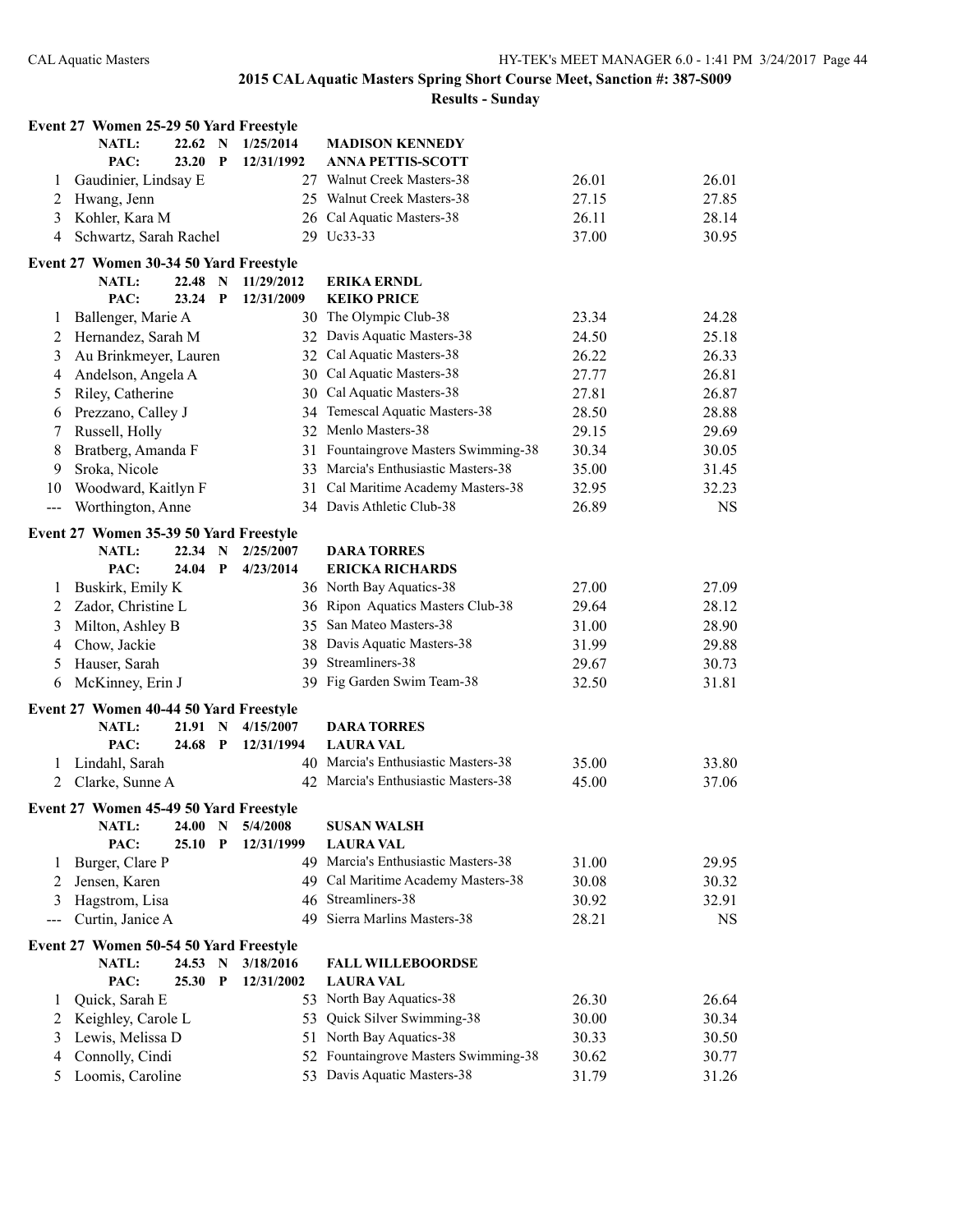|              | (Event 27 Women 50-54 50 Yard Freestyle) |           |             |                          |                                      |         |           |
|--------------|------------------------------------------|-----------|-------------|--------------------------|--------------------------------------|---------|-----------|
|              | 6 Phalen, Jennifer R                     |           |             |                          | 52 Davis Aquatic Masters-38          | 32.75   | 32.93     |
| 7            | De Naissance, C.A.                       |           |             |                          | 52 Chinatown YMCA Dragon Masters-38  | 44.00   | 45.21     |
| ---          | Dornan, Gwen G                           |           |             |                          | 54 University of San Francisco Ma-38 | 32.00   | <b>NS</b> |
|              | Taylor, Catherine W                      |           |             |                          | 54 Walnut Creek Masters-38           | 30.63   | <b>NS</b> |
|              | Russell, Jane E                          |           |             |                          | 53 Davis Aquatic Masters-38          | 30.01   | <b>NS</b> |
|              | Event 27 Women 55-59 50 Yard Freestyle   |           |             |                          |                                      |         |           |
|              | <b>NATL:</b>                             | 25.29     | N           | 5/10/2009                | <b>LAURA VAL</b>                     |         |           |
|              | PAC:                                     | 25.29     | P           | 12/31/2009               | <b>LAURA VAL</b>                     |         |           |
| $\mathbf{I}$ | Rafkin, Louise                           |           |             |                          | 58 Albany Armada Aquatics Masters-38 | 31.00   | 30.70     |
| 2            | Nichelman, Sherri A                      |           |             |                          | 56 Cal Maritime Academy Masters-38   | 35.00   | 31.50     |
| 3            | Martin, Joan                             |           |             |                          | 56 Cal Aquatic Masters-38            | 35.97   | 34.72     |
| $---$        | Terhorst, Hermine M                      |           |             |                          | 58 Uc38-38                           | 29.70   | <b>NS</b> |
|              | Event 27 Women 60-64 50 Yard Freestyle   |           |             |                          |                                      |         |           |
|              | <b>NATL:</b>                             | 26.48     | N           | 3/9/2014                 | <b>LAURA VAL</b>                     |         |           |
|              | PAC:                                     | 26.48 P   |             | 3/9/2014                 | <b>LAURA VAL</b>                     |         |           |
| 1            | Sprouse, Cecily                          |           |             |                          | 60 Davis Aquatic Masters-38          | 33.94   | 33.23     |
|              |                                          |           |             |                          |                                      |         |           |
|              | Event 27 Women 65-69 50 Yard Freestyle   |           |             |                          |                                      |         |           |
|              | <b>NATL:</b>                             | 27.37     | N           | 1/14/2017                | <b>LAURA VAL</b>                     |         |           |
|              | PAC:                                     | 27.44     | $\mathbf P$ | 1/21/2017                | <b>LAURA B VAL</b>                   |         |           |
| 1            | Picchi, Teresa E                         |           |             |                          | 65 Manatee Aquatic Masters Inc-38    | 38.00   | 39.84     |
|              | Event 27 Women 70-74 50 Yard Freestyle   |           |             |                          |                                      |         |           |
|              | NATL:                                    | 31.05     | N           | 4/30/2000                | <b>GAIL ROPER</b>                    |         |           |
|              | PAC:                                     | $31.05$ P |             | 12/31/2000               | <b>GAIL ROPER</b>                    |         |           |
| 1            | Caso, Susie A                            |           |             |                          | 70 Manatee Aquatic Masters Inc-38    | 40.00   | 42.76     |
| 2            | Carroll, Glenda G                        |           |             |                          | 73 Tamalpais Aquatic Masters-38      | 47.00   | 43.81     |
| 3            | Westergaard, Leslie M                    |           |             |                          | 74 Davis Aquatic Masters-38          | 45.18   | 46.85     |
|              | Event 27 Women 75-79 50 Yard Freestyle   |           |             |                          |                                      |         |           |
|              | <b>NATL:</b>                             | 33.87 N   |             | 4/3/2005                 | <b>GAIL ROPER</b>                    |         |           |
|              | PAC:                                     | 35.57 P   |             | 12/31/2009               | <b>ANN KAY</b>                       |         |           |
| 1            | Ridout, Nancy J                          |           |             | 75                       | Tamalpais Aquatic Masters-38         | 34.86   | 35.32P    |
|              |                                          |           |             |                          |                                      |         |           |
|              | Event 27 Women 80-84 50 Yard Freestyle   |           |             |                          |                                      |         |           |
|              | <b>NATL:</b>                             | 34.20     | N<br>P      | 12/13/2015<br>12/31/2003 | <b>JOHNNIE DETRICK</b>               |         |           |
|              | PAC:                                     | 37.11     |             |                          | <b>MARGERY MEYER</b><br>82 Uc38-38   |         |           |
| 1            | Robben, Barbara                          |           |             |                          |                                      | 59.00   | 1:00.72   |
|              | Event 27 Women 85-89 50 Yard Freestyle   |           |             |                          |                                      |         |           |
|              | NATL:                                    | 41.21     | N           | 3/9/2013                 | <b>BETTY RUSS</b>                    |         |           |
|              | PAC:                                     | 42.36 P   |             | 12/31/2009               | <b>MARGERY MEYER</b>                 |         |           |
| 1            | Hirsch, Ann M                            |           |             |                          | 86 Walnut Creek Masters-38           | 1:00.00 | 1:00.38   |
|              | Event 28 Men 18-24 50 Yard Freestyle     |           |             |                          |                                      |         |           |
|              | NATL:                                    | 19.36     | $\mathbf N$ | 4/28/2012                | <b>JOSH SCHNEIDER</b>                |         |           |
|              | PAC:                                     | 19.97 P   |             | 5/2/2014                 | <b>CHRISTOPHER PETER</b>             |         |           |
| 1            | May, Alexander M                         |           |             |                          | 23 Davis Aquatic Masters-38          | 23.05   | 23.12     |
| 2            | Park, Bruce                              |           |             |                          | 22 Cal Aquatic Masters-38            | 21.52   | 23.14     |
| 3            | Askins, John L                           |           |             |                          | 18 University of San Francisco Ma-38 | 24.74   | 24.60     |
| 4            | Antonellis, Gaetano                      |           |             |                          | 20 Cal Maritime Academy Masters-38   | 30.00   | 25.30     |
| 5            | Barta, Paul J                            |           |             |                          | 24 Uc38-38                           | 25.68   | 25.40     |
| 6            | Krall, Max                               |           |             |                          | 23 Bay Masters-38                    | 26.00   | 28.06     |
|              |                                          |           |             |                          |                                      |         |           |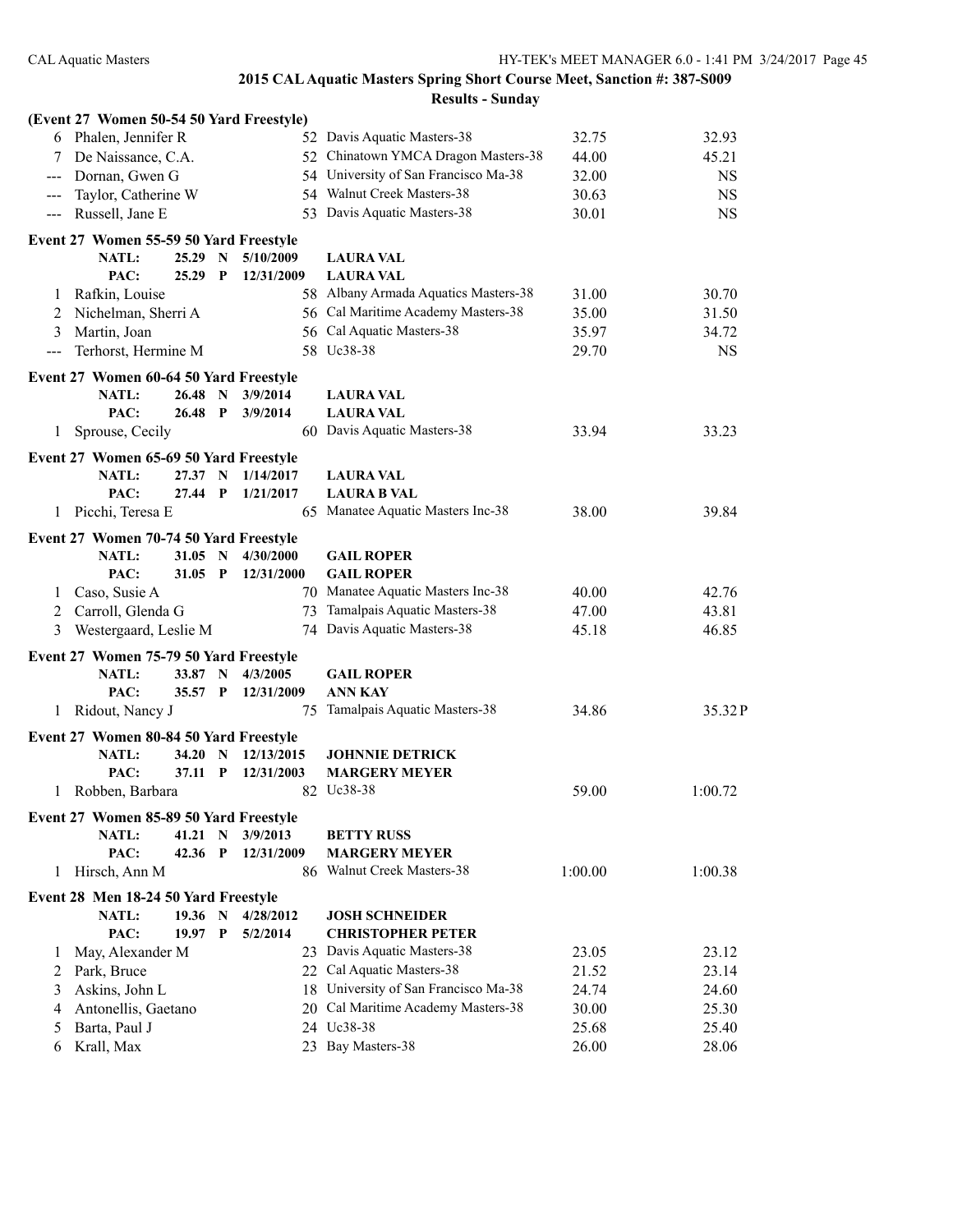|       | (Event 28 Men 18-24 50 Yard Freestyle) |         |              |                   |                                      |       |           |
|-------|----------------------------------------|---------|--------------|-------------------|--------------------------------------|-------|-----------|
|       | --- Lundeen, Erik D                    |         |              | 21                | San Ramon Valley Aquatics Mast-38    | 27.00 | <b>NS</b> |
|       | --- Prim, Jeremy K                     |         |              |                   | 22 Davis Aquatic Masters-38          | 26.56 | <b>NS</b> |
|       | --- Tang, Jordan G                     |         |              |                   | 22 San Mateo Masters-38              | 23.00 | <b>NS</b> |
|       | Event 28 Men 25-29 50 Yard Freestyle   |         |              |                   |                                      |       |           |
|       | <b>NATL:</b>                           | 18.67   | N            | 12/20/2014        | <b>BOUSQUET\ADRIAN</b>               |       |           |
|       | PAC:                                   | 18.67   | $\mathbf{P}$ | 12/20/2014        | <b>NATHAN ADRIAN</b>                 |       |           |
| 1     | Feasley, Robert A                      |         |              |                   | 27 Uc38-38                           | 24.50 | 23.36     |
| 2     | Jovic, Vedran                          |         |              |                   | 29 Cal Aquatic Masters-38            | 23.85 | 23.51     |
| 3     | Jope, Adric A                          |         |              |                   | 25 Arden Hills Masters Swimming-38   | 23.99 | 23.55     |
| 4     | Sundrup, Tim                           |         |              |                   | 27 Cal Aquatic Masters-38            | 25.00 | 23.74     |
| 5     | Bartz, Joerg                           |         |              |                   | 29 Cal Aquatic Masters-38            | 23.46 | 23.98     |
| 6     | Steele, Bryan A                        |         |              |                   | 25 Temescal Aquatic Masters-38       | 27.00 | 24.82     |
| 7     | Bardales, Christopher A                |         |              |                   | 26 San Francisco Tsunami Masters-38  | 30.00 | 28.06     |
| 8     | Chee, Bradley L                        |         |              | 25                | Streamliners-38                      | 27.95 | 29.70     |
| 9     | Goeckner-Wald, Neil                    |         |              |                   | 26 Cal Aquatic Masters-38            | 30.00 | 29.84     |
|       | Event 28 Men 30-34 50 Yard Freestyle   |         |              |                   |                                      |       |           |
|       | <b>NATL:</b>                           | 19.33   | $\mathbf N$  | 5/2/2014          | <b>ERVIN\ERVIN</b>                   |       |           |
|       | PAC:                                   | 19.33 P |              | 5/4/2014          | <b>ANTHONY ERVIN</b>                 |       |           |
| 1     | Lee, Colin Y                           |         |              |                   | 34 Mountain View Masters-38          | 24.75 | 24.13     |
| 2     | Neumann, Jonathan D                    |         |              |                   | 32 San Francisco Tsunami Masters-38  | 26.00 | 25.54     |
| 3     | Law, David                             |         |              |                   | 31 Rocklin Aquatics Masters-38       | 26.44 | 25.73     |
| 4     | Nourbakhsh, Mehdi                      |         |              |                   | 33 Richmond Plunge Masters-38        | 40.00 | 40.52     |
| $---$ | Marshall, Matthew T                    |         |              |                   | 34 The Olympic Club-38               | 21.50 | <b>NS</b> |
|       | Event 28 Men 35-39 50 Yard Freestyle   |         |              |                   |                                      |       |           |
|       | <b>NATL:</b>                           | 20.14   | N            | 5/4/2008          | <b>JOSH DAVIS</b>                    |       |           |
|       | PAC:                                   | 20.81   | $\mathbf P$  | 12/31/2009        | <b>LEE WANIE</b>                     |       |           |
| 1     | Nisenbaum, Adam                        |         |              |                   | 39 Temescal Aquatic Masters-38       | 22.97 | 23.53     |
| 2     | Chun, Benjamin                         |         |              |                   | 38 Cal Aquatic Masters-38            | 24.00 | 24.06     |
| 3     | Dingeldein, Douglas S                  |         |              |                   | 38 Merced Skimmers Masters Aquati-38 | 25.51 | 24.59     |
| 4     | Thomas, Ryan G                         |         |              |                   | 37 San Francisco Tsunami Masters-38  | 25.34 | 25.48     |
| 5     | Solberg, Sean                          |         |              |                   | 38 Richmond Plunge Masters-38        | 26.00 | 26.33     |
| $---$ | Wada, Ellison R                        |         |              | 37                | Uc38-38                              | 30.00 | <b>NS</b> |
|       | Event 28 Men 40-44 50 Yard Freestyle   |         |              |                   |                                      |       |           |
|       | <b>NATL:</b>                           | 20.67 N |              | 12/20/2014        | <b>JOSH DAVIS</b>                    |       |           |
|       | PAC:                                   |         |              | 21.51 P 4/30/2016 | <b>DAVID COLE</b>                    |       |           |
| 1     | Durbin, Timothy D                      |         |              |                   | 40 Marcia's Enthusiastic Masters-38  | 26.00 | 26.19     |
| 2     | Wehmann, Todd                          |         |              |                   | 44 Marcia's Enthusiastic Masters-38  | 27.42 | 27.02     |
| 3     | Wijesinghe, Manik N                    |         |              |                   | 43 Richmond Plunge Masters-38        | 28.00 | 27.28     |
| 4     | Mirgorodskiy, Aleksandr                |         |              |                   | 40 San Mateo Masters-38              | 30.92 | 30.17     |
|       | Event 28 Men 45-49 50 Yard Freestyle   |         |              |                   |                                      |       |           |
|       | NATL:                                  | 21.06   | N            | 5/21/2010         | <b>RICHARD HUGHEY</b>                |       |           |
|       | PAC:                                   | 21.87 P |              | 12/31/2009        | <b>DAVID BOATWRIGHT</b>              |       |           |
| 1     | Kaelle, John                           |         |              |                   | 48 Orinda Country Club Masters-38    | 23.91 | 24.31     |
| 2     | Collazos, Daniel F                     |         |              |                   | 47 Marcia's Enthusiastic Masters-38  | 25.00 | 24.65     |
| 3     | Lynch, Tim F                           |         |              |                   | 46 Uc38-38                           | 25.00 | 25.19     |
| 4     | Cooperman, Jeff                        |         |              |                   | 49 North Bay Aquatics-38             | 26.93 | 27.44     |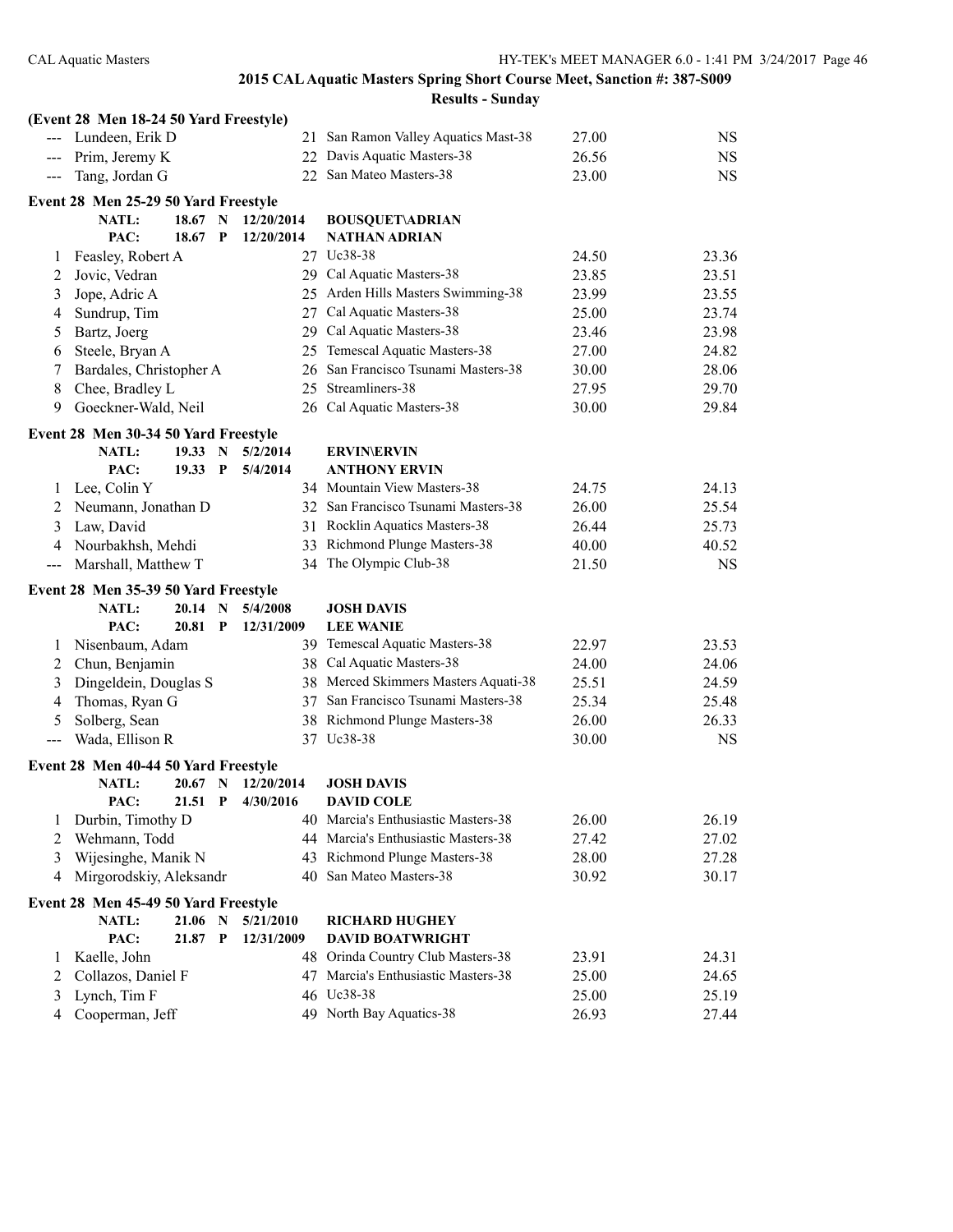| NATL:<br>21.36 N<br>4/29/2011<br><b>ROWDY GAINES</b><br>PAC:<br>22.45<br>$\mathbf{P}$<br>12/31/2009<br><b>JOHN OBERTO</b><br>51 Davis Aquatic Masters-38<br>25.00<br>McAdam, Samuel T<br>25.28<br>1<br>52 Uc38-38<br>Ehrenberger, Dennis K<br>24.16<br>25.56<br>2<br>50 Temescal Aquatic Masters-38<br>Barta, Chris<br>25.69<br>25.90<br>3<br>Wilson, Todd<br>Santa Rosa Masters-38<br>27.00<br>26.92<br>52<br>4<br>53 Uc38-38<br>Cannon, William E<br>27.01<br>27.25<br>5<br>54 Quick Silver Swimming-38<br>28.32<br>Goble, John M<br>29.00<br>6<br>Dumbacher, Jack<br>51 North Bay Aquatics-38<br>28.41<br>30.00<br>7<br>51 Vallejo Aquatic Club-38<br>Abegg, Michael L<br>8<br>37.00<br>35.55<br>54 Marcia's Enthusiastic Masters-38<br>Mariscal, Richard<br>9<br>46.51<br>43.84<br>Event 28 Men 55-59 50 Yard Freestyle<br>NATL:<br>21.82 N<br>4/30/2000<br><b>RICHARD ABRAHAMS</b><br>PAC:<br>22.79<br>$\mathbf{P}$<br><b>JIM GRIFFITH</b><br>5/4/2008<br>59 Tri Valley Masters-38<br>Cutting, Steve<br>25.04<br>25.52<br>1<br>55 Quick Silver Swimming-38<br>Keighley, Tim D<br>27.00<br>25.94<br>2<br>56 Richmond Plunge Masters-38<br>3<br>Taylor, Ron A<br>25.88<br>25.98<br>55 Rocklin Aquatics Masters-38<br>Maryatt, Andrew T<br>25.60<br>28.06<br>4<br>55 Burlingame Aquatic Club-38<br>Gustavson, Jeff A<br>28.49<br>29.17<br>5<br>56 Mountain View Masters-38<br>Campbell, Chris<br>30.00<br>30.05<br>6<br>59 Tri Valley Masters-38<br>Hektner, Eric W<br>30.29<br>7<br>31.17<br>59 Menlo Masters-38<br>Pinto, Harlan A<br>31.05<br>31.50<br>8<br>Cramer, Steven J<br>58 Marcia's Enthusiastic Masters-38<br>29.20<br>31.92<br>9<br>56 Manatee Aquatic Masters Inc-38<br>Hess, Bart R<br>30.59<br>32.00<br>10<br>59 Marcia's Enthusiastic Masters-38<br>11<br>Chew, Thomas C<br>35.00<br>32.18<br>59 Marcia's Enthusiastic Masters-38<br>Tsugawa, Peter<br>12<br>33.00<br>32.51<br>Smith, N. Douglas<br>55 Davis Aquatic Masters-38<br>24.55<br><b>NS</b><br>$---$<br>Event 28 Men 60-64 50 Yard Freestyle<br><b>NATL:</b><br>22.30<br>N<br>5/22/2005<br><b>RICHARD ABRAHAMS</b><br><b>JAMES GRIFFITH</b><br>PAC:<br>23.74<br>$\mathbf{P}$<br>5/2/2014<br>61 San Francisco Tsunami Masters-38<br>Darlington, Taite<br>27.00<br>25.82<br>1<br>61 North Bay Aquatics-38<br>Spellberg, Geoff<br>26.70<br>26.07<br>2<br>63 Cal Aquatic Masters-38<br>Pease, Bill<br>27.71<br>27.93<br>3<br>62 Temescal Aquatic Masters-38<br>Dalton, Michael J<br>30.31<br>31.02<br>4<br>60 Cal Maritime Academy Masters-38<br>5<br>Deltorchio, Fred<br>32.40<br>33.28<br>64 Ywca Masters of Adams County-8<br>33.48<br>Zoppel, Richard M<br>32.47<br>6<br>60 Movy Masters-28<br>Bennett, Mike<br>37.00<br>34.14<br>7<br>63 Davis Aquatic Masters-38<br>Kahn, Stuart L<br>27.76<br><b>NS</b><br>62 Davis Aquatic Masters-38<br>Swenor, Gary D<br>32.90<br><b>NS</b><br>$--$<br>Event 28 Men 65-69 50 Yard Freestyle<br><b>NATL:</b><br>22.10 N<br>5/23/2010<br><b>RICHARD ABRAHAMS</b><br>PAC:<br>24.01 P<br><b>JAMES ELDER</b><br>12/31/2009<br>69 Davis Aquatic Masters-38<br>26.22<br>26.39<br>McPherson, Andrew M<br>$\mathbf{I}$<br>68 Peninsula Community Center Mas-38<br>Ashford, Wes<br>27.33<br>27.51<br>2<br>Tamalpais Aquatic Masters-38<br>Foote, John T<br>28.00<br>27.75<br>3<br>66<br>Manatee Aquatic Masters Inc-38<br>Alderson, Tom R<br>27.89<br>28.64<br>4<br>65<br>66 Salinas Valley Aquatics Master-38<br>Dunkle, Michael J<br>36.00<br>29.65<br>5<br>Cort, Doug A<br>Cal Maritime Academy Masters-38<br>29.50<br>29.79<br>6<br>67<br>67 Marcia's Enthusiastic Masters-38<br>Maxwell, Irving E<br>45.18<br>7<br>41.37<br>68 North Bay Aquatics-38<br>Tucker, William E |     | Event 28 Men 50-54 50 Yard Freestyle |  |  |  |       |           |
|-----------------------------------------------------------------------------------------------------------------------------------------------------------------------------------------------------------------------------------------------------------------------------------------------------------------------------------------------------------------------------------------------------------------------------------------------------------------------------------------------------------------------------------------------------------------------------------------------------------------------------------------------------------------------------------------------------------------------------------------------------------------------------------------------------------------------------------------------------------------------------------------------------------------------------------------------------------------------------------------------------------------------------------------------------------------------------------------------------------------------------------------------------------------------------------------------------------------------------------------------------------------------------------------------------------------------------------------------------------------------------------------------------------------------------------------------------------------------------------------------------------------------------------------------------------------------------------------------------------------------------------------------------------------------------------------------------------------------------------------------------------------------------------------------------------------------------------------------------------------------------------------------------------------------------------------------------------------------------------------------------------------------------------------------------------------------------------------------------------------------------------------------------------------------------------------------------------------------------------------------------------------------------------------------------------------------------------------------------------------------------------------------------------------------------------------------------------------------------------------------------------------------------------------------------------------------------------------------------------------------------------------------------------------------------------------------------------------------------------------------------------------------------------------------------------------------------------------------------------------------------------------------------------------------------------------------------------------------------------------------------------------------------------------------------------------------------------------------------------------------------------------------------------------------------------------------------------------------------------------------------------------------------------------------------------------------------------------------------------------------------------------------------------------------------------------------------------------------------------------------------------------------------------------------------------------------------------------------------------------------------------------------------------------------------------------|-----|--------------------------------------|--|--|--|-------|-----------|
|                                                                                                                                                                                                                                                                                                                                                                                                                                                                                                                                                                                                                                                                                                                                                                                                                                                                                                                                                                                                                                                                                                                                                                                                                                                                                                                                                                                                                                                                                                                                                                                                                                                                                                                                                                                                                                                                                                                                                                                                                                                                                                                                                                                                                                                                                                                                                                                                                                                                                                                                                                                                                                                                                                                                                                                                                                                                                                                                                                                                                                                                                                                                                                                                                                                                                                                                                                                                                                                                                                                                                                                                                                                                                         |     |                                      |  |  |  |       |           |
|                                                                                                                                                                                                                                                                                                                                                                                                                                                                                                                                                                                                                                                                                                                                                                                                                                                                                                                                                                                                                                                                                                                                                                                                                                                                                                                                                                                                                                                                                                                                                                                                                                                                                                                                                                                                                                                                                                                                                                                                                                                                                                                                                                                                                                                                                                                                                                                                                                                                                                                                                                                                                                                                                                                                                                                                                                                                                                                                                                                                                                                                                                                                                                                                                                                                                                                                                                                                                                                                                                                                                                                                                                                                                         |     |                                      |  |  |  |       |           |
|                                                                                                                                                                                                                                                                                                                                                                                                                                                                                                                                                                                                                                                                                                                                                                                                                                                                                                                                                                                                                                                                                                                                                                                                                                                                                                                                                                                                                                                                                                                                                                                                                                                                                                                                                                                                                                                                                                                                                                                                                                                                                                                                                                                                                                                                                                                                                                                                                                                                                                                                                                                                                                                                                                                                                                                                                                                                                                                                                                                                                                                                                                                                                                                                                                                                                                                                                                                                                                                                                                                                                                                                                                                                                         |     |                                      |  |  |  |       |           |
|                                                                                                                                                                                                                                                                                                                                                                                                                                                                                                                                                                                                                                                                                                                                                                                                                                                                                                                                                                                                                                                                                                                                                                                                                                                                                                                                                                                                                                                                                                                                                                                                                                                                                                                                                                                                                                                                                                                                                                                                                                                                                                                                                                                                                                                                                                                                                                                                                                                                                                                                                                                                                                                                                                                                                                                                                                                                                                                                                                                                                                                                                                                                                                                                                                                                                                                                                                                                                                                                                                                                                                                                                                                                                         |     |                                      |  |  |  |       |           |
|                                                                                                                                                                                                                                                                                                                                                                                                                                                                                                                                                                                                                                                                                                                                                                                                                                                                                                                                                                                                                                                                                                                                                                                                                                                                                                                                                                                                                                                                                                                                                                                                                                                                                                                                                                                                                                                                                                                                                                                                                                                                                                                                                                                                                                                                                                                                                                                                                                                                                                                                                                                                                                                                                                                                                                                                                                                                                                                                                                                                                                                                                                                                                                                                                                                                                                                                                                                                                                                                                                                                                                                                                                                                                         |     |                                      |  |  |  |       |           |
|                                                                                                                                                                                                                                                                                                                                                                                                                                                                                                                                                                                                                                                                                                                                                                                                                                                                                                                                                                                                                                                                                                                                                                                                                                                                                                                                                                                                                                                                                                                                                                                                                                                                                                                                                                                                                                                                                                                                                                                                                                                                                                                                                                                                                                                                                                                                                                                                                                                                                                                                                                                                                                                                                                                                                                                                                                                                                                                                                                                                                                                                                                                                                                                                                                                                                                                                                                                                                                                                                                                                                                                                                                                                                         |     |                                      |  |  |  |       |           |
|                                                                                                                                                                                                                                                                                                                                                                                                                                                                                                                                                                                                                                                                                                                                                                                                                                                                                                                                                                                                                                                                                                                                                                                                                                                                                                                                                                                                                                                                                                                                                                                                                                                                                                                                                                                                                                                                                                                                                                                                                                                                                                                                                                                                                                                                                                                                                                                                                                                                                                                                                                                                                                                                                                                                                                                                                                                                                                                                                                                                                                                                                                                                                                                                                                                                                                                                                                                                                                                                                                                                                                                                                                                                                         |     |                                      |  |  |  |       |           |
|                                                                                                                                                                                                                                                                                                                                                                                                                                                                                                                                                                                                                                                                                                                                                                                                                                                                                                                                                                                                                                                                                                                                                                                                                                                                                                                                                                                                                                                                                                                                                                                                                                                                                                                                                                                                                                                                                                                                                                                                                                                                                                                                                                                                                                                                                                                                                                                                                                                                                                                                                                                                                                                                                                                                                                                                                                                                                                                                                                                                                                                                                                                                                                                                                                                                                                                                                                                                                                                                                                                                                                                                                                                                                         |     |                                      |  |  |  |       |           |
|                                                                                                                                                                                                                                                                                                                                                                                                                                                                                                                                                                                                                                                                                                                                                                                                                                                                                                                                                                                                                                                                                                                                                                                                                                                                                                                                                                                                                                                                                                                                                                                                                                                                                                                                                                                                                                                                                                                                                                                                                                                                                                                                                                                                                                                                                                                                                                                                                                                                                                                                                                                                                                                                                                                                                                                                                                                                                                                                                                                                                                                                                                                                                                                                                                                                                                                                                                                                                                                                                                                                                                                                                                                                                         |     |                                      |  |  |  |       |           |
|                                                                                                                                                                                                                                                                                                                                                                                                                                                                                                                                                                                                                                                                                                                                                                                                                                                                                                                                                                                                                                                                                                                                                                                                                                                                                                                                                                                                                                                                                                                                                                                                                                                                                                                                                                                                                                                                                                                                                                                                                                                                                                                                                                                                                                                                                                                                                                                                                                                                                                                                                                                                                                                                                                                                                                                                                                                                                                                                                                                                                                                                                                                                                                                                                                                                                                                                                                                                                                                                                                                                                                                                                                                                                         |     |                                      |  |  |  |       |           |
|                                                                                                                                                                                                                                                                                                                                                                                                                                                                                                                                                                                                                                                                                                                                                                                                                                                                                                                                                                                                                                                                                                                                                                                                                                                                                                                                                                                                                                                                                                                                                                                                                                                                                                                                                                                                                                                                                                                                                                                                                                                                                                                                                                                                                                                                                                                                                                                                                                                                                                                                                                                                                                                                                                                                                                                                                                                                                                                                                                                                                                                                                                                                                                                                                                                                                                                                                                                                                                                                                                                                                                                                                                                                                         |     |                                      |  |  |  |       |           |
|                                                                                                                                                                                                                                                                                                                                                                                                                                                                                                                                                                                                                                                                                                                                                                                                                                                                                                                                                                                                                                                                                                                                                                                                                                                                                                                                                                                                                                                                                                                                                                                                                                                                                                                                                                                                                                                                                                                                                                                                                                                                                                                                                                                                                                                                                                                                                                                                                                                                                                                                                                                                                                                                                                                                                                                                                                                                                                                                                                                                                                                                                                                                                                                                                                                                                                                                                                                                                                                                                                                                                                                                                                                                                         |     |                                      |  |  |  |       |           |
|                                                                                                                                                                                                                                                                                                                                                                                                                                                                                                                                                                                                                                                                                                                                                                                                                                                                                                                                                                                                                                                                                                                                                                                                                                                                                                                                                                                                                                                                                                                                                                                                                                                                                                                                                                                                                                                                                                                                                                                                                                                                                                                                                                                                                                                                                                                                                                                                                                                                                                                                                                                                                                                                                                                                                                                                                                                                                                                                                                                                                                                                                                                                                                                                                                                                                                                                                                                                                                                                                                                                                                                                                                                                                         |     |                                      |  |  |  |       |           |
|                                                                                                                                                                                                                                                                                                                                                                                                                                                                                                                                                                                                                                                                                                                                                                                                                                                                                                                                                                                                                                                                                                                                                                                                                                                                                                                                                                                                                                                                                                                                                                                                                                                                                                                                                                                                                                                                                                                                                                                                                                                                                                                                                                                                                                                                                                                                                                                                                                                                                                                                                                                                                                                                                                                                                                                                                                                                                                                                                                                                                                                                                                                                                                                                                                                                                                                                                                                                                                                                                                                                                                                                                                                                                         |     |                                      |  |  |  |       |           |
|                                                                                                                                                                                                                                                                                                                                                                                                                                                                                                                                                                                                                                                                                                                                                                                                                                                                                                                                                                                                                                                                                                                                                                                                                                                                                                                                                                                                                                                                                                                                                                                                                                                                                                                                                                                                                                                                                                                                                                                                                                                                                                                                                                                                                                                                                                                                                                                                                                                                                                                                                                                                                                                                                                                                                                                                                                                                                                                                                                                                                                                                                                                                                                                                                                                                                                                                                                                                                                                                                                                                                                                                                                                                                         |     |                                      |  |  |  |       |           |
|                                                                                                                                                                                                                                                                                                                                                                                                                                                                                                                                                                                                                                                                                                                                                                                                                                                                                                                                                                                                                                                                                                                                                                                                                                                                                                                                                                                                                                                                                                                                                                                                                                                                                                                                                                                                                                                                                                                                                                                                                                                                                                                                                                                                                                                                                                                                                                                                                                                                                                                                                                                                                                                                                                                                                                                                                                                                                                                                                                                                                                                                                                                                                                                                                                                                                                                                                                                                                                                                                                                                                                                                                                                                                         |     |                                      |  |  |  |       |           |
|                                                                                                                                                                                                                                                                                                                                                                                                                                                                                                                                                                                                                                                                                                                                                                                                                                                                                                                                                                                                                                                                                                                                                                                                                                                                                                                                                                                                                                                                                                                                                                                                                                                                                                                                                                                                                                                                                                                                                                                                                                                                                                                                                                                                                                                                                                                                                                                                                                                                                                                                                                                                                                                                                                                                                                                                                                                                                                                                                                                                                                                                                                                                                                                                                                                                                                                                                                                                                                                                                                                                                                                                                                                                                         |     |                                      |  |  |  |       |           |
|                                                                                                                                                                                                                                                                                                                                                                                                                                                                                                                                                                                                                                                                                                                                                                                                                                                                                                                                                                                                                                                                                                                                                                                                                                                                                                                                                                                                                                                                                                                                                                                                                                                                                                                                                                                                                                                                                                                                                                                                                                                                                                                                                                                                                                                                                                                                                                                                                                                                                                                                                                                                                                                                                                                                                                                                                                                                                                                                                                                                                                                                                                                                                                                                                                                                                                                                                                                                                                                                                                                                                                                                                                                                                         |     |                                      |  |  |  |       |           |
|                                                                                                                                                                                                                                                                                                                                                                                                                                                                                                                                                                                                                                                                                                                                                                                                                                                                                                                                                                                                                                                                                                                                                                                                                                                                                                                                                                                                                                                                                                                                                                                                                                                                                                                                                                                                                                                                                                                                                                                                                                                                                                                                                                                                                                                                                                                                                                                                                                                                                                                                                                                                                                                                                                                                                                                                                                                                                                                                                                                                                                                                                                                                                                                                                                                                                                                                                                                                                                                                                                                                                                                                                                                                                         |     |                                      |  |  |  |       |           |
|                                                                                                                                                                                                                                                                                                                                                                                                                                                                                                                                                                                                                                                                                                                                                                                                                                                                                                                                                                                                                                                                                                                                                                                                                                                                                                                                                                                                                                                                                                                                                                                                                                                                                                                                                                                                                                                                                                                                                                                                                                                                                                                                                                                                                                                                                                                                                                                                                                                                                                                                                                                                                                                                                                                                                                                                                                                                                                                                                                                                                                                                                                                                                                                                                                                                                                                                                                                                                                                                                                                                                                                                                                                                                         |     |                                      |  |  |  |       |           |
|                                                                                                                                                                                                                                                                                                                                                                                                                                                                                                                                                                                                                                                                                                                                                                                                                                                                                                                                                                                                                                                                                                                                                                                                                                                                                                                                                                                                                                                                                                                                                                                                                                                                                                                                                                                                                                                                                                                                                                                                                                                                                                                                                                                                                                                                                                                                                                                                                                                                                                                                                                                                                                                                                                                                                                                                                                                                                                                                                                                                                                                                                                                                                                                                                                                                                                                                                                                                                                                                                                                                                                                                                                                                                         |     |                                      |  |  |  |       |           |
|                                                                                                                                                                                                                                                                                                                                                                                                                                                                                                                                                                                                                                                                                                                                                                                                                                                                                                                                                                                                                                                                                                                                                                                                                                                                                                                                                                                                                                                                                                                                                                                                                                                                                                                                                                                                                                                                                                                                                                                                                                                                                                                                                                                                                                                                                                                                                                                                                                                                                                                                                                                                                                                                                                                                                                                                                                                                                                                                                                                                                                                                                                                                                                                                                                                                                                                                                                                                                                                                                                                                                                                                                                                                                         |     |                                      |  |  |  |       |           |
|                                                                                                                                                                                                                                                                                                                                                                                                                                                                                                                                                                                                                                                                                                                                                                                                                                                                                                                                                                                                                                                                                                                                                                                                                                                                                                                                                                                                                                                                                                                                                                                                                                                                                                                                                                                                                                                                                                                                                                                                                                                                                                                                                                                                                                                                                                                                                                                                                                                                                                                                                                                                                                                                                                                                                                                                                                                                                                                                                                                                                                                                                                                                                                                                                                                                                                                                                                                                                                                                                                                                                                                                                                                                                         |     |                                      |  |  |  |       |           |
|                                                                                                                                                                                                                                                                                                                                                                                                                                                                                                                                                                                                                                                                                                                                                                                                                                                                                                                                                                                                                                                                                                                                                                                                                                                                                                                                                                                                                                                                                                                                                                                                                                                                                                                                                                                                                                                                                                                                                                                                                                                                                                                                                                                                                                                                                                                                                                                                                                                                                                                                                                                                                                                                                                                                                                                                                                                                                                                                                                                                                                                                                                                                                                                                                                                                                                                                                                                                                                                                                                                                                                                                                                                                                         |     |                                      |  |  |  |       |           |
|                                                                                                                                                                                                                                                                                                                                                                                                                                                                                                                                                                                                                                                                                                                                                                                                                                                                                                                                                                                                                                                                                                                                                                                                                                                                                                                                                                                                                                                                                                                                                                                                                                                                                                                                                                                                                                                                                                                                                                                                                                                                                                                                                                                                                                                                                                                                                                                                                                                                                                                                                                                                                                                                                                                                                                                                                                                                                                                                                                                                                                                                                                                                                                                                                                                                                                                                                                                                                                                                                                                                                                                                                                                                                         |     |                                      |  |  |  |       |           |
|                                                                                                                                                                                                                                                                                                                                                                                                                                                                                                                                                                                                                                                                                                                                                                                                                                                                                                                                                                                                                                                                                                                                                                                                                                                                                                                                                                                                                                                                                                                                                                                                                                                                                                                                                                                                                                                                                                                                                                                                                                                                                                                                                                                                                                                                                                                                                                                                                                                                                                                                                                                                                                                                                                                                                                                                                                                                                                                                                                                                                                                                                                                                                                                                                                                                                                                                                                                                                                                                                                                                                                                                                                                                                         |     |                                      |  |  |  |       |           |
|                                                                                                                                                                                                                                                                                                                                                                                                                                                                                                                                                                                                                                                                                                                                                                                                                                                                                                                                                                                                                                                                                                                                                                                                                                                                                                                                                                                                                                                                                                                                                                                                                                                                                                                                                                                                                                                                                                                                                                                                                                                                                                                                                                                                                                                                                                                                                                                                                                                                                                                                                                                                                                                                                                                                                                                                                                                                                                                                                                                                                                                                                                                                                                                                                                                                                                                                                                                                                                                                                                                                                                                                                                                                                         |     |                                      |  |  |  |       |           |
|                                                                                                                                                                                                                                                                                                                                                                                                                                                                                                                                                                                                                                                                                                                                                                                                                                                                                                                                                                                                                                                                                                                                                                                                                                                                                                                                                                                                                                                                                                                                                                                                                                                                                                                                                                                                                                                                                                                                                                                                                                                                                                                                                                                                                                                                                                                                                                                                                                                                                                                                                                                                                                                                                                                                                                                                                                                                                                                                                                                                                                                                                                                                                                                                                                                                                                                                                                                                                                                                                                                                                                                                                                                                                         |     |                                      |  |  |  |       |           |
|                                                                                                                                                                                                                                                                                                                                                                                                                                                                                                                                                                                                                                                                                                                                                                                                                                                                                                                                                                                                                                                                                                                                                                                                                                                                                                                                                                                                                                                                                                                                                                                                                                                                                                                                                                                                                                                                                                                                                                                                                                                                                                                                                                                                                                                                                                                                                                                                                                                                                                                                                                                                                                                                                                                                                                                                                                                                                                                                                                                                                                                                                                                                                                                                                                                                                                                                                                                                                                                                                                                                                                                                                                                                                         |     |                                      |  |  |  |       |           |
|                                                                                                                                                                                                                                                                                                                                                                                                                                                                                                                                                                                                                                                                                                                                                                                                                                                                                                                                                                                                                                                                                                                                                                                                                                                                                                                                                                                                                                                                                                                                                                                                                                                                                                                                                                                                                                                                                                                                                                                                                                                                                                                                                                                                                                                                                                                                                                                                                                                                                                                                                                                                                                                                                                                                                                                                                                                                                                                                                                                                                                                                                                                                                                                                                                                                                                                                                                                                                                                                                                                                                                                                                                                                                         |     |                                      |  |  |  |       |           |
|                                                                                                                                                                                                                                                                                                                                                                                                                                                                                                                                                                                                                                                                                                                                                                                                                                                                                                                                                                                                                                                                                                                                                                                                                                                                                                                                                                                                                                                                                                                                                                                                                                                                                                                                                                                                                                                                                                                                                                                                                                                                                                                                                                                                                                                                                                                                                                                                                                                                                                                                                                                                                                                                                                                                                                                                                                                                                                                                                                                                                                                                                                                                                                                                                                                                                                                                                                                                                                                                                                                                                                                                                                                                                         |     |                                      |  |  |  |       |           |
|                                                                                                                                                                                                                                                                                                                                                                                                                                                                                                                                                                                                                                                                                                                                                                                                                                                                                                                                                                                                                                                                                                                                                                                                                                                                                                                                                                                                                                                                                                                                                                                                                                                                                                                                                                                                                                                                                                                                                                                                                                                                                                                                                                                                                                                                                                                                                                                                                                                                                                                                                                                                                                                                                                                                                                                                                                                                                                                                                                                                                                                                                                                                                                                                                                                                                                                                                                                                                                                                                                                                                                                                                                                                                         |     |                                      |  |  |  |       |           |
|                                                                                                                                                                                                                                                                                                                                                                                                                                                                                                                                                                                                                                                                                                                                                                                                                                                                                                                                                                                                                                                                                                                                                                                                                                                                                                                                                                                                                                                                                                                                                                                                                                                                                                                                                                                                                                                                                                                                                                                                                                                                                                                                                                                                                                                                                                                                                                                                                                                                                                                                                                                                                                                                                                                                                                                                                                                                                                                                                                                                                                                                                                                                                                                                                                                                                                                                                                                                                                                                                                                                                                                                                                                                                         |     |                                      |  |  |  |       |           |
|                                                                                                                                                                                                                                                                                                                                                                                                                                                                                                                                                                                                                                                                                                                                                                                                                                                                                                                                                                                                                                                                                                                                                                                                                                                                                                                                                                                                                                                                                                                                                                                                                                                                                                                                                                                                                                                                                                                                                                                                                                                                                                                                                                                                                                                                                                                                                                                                                                                                                                                                                                                                                                                                                                                                                                                                                                                                                                                                                                                                                                                                                                                                                                                                                                                                                                                                                                                                                                                                                                                                                                                                                                                                                         |     |                                      |  |  |  |       |           |
|                                                                                                                                                                                                                                                                                                                                                                                                                                                                                                                                                                                                                                                                                                                                                                                                                                                                                                                                                                                                                                                                                                                                                                                                                                                                                                                                                                                                                                                                                                                                                                                                                                                                                                                                                                                                                                                                                                                                                                                                                                                                                                                                                                                                                                                                                                                                                                                                                                                                                                                                                                                                                                                                                                                                                                                                                                                                                                                                                                                                                                                                                                                                                                                                                                                                                                                                                                                                                                                                                                                                                                                                                                                                                         |     |                                      |  |  |  |       |           |
|                                                                                                                                                                                                                                                                                                                                                                                                                                                                                                                                                                                                                                                                                                                                                                                                                                                                                                                                                                                                                                                                                                                                                                                                                                                                                                                                                                                                                                                                                                                                                                                                                                                                                                                                                                                                                                                                                                                                                                                                                                                                                                                                                                                                                                                                                                                                                                                                                                                                                                                                                                                                                                                                                                                                                                                                                                                                                                                                                                                                                                                                                                                                                                                                                                                                                                                                                                                                                                                                                                                                                                                                                                                                                         |     |                                      |  |  |  |       |           |
|                                                                                                                                                                                                                                                                                                                                                                                                                                                                                                                                                                                                                                                                                                                                                                                                                                                                                                                                                                                                                                                                                                                                                                                                                                                                                                                                                                                                                                                                                                                                                                                                                                                                                                                                                                                                                                                                                                                                                                                                                                                                                                                                                                                                                                                                                                                                                                                                                                                                                                                                                                                                                                                                                                                                                                                                                                                                                                                                                                                                                                                                                                                                                                                                                                                                                                                                                                                                                                                                                                                                                                                                                                                                                         |     |                                      |  |  |  |       |           |
|                                                                                                                                                                                                                                                                                                                                                                                                                                                                                                                                                                                                                                                                                                                                                                                                                                                                                                                                                                                                                                                                                                                                                                                                                                                                                                                                                                                                                                                                                                                                                                                                                                                                                                                                                                                                                                                                                                                                                                                                                                                                                                                                                                                                                                                                                                                                                                                                                                                                                                                                                                                                                                                                                                                                                                                                                                                                                                                                                                                                                                                                                                                                                                                                                                                                                                                                                                                                                                                                                                                                                                                                                                                                                         |     |                                      |  |  |  |       |           |
|                                                                                                                                                                                                                                                                                                                                                                                                                                                                                                                                                                                                                                                                                                                                                                                                                                                                                                                                                                                                                                                                                                                                                                                                                                                                                                                                                                                                                                                                                                                                                                                                                                                                                                                                                                                                                                                                                                                                                                                                                                                                                                                                                                                                                                                                                                                                                                                                                                                                                                                                                                                                                                                                                                                                                                                                                                                                                                                                                                                                                                                                                                                                                                                                                                                                                                                                                                                                                                                                                                                                                                                                                                                                                         |     |                                      |  |  |  |       |           |
|                                                                                                                                                                                                                                                                                                                                                                                                                                                                                                                                                                                                                                                                                                                                                                                                                                                                                                                                                                                                                                                                                                                                                                                                                                                                                                                                                                                                                                                                                                                                                                                                                                                                                                                                                                                                                                                                                                                                                                                                                                                                                                                                                                                                                                                                                                                                                                                                                                                                                                                                                                                                                                                                                                                                                                                                                                                                                                                                                                                                                                                                                                                                                                                                                                                                                                                                                                                                                                                                                                                                                                                                                                                                                         |     |                                      |  |  |  |       |           |
|                                                                                                                                                                                                                                                                                                                                                                                                                                                                                                                                                                                                                                                                                                                                                                                                                                                                                                                                                                                                                                                                                                                                                                                                                                                                                                                                                                                                                                                                                                                                                                                                                                                                                                                                                                                                                                                                                                                                                                                                                                                                                                                                                                                                                                                                                                                                                                                                                                                                                                                                                                                                                                                                                                                                                                                                                                                                                                                                                                                                                                                                                                                                                                                                                                                                                                                                                                                                                                                                                                                                                                                                                                                                                         |     |                                      |  |  |  |       |           |
|                                                                                                                                                                                                                                                                                                                                                                                                                                                                                                                                                                                                                                                                                                                                                                                                                                                                                                                                                                                                                                                                                                                                                                                                                                                                                                                                                                                                                                                                                                                                                                                                                                                                                                                                                                                                                                                                                                                                                                                                                                                                                                                                                                                                                                                                                                                                                                                                                                                                                                                                                                                                                                                                                                                                                                                                                                                                                                                                                                                                                                                                                                                                                                                                                                                                                                                                                                                                                                                                                                                                                                                                                                                                                         |     |                                      |  |  |  |       |           |
|                                                                                                                                                                                                                                                                                                                                                                                                                                                                                                                                                                                                                                                                                                                                                                                                                                                                                                                                                                                                                                                                                                                                                                                                                                                                                                                                                                                                                                                                                                                                                                                                                                                                                                                                                                                                                                                                                                                                                                                                                                                                                                                                                                                                                                                                                                                                                                                                                                                                                                                                                                                                                                                                                                                                                                                                                                                                                                                                                                                                                                                                                                                                                                                                                                                                                                                                                                                                                                                                                                                                                                                                                                                                                         |     |                                      |  |  |  |       |           |
|                                                                                                                                                                                                                                                                                                                                                                                                                                                                                                                                                                                                                                                                                                                                                                                                                                                                                                                                                                                                                                                                                                                                                                                                                                                                                                                                                                                                                                                                                                                                                                                                                                                                                                                                                                                                                                                                                                                                                                                                                                                                                                                                                                                                                                                                                                                                                                                                                                                                                                                                                                                                                                                                                                                                                                                                                                                                                                                                                                                                                                                                                                                                                                                                                                                                                                                                                                                                                                                                                                                                                                                                                                                                                         |     |                                      |  |  |  |       |           |
|                                                                                                                                                                                                                                                                                                                                                                                                                                                                                                                                                                                                                                                                                                                                                                                                                                                                                                                                                                                                                                                                                                                                                                                                                                                                                                                                                                                                                                                                                                                                                                                                                                                                                                                                                                                                                                                                                                                                                                                                                                                                                                                                                                                                                                                                                                                                                                                                                                                                                                                                                                                                                                                                                                                                                                                                                                                                                                                                                                                                                                                                                                                                                                                                                                                                                                                                                                                                                                                                                                                                                                                                                                                                                         |     |                                      |  |  |  |       |           |
|                                                                                                                                                                                                                                                                                                                                                                                                                                                                                                                                                                                                                                                                                                                                                                                                                                                                                                                                                                                                                                                                                                                                                                                                                                                                                                                                                                                                                                                                                                                                                                                                                                                                                                                                                                                                                                                                                                                                                                                                                                                                                                                                                                                                                                                                                                                                                                                                                                                                                                                                                                                                                                                                                                                                                                                                                                                                                                                                                                                                                                                                                                                                                                                                                                                                                                                                                                                                                                                                                                                                                                                                                                                                                         |     |                                      |  |  |  |       |           |
|                                                                                                                                                                                                                                                                                                                                                                                                                                                                                                                                                                                                                                                                                                                                                                                                                                                                                                                                                                                                                                                                                                                                                                                                                                                                                                                                                                                                                                                                                                                                                                                                                                                                                                                                                                                                                                                                                                                                                                                                                                                                                                                                                                                                                                                                                                                                                                                                                                                                                                                                                                                                                                                                                                                                                                                                                                                                                                                                                                                                                                                                                                                                                                                                                                                                                                                                                                                                                                                                                                                                                                                                                                                                                         |     |                                      |  |  |  |       |           |
|                                                                                                                                                                                                                                                                                                                                                                                                                                                                                                                                                                                                                                                                                                                                                                                                                                                                                                                                                                                                                                                                                                                                                                                                                                                                                                                                                                                                                                                                                                                                                                                                                                                                                                                                                                                                                                                                                                                                                                                                                                                                                                                                                                                                                                                                                                                                                                                                                                                                                                                                                                                                                                                                                                                                                                                                                                                                                                                                                                                                                                                                                                                                                                                                                                                                                                                                                                                                                                                                                                                                                                                                                                                                                         |     |                                      |  |  |  |       |           |
|                                                                                                                                                                                                                                                                                                                                                                                                                                                                                                                                                                                                                                                                                                                                                                                                                                                                                                                                                                                                                                                                                                                                                                                                                                                                                                                                                                                                                                                                                                                                                                                                                                                                                                                                                                                                                                                                                                                                                                                                                                                                                                                                                                                                                                                                                                                                                                                                                                                                                                                                                                                                                                                                                                                                                                                                                                                                                                                                                                                                                                                                                                                                                                                                                                                                                                                                                                                                                                                                                                                                                                                                                                                                                         |     |                                      |  |  |  |       |           |
|                                                                                                                                                                                                                                                                                                                                                                                                                                                                                                                                                                                                                                                                                                                                                                                                                                                                                                                                                                                                                                                                                                                                                                                                                                                                                                                                                                                                                                                                                                                                                                                                                                                                                                                                                                                                                                                                                                                                                                                                                                                                                                                                                                                                                                                                                                                                                                                                                                                                                                                                                                                                                                                                                                                                                                                                                                                                                                                                                                                                                                                                                                                                                                                                                                                                                                                                                                                                                                                                                                                                                                                                                                                                                         |     |                                      |  |  |  |       |           |
|                                                                                                                                                                                                                                                                                                                                                                                                                                                                                                                                                                                                                                                                                                                                                                                                                                                                                                                                                                                                                                                                                                                                                                                                                                                                                                                                                                                                                                                                                                                                                                                                                                                                                                                                                                                                                                                                                                                                                                                                                                                                                                                                                                                                                                                                                                                                                                                                                                                                                                                                                                                                                                                                                                                                                                                                                                                                                                                                                                                                                                                                                                                                                                                                                                                                                                                                                                                                                                                                                                                                                                                                                                                                                         | --- |                                      |  |  |  | 41.85 | <b>NS</b> |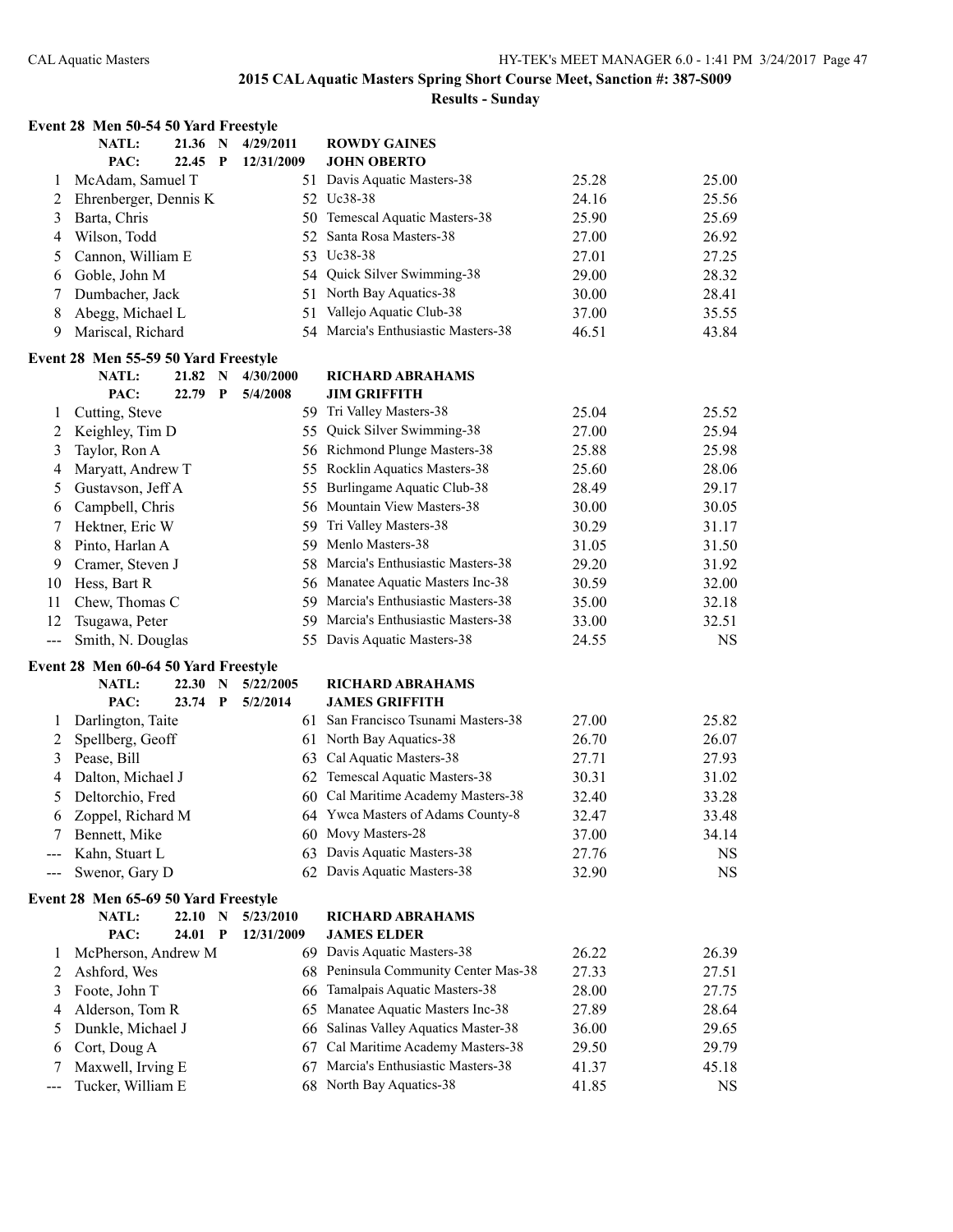|                                                                                                                                                                                                                                                                                                                                                                                                                                                                            | Event 28 Men 70-74 50 Yard Freestyle                |             |  |                        |                                   |                                                |                          |                            |                             |  |  |
|----------------------------------------------------------------------------------------------------------------------------------------------------------------------------------------------------------------------------------------------------------------------------------------------------------------------------------------------------------------------------------------------------------------------------------------------------------------------------|-----------------------------------------------------|-------------|--|------------------------|-----------------------------------|------------------------------------------------|--------------------------|----------------------------|-----------------------------|--|--|
|                                                                                                                                                                                                                                                                                                                                                                                                                                                                            | <b>NATL:</b>                                        | 24.13 N     |  | 5/4/2008               |                                   | <b>JEFF FARRELL</b>                            |                          |                            |                             |  |  |
|                                                                                                                                                                                                                                                                                                                                                                                                                                                                            | PAC:                                                | 24.81 P     |  | 5/2/2014               |                                   | <b>JAMES E. ELDER</b>                          |                          |                            |                             |  |  |
| 1                                                                                                                                                                                                                                                                                                                                                                                                                                                                          | DeLacy, James R                                     |             |  |                        |                                   | 70 Walnut Creek Masters-38                     |                          | 26.34                      | 26.78                       |  |  |
| 2                                                                                                                                                                                                                                                                                                                                                                                                                                                                          | Burns, Richard                                      |             |  |                        |                                   | 73 Tamalpais Aquatic Masters-38                |                          | 28.20                      | 27.08                       |  |  |
| 3                                                                                                                                                                                                                                                                                                                                                                                                                                                                          | Daniels, Larry N                                    |             |  |                        |                                   | 71 Modesto Area Aquatic Club-38                |                          | 29.00                      | 29.60                       |  |  |
| 4                                                                                                                                                                                                                                                                                                                                                                                                                                                                          | Wilson, Robert C                                    |             |  | 73                     | Tuolumne County Aquatic Master-38 |                                                | 28.00                    | 29.73                      |                             |  |  |
| Sanchez, David W<br>5                                                                                                                                                                                                                                                                                                                                                                                                                                                      |                                                     |             |  |                        |                                   | 73 Clovis Swim Club Masters-38<br>37.37        |                          |                            | 37.18                       |  |  |
|                                                                                                                                                                                                                                                                                                                                                                                                                                                                            | Event 28 Men 75-79 50 Yard Freestyle                |             |  |                        |                                   |                                                |                          |                            |                             |  |  |
|                                                                                                                                                                                                                                                                                                                                                                                                                                                                            | 25.58 N<br>NATL:<br>3/4/2012                        |             |  |                        |                                   | <b>JEFF FARRELL</b>                            |                          |                            |                             |  |  |
|                                                                                                                                                                                                                                                                                                                                                                                                                                                                            | PAC:                                                | 28.73 P     |  | 5/2/2014               |                                   | <b>WILLIAM VAN HORN</b>                        |                          |                            |                             |  |  |
| 1                                                                                                                                                                                                                                                                                                                                                                                                                                                                          | Fairfield, David M                                  |             |  |                        |                                   | 77 Tuolumne County Aquatic Master-38           |                          | 37.05                      | 34.49                       |  |  |
| 2                                                                                                                                                                                                                                                                                                                                                                                                                                                                          | Stewart, Jim M                                      |             |  |                        |                                   | 75 Santa Rosa Masters-38                       |                          | 39.00                      | 40.31                       |  |  |
|                                                                                                                                                                                                                                                                                                                                                                                                                                                                            | Event 28 Men 80-84 50 Yard Freestyle                |             |  |                        |                                   |                                                |                          |                            |                             |  |  |
|                                                                                                                                                                                                                                                                                                                                                                                                                                                                            | NATL:                                               | 29.25 N     |  | 4/10/2005              |                                   | <b>FRANK PIEMME</b>                            |                          |                            |                             |  |  |
|                                                                                                                                                                                                                                                                                                                                                                                                                                                                            | PAC:<br>$32.00$ P                                   |             |  | 12/31/1998             |                                   | <b>ALDO DA ROSA</b>                            |                          |                            |                             |  |  |
| 1                                                                                                                                                                                                                                                                                                                                                                                                                                                                          | Grohe, William E                                    |             |  |                        |                                   | 83 University of San Francisco Ma-38           |                          | 51.78                      | 50.40                       |  |  |
|                                                                                                                                                                                                                                                                                                                                                                                                                                                                            | Event 29 Women 18+200 Yard Freestyle Relay          |             |  |                        |                                   |                                                |                          |                            |                             |  |  |
|                                                                                                                                                                                                                                                                                                                                                                                                                                                                            | NATL:                                               |             |  | 1:35.66 N 4/30/2016    |                                   | <b>CLUB TRIBE ALUM</b>                         |                          |                            |                             |  |  |
|                                                                                                                                                                                                                                                                                                                                                                                                                                                                            |                                                     |             |  |                        |                                   | G MIZERAK, S SHANER, C HURTUBISE, K GRIER      |                          |                            |                             |  |  |
|                                                                                                                                                                                                                                                                                                                                                                                                                                                                            | PAC:                                                |             |  | 1:37.05 P $4/18/2010$  |                                   | <b>TOC</b>                                     |                          |                            |                             |  |  |
|                                                                                                                                                                                                                                                                                                                                                                                                                                                                            |                                                     |             |  |                        |                                   | KA Lyons, E P Reilly, F O'Donnell-McCa, M Gill |                          |                            |                             |  |  |
| 1                                                                                                                                                                                                                                                                                                                                                                                                                                                                          | <b>Walnut Creek Masters-38</b>                      |             |  |                        |                                   | $\mathbf{A}$                                   |                          | NT                         | 1:53.72                     |  |  |
|                                                                                                                                                                                                                                                                                                                                                                                                                                                                            | 1) Lawrence, Laura A W37                            |             |  |                        |                                   | 2) Tiernan, Heather W33                        | 3) Rogers, Rebecca C W31 |                            | 4) Gaudinier, Lindsay E W27 |  |  |
|                                                                                                                                                                                                                                                                                                                                                                                                                                                                            | 2 Cal Maritime Academy Masters-3                    |             |  |                        |                                   | A                                              |                          | NT                         | 1:59.67                     |  |  |
|                                                                                                                                                                                                                                                                                                                                                                                                                                                                            | 1) Van der Schoot, Flora W18                        |             |  |                        |                                   | 2) Jensen, Karen W49                           |                          | 3) Nichelman, Sherri A W56 | 4) Woodward, Kaitlyn F W31  |  |  |
|                                                                                                                                                                                                                                                                                                                                                                                                                                                                            |                                                     |             |  |                        |                                   |                                                |                          |                            |                             |  |  |
|                                                                                                                                                                                                                                                                                                                                                                                                                                                                            | Event 29 Women 25+200 Yard Freestyle Relay<br>NATL: |             |  | 1:35.01 N $4/25/2015$  |                                   | THE OLYMPIC CLU                                |                          |                            |                             |  |  |
|                                                                                                                                                                                                                                                                                                                                                                                                                                                                            |                                                     |             |  |                        |                                   | O'DONNELL-MCCARTH, K KASTES, M GILL, K RAATZ   |                          |                            |                             |  |  |
|                                                                                                                                                                                                                                                                                                                                                                                                                                                                            | PAC:                                                |             |  | 1:40.01 P 12/31/1993   |                                   | <b>WCM</b>                                     |                          |                            |                             |  |  |
|                                                                                                                                                                                                                                                                                                                                                                                                                                                                            |                                                     |             |  |                        |                                   | Roemer, McDonough, Henry, Shand                |                          |                            |                             |  |  |
| 1                                                                                                                                                                                                                                                                                                                                                                                                                                                                          | Marcia's Enthusiastic Masters-38                    |             |  |                        |                                   | $\mathsf{A}$                                   |                          | NT                         | 1:48.71                     |  |  |
|                                                                                                                                                                                                                                                                                                                                                                                                                                                                            | 1) Condon, Laura M W31                              |             |  |                        |                                   | 2) Yamauchi, Penelope R W26                    | 3) Sroka, Nicole W33     |                            | 4) Choy, Tammy H W27        |  |  |
|                                                                                                                                                                                                                                                                                                                                                                                                                                                                            | 2 Temescal Aquatic Masters-38                       |             |  |                        |                                   | A                                              |                          | NT                         | 1:59.24                     |  |  |
|                                                                                                                                                                                                                                                                                                                                                                                                                                                                            | 1) Li, Rebecca D W27                                |             |  |                        |                                   | 2) Kendall, Marisa M W27                       |                          | 3) Nisenbaum, Jess M W32   | 4) Prezzano, Calley J W34   |  |  |
| $\frac{1}{2} \left( \frac{1}{2} \right) \left( \frac{1}{2} \right) \left( \frac{1}{2} \right) \left( \frac{1}{2} \right) \left( \frac{1}{2} \right) \left( \frac{1}{2} \right) \left( \frac{1}{2} \right) \left( \frac{1}{2} \right) \left( \frac{1}{2} \right) \left( \frac{1}{2} \right) \left( \frac{1}{2} \right) \left( \frac{1}{2} \right) \left( \frac{1}{2} \right) \left( \frac{1}{2} \right) \left( \frac{1}{2} \right) \left( \frac{1}{2} \right) \left( \frac$ | Cal Aquatic Masters-38                              |             |  |                        |                                   | A                                              |                          | NT                         | DQ                          |  |  |
|                                                                                                                                                                                                                                                                                                                                                                                                                                                                            | 1) Kroetch, KJ W25                                  |             |  |                        |                                   | 2) Au Brinkmeyer, Lauren W32                   | 3) Kohler, Kara M W26    |                            | 4) Grue, Katie W27          |  |  |
|                                                                                                                                                                                                                                                                                                                                                                                                                                                                            | Event 29 Women 35+200 Yard Freestyle Relay          |             |  |                        |                                   |                                                |                          |                            |                             |  |  |
|                                                                                                                                                                                                                                                                                                                                                                                                                                                                            | <b>NATL:</b>                                        |             |  | $1:36.42$ N $2/1/2015$ |                                   | <b>NCMS</b>                                    |                          |                            |                             |  |  |
|                                                                                                                                                                                                                                                                                                                                                                                                                                                                            |                                                     |             |  |                        |                                   | K LINDAUER, A UHL, J STRINGER, E BRAUN         |                          |                            |                             |  |  |
|                                                                                                                                                                                                                                                                                                                                                                                                                                                                            | PAC:                                                | $1:40.89$ P |  | 12/31/2004             |                                   | <b>MELO</b>                                    |                          |                            |                             |  |  |
|                                                                                                                                                                                                                                                                                                                                                                                                                                                                            |                                                     |             |  |                        |                                   | Liernan, Jasek, Basile, Strauss                |                          |                            |                             |  |  |
| 1                                                                                                                                                                                                                                                                                                                                                                                                                                                                          | Streamliners-38                                     |             |  |                        |                                   | A                                              |                          | NT                         | 2:11.95                     |  |  |
|                                                                                                                                                                                                                                                                                                                                                                                                                                                                            | 1) Whalen, Katharine W68                            |             |  |                        |                                   | 2) Hauser, Sarah W39                           | 3) Hagstrom, Lisa W46    |                            | 4) Osborn, Ahelee Sue M W59 |  |  |
|                                                                                                                                                                                                                                                                                                                                                                                                                                                                            | Marcia's Enthusiastic Masters-38                    |             |  | A                      |                                   |                                                | NT                       | <b>NS</b>                  |                             |  |  |
|                                                                                                                                                                                                                                                                                                                                                                                                                                                                            | 1) Cavalli, Christina W48                           |             |  |                        |                                   | 2) Bevilacqua, Deborah A W48                   | 3) Lindahl, Sarah W40    |                            | 4) Burger, Clare P W49      |  |  |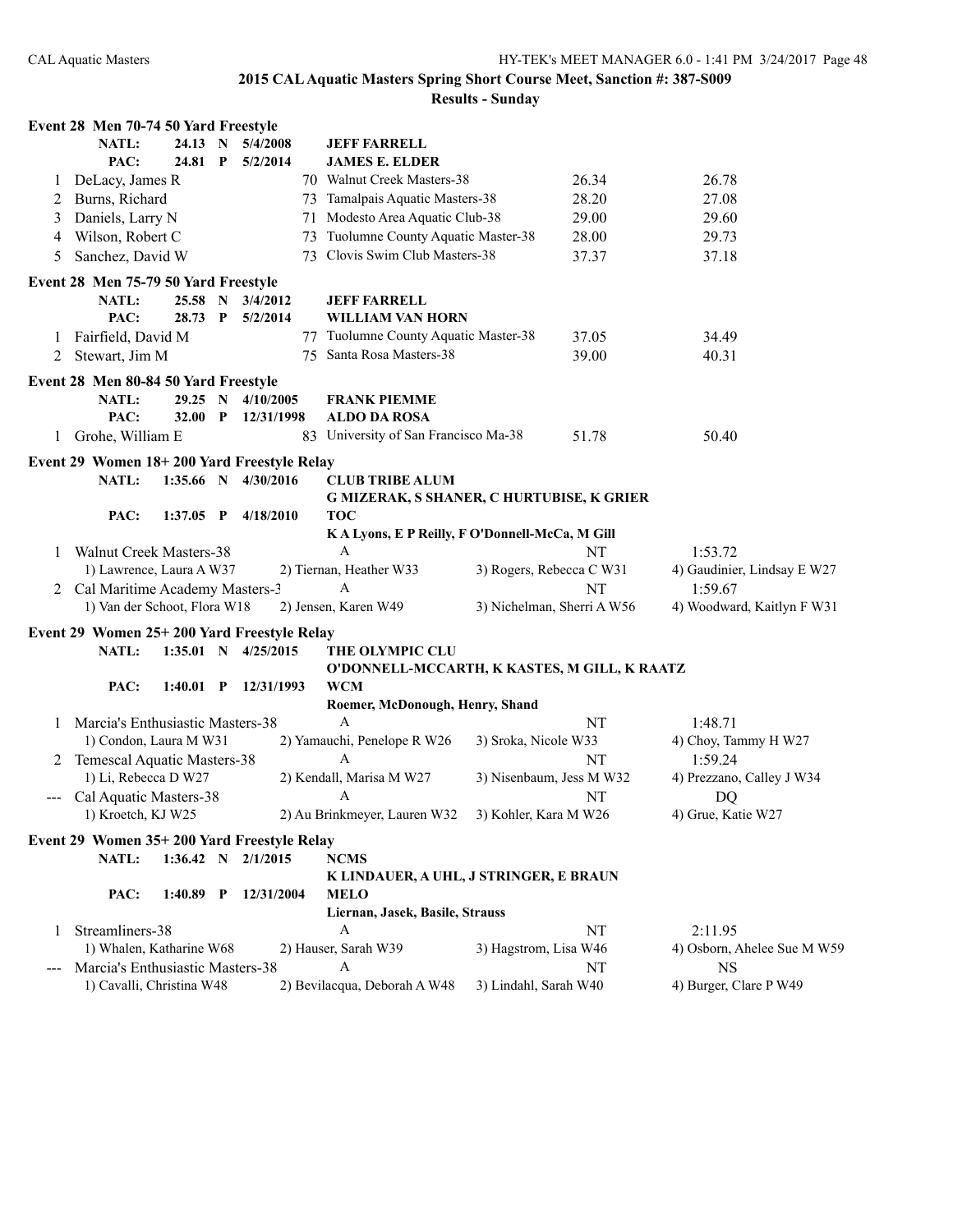**Event 29 Women 55+ 200 Yard Freestyle Relay NATL: 1:51.52 N 4/28/2013 UCLA BRUIN MAST J COOK, C CIRAULO, K EINSIDLER, V HIBBEN PAC: 2:06.36 P 12/31/2007 WCM B, K Harms, M Alexander, K Tukua** --- Cal Aquatic Masters-38 A NT NS 1) Wong, Kathy W62 2) Yamashita, Lynn W60 3) Williams, Linda L W70 4) Martin, Joan W56 **Event 30 Men 18+ 200 Yard Freestyle Relay NATL: 1:18.32 N 5/22/2010 NORTH CAROLINA N BRUNELLI, C JONES, N WESTBY, J SKUBA PAC: 1:24.45 P 5/9/2013 TOC K Feguson, G Lentz, J Taylor, A Cushing** 1 San Francisco Tsunami Masters-3 A NT 1:37.54 1) Solomon, Alex C M31 2) Cunningham, Andrew J M28 3) Singh, Jason J M28 4) Colorado, Raul M24 2 Cal Maritime Academy Masters-3 A NT 2:00.06 1) Antonellis, Gaetano M20 2) Deltorchio, Fred M60 3) Kennedy, James B M65 4) Cort, Doug A M67 **Event 30 Men 25+ 200 Yard Freestyle Relay NATL: 1:20.22 N 4/30/2016 THE OLYMPIC CLU J LEOPOLD, S GREENWOOD, K FERGUSON, A SAETA PAC: 1:22.28 P 12/31/2012 TOC T Holsman, C Talbott, J Dorr, S Greenwood** 1 Cal Aquatic Masters-38 A NT 1:37.81 1) Bartz, Joerg M29 2) Jovic, Vedran M29 3) Chun, Benjamin M38 4) Monaghan, Ryan P M32 2 Cal Aquatic Masters-38 B NT 1:39.13 1) Goeckner-Wald, Neil M26 2) Aldrich, Seth E M35 3) Sundrup, Tim M27 4) Lopez, Marco M40 3 San Francisco Tsunami Masters-3 A NT 1:44.47 1) Ortiz, Enrique M27 2) Bardales, Christopher A M26 3) Thomas, Ryan G M37 4) Azori, Antonio J M25 4 Temescal Aquatic Masters-38 A NT 1:58.17 1) Kellenback, Michael M41 2) Dalton, Michael J M62 3) Chiang, Chris M45 4) Steele, Bryan A M25 **Event 30 Men 35+ 200 Yard Freestyle Relay NATL: 1:23.32 N 5/29/2010 LONGHORN AQUATI T BLESSING, M VAROZZA, B BAILEY, C ECKERMAN PAC: 1:27.07 P 12/31/2001 SCSC Chris Cavanaugh, Nunan, Cavanaugh, Franz Mortensen** 1 Temescal Aquatic Masters-38 A NT 1:38.82 1) Nisenbaum, Adam M39 2) Bentley, Orin M39 3) Barta, Chris M50 4) Milton, Trevis B M38 2 Marcia's Enthusiastic Masters-38 A NT 1:48.61 1) Hansen, Sean D M39 2) Hertzer, Keith M43 3) Lehnert, Ahren E M43 4) Wehmann, Todd M44 **Event 30 Men 45+ 200 Yard Freestyle Relay NATL: 1:27.70 N 5/4/2008 ARIZONA MASTERS JOHN SMITH, AL JAEGERS, PAUL HAFNER, PAUL SMITH PAC: 1:31.98 P 12/31/1997 TOC R Strand, T Birnie, C Yourd, S Clark** 1 Marcia's Enthusiastic Masters-38 A NT 1:48.45 1) Collazos, Daniel F M47 2) Cramer, Steven J M58 3) Lopez, David M51 4) Dooley, Paul M48